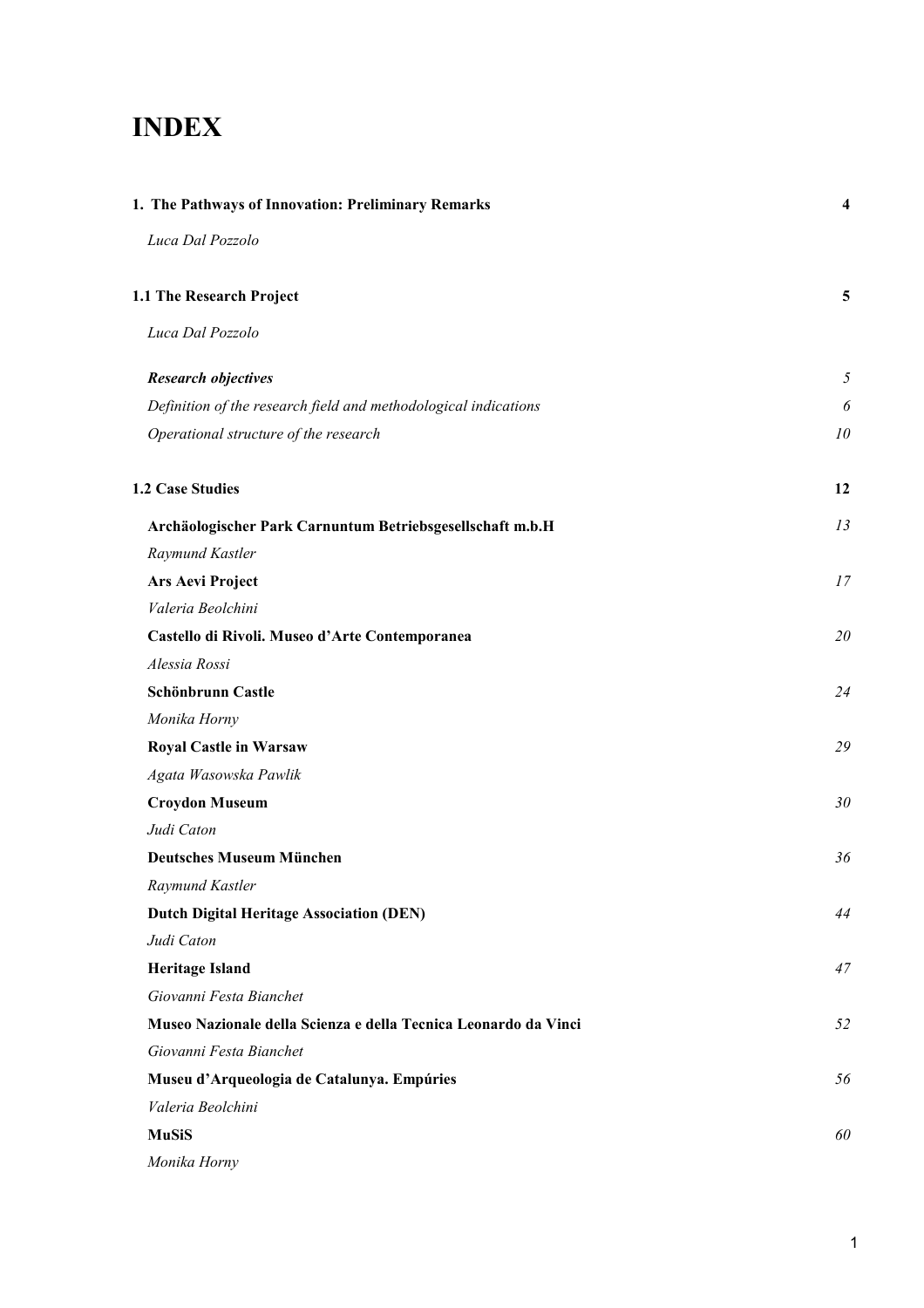| <b>The Ragged School Museum</b>                                           | 65  |
|---------------------------------------------------------------------------|-----|
| Judi Caton                                                                |     |
| <b>Sheffield Galleries &amp; Museums Trust</b>                            | 71  |
| Judi Caton                                                                |     |
| Sistema Museale Umbro                                                     | 77  |
| Giovanni Festa Bianchet                                                   |     |
| SKOZK (Spoleczny Komitet Odnowy Zabytków Krakowa)                         | 82  |
| Agata Wasowska Pawlik                                                     |     |
| Wohl & Sein - Being and Wellbeing                                         | 83  |
| Saskia Klassen                                                            |     |
| Zeppelin-Museum Friedrichshafen GmbH.                                     | 85  |
| Raymund Kastler                                                           |     |
| 1.3 The Pathways of Innovation: Itineraries and Directions for Travellers | 89  |
| Luca Dal Pozzolo                                                          |     |
| Itinerary 1: Crisis as an instrument of innovation                        | 89  |
| Itinerary 2: From the Object to the Subject                               | 90  |
| Itinerary 3: From Still Life to Live Performance                          | 90  |
| Itinerary 4: Conservation versus Use - Negotiating the Equilibrium        | 91  |
| Itinerary 5: From Ivory Tower to Network                                  | 91  |
| Remarks about the Five Itineraries                                        | 92  |
| 2. The Seminar                                                            | 93  |
| 2.1 The Programme                                                         | 94  |
| 2.2 Introductory Reports                                                  | 98  |
| <b>Interaction, Cooperation, Partnership</b>                              | 99  |
| Raymund Kastler                                                           |     |
| <b>Institutional engineering</b>                                          | 105 |
| Ugo Bacchella                                                             |     |
| <b>Policies towards the Public</b>                                        | 109 |
| Judi Caton                                                                |     |
| <b>Policies Towards Staff</b>                                             | 113 |
| Mark Hilton                                                               |     |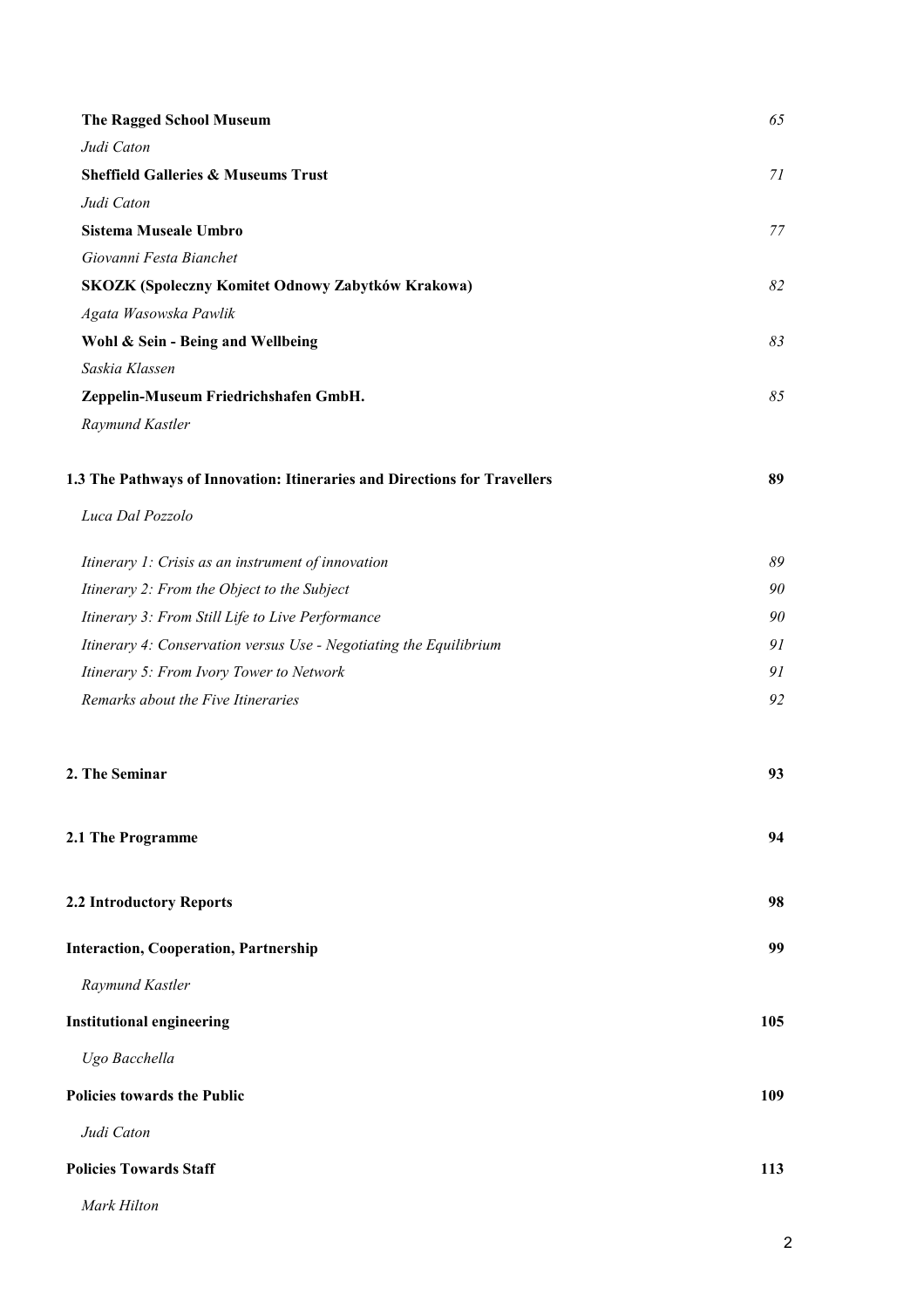| 2.3 Reports from the workshops                                                  | 117 |
|---------------------------------------------------------------------------------|-----|
| <b>Interaction, Co-operation, Partnership</b>                                   | 118 |
| Danielle Cliche                                                                 |     |
| <b>Institutional Engineering</b>                                                | 122 |
| Christopher Gordon                                                              |     |
| <b>Policies towards the Public</b>                                              | 124 |
| Lidia Varbanova                                                                 |     |
| Round Table: How can training institutions meet the news trends and challenges? | 127 |
| Isabelle Schwarz                                                                |     |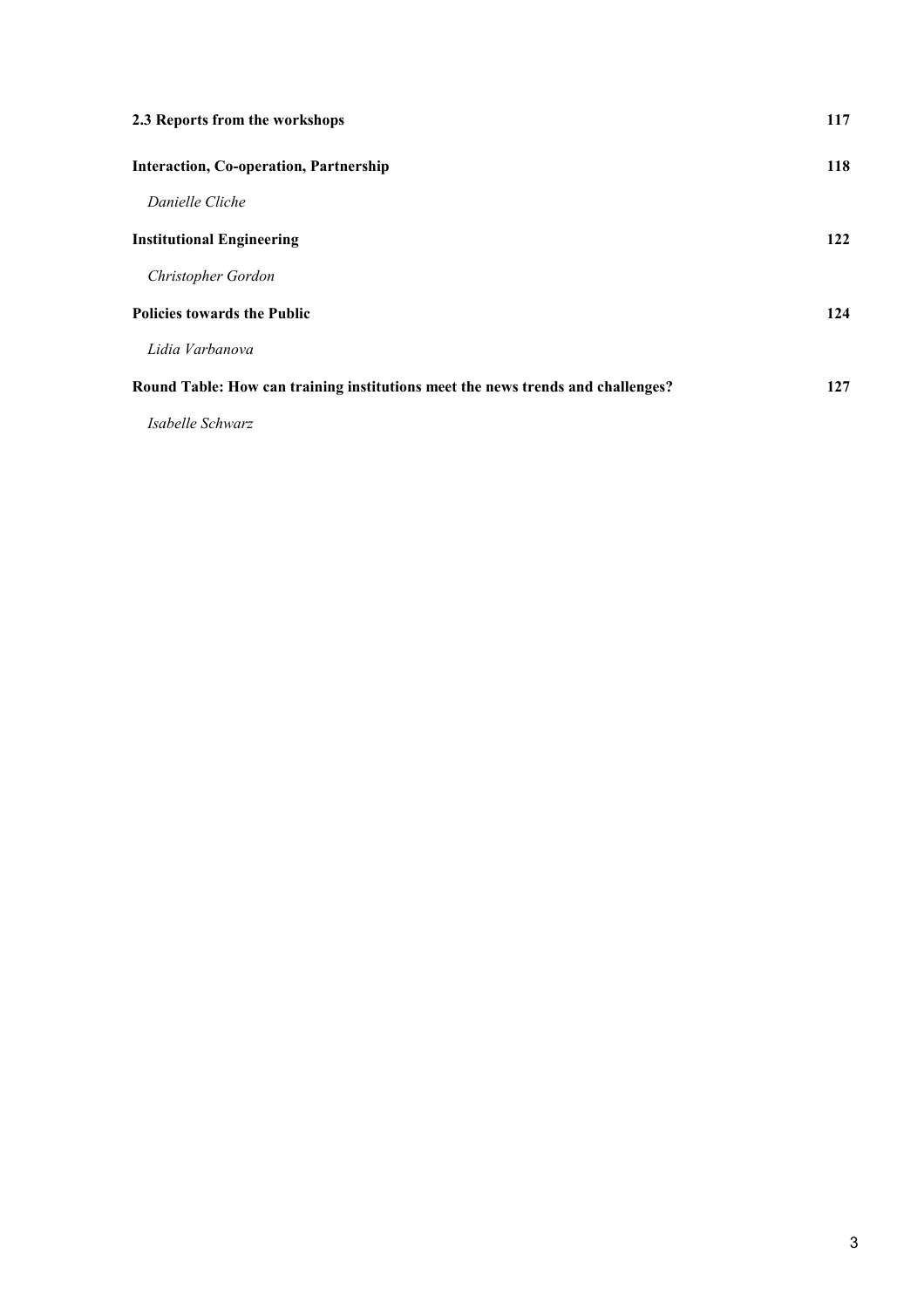## **The Pathways of Innovation: Preliminary Remarks**  Luca Dal Pozzolo

This document represents the first stage of a process of research. It therefore does not mark the final destination of an itinerary, but instead opens up and introduces a series of issues which will be dealt with at the seminar to be held in Turin on November 4 - 6. Primary attention will be made to the collection of case studies presented and to the consequences which have been brought about by innovative forms of management in the field of cultural patrimony. Such consequences can be seen not only in the organisational structure of single institutions, but above all, in training programmes reflecting the professional skills and competencies necessary for the management of the cultural patrimony today. Thus, the presentation constitutes a platform for discussion and not a list of innovations in management in the sector of cultural patrimony in Europe. The objective limits of investigation in this field were already made clear in the draft of the original research project. Efforts were concentrated on gathering significant case studies in order to provide evidence for the various pathways being explored by management. There was never any intention to completely reconstruct the entire panorama of innovations: that would have been much too ambitious a goal for a pilot project.

 Now that the completed case studies have been compiled, it seems much more useful and interesting to attach a copy of the initial research project rather than to restate the objectives of the research and the predicted results. The attached project thus serves as evidence of the process of research as well as an introduction to the case studies, and seems to be the clearest means of describing the goal of the research as well as the means and perspective adopted. Readers can judge for themselves to what extent the initial goals of the research have been met and whether or not the descriptions of the museum and institutional activities offer insight into the difficult task of defining the meaning of innovation; they may also wish to reflect upon the extent to which the task itself forms a meaningful basis for discussion.

 The case studies are followed by a final chapter, which is organised according to a number of "pathways" of innovation. This is a reflection on the paths which seem to emerge from comparative analysis of the various experiences described, and intends to offer further material for discussion within the seminar. We have tried to identify connections between the general schemes, results and evidence, which lead to the definition of a number of possible itineraries on the basis of the material gathered. To what extent this is an indication of current or nascent trends is subject to debate and is not the outcome of research.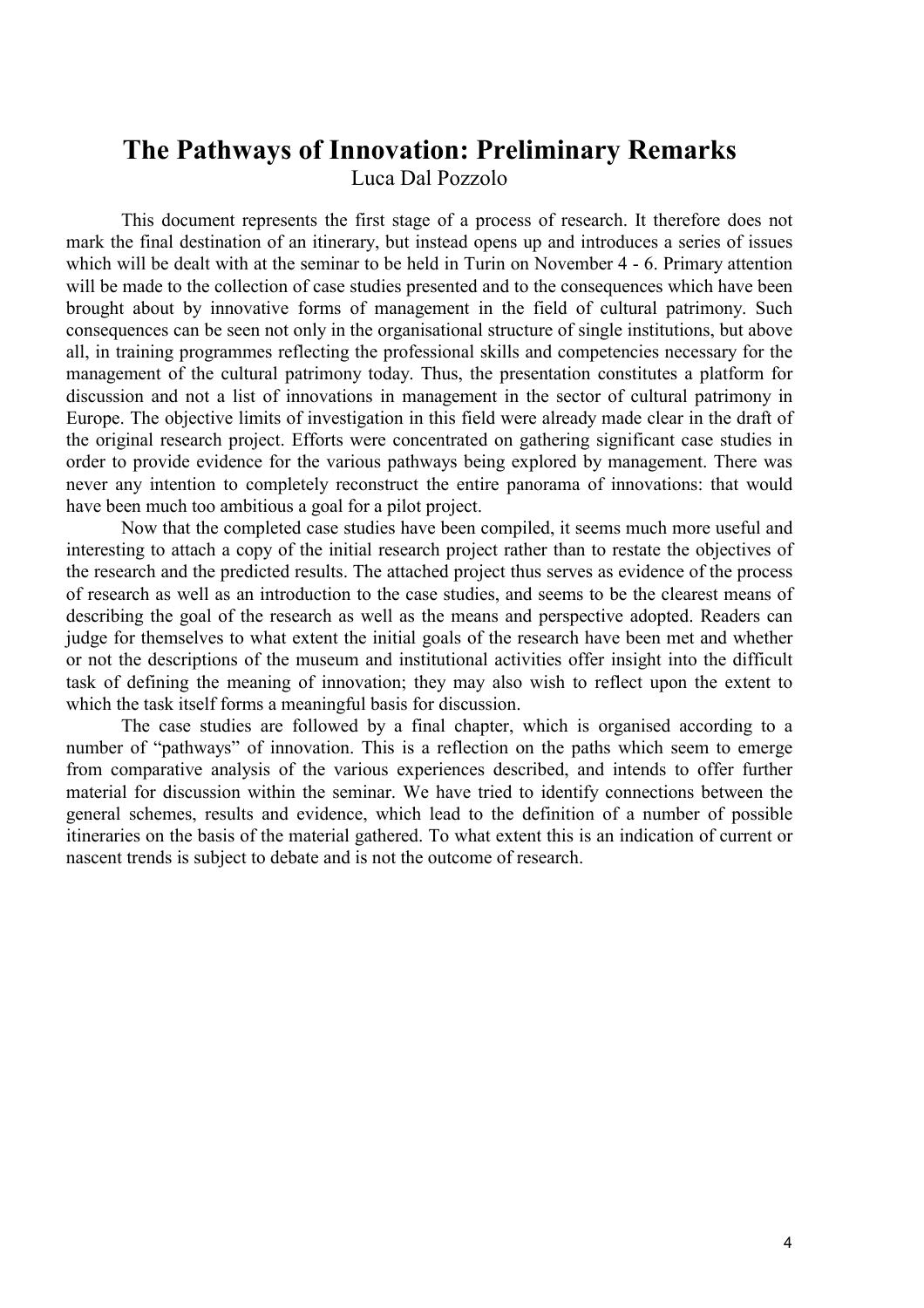## **The Research Project**

Luca Dal Pozzolo

## **Research objectives**

The research within the MIMEH project is a preparatory and preliminary activity for the seminar devoted to training issues and the new professional profiles required by the management of the European artistic and cultural heritage. As a consequence, the search for innovative management models is useful to "launch" the fundamental topics of the seminar as well as to create the framework, which will be assessed and discussed during the seminar.

In other words, this means gathering an adequate number of case studies, which describe the main innovative trends of the management applied to the European artistic and cultural heritage. At the same time, it means identifying the specific features and the common traits with regard to the tools used, the professional competencies involved and the training needs.

The main objective of the research is to highlight the specific differences of each case as well as to find the comparability criteria and the basic elements, which are common to the various experiences. The reason for the twofold objective is to be found in the dissemination of the final results both of the research and of the seminar.

Firstly, there is the need to inform, to disseminate specific experiences that may be assessed and considered by operators working in different field and in various countries. Having different examples and case studies is a resource in itself and may enable the application and use of innovative tools or procedures in other geographical and thematic contexts. The difference is a requisite for a "cross-fertilization" of the managerial approaches.

Secondly, we should identify the requirements of the management of the European artistic and cultural heritage in terms of professional competencies, training needs and, more in general, with regard to the basic conditions necessary to develop and implement innovative management models. Due to the attention focused on training issues, the analysis moves from the specific case to the inter-specific comparability. In fact, it is not just a question of identifying one or two extremely qualified professional profiles that can be used in a specific institution. It means understanding whether there are the essential requisites necessary for the development of a new management, so that the new professionals can carry out different tasks, included the hyperspecialized functions.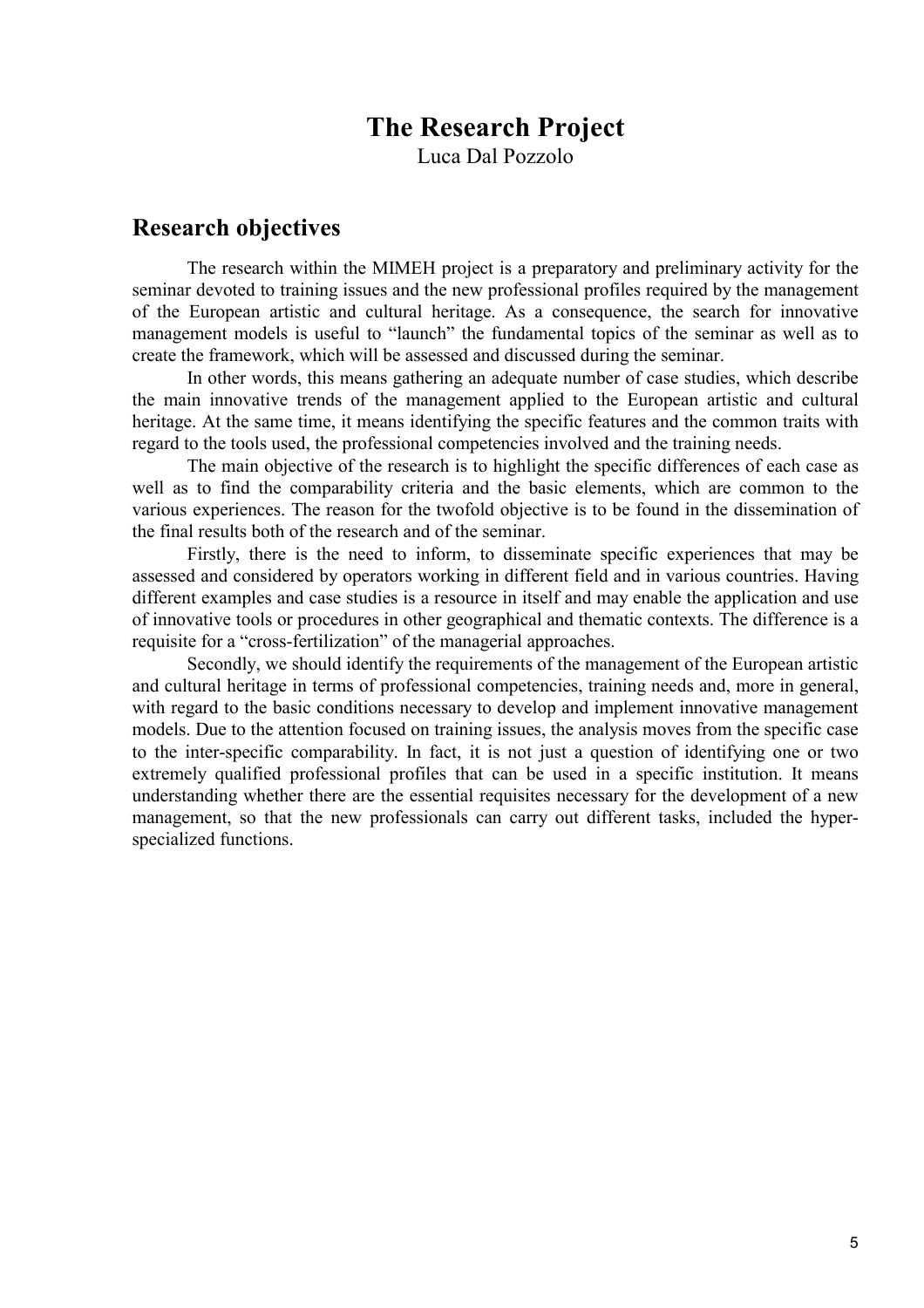## **Definition of the research field and methodological indications**

The time constraints and the economic restrictions of the research, as well as the European dimension of the project, imply a clear definition of the research field. This presumes a series of "a priori" choices that must be explicit. The following criteria, agreed by the project partners have to be used in an integrated way, in order to define the research field.

#### 1) Innovative models and innovation: a possible definition of the meaning

One of the most difficult obstacles to overcome is the identification of all what is included in the idea of "innovation" and "innovative model". We will try here to identify at least an "area of possible meanings", to be used as a reference, knowing, however, that the borders of this area are extremely difficult to identify, in fact they are quite vague. Nevertheless, from an empirical and pragmatic point of view, it seems to be important to share at least the main concepts, postponing the definition of the border areas to a debate on each single case.

Our proposal is to consider innovation and innovative model in managerial terms, as "a certain kind of answer" given by an institution, a system or an individual, to a "pressure" urging to change. This pressure may come from the outside or from within the institution itself, or it could be due to the interaction between the outside and the inside. "A certain kind of answer" means that:

- ♦ The "pressure", be it internal or external, is analysed and considered as a problem that has to be tackled from the operational viewpoint as well as from the perspective of the concept.
- ♦ The tools and the logic used to face such a pressure are the result of a project-based effort, which has an impact on the normal activity of the institution or the individual.

With a simplistic definition, innovation could be considered as a set of elements, such as the tools, the procedures and the logic, that can be used to escape a "cul-de-sac"-like situation.

- ♦ By means of a change of the paradigm, i.e. by changing the definition of the problem, thus turning the constraints into resources.
- ♦ By means of new resources, new functions, new professional competencies.
- ♦ By means of the adoption of new tools.

There must be a certain interaction between these elements, if we want to talk about innovation or innovative model. The new elements must somehow send a feedback to the structure of the system and must not simply become additional elements. Opening a marketing office within a museum, an office that would organise a mailing list and a series of promotional initiatives, may not be an innovation in itself, unless it tackles the question of the relations between the museum and the various types of visitors and the possible types of communication.

As a consequence, this "certain kind of answer" can be an innovation if it contains strong creative elements and if it has a certain "weight" on all or some of the activities carried out by the individual. All this said, it should now be quite clear the difference between good management, "good administration", managerial efficiency and innovation.

If the previous information may be helpful to define some meanings of the word innovation, we must not forget, however, that we have analysed things from the point of view of the individual (innovation "for" that person). In fact, the passage from the specific case to the "general" concept of innovation implies further complications. The very same concept of innovation is relational and refers to a precise context, i.e. we always innovate with reference to something or to someone. The concept of innovation would loose any meaning if considered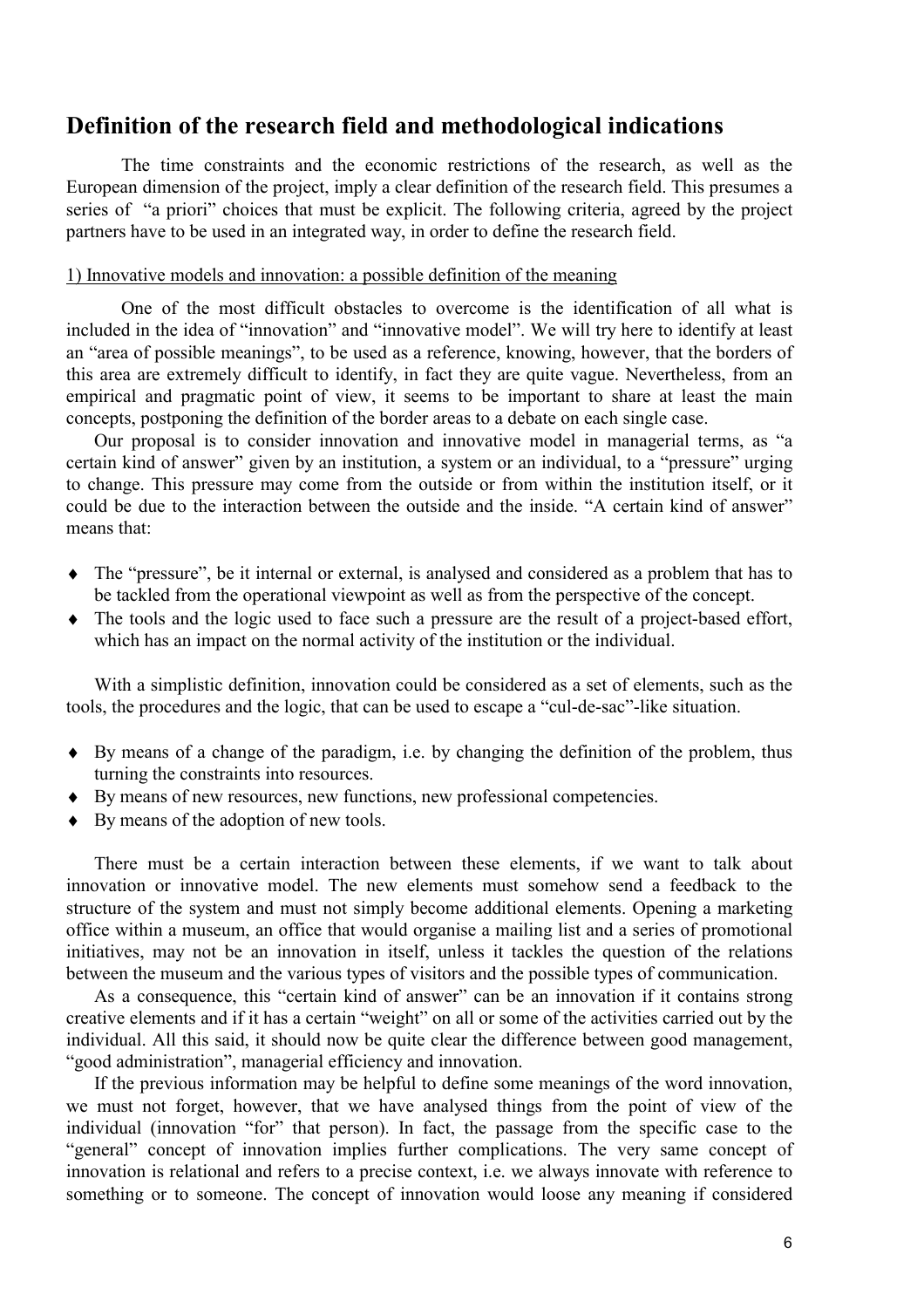without a context and in the abstract. Obviously, what is strongly innovative in a context may not have the same meaning in another, or it may be considered as an acquired and ordinary element. Considering that we have to take Europe as a reference context, which involves a series of extremely different geographical, cultural and legislative situations, we may find a possible way out by identifying some prerequisites:

- ♦ The innovative elements of the case studies should also be applicable to different geopolitical contexts. They should use "translatable" operating tools, that is to say that the innovation should not just refer to, for example, the interpretation of a specific and unrepeatable condition.
- ♦ The innovative elements should be applicable to the artistic and cultural heritage even in different sub-sectors. This means innovations that do not refer only to a specific object (i.e. only for scientific museums and only for the restoration of military architecture of the  $18<sup>th</sup>$ century and so on).
- ♦ The innovative elements should refer to basic concepts, to a managerial culture, to a projectrelated logic that can be useful and productive for other sub-sectors or other geographical contexts, even though the adopted operating tools may not be directly "transplanted or exported".

The existence of at least one of the above mentioned conditions might be the first empirical criterion for the definition of the case studies.

#### 2) Comparability, representativeness, exemplarity

On the basis of the previous statements, we can say that the research analyses first of all the innovative features of the management of the artistic and cultural heritage and not the managerial "model" as a whole.

Here we propose to consider the opposite situation: The definition of different "models" and different types of management is the result of the research and of the processing of information and not an "a priori" discriminating hypothesis.

This does not imply that we will compare the various managerial models, however, there should be at least a comparison between the innovative elements of the management of the artistic and cultural heritage.

Every comparison should be preceded by a precise description of the specific features of the case under examination. This would highlight the conditions and the context, which show innovative elements that should then be compared with other cases (the innovation itself, before the comparison with other innovations).

At first, the levels the comparison should be focused on, can be defined as follows:

- ♦ The entrepreneurial logic, the cultural attitudes, the economic resources which enable the development of innovative elements in the management.
- ♦ The decision-making processes, the human resources, the competencies, the professional competencies and the training needs necessary for a practical effectiveness of the innovative management.
- ♦ Methods and tools adopted.

We propose here neither a direct comparison between different cases (as the weight of the specificity would make it a very hard task) nor a comparison on the basis of sub-sectors (the scientific museums, the art museums, historical buildings etc.). In the hypothesis proposed here, the questions that should be given an answer in the first place do not refer to the needs of each single sector (the interactivity for art museums, the teaching activity for scientific museum, the definition of the relations with the context for the monuments and so forth). We must identify the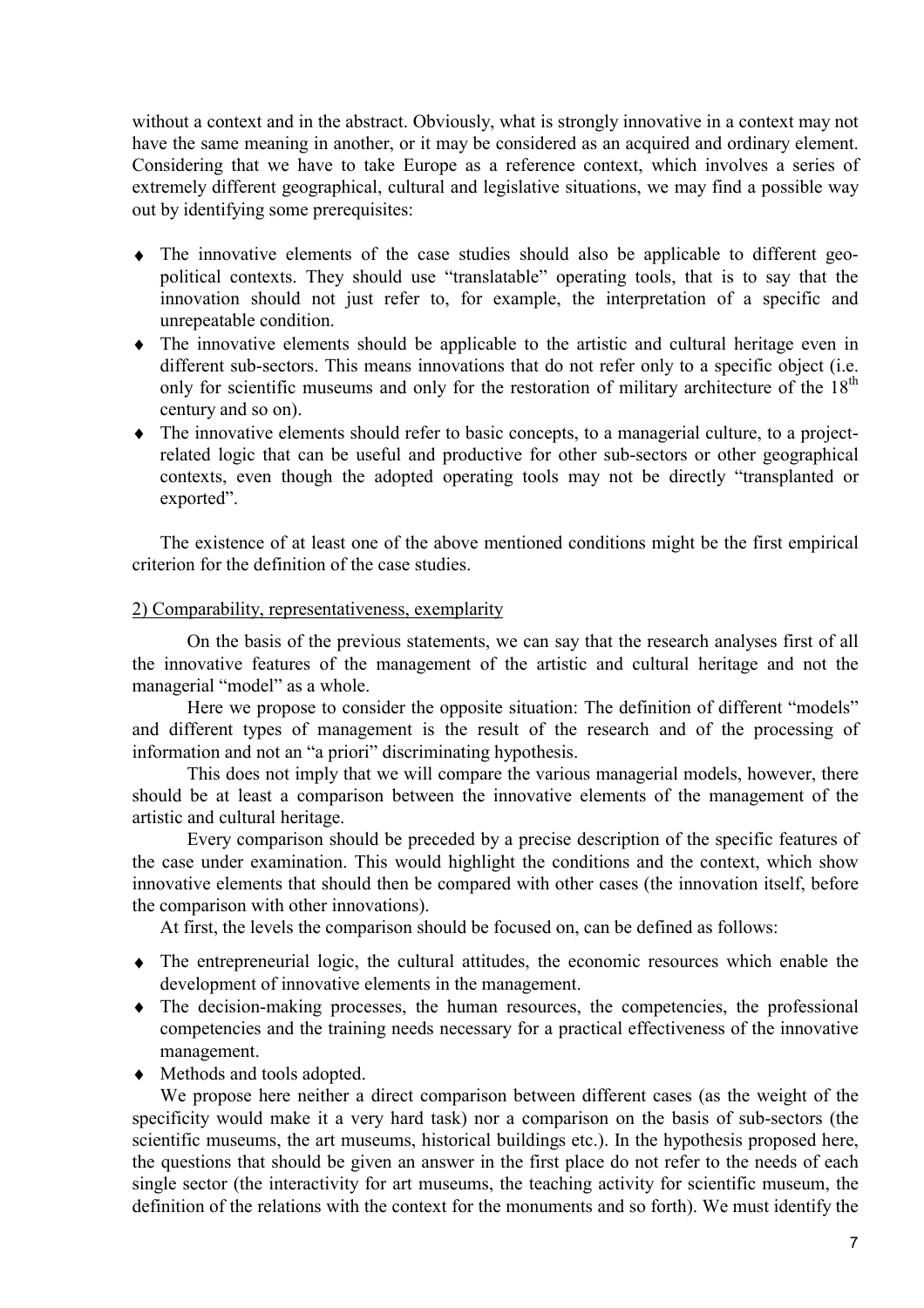professional competencies, the training paths, with reference to operating strategies and managerial processes, which are considered interesting, thanks to their innovative features and their operating possibilities.

Some of the key questions could be formulated as follows:

- ♦ "Is there a core of basic competencies, core skills and survival skills, that are indispensable for the management of the heritage the cultural and economic challenges of the various Europeans contexts?"
- ♦ "Does the complexity of the emerging problems require a specialized training, with a major role played by specific techniques and tools used during the learning process, or is it necessary to create competencies and professional competencies that can adapt and learn according to the situation?"
- ♦ How does the managerial capacity in the administration of the heritage contribute to the definition of a "new" cultural project?

The above mentioned questions are a simple indication and can be used to identify some of the topics and the level of the subjects that could be defined in a more precise way thanks to the comparison between the different case studies.

We thus propose a cross-comparison between the various types of arts and culture (museums, archaeological sites, monuments, landscapes and so forth).

It could be divided into four main topic-related categories, in which the innovative elements could be compared and assessed:

### A) Interaction, co-operation, partnership

The institution, the body or the individual tries to react to a certain "pressure" by showing its readiness towards the co-operation with other bodies, the creation of a systematic collaboration, the participation in a network of institutions and other individuals. From the arts and culture becoming part of tourist and thematic itineraries, to the co-ordination on the basis of policies aiming to the urban revitalization. It is not just a question of taking part in tourist promotion policies. It all refers, for instance, to the museums whose exhibition spaces are supplied by local producers or local economies. One typical example is the case of some museums of science and technology or some Science Centres.

More in general, the managerial attitude, in this case, combines the need for a specific management of a specific monument or institution, with an active interest within system-related strategies and economies, sharing the external aspects deriving from the fact that many actors are operating together.

It is quite interesting the case of cultural institutions seen as leading elements (for example the promotion of the city centre focused on a particular monument or museum). And it is equally interesting the case of arts and culture seen as elements within a network, where they do not play the central role (for instance some tours focused on gastronomic tourism or other things).

### B) Institutional engineering

Some strategies for the development of arts and culture may be started up by the combination of public and private resources, whether they are economic, human or other resources. This combination is possible thanks to a different institutional structure and the co-operation/ competition of various subjects. The safeguard, the management, the control, the enhancement of the value, the financing and the ownership are all functions that must not necessarily depend on one single public institution. The development of bodies and the creation of the "third sector" in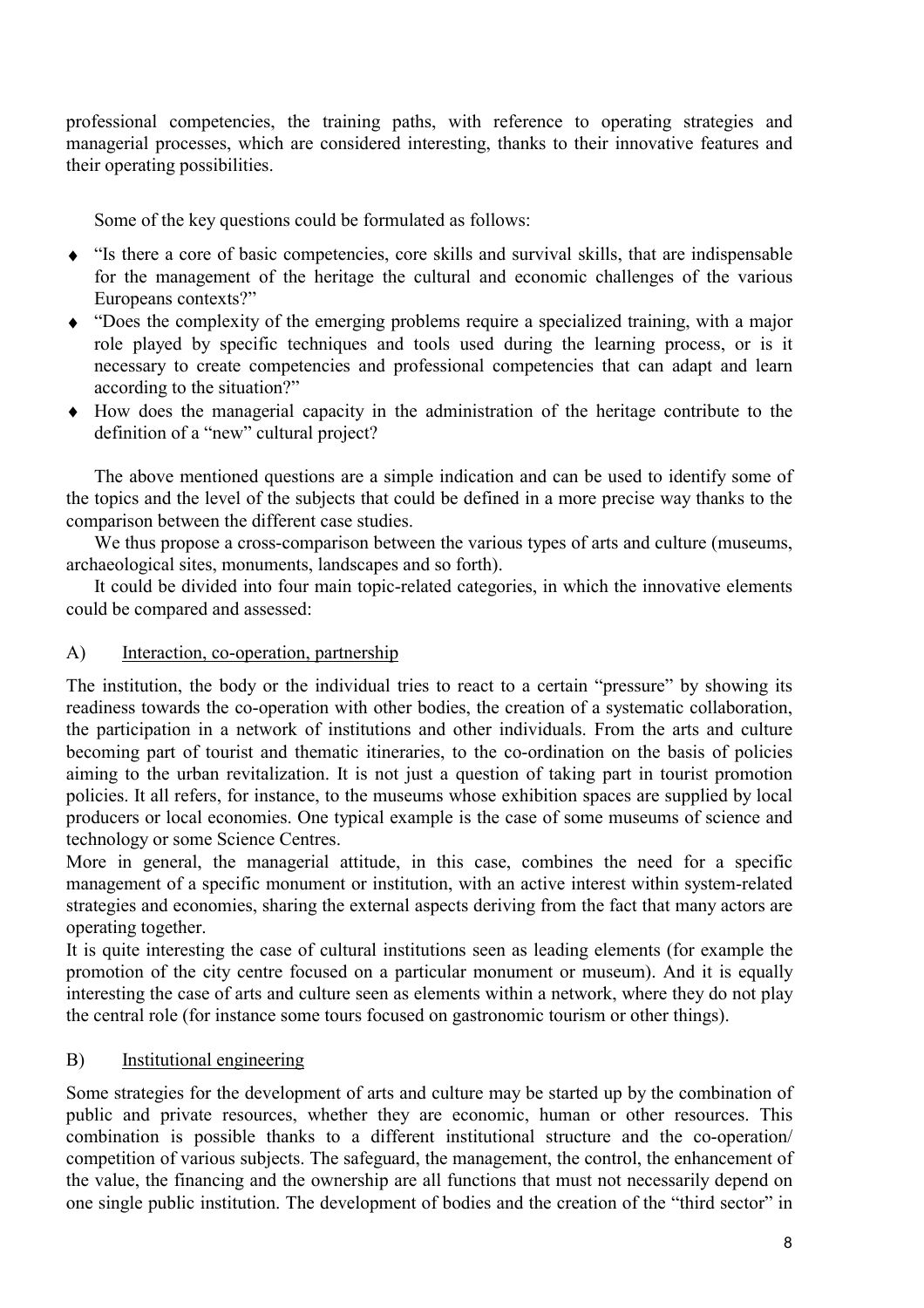the whole of Europe, give rise to a series of experiments with new institutional models that include subjects having a different legal nature and different missions. There is the example of the Dutch experiment, focused on the privatisation of the museums' management, in which the public maintains the ownership and the control. And there is the case of the participation-based foundations in Italy, which have one institutional aim and involve public bodies, church bodies, private companies, professionals, with different contributions and roles for everyone of them.

#### C) The policies towards the public

Starting from the concept of marketing, though this is not the only element taken into account, a new way of considering communication with the potential publics is getting a foothold. It involves the very same structure of the museum collections and the way of exhibiting and communicating the meanings "around" the arts and culture. The idea is that one cannot talk about "a public", but that there are different types of public and they all use different communication codes. The increasing availability of arts and culture gives rise to a problem of intercultural mediation between groups of people, not simply those coming from different cultures and nations, but also those belonging to the same country, albeit with different cultural levels or with different access and communication possibilities. The same kind of problem is to be found in teaching activities and in the use of interactive and multimedia tools.

The different types of relation and communication with the public propose some considerations that may involve the administration, the structures, the meanings and the criteria followed for the exhibition and the availability of arts and culture.

#### D) The policy toward the staff.

The above mentioned items may have strong interactions and effects on human resources management. Facing the problem of intercultural mediation may require strict co-operation among Curators, Marketing Managers, Researchers, as well as a change in institutional structure may require, new skills, roles and functions within a new organisational model.

Anyway, policies toward the staff could not only be the consequence of changes in different sectors and activities of the Institution, but they may be a pre-requisite to gather higher level in services' quality, or to co-operate and interact with other institutions and social actors.

Last but non least, in a certain number of examples, the "deep spring" of the innovation process could be found in a particular way of interaction within a team.

If these four fields, or their interaction, can be considered the main sectors in which we should look for innovative elements, then it is essential that the case studies be chosen as examples within each one of the thematic fields. The final list of the case studies to be analysed, will have to take into account the different problems and difficulties in each thematic field, the various approaches, linked to a variety of positions, as well as the problems relevant to the numerous nationalities and geographical areas.

All case studies should then represent the different trends within each thematic area. Of course, they could not represent an important sample of experiences for each European country or an important sample of the innovations in each sub-sector relevant to arts and culture (the art museums, the science centres, the policy for the restoration of the old town centres and so forth). The diversity of the museums and of the cultural and artistic institutions considered is certainly going to enrich the research. However, the analysis aims to find elements to compare in the thematic fields defined above and not in the specific typologies characterising arts and culture that are homogeneous with one another.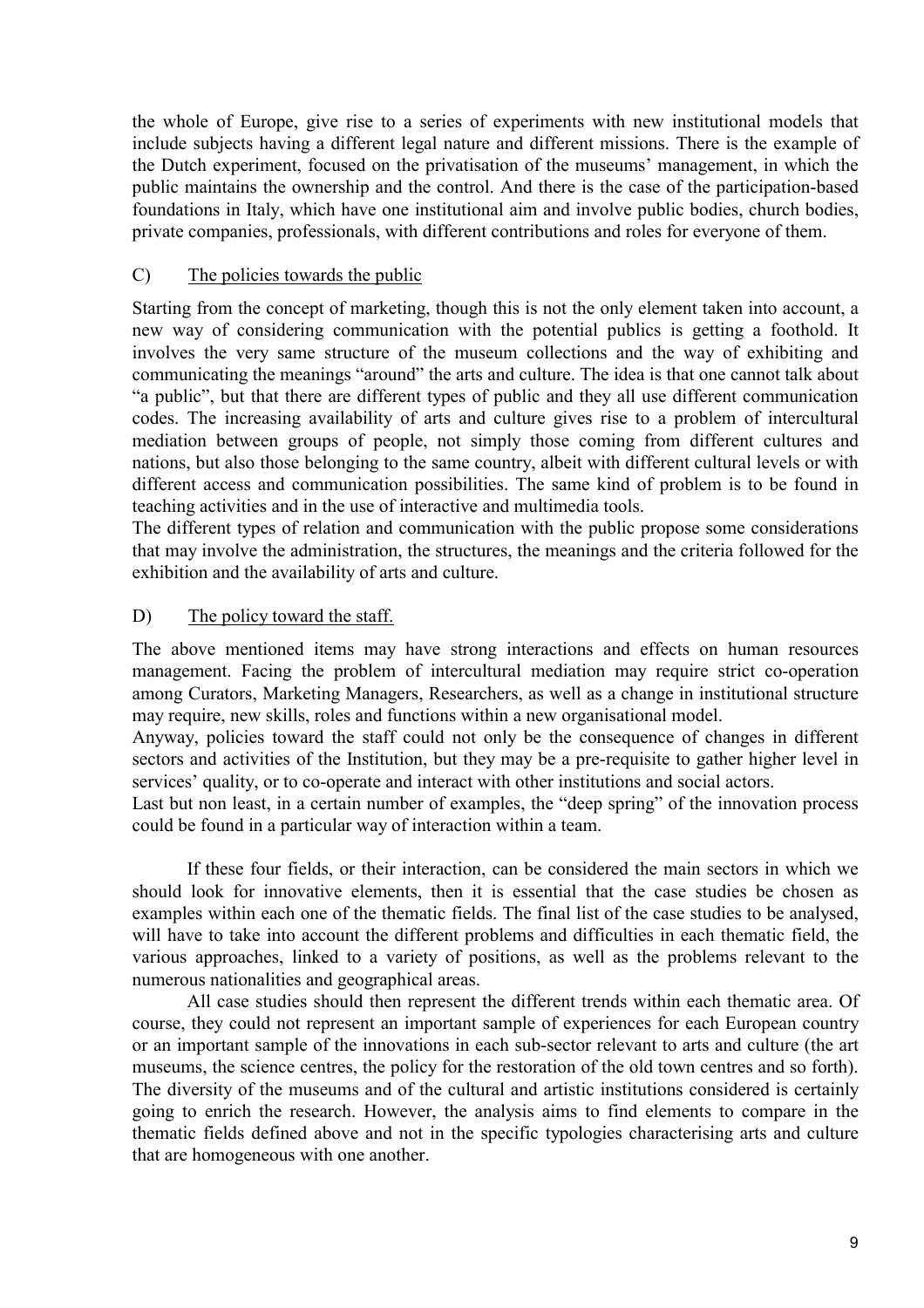Anyway the different criteria in choosing the case studies to analyse can be summarised in a multi-criteria grid (see- below) useful to find a balance among the cases related to innovation in the four above mentioned managerial fields, the cases of innovation in different "typologies" of heritage and institutions, the cases of innovation in different European countries

| <b>INNOVATIVE</b><br><b>MANAGEMENT</b>                        | Interaction.<br>co-operation,<br>partnership | Institutional<br>engineering | public | Policies toward the   Policies toward the<br>staff |
|---------------------------------------------------------------|----------------------------------------------|------------------------------|--------|----------------------------------------------------|
| Museums/<br>Historical Collections/ Archives                  |                                              |                              |        |                                                    |
| <b>Monuments</b><br>and Historical Buildings                  |                                              |                              |        |                                                    |
| Sites/ Archaeological sites,<br>Landscape, Historical Centres |                                              |                              |        |                                                    |
|                                                               |                                              |                              |        |                                                    |
| <b>LOCALISATION IN DIFFERENT EUROPEAN COUNTRIES</b>           |                                              |                              |        |                                                    |
|                                                               |                                              |                              |        |                                                    |

## **Operational structure of the research**

Considering the constraints of the MIMEH project, it seems important to carry out a precise selection of the case studies that are to be carefully analysed.

So, once identified the selection criteria, it is necessary to make a list of the cases (on a national basis or based on groups of nations). The list should be made with the help of privileged witnesses for each area including Universities, Public Institutions, Research and Documentation Centres, European networks active in the sector of arts and culture .

The cases **will** then be classified, in order to highlight the consistency with the adopted criteria. This ought to be done by means of a "lean" method (i.e. not more than half a typewritten page), so as to underline the object of the analysis and the reasons that justify the interest. All files that have thus been prepared, should enable the research group to take joint decisions on the cases that have to be studies, combining the geographical location with the interest for the topic and the typology of the artistic and cultural works involved.

It means empirically carrying out a selection on the basis of the above mentioned multicriteria grid. Anyway, as already stated, it seems to be impossible to have a selection aiming at a sample-based representativeness. However, this implies that the criteria, disregard their being arbitrary, are explicit and must be communicated during the results dissemination phase. It is not intended as a complete picture of the trends of the European management of the cultural heritage. It simply is a first set of examples and trends characterized by some innovative features and by the fact that they suggest some questions relevant to the training in the world of culture.

The objective is the identification of at least 20 and not more than 30 cases to analyse.

For the latter we envisage a questionnaire (the questionnaires will have to be different for the four thematic fields previously identified) which aims to obtain a homogeneous and basic level of information: from personal data to the fundamental characteristics of the innovative elements. Furthermore, considering the obvious inadequacy of a questionnaire, which cannot account for all managerial innovations, we will ask to send back-up material, work reports, surveys and other assessment material, in order to better analyse the identified topics.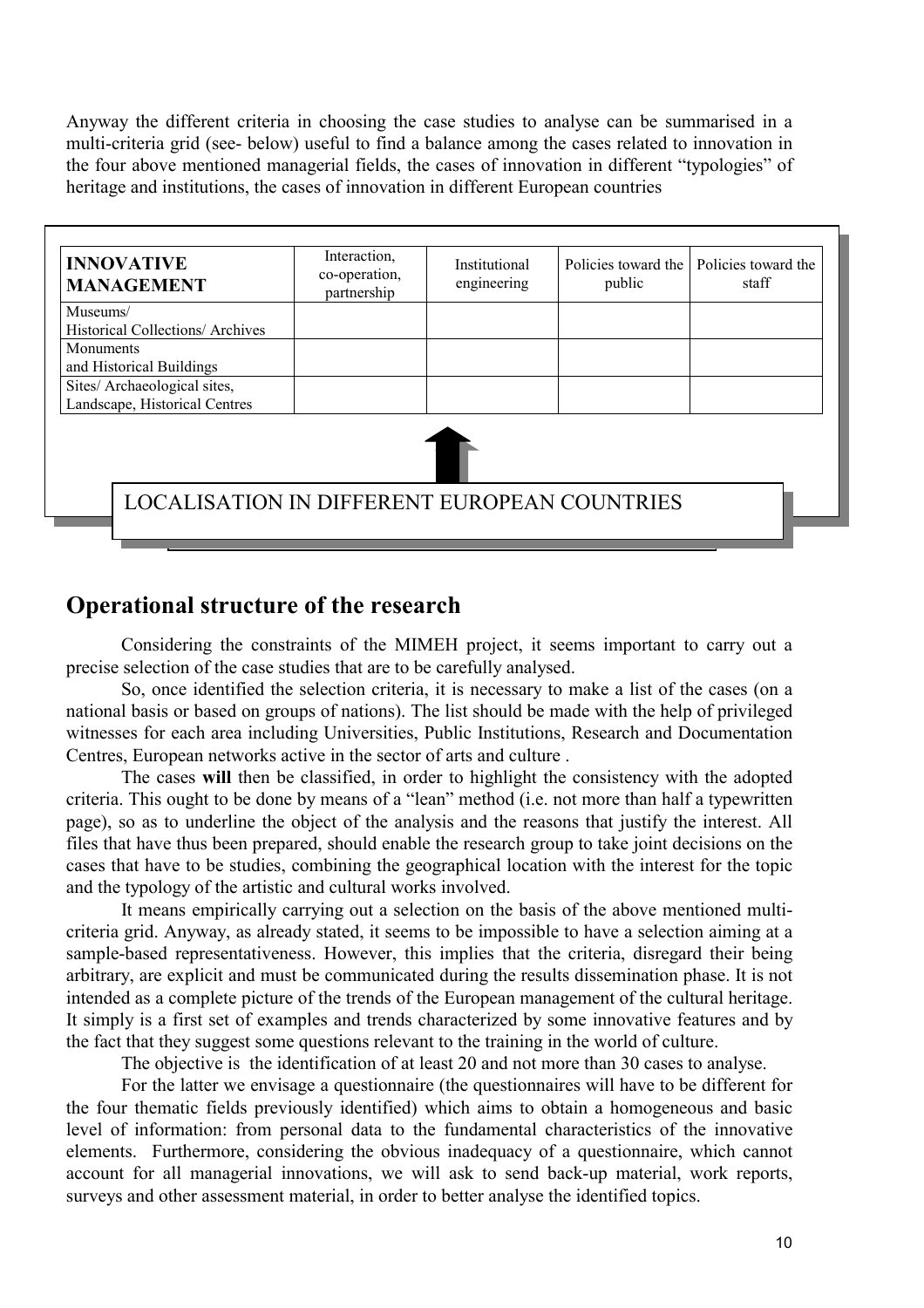All the material will then have to be summarised by the researchers on a file, three or four pages on the whole, which gives an outline of the survey carried out on a single case.

The files will be included in the final dossier and will be enclosed to a report highlighting the topics common to the single case studies, according to the comparative methods previously indicated in the methodological information.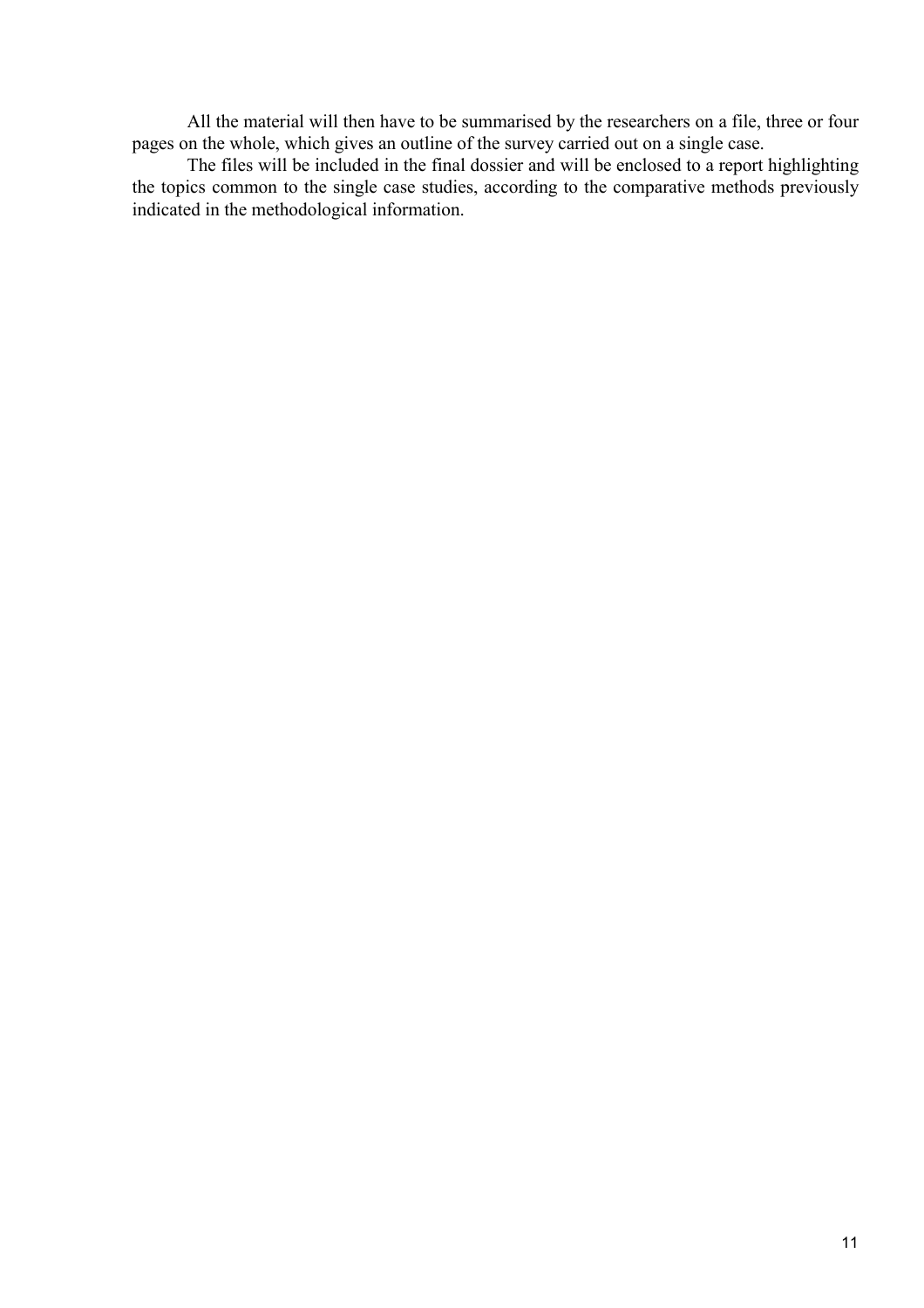**Case Studies**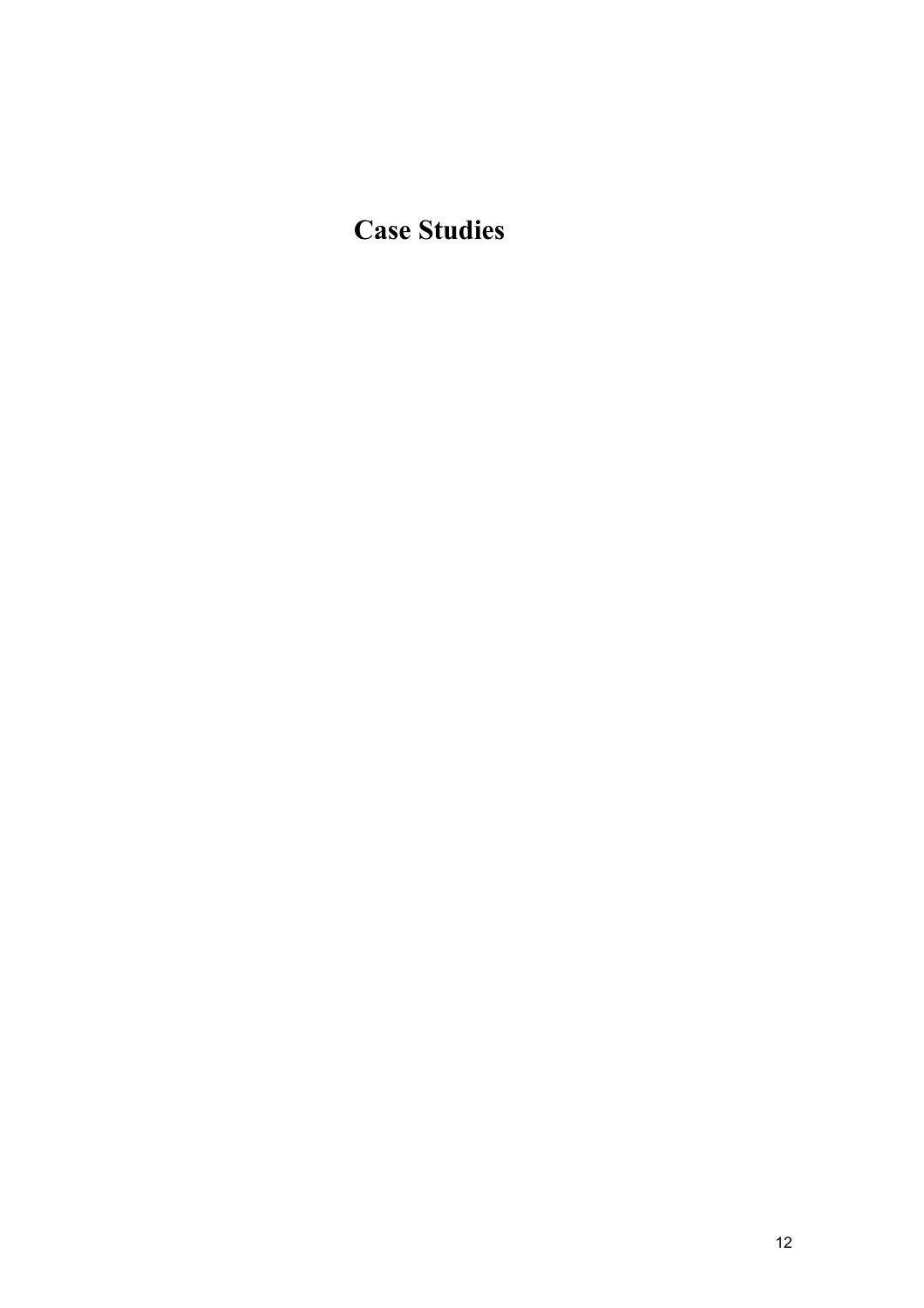## **Archäologischer Park Carnuntum Betriebsgesellschaft m.b.H.**  Raymund Kastler

## **Innovative key-points:**

- visitor orientated marketing of archaeological remains;
- thematic guided tours through the ancient ruins;
- seasonal events accompanying the presentation of the ancient ruins;
- projected installation of TOM

As pointed out The APKplc is one of three cultural heritage management institutions on a private base in Austria

Since most of the archaeological parks are operated by the public, being privet based means a greater flexibility in terms of working hours

As some other case studies illustrate the model of a private based management and a public based scientific branch can function very fruitfully and can be employed on different types of cultural heritage institutions

## **Short description:**

The area of the two villages Petronell - Carnuntum and Bad Deutsch-Alltenburg covers the site of the roman upper pannonian provincial capital Carnuntum. Ongoing archaeological research began in the second half of the  $19<sup>th</sup>$  century and led to the uncovering of parts of the antique civil and military settlement. Although the conservation and presentation of the ruins was taken in consideration from the beginning of scientific research (1904 Opening of the Museum Carnuntinum in Bad Deutsch Altenburg), it was only 1993 that the ruins of two amphitheatres and parts of the civilian settlement were transformed into an archaeological park (Archeologischer Park Carnuntum, abbreviation APK) by initiative of the Lower Austrian County Government. The objective of the initiative being the creation of a new touristic attraction evoking new jobs and an economic impulse in an area of economical structural weakness, long times isolated from the economic development by the nearby iron curtain.

The management of the open air sites, covering three key-zones (the civilian settlement, the military amphitheatre)and the Museum Carnuntinum was handed over from the county's cultural department to a private plc by the creation of the Archaeological Park Carnuntum Operation (plc) in 1996. Today it is besides the Schloss Schönbrunn, Vienna and the Castles of Salzburg one of the three private based Cultural Heritage Management Institutions in Austria.

The innovative elements in the conception of the APK plc are the marketing of an archaeological site by specialised seasonal accompanying events with varying topics focussed on strategically separated target groups. The core of the enterprise being the equilibrium between optimal commercialisation and science. That both sides can profit from each other is shown by the fact that the economic success of the APKplc made it possible to reinvest in scientific conservation and research.

An essential objective for the management of APKplc is the socialisation of the archaeological park in the region. This aim is tried to be achieved through the opening of the parks cafeteria for the locals and via co-operations with regional associations.

The APKplc is Member of the International Theme-park Association IAAPA.

Since the first quarter of 1999 the APKplc is head of the association Arge DONAUREIGEN, an interregional network of touristic sensations ( the Donau Auen National Park; the Safari and Adventure Park Gänserndorf, the association of historic residences in the Marchfeld and the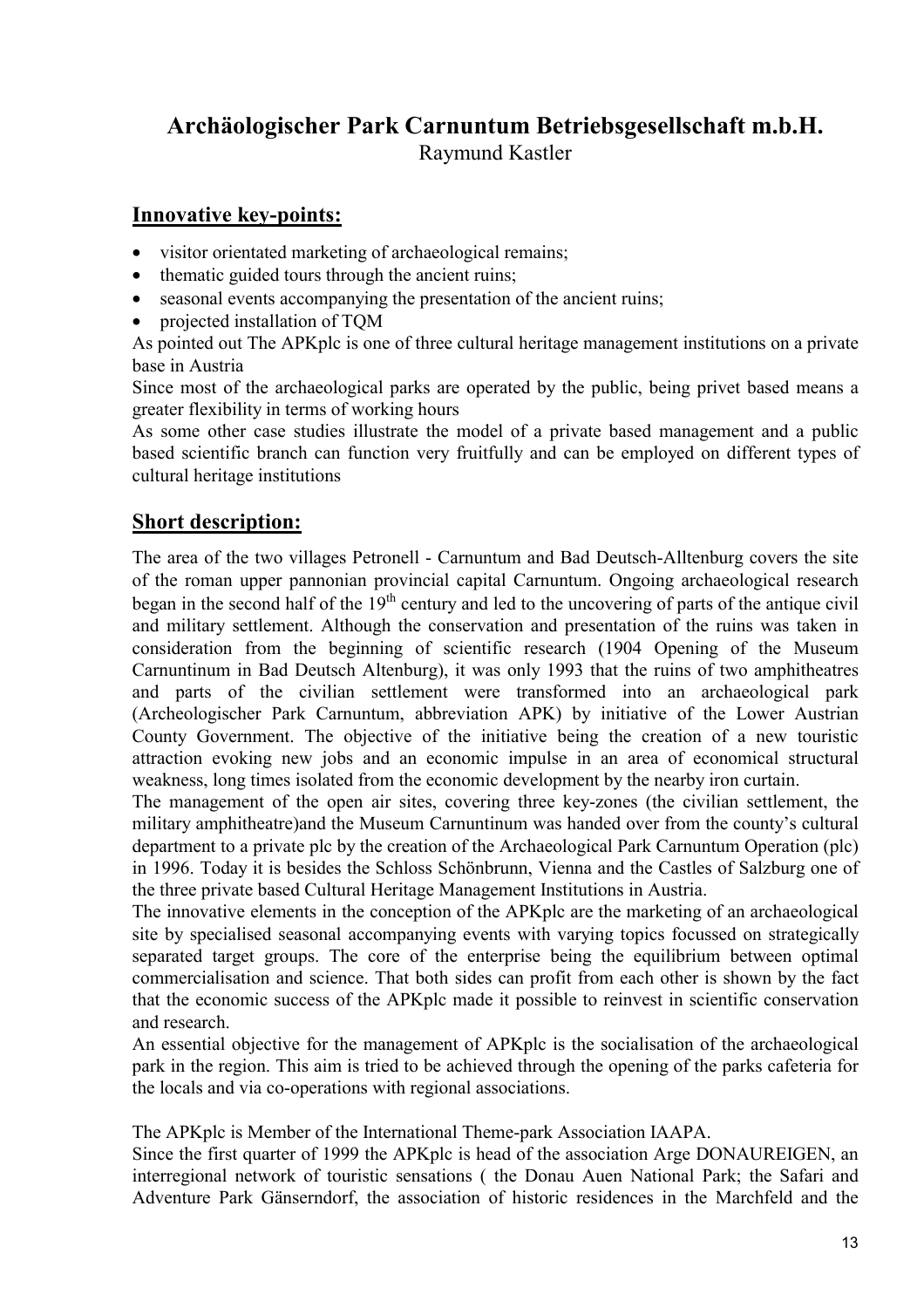Archaeological Park Carnuntum ) and the regional Tourism associations along the rivers March and Danube in North-eastern in Lower Austria. The partners where selected due to quality of the touristic offers and the standards of services. Associated are selected gastronomic and accommodation enterprises in the two regions, the regional wine growers federations and cultural events in the area.

This initiative is a three year co-operation supported from the EC through means of the INTERREG Programme. The project based on human and financial recourses of all the partners offers a common marketing line and centralised tour booking under the trademark DONAUREIGEN with specialised folders for individual tourism, together with a confidential for group tourism enterprises.

## **Institutional engineering:**

The APK is a private limited liability company (plc) headed by a managing director. Its shareholders are the Niederösterreichische Hypo-Leasing who holds 95% and the Friends of Carnuntum Association (Gesellschaft der Freunde Carnuntums e.V.) a private based society for the support of scientific research in Carnuntum.

The archaeological objects, the sites, the museum and the scientific research remain in the responsibility of the Cultural Division of the Lower Austrian County Government, represented by the scientific chief of the archaeological park and his staff.

The APKplc is responsible for the management and operation of the archaeological park. This bifold construction relieves the scientific part from all questions of management and allows on the other hand to operate the archaeological park as a private company.

The ancient remains being the core of the enterprise, their protection is to be considered carefully in view of marketing and presentation decisions, thus outlining and limiting the possibilities. Therefore all programmatic decisions of the APKplc are discussed by an advisory board consisting of experts from the Federal Bureau for the Protection of Monuments, the scientific chief of the Archaeological Park, officials from the Cultural Division of the Lower Austrian County Government. The economical aspects of the enterprise are taken into account by a permanent representative from the pool of sponsors as member of the advisory board.

The APKplc operates with an annual budget of 10 MIO ATS. The Lower Austrian County Government supports the enterprise with 4 MIO ATS. The rest being obtained from entrance fees, museums shop and merchandising, the cafeteria lease and by sponsoring. Around 400.000 ATS being lucrated from private sponsoring alone

The main sponsors are:

- ❏ Römerquelle Austrias most important mineral water producer
- ❏ OMV The Austrian Mineral Oil Administration
- ❏ Raika Petronell the local branch of a Bank
- ❏ Mac Arthur Glenn Designer Outlet
- ❏ Volvo

The sponsors are represented in the media and advertising media (like folders or the WebPage) of the APKplc as well as in archaeological park itself with their logos (the cafeteria or on information boards, tents etc.) and with some of their products e.g. in the shuttle service connecting the different sites.

### **Strategies toward the public:**

The objective of the APK(plc) is the visitor and service centred presentation of the remains form the roman provincial capital Carnuntum and of different aspects of daily life in roman antiquity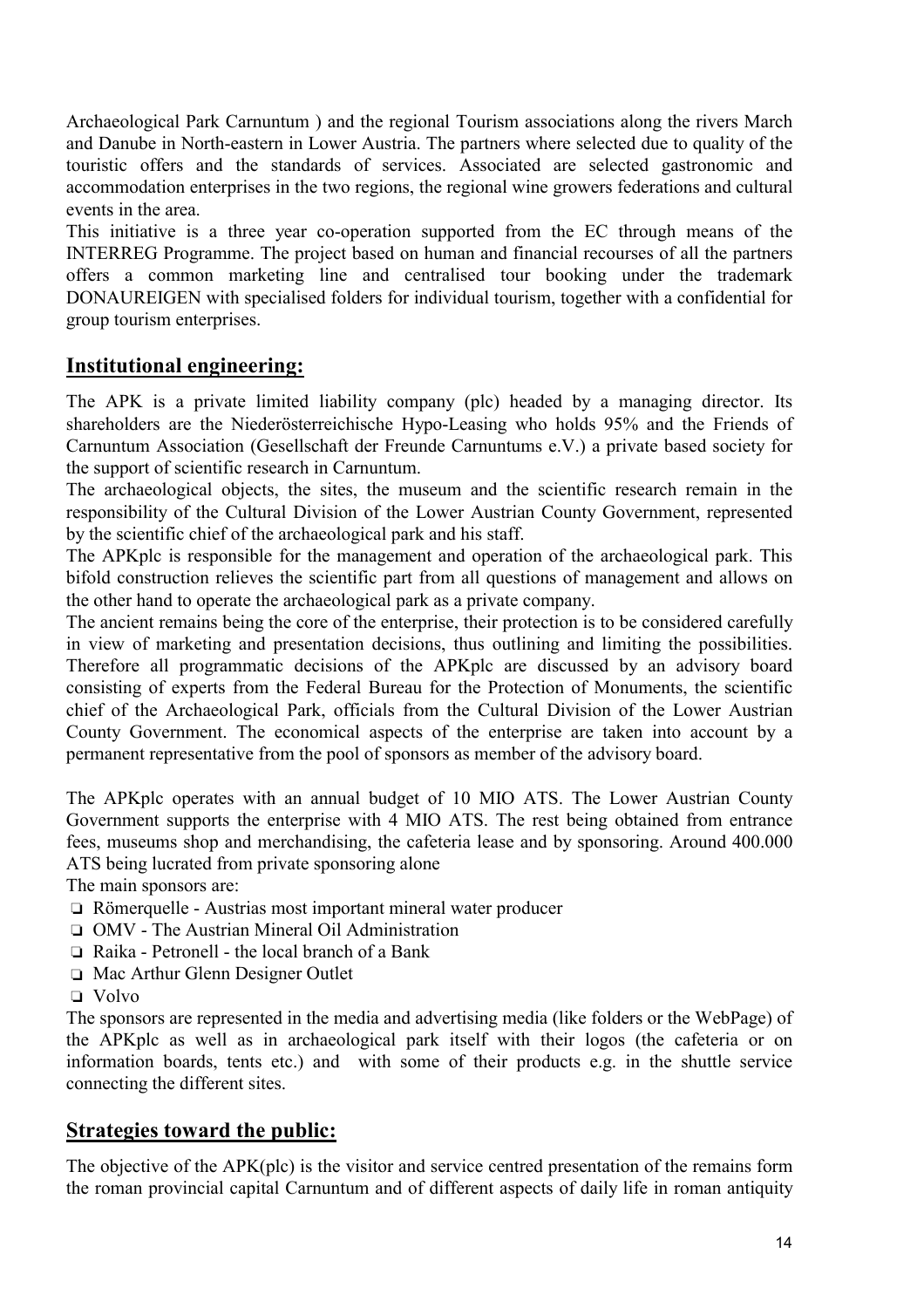according to an education mission connected with the high degree of pupil visitors in the park. An maximisation of turnover and visitor numbers is intended, according to the maintenance of high quality.

The main strategies of the APK(plc) are:

- ❏ Creation of visitors attractions based on the presentation of the actual ancient remains: E. g. by development of different theme paths, a roman herbal garden, life presentations and workshops of ancient craftsmanship and other elements of ancient cultural history as well as periodic special events like, roman festivals (saturnalia), gladiators games or re-enactments of roman military life and accompanying exhibitions.
- ❏ The interactive information terminal is currently being extended by a virtual walkabout in reconstructed parts of the ancient city in co-operation with the Technical University of Vienna.
- ❏ Offers of specialised package programmes together with partners in the region adapted for different target groups: Project weeks (roman workshops), summer camps in reconstructed roman military marching camps, roman birthday parties etc., especially designed for children and youths, including a lot of "hands on" reconstructions of ancient armour, clothing, writing utensils etc. stressing the pedagogical aspects of museology
- ❏ Special incentive programmes for enterprises
- ❏ Organisation of summer concerts and film festivals (e.g. Antiquity in the movies)
- ❏ The main objective is to offer of high quality services, reaching from guided tours to the refreshment sector

The primary target publics are besides pupils, families, national and international visitors situated in Vienna and the surrounding (up to a 70 km circle). Information exhibitions in the slovaque capital Bratislava and in Kempten, Germany illustrate the tendency to expand the market.

Due to the rather small permanent staff there has been a limited segmentation in different departments up to now.

The managing director, backed by an assistent director is responsible for the PR and marketing and programme design (this in accordation with the advisory board). Currently the APKplc is undergoing a process of regroupment based on process orientated and structurised staff discussions, targeted on a new organisational structure with clear defined departments. The aim of this reorganisation is the installation of TQM in the APKplc.

The first outcomes of the process will be communicated in the seminar.

Marketing and promotion activities range from temporarily exhibitions to posters, flyers adverts in Newspapers (e.g. the Austrian Airlines Boardmagazine) to a web site presentation.

The design of offered events and services is based on a target group analysis made in 1996, showing the demand of market segmentation into specialised children, pupils, youth and thematic programmes. The results of a visitor analysis in spring 1999 proofed the effectiveness of this decision.

Current statistics list 70.000 visitors per year, making the APKplc one of the most successful cultural tourism enterprises in Austria

## **Policies towards the staff:**

The APKplc currently has nine permanent and around 40 seasonal employees.

The permanent employees have their special fields of responsibilities e.g. tourism matters and bookings, accounting, personnel and stockmanagement. Due to the small size, the permanent staff is interacting closely and is directly incorporated in formative processes.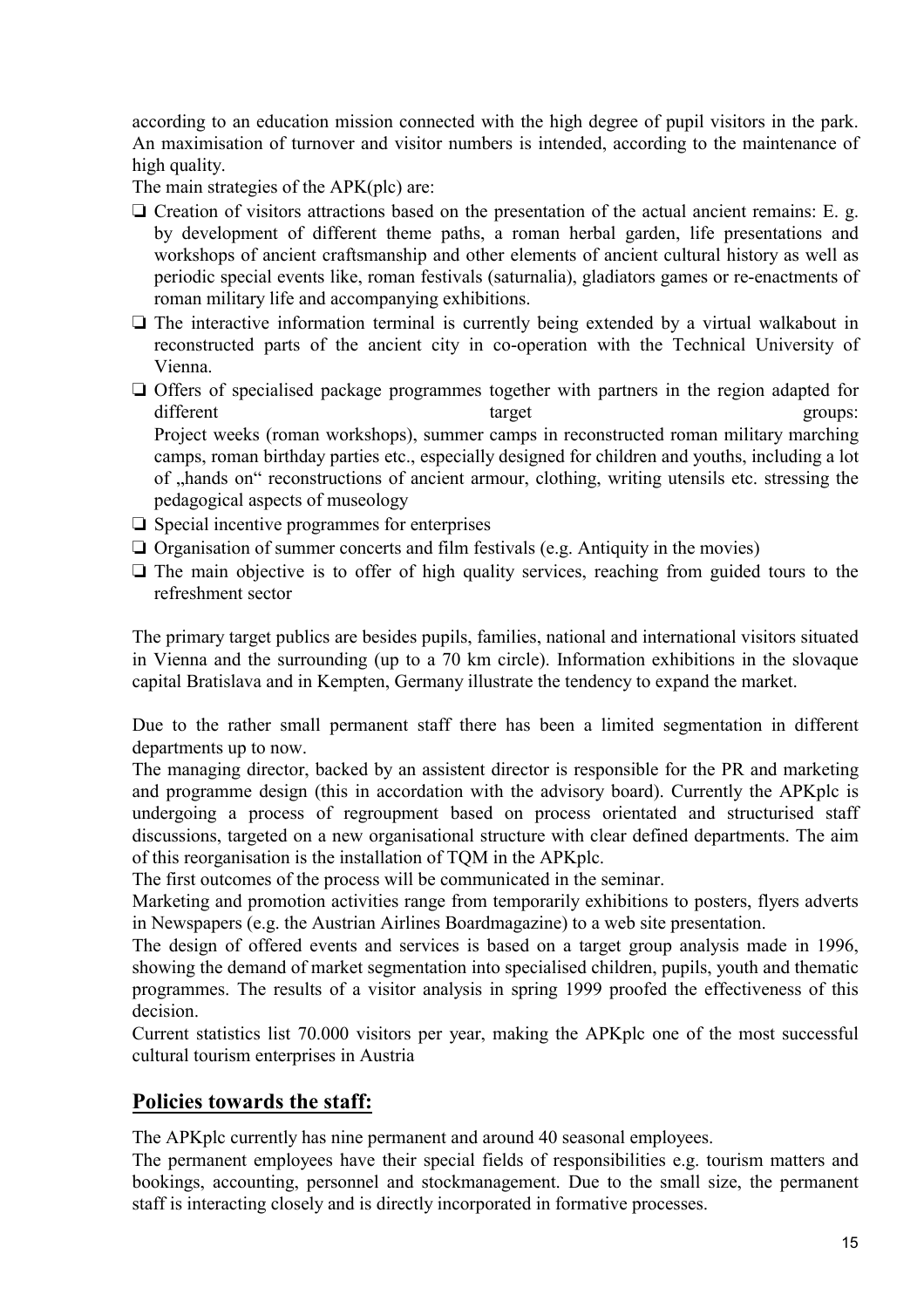The seasonal employees are predominantly working as guides and interpreters. Stemming from different professional backgrounds and experiences, they are incorporated in the development of different projects e.g. of concepts especially for school classes or in the conception of the interactive information terminal. A high degree of qualification is achieved through annual compulsory professional training in archaeological-historical topics as well as in interpretative techniques and foreign languages. The acceptance as guide or interpreter is given after a trial guided tour and the completition of the annual two days workshop.

The Trainers involved come from the Cultural Division of the Lower Austrian Government, the Austrian Archaeological Institute and the Archaeological Department of the Austrian Academy of Science.

The management considers feedback from the guides and interpreters concerning existing structures or novelties as very important because of them being in direct contact with the visitors.

As indicated above the staff is currently undergoing a fundamental transformation. Group talks with the two assistants and structured single talks with all the employees are currently held in order to develop the new organisational structures, responsibilities and clear defined job specifications. Projected is the installation of so called consultants recruited from the tour guides and interpreters staff, as dynamic stream of information and inspiration for the management, concerning the improvement of offered services.

The output of the restructuring should also lead to a mission statement and the development of corporate identity.

The current system of staff training is planned to be expanded to a permanent training institution for the staff and for externals.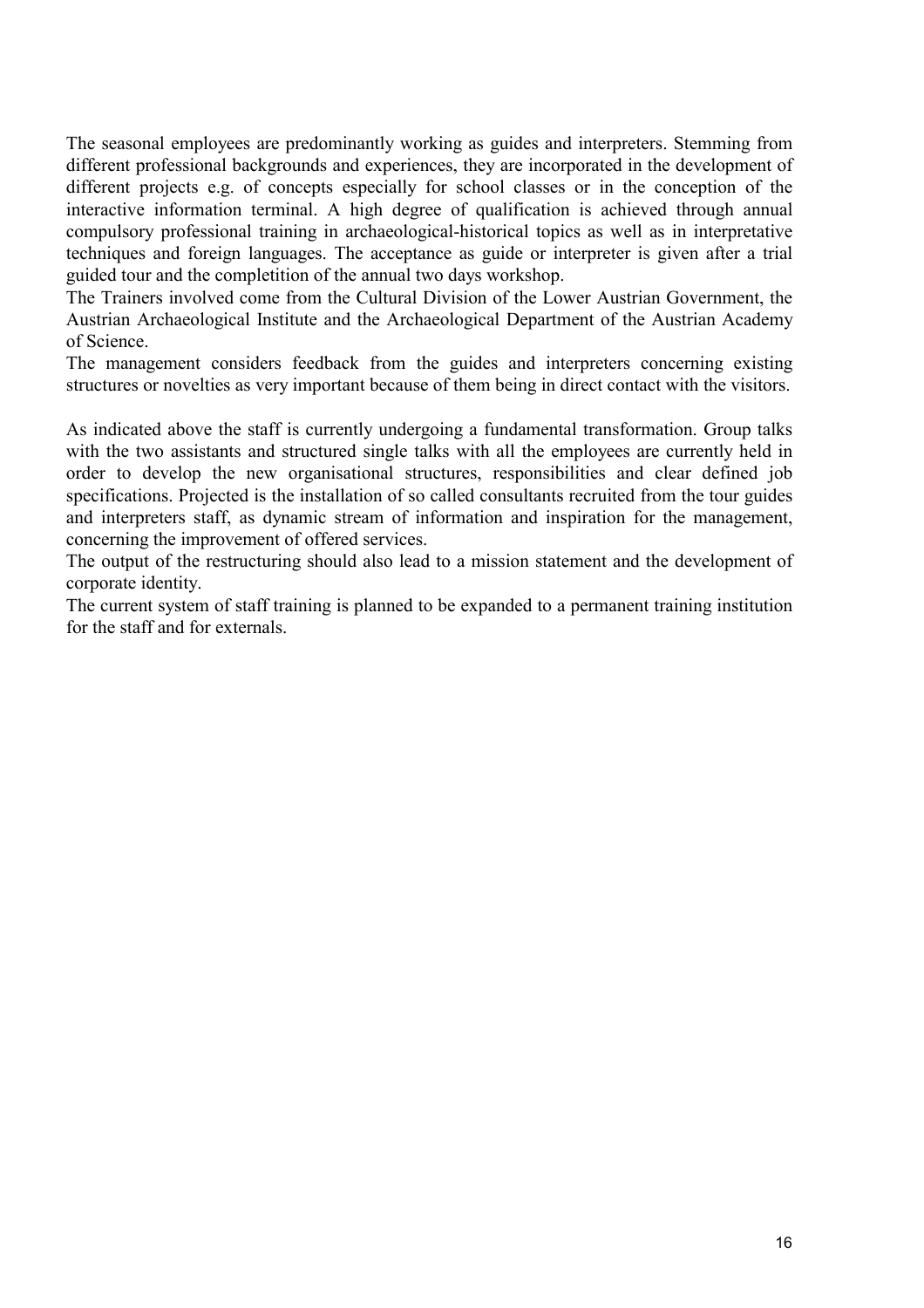# **Ars Aevi Project**

Valeria Beolchini

### **Short Description:**

The International Cultural Project, Ars Aevi, was first presented at a Forum for artists and intellectuals held in Sarajevo in July, 1992, just three months after a state of emergency was declared in the city. In ensuing months, between 1992 and 1993, the project was discussed and approved by the Sarajevo Arts Council, the Ministry for Cultural Affairs and the Government of the Republic of Bosnia and Herzegovina. Ars Aevi received sponsorship from UNESCO in 1998 and from the Council of Europe in 1999. The primary goal of the project is to create a major European and world-wide Centre of Contemporary Art, whose principal seat will be the prospective Ars Aevi Museum. The underlying objective is to create the conditions necessary for establishing in the city, devastated after four years of bombing, a permanent point of cultural exchange between artists and intellectuals of world-wide renown. A traditional meeting place of the religions and cultures of East and West, Sarajevo had already hosted cultural events of international scope prior to the outbreak of the war. These included the winter Olympic Games in 1984 and the Biennial Exhibition of Modern Art, "Jogoslovenska Documenta", in 1987 and 1989. The city has long been home to a number of major academic and artistic institutions with ties to the worlds of cinema, dance and music. This civic tradition, so deeply rooted that not even months of siege in the capital could bring it to a halt, is the bedrock upon which the general director of the project, Enver Hadziomerspahic, has established the "Ars Aevi" project. Hadziomerspahic states, "the artists of our times are aware of the injustices suffered by Sarajevo, and it is the artists themselves, with their optimism and enthusiasm, who can offer a great contribution in order that the city may once again be free, open and beautiful, by creating a museum which from its very inception will herald the superiority of the spirit and of art over the forces of evil and of destruction."

 On the basis of this conviction it was decided that the works for the museum collection should be procured through a series of individual and collective donation-exhibits organised in cities characterised by their long cultural traditions and amicable relations with Sarajevo. Thus, the artists and their donated works represent both a testimonial to, as well as a means of reflection upon, major examples of European and world-wide contemporary art as the second millennium draws to a close.

### **Interaction, Cooperation, Partnerships:**

 The project was made possible by the persistence and idealistic enthusiasm of its creator, Enver Hadziomerspahic. Recognising that his war-ravaged country could offer only its official authorisation to represent the interests of "Ars Aevi" abroad, Hadziomerspahic decided to come to Italy in 1993, in search of backers and potential sponsors.

 Hadziomerspahic has consistently resisted conditioning of the project by the dynamics typical of many initiatives for solidarity. His efforts are commendable, as they serve to safeguard the symbolic value of the project as a representative collection of the major contemporary European and world-wide artists at the end of the millennium.

 For similar reasons, the realisation of this major international event was not entrusted to one single curator or to a single elected committee. Instead, an invitation was extended to the cities on amicable terms with Sarajevo, as well as to their museums and modern art centres, to take part in the project as true founders of the collection.

 The collaborative model adopted stipulates that each museum, upon accepting the role of Ars Aevi collection founder, include a donation-exhibition for the Sarajevo museum on its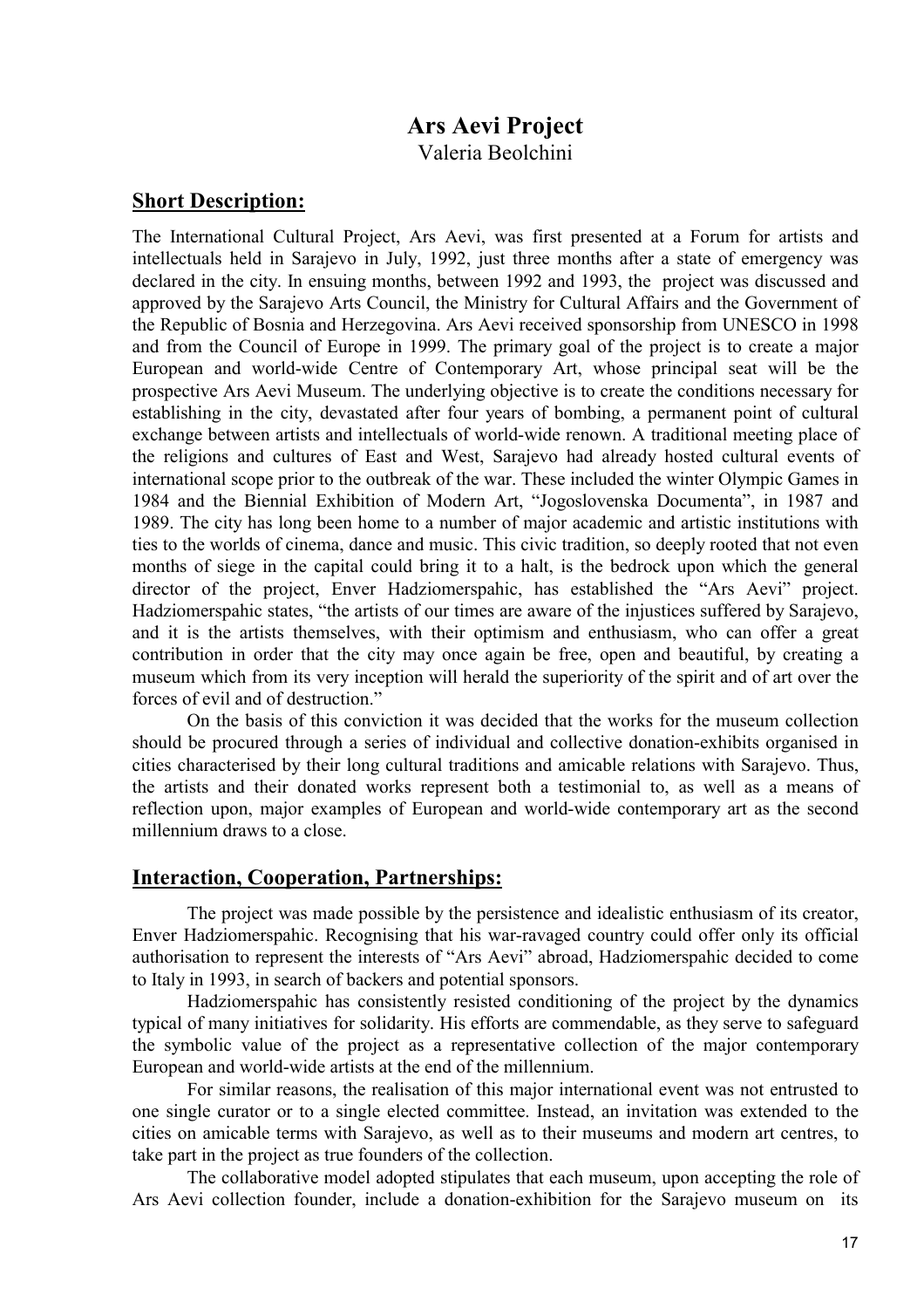annual calendar of events. The choice of invited artist participants is left to the discretion of the scientific or artistic director of the founder-museum, and artists are asked to make a donation of one of their works displayed.

 This well-established model was first proposed at the end of 1994 by Enrico Comi, director and founder of the "Centro Arte Contemporanea Spazio Umano" in Milan. A number of donation-exhibits were organised there and included the participation of artists such as Michelangelo Pistoletto, Inspection "Medical Hermeneutics", Franz West, Carla Accardi and Nagasawa.

 In 1996 the number of collection founders grew, and other major international artists including Balkenhol, Buren, and Enrico Castellani were invited to the "Luigi Pecci" Museum in Prato to participate in the first collective donation-exhibit for the Ars-Aevi project. Prato, along with Venice, is one of the first Italian municipalities to have become a supporter of the project. In fact, the Ars Aevi project was given is first international press coverage during the 1993 Biennial Exhibit in Venice. Since then, strong relations have been established both with the mayor of Venice and with the organisers of the important Biennial Exhibit as well as with the "Bevilacqua La Masa" Foundation, which has also joined the circle of collection founders.

 This summer (June 25 - August 31, 1999) in Sarajevo was the occasion of the first exhibition of the 105 works of art collected thus far for the "Ars Aevi" Museum. The installations, video art, sculptures, paintings and photographs were displayed at a multipurpose centre, the "Centar Skenderija", as there is no permanent facility for the museum as of yet. The creation of exhibition space is foreseen as the realisation of phase two of the project. Plans include the construction of a series of multipurpose pavilions in Sarajevo. Each pavilion will represent one participating nation and will serve as a point on the walk-about tour of contemporary art planned. World-famous architect Renzo Piano was invited to design the Italian pavilion, and on June 26 he unveiled the blueprints at a press conference in Sarajevo. Negotiations are currently underway with Austria for the construction of another pavilion, and other European nations, including England and Spain, will also soon be contacted.

#### Project Founders

Skenderija Centre, Sarajevo (1992) The City of Sarajevo (1993)

#### Sponsors:

The Canton of Sarajevo (1995) The Federal Ministry of Education, Science, Culture and Sport of the Federation of Bosnia and Herzegovina (1996) UNESCO (1998) The Council of Europe (1999)

#### Collaborators:

ARCI, Nuova Associazione ARCI Milano (1993-1999) NAVA WEB spa (1993-1997) Creative Center Cardea, Sarajevo (1993-1999) Collection Founders: Centro Arte Contemporanea Spazio Umano, Milan (1994-1999) Galeija Obala art centar, Sarajevo (1994-1998) Centro per l'Arte Contemporanea Luigi Pecci, Prato (1996) Moderna galerija Ljubljana (1996) Fondazione Bevilacqua La Masa – Fondazione Querini Stampalia, Venice (1997) Museum moderner Kunst Stiftung Ludwig, Vienna (1998)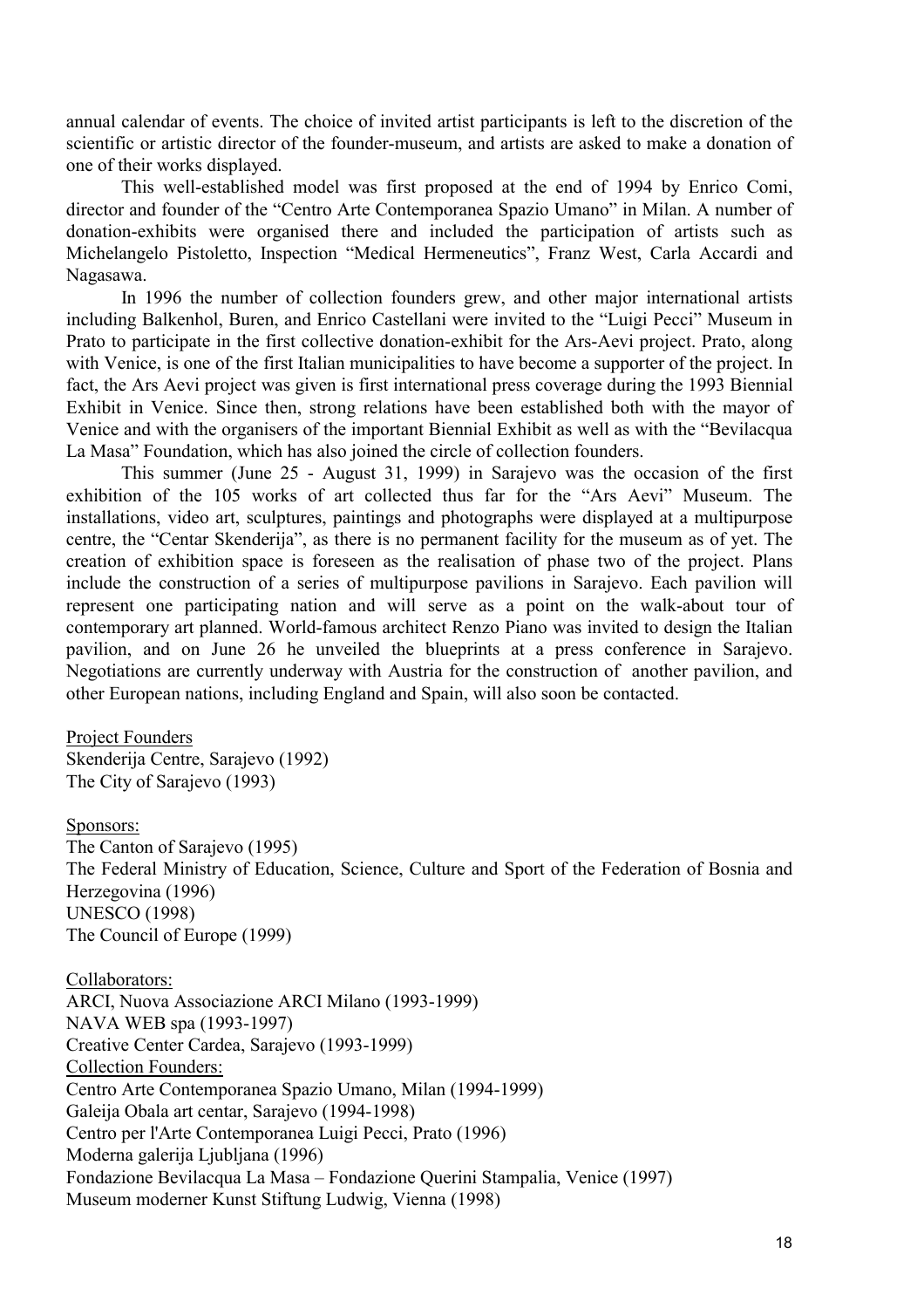Promoters: Biennale di Venezia (1993/95/97/99) Art Press, Paris (1998-1999) Manifesta 2 Biennale européenne d'art contemporain (1998) Casino Luxembourg Forum d'art contemporain (1998)

Supporters:

ANCI Toscana, Association of the Tuscan Municipalities (1995-1999) The Municipality of Prato (1995-1996) The Municipality of Venice (1996-1997) The Municipality of Impruneta (1996-1998) The Municipality of Chianti (1997-1999) LEGACOOP Roma (1997-1998) COOP Adriatica; COOP Consumatori Nord Est; Manutencoop Bologna; C.C.F.R. Consorzio Cooperative Ferrovie Reggiane (1997) COOP Liguria; COOP Lombardia; Fincooper (1998) Industrialists Association of the Province of Florence (1998) The Province of Florence (1998) The Lombardy Region (1998-1999) The Province of Milan (1999) The Tuscan Region (1999)

Partners: Giunti Gruppo Editoriale (1998-1999) Artemide (1999)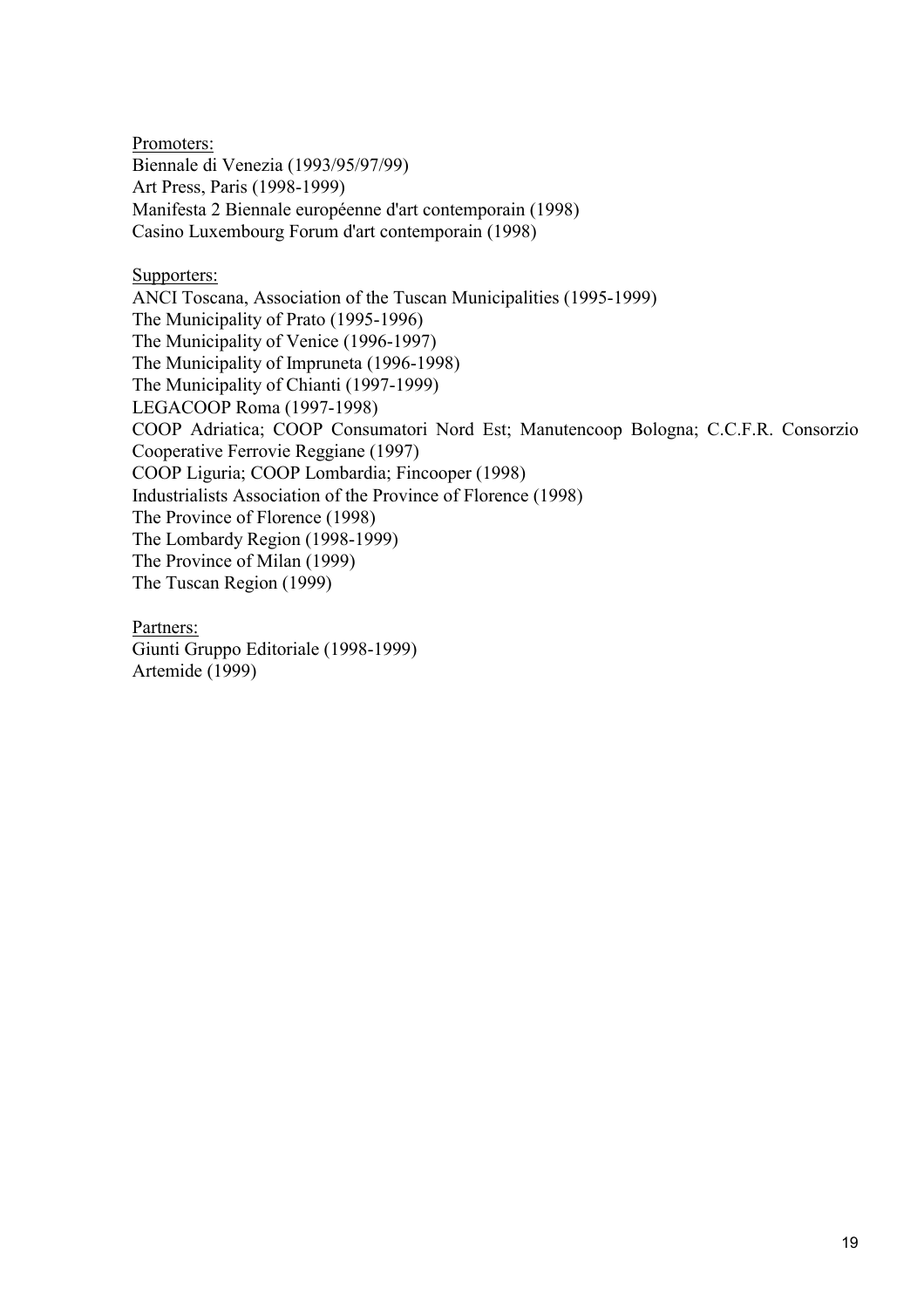## **Castello di Rivoli. Museo d'Arte Contemporanea**

Alessia Rossi

## **Innovative Key-points:**

The *Castello di Rivoli Museo d'Arte Contemporanea* is one of the few contemporary art museums existing in Italy today. Privately-based and operated, it is a not for profit association legally recognised by the Region of Piedmont. It represents the first attempt in Italy to implement management of a cultural heritage institute on a mixed public-private basis. Partners include public agencies, corporations, private associations and individuals. This model, which foresees the participation of private partners in the financing of a museum complex, also represents one of the first instances of a viable alternative to more traditional forms of corporate sponsorship of the arts.

## **Short Description:**

The Rivoli Castle - Museum of Contemporary Art was opened in 1984 on the initiative of the Region of Piedmont. Today it is considered one of the most important points of reference for contemporary visual arts world-wide. It is one of Italy's few contemporary art museums, and constitutes, along with the *Centro Pecci di Prato*, an interesting experiment in management by a mixed private-public partnership. The museum is located in the splendid baroque residence which was designed by Filippo Juvarra in 1718 for King Vittorio Amedeo II, but which was never completed. Built on the remains of a medieval castle and later adapted by Emanuele Filiberto for use as a residence of the House of Savoy, the building itself represents a major attraction for many museum visitors. Along with a tour of the museum collection, visitors are also offered the option of touring the rooms of the residence, which have been completely opened to the public.

Restoration of the building was overseen by the architect Andrea Bruno and was completed just a few months ago. Complete reconstruction of the *Manica Lunga* wing of the building, a 17th century addition to the castle, increased the total area of the museum to approximately 9,700 square metres.

 The permanent collection contains works by national and international artists, including some commissioned especially for the museum space. The collection also includes representatives of all of the principal currents in contemporary art, and continues to grow as the result of new acquisitions, donations and long-term loans. The museum holdings, which are exhibited on a rotating basis, constitute an important record of artistic activity from 1945 to today.

 The museum is extremely active in the organisation of temporary exhibitions and cultural events including courses, conferences and festivals as well as film, music and theatre series which are produced in collaboration with other organisations and institutes. The yearly calendar of events generally includes six exhibitions. Typically, two exhibitions are run simultaneously each season, along with a number of accompanying cultural programmes targeted towards the general public as well as to a more specific audience of specialists. The Rivoli Castle also frequently organises exhibitions in collaboration with foreign institutions. It is also a member of the local *Sistema Arte Moderna e Contemporanea* (the System of Modern and Contemporary Art) - the SAMC.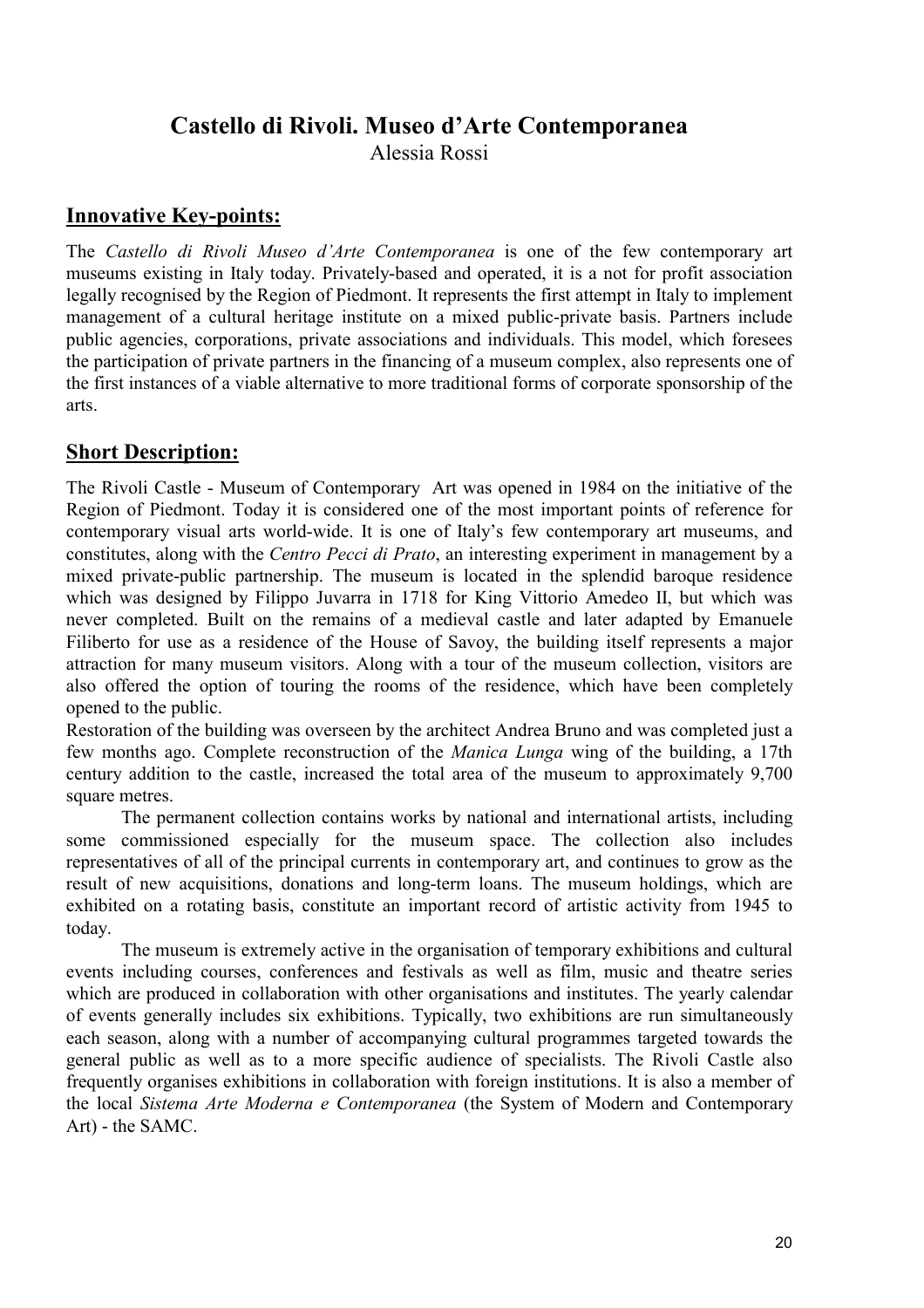## **Institutional Engineering:**

In 1984 the Region of Piedmont founded the Association for the Rivoli Castle - Museum of Contemporary Art, in order to encourage participation by public agencies, corporations, private associations and individuals in the management of the museum. The Association is a not for profit organisation working at the level of the regional territories. Its aims are study, instruction, scientific research and documentation in the fields of culture and the arts. Founding partners of the Association, in addition to the Region of Piedmont, were the City of Rivoli, the Province of Turin, the City of Turin, Inassital and the public notary Marocco.

 In 1988, the *Banca CRT - Cassa di Risparmio di Torino* (the Turin Savings Bank), FIAT and GFT also joined the Association, making financial contributions of just less than 50% of the annual budget. At the close of 1994 when the original mandate expired, the Board of Directors agreed with the Regional Administration to reorganise the institutional and operating structure of the Association, which is responsible for operating and managing the museum. The managing bodies of the museum are the Board of Directors, the Members' Committee, the Planning Committee, the President and the Director.

 The Members' Committee, which includes the Region of Piedmont, the City of Turin, FIAT, the Turin Chamber of Commerce, Industry, Artisans and Agriculture, Telecom Italy and the *Fondazione CRT - Cassa di Risparmio di Torino*, manages and oversees the institutinal aspects of the museum. The Board of Directors is made up of representatives of the financial partners, and manages the ordinary functioning of the Rivoli Castle as a permanent structure and facility.

 The Planning Committee was introduced under the new legal structure defined in 1994. It includes a equal number of representatives from the Board of Directors and of the financial backers, and is overseen by an honorary president chosen for their distinction in the sector of culture and contemporary art. This committee is responsible for programming and managing museum activities such as expositions and cultural series. It also makes decisions concerning acquisitions for the collection, is responsible for electing the Artistic Director and generally overseeing museum operations. The Planning Committee, which is made up of financing bodies and individuals, are are responsible for the cultural life of the Museum of Contemporary Art. This arrangement allows for the stable management of the castle while granting flexibility to the planning and realisation of cultural activities and events.

 The Artistic Director of the Museum is nominated by the Board of Directors, while the President of the Members Committee is selected on the recommendation of the President of the Region of Piedmont.

 Financial backers include those bodies or private individuals who make a three-year commitment of contributing at least £150 million (approximately 77,500 Euro) annually. The museum raises additional funds through sponsorship of temporary exhibitions.

 The 1998 budget was approximately £5 billion (about 2,500,000 Euro). Approximately 80% came from public and private sources; 10% derived from ticket sales; 5% from servicederived income, such as leasing museum space for meetings, courses, conferences; and 2.5% of the budget was contributed by the Friends of the Museum Association.

 The institutional participation of privates in the financing of the museum offer an alternative to the model of simple sponsorship. In the case of Rivoli it represents another facet of the museum's innovative character. The fact that the president is chosen from among the private partners and members of the Region of Piedmont reflects a commitment to encouraging active participation by private members in the management of the museum.

 Amendments to the articles of the association reflect the solutions adopted as the result of the museum's experience, and allow for further growth in the number of privates participating in the initiative. This form of management solution may prove useful as model for other museums.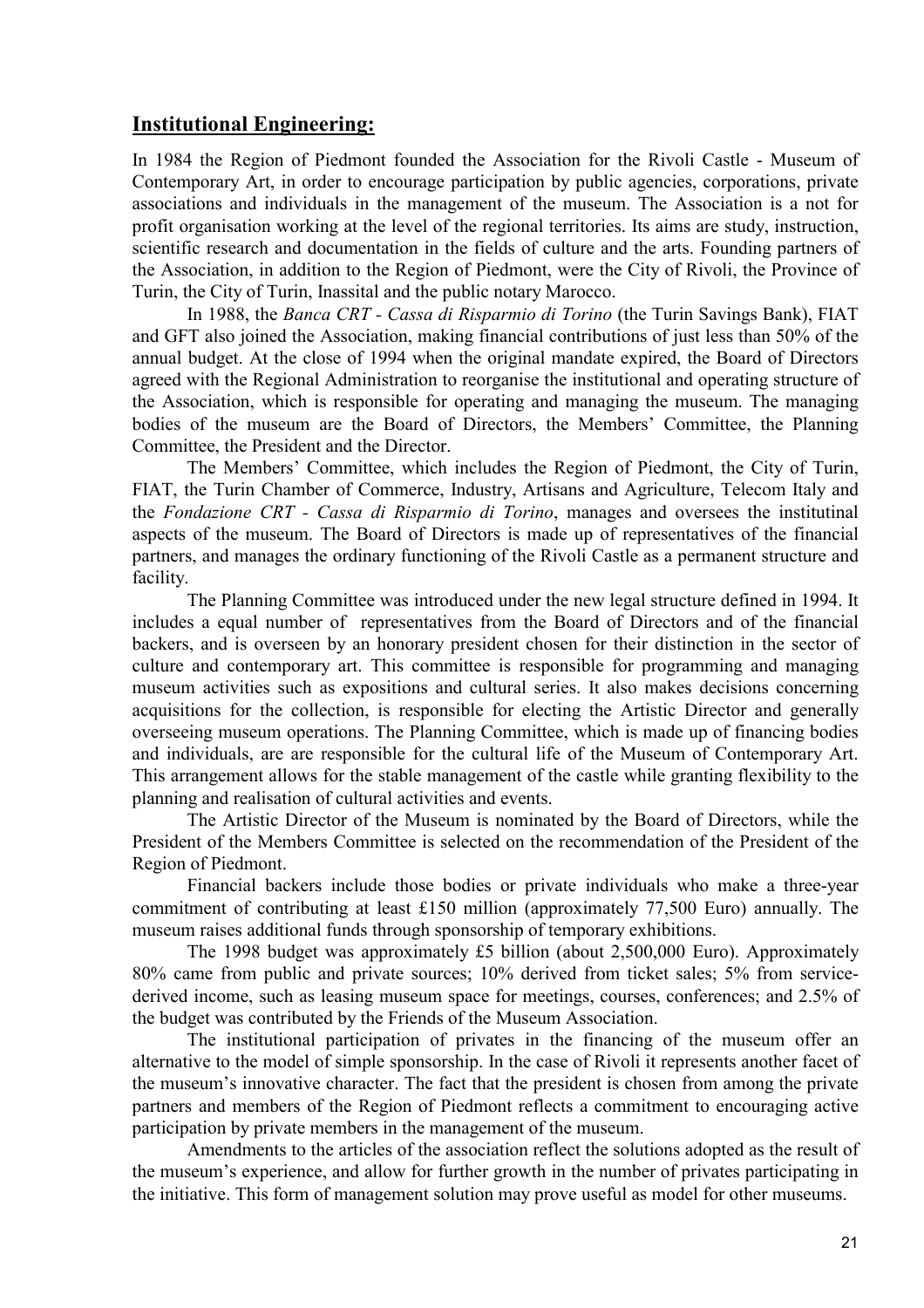## **Policies towards the Public:**

Management and decision-making concerning museum policies and strategies towards the public have been the shared responsibility of two departments since 1995; the Department of Consultants to the Direction and Communications and the Education Department. The coordinated efforts of these two groups are geared towards the promotion of both the permanent and temporary activities of the museum. One aim is to increase the number of visitors to the museum by identifying potential new target groups, and to attract a more diversified public than the traditional school groups. Their joint efforts are also geared towards augmenting the economic resources of the museum. The management of this organisational structure which plans, conducts and co-ordinates the promotional efforts of the museum, is the responsibility of a group of museum employees along with twelve external collaborators planning specialised activities. For example, an expert in semiotics researches and prepares thematic tours geared towards different target groups of the public. Using this policy, the museum has consistently met and surpassed its target goals for museum admissions.

 The total number of visitors to the *Castello di Rivoli -Museo d'Arte Contemporanea* in 1998 was over 60,000, not including the number of guests at exhibit openings. The largest number of visitors was recorded during temporary exhibitions. Rivoli belongs to the museum group of the Turin metropolitan area, and participates in the Museum Subscription and Museum Card project. In 1998, the castle was the fourth most popular visit among subscribers.

 In addition to the cultural events and series as well as the didactic events organised by the museum (which, unlike in many other museums, require an entrance charge), the promotional coordination of the castle organises its own activities, including innovative initiatives such as the recent stands at the Book Fair, the Music Fair - Musica 200, and at Artissima, the Modern and Contemporary Art Festival.

#### Educational Program

The museum actively encourages the organisation of didactic activities, especially for schools. The Educational Department plans guided tours geared towards the various target groups in addition to training programs, experimental laboratories, and refresher courses for teachers and students.

Guided visits are available to both scholastic and non-scholastic groups, and include specific programming planned according to the needs of each group in co-ordination with the museum staff. There are also free pre-view tours designed for teachers.

Refresher courses in modern and contemporary art and in art appreciation are offered to teachers, and are designed according to the particular needs of each school's syllabus. The Educational Department also produces a number of informational cards, maps with guided tours and didactic games for all grade-levels.

A committee of teachers, whose members come from a wide variety of backgrounds and teaching experience, collaborates with the Educational Department's didactic programme in order to produce specific volumes for use as auxiliary material for each individual exhibit. The museum also organises pilot workshops, both at the castle and in the schools, in order to test new materials for learning about works of art. The workshop activities are co-ordinated to reflect the nature of the temporary and permanent exhibits at the museum.

Upon request, the museum also sends its own personnel and experts into the schools to give talks on contemporary art and on museum activities.

In order to offer a new approach to the understanding of contemporary art and museums, a number of projects have been designed for all levels and types of schools. These include a number of special projects which were planned in collaboration with public organisations such as the Ministry of Education, the Turin Board of Education and a number of academic institutions.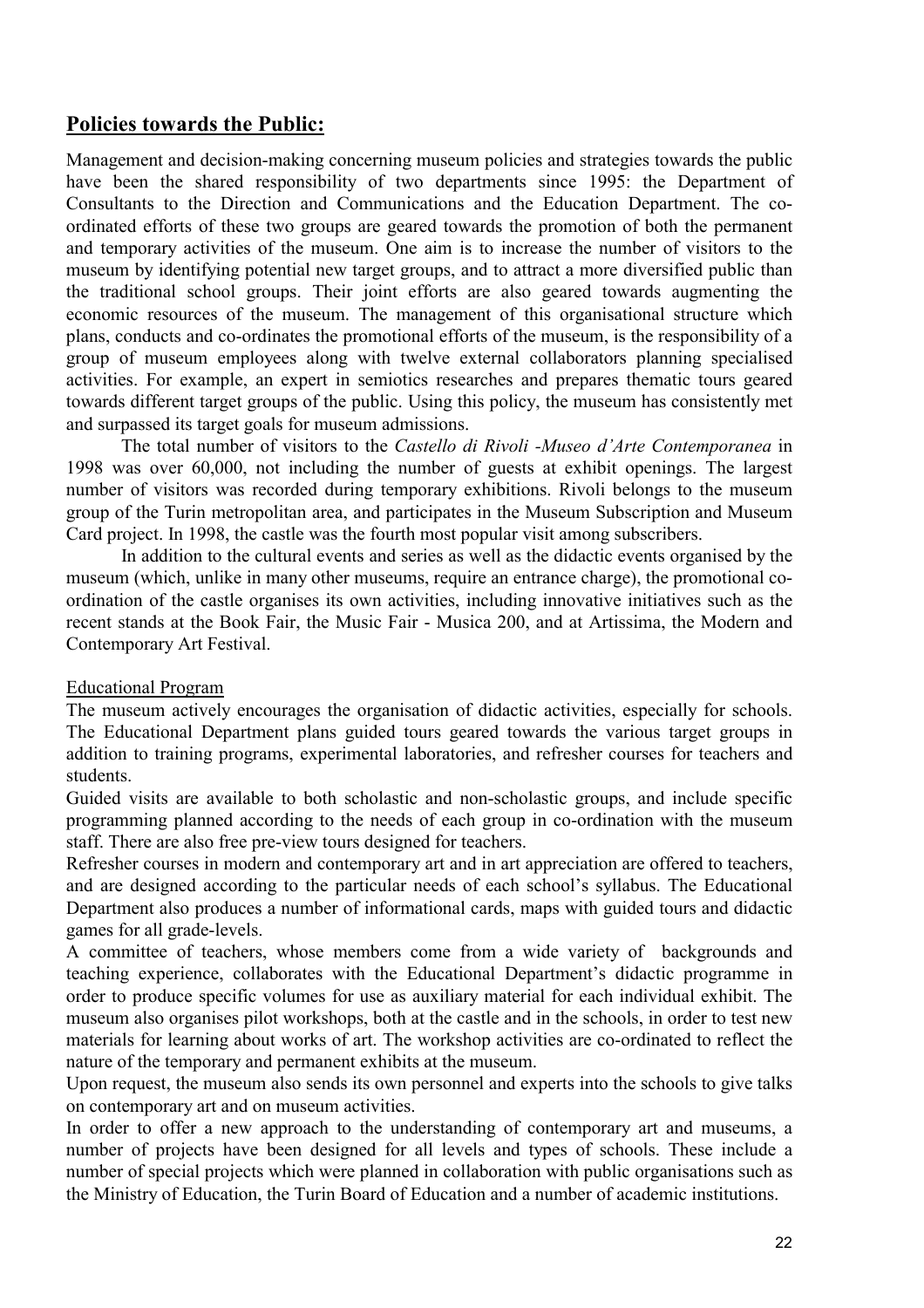For students from the University and from Art Academies, the museum organises a number of events such as conferences, video and film series and a pilot workshop in experimental video. Each activity is planned according to the specific needs of the participating schools.

Training programmes are offered by the museum with the dual intent of familiarising students and graduating students with the cultural sector and of introducing them to the world of employment. Most of the one or two-month programmes are held at the Rivoli Castle, and include a theoretical component taught by an expert at the museum along with a practical component concerning museum organisation, communication, promotion and educational programming. The Castle has organised several joint degree programs. These include programs with the University of Turin in Communications, a degree program with the University of Pavia in Cultural Heritage, and with the art academy, *Accademia di Brera* in Milan.

As of 1998 the museum has offered a scholarships to graduates in Communications who have participated in a training program at the Rivoli Castle and whose degree thesis was on the subject of museums or contemporary art.

#### Consultation and Research

Access to the museum's public library and video library has improved greatly since the opening of the new wing, the *Manica Lunga*. A research and experimental studies program was introduced in 1998 with the aim of introducing the study of contemporary art into compulsory schools. In 1993 the experimental studies program was officially recognised by the Ministry of Public Education, who assigned a teacher to the museum to track and record the results of the program activities.

#### Additional Services

In addition to booking services for guided tours of the permanent collection and of temporary exhibits, the museum houses a coffee shop and a book shop which sells publications on contemporary art and art objects.

With the restoration and opening of the Manica Lunga, a number of conference and meeting rooms were also created and are available to lease. In January, 2000, a new building will be inaugurated, and will house a spacious restaurant run by an external organisation.

Annexed to the museum but with a separate entrance is a theatre of approximately 100 seats which is suitable for conferences, projections, concerts and shows.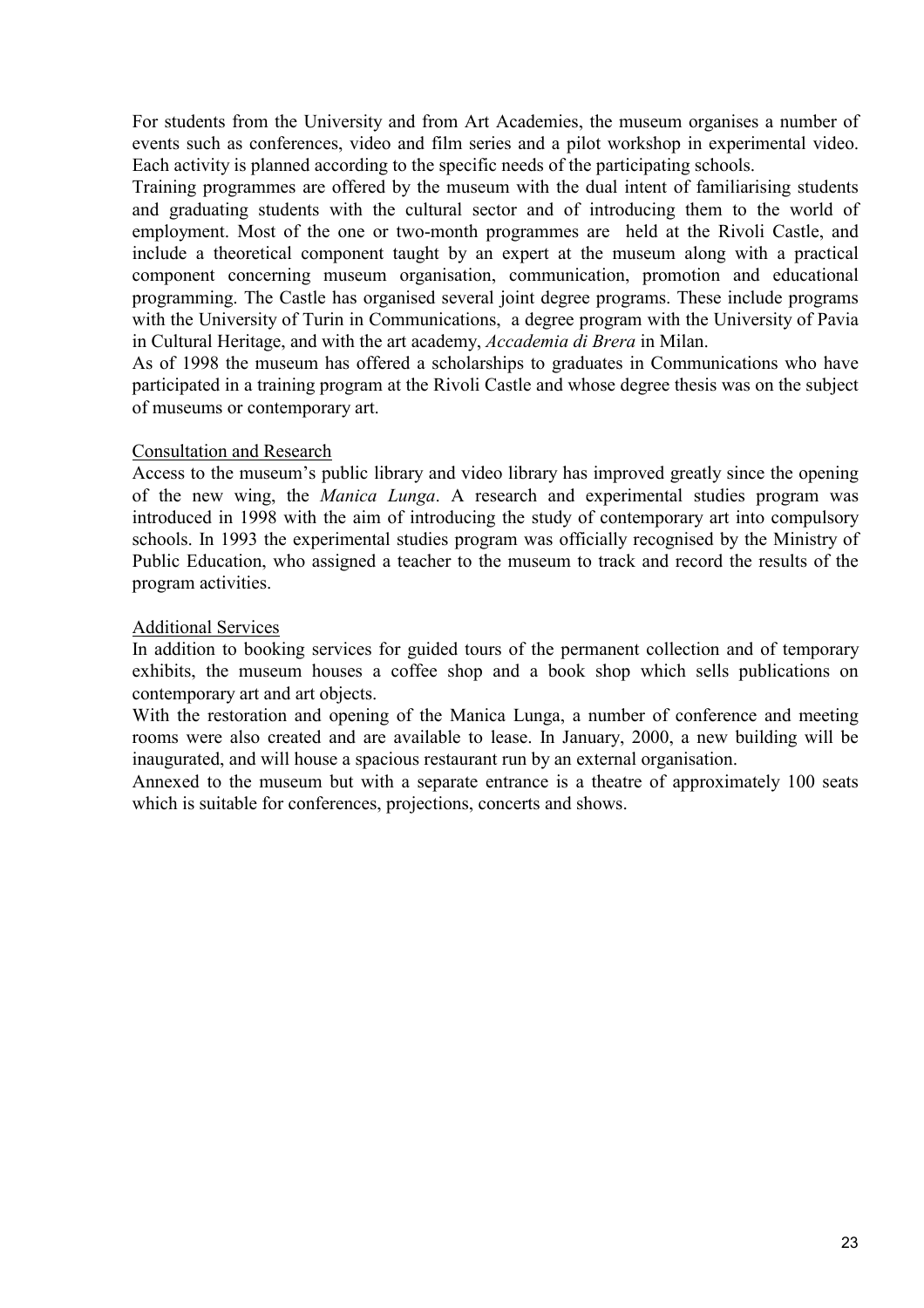## **Schönbrunn Castle**  Monika Horny

## **Innovative key-points:**

Schönbrunn Castle is the first case in Austria in which the administration of a precious historicartistic monument owned by the Austrian Republic and of significant importance for its sense of identification in the history of Austria has been transferred to another entity.

The scope of this case study is to illustrate the effective transformation of the Castle's administration into a modern service agency. This example demonstrates how a cultural enterprise can be managed applying the principals of a private company.

The separation of the Castle from the State received a great deal of media attention and sparked a passionate debate among experts as well as in the public opinion.

In fact, for the past seven years this private company has been able to manage the Castle with great success from a financial point of view, without State assistance and with maximum regard for its historic value.

## **Short description:**

The Castle in its current form was commissioned by Emperor Joseph I, designed by Johann Fischer von Erlach and built between 1695 and 1711. In 1740, in the reign of Maria Theresa, the Castle became the official summer residence and the Empress has it modified in three phases: the first two phases, under the direction of Nicolaus Pacassi, resulted in the theatre (1747) and the limonaie (1755); the third phase (1764-1780) concentrated mainly on the gardens. The architect Johann Ferdinand von Hetzendorf designed the Gloriette (1775), the Roman ruins (1776), Neptune's fountain (1781) and the obelisk. Between 1817 and 1819, during the reign of Franics I, the court architect Johann Aman modified the facade.

Including its park and zoo, Schönbrunn Castle covers an area of approximately 1.5 km squared.

Since the end of World War I the Castle's park had been a popular leisure and gathering place for the Viennese. The Castle has been a tourist attraction since the sixties, and today has approximately 6.5 million visitors a year: of which 1.55 million visit the Castle and 5.2 million just the park.

Schönbrunn Castle is today one of Austria's most important cultural monuments and is considered one of the most important Baroque complexes in Europe. In 1918, at the end of the Hapsburg Empire, the Castle became property of the then newly established Austrian Republic. Up until 31.9.1992 Schönbrunn Castle was managed by the Schloßhauptmannschaft of Schönbrunn, which was tied to the Ministry of Economic Affairs.

## **Institutional engineering:**

#### Problems present prior to the change to a private company

Despite high number of visitors, the Castle's Administration had been unable to create a solid economic base that would allow it to autonomously finance the revitalization measures deemed necessary at the time. The State funds made available were not sufficient to finance the restorations to the Castle's buildings and courtrooms. One of the main problems was the Ministerial bureaucracy, which is based on decrees, directives, depositions, and regulations that are difficult to reconcile with a modern service agency oriented towards a market economy and in need of flexibility.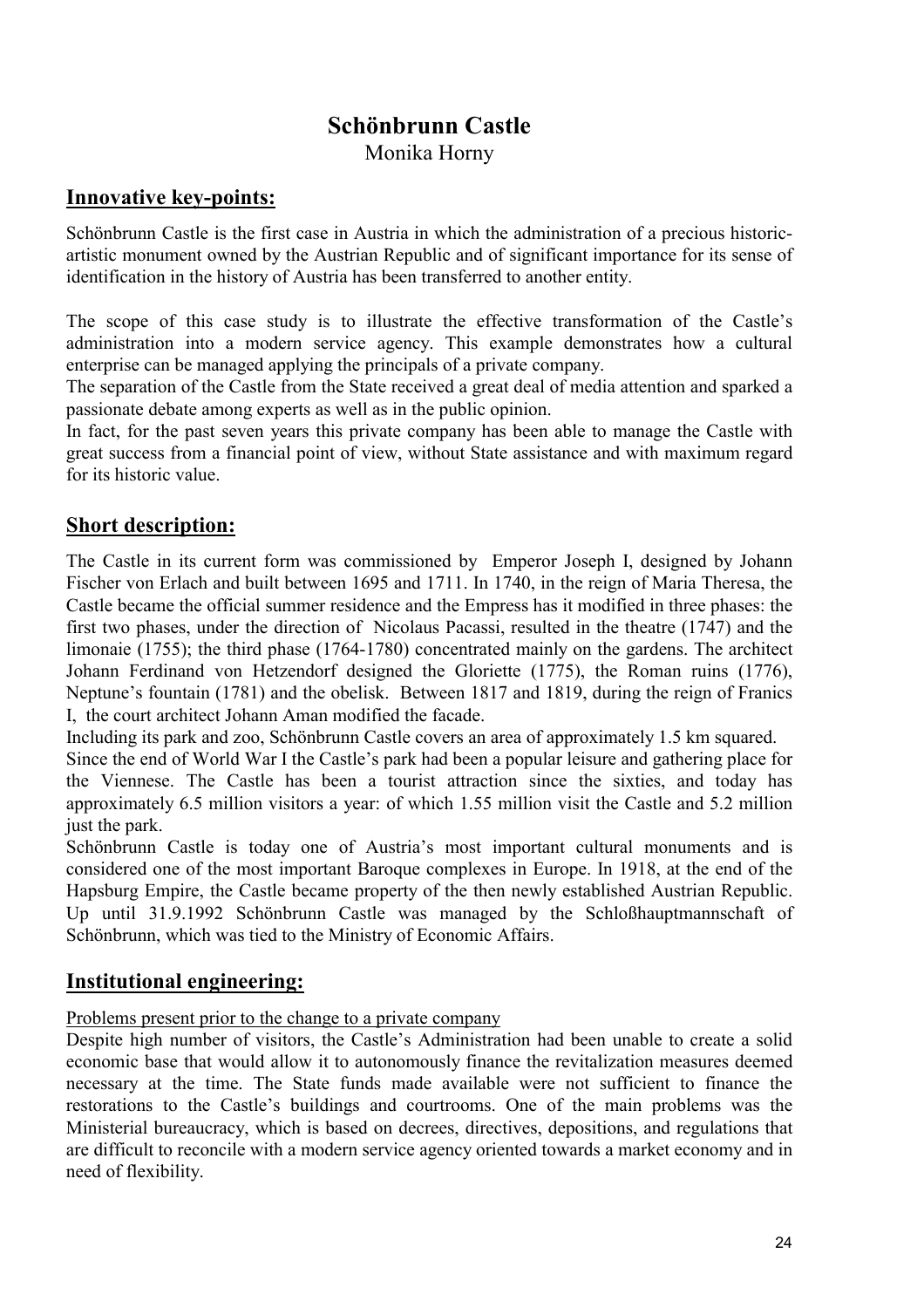In accordance with the principle that all budgeted costs must be covered it was not possible to apply reserve funds to long-term projects. An increase in the price of admission had to requested through the appropriate Ministry office, which had the option of refuting it. As a result the admission price remained the same for 10 years.

It is clear that this type of arrangement did not favour personnel motivation. In the early nineties the building's conditions deteriorated further and the need to make the Castle profitable became even more pressing.

Solutions suitable to the historic value of the building were sought. It was decided to outsource the administration of the complex entrusting it to a private company. It was anticipated that this would on the one hand provide funds, through increased revenue, which could be invested directly into the restoration and conservation of the Castle, on the other hand provide, through a private company structure, the flexibility needed to react to market conditions.

#### Schloß Schönbrunn Kultur- und Betriebsgesellschaft m.b.H.

(Cultural and Entrepreneurial Limited Liability Company)

Since October  $1<sup>st</sup>$  1992 the Cultural and Entrepreneurial Limited Liability Company of the Schönbrunn Castle has been responsible for the administration of the complex.

The Company, fully owned by the Austrian Republic, is lead by two administrator who are responsible for its business and technical aspects and supervised by a nine member Supervisory Committee with the following make up:

- two individuals from the private entrepreneurial sector

- four individuals from the Ministries concerned (Finance, Economic Affairs, Education and Agriculture)

- three internal commissioners.

There is also an advisory committee to assist with the resolution of historic-artistic and tourism questions.

The entire complex has been entrusted to the Schloß Schönbrunn Kultur- und Betriebsgesellschaft m.b.H., including the buildings, through a rental agreement. The park, admittance to which continues to be free, is in the care of State gardeners.

The Company performs the following functions:

- management of the courtrooms, which are the most important section

- building administration: the total surface of the rented space is approx. 65,000 squared metres.

The administration of the complex is undertaken together with a large real estate company.

- food and beverage services: there are six restaurant, all rented or contracted out

- retail services: there are eight shops, two of which are directly managed by the Company

- event management.

#### The restructuring process

At the outset it was important to identify and implement operational efficiency measures that allowed for an immediate and significant increase in revenue and reduction in costs.

A primary factor in achieving these objectives was a frictionless transition from the Ministerial bureaucracy to a company managed according to private sector principals. At the same time the entire commercial division including payables/receivables, cash flow management and EDP was set up from scratch with the assistance of external consultants.

#### Cost reduction measures

Personnel was a major expense immediately addressed as only 35 of 110 employees made the transition from the Castle's former administration to the new Company. Certain divisions such as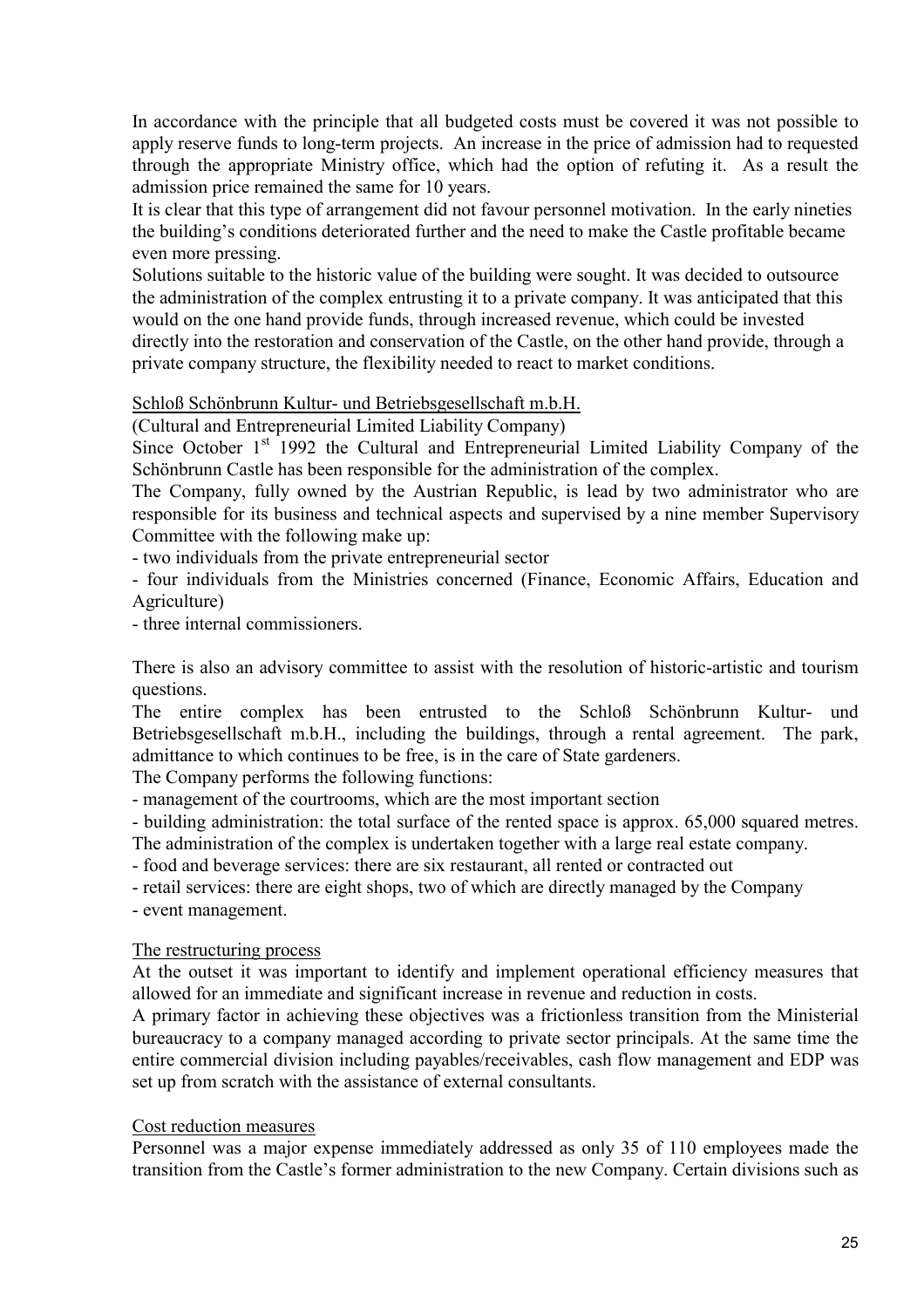the warehouse and the electrical system maintenance were outsourced. Thereby reducing the personnel need by 25-30%.

Further savings were realized in the area of administration thanks to a new monitoring system that clearly defines responsibilities and allows for immediate identification of weak points in administration. In this regard the management information system is also an important source of information on attendance trends and a other data interpretation.

#### Short-term measures to increase revenue

The increase in revenue was achieved through a package of diverse measures. Admission prices, which had remained unchanged for a decade, were raised in consideration of the fact that proceeds from tickets is the largest revenue source. The nominal value of 50 schillings per person earned on average proceeds of 35.12 schillings (se fig.2). The admission price, which by international standards was very low, was raised in first two years in two phases. Today admission prices range between 95 and 150 schillings. The quota of free and discounted tickets was also significantly reduced.

The Museum Shop, which was the second largest revenue source, was inadequate in terms of size, selection and profitability. Increasing the size of the Museum Shop to better handle visitor traffic was an important step. The new Shop, with a surface of 250 squared metres, is located at the exit of the spaces open to the public. The product selection was increased and includes products that make reference to Schönbrunn Castle. In this sector the spending per visitor had increased from 3.30 schillings to 20 schillings.

Another significant factor in increasing revenues is rental fees. Attempts were made to align rental fees with fair market value, though this was not always possible as the law makes it is difficult to change pre-existing contracts. Revenues were also increased in this sector by making tenants responsible for all operating costs and making them contribute to maintenance costs.

Increasing the ways the space is used derived further revenues. This initiative is aimed at renting space to companies that are looking for a unique setting to host receptions or seminars as well as local cultural organizations which rent the space to for concerts or other performances. Innovations have also been introduced in the food and beverage services. Rental contracts have been reviewed and where possible rents have been increased and the quality improved. New more appealing restaurants have been opened.

In 1993, after just one year under an administration that followed private sector principals, revenue doubled form ATS 62.4 million in 1991 to 120.5 million in 1993. In 1998 revenues reached ATS 251.5 million. In the meantime almost one billion schillings of self-generated revenue have been invested in the revitalization and restoration of the Castle. This long-term objective, which had been projected over ten years, has already almost been reached.

#### Long-term objectives

One of the Schloß Schönbrunn Kultur- und Betriebsgesellschaft long-term objectives is to maintain the complex in its original state.

The intent is to create a museum dedicated to imperial daily life. This new type of museum has to maintain a strong element of living an experience in presenting the daily life of the royalty that resided at Schönbrunn with reference to the historic-artistic context. The aim is not to present artefacts of historic-artistic value but to present the environment in which the royals lived, and their habits in private and ceremonial life.

## **Policies towards the public:**

Marketing measures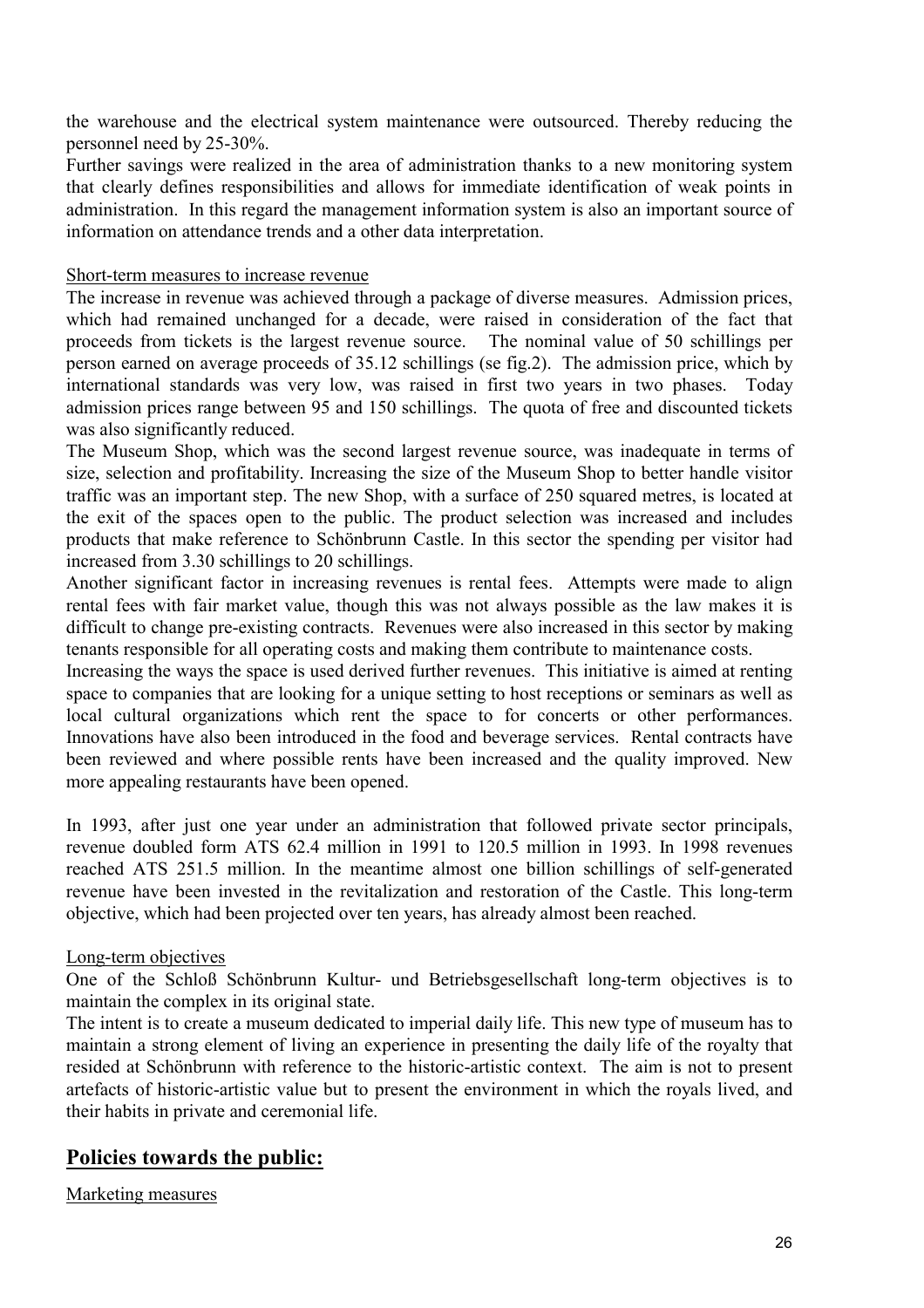Schloß Schönbrunn Kultur- und Betriebsgesellschaft m.b.H. is first and foremost a service company (Corporate Identity). For every level of customer there are specific services, for example major clients have the option of non-cash payment. An information office located at the entrance of the Castle offers a variety of services including a buffet, currency exchange and Museum Shop. Via a video system the visitor can obtain all the information necessary for the visit to the Castle as well as information on other cultural offerings.

A customer database, which includes information on attendance trends, visitor comments and wishes, allows the organization to quickly address visitor needs. The database also allows for the elaboration of visitor demographics that is used in planning the range of visit possibilities and visitor flow.

A range of visit possibilities has been established with a corresponding range in admission prices: for a lesser price visitors can view part of the Castle without being accompanied by a guide. Smaller groups allow for a more enjoyable visit and the spaces that need the most care, in the Castle's east wing, can only be visited with a guide.

Tourists account for 94% of the Castle visitors. Thanks to its popularity and well-established presence the Castle does not need to promote itself to the tourism sector. A long-term objective is to diminish the Castle's dependence on tourists and remove the excessive tourism pressure. Therefore it is important to identify new visitor groups. It is with this in mind that the administration is making every effort to render the Schönbrunn Castle newly attractive to the local population. Exhibits and cultural events, such as the "Zu Gast bei Maria Theresia" (Guests of Maria Theresa) or the Christmas market are the first steps in this direction. This effort will require a strong advertising campaign.

## **Interaction, cooperation, partnership:**

Schönbrunn Castle is a member of the Residences Royales en Europe. On a national level it belongs to the Via Imperialis, a network of 50 Austrian castles, monasteries and fortresses.

#### WUK-Schönbrunnprojekt

This project is a collaboration between AMS (local employment office), WUK (Werkstätten und Kultur Haus – Laboratories and Culture House, Vienna) and Schönbrunn Castle.

It is a training program offering an apprenticeship of at least one year for youths under 25 who have interrupted their studies. Youths from periphery areas and troubled social situations receive professional training as painters and decorators as well as socio-pedagogic assistance. As part of their training the youths assist with the restoration of Schönbrunn Castle.

### Research collaboration

#### Climate study

The "Klimaforschung in Schönbrunn" (Study of Schönbrunn's climate) project was launched in 1995 and concluded in 1998. The project's objective was to establish a basis for the stabilization of the microclimates in the Castle's spaces. The project was funded by Forschungsförderungsfond (FFF, Research fund) and EUROCARE. As part of the project comparisons were made with other museums (Kunsthistorisches Museum, Kartause Mauerbach, Skokloster/Sweden, Nordiska Museet/Sweden, Stiftung Ostdeutsche Galerie Regensburg/Germany, Brezice Castle/Slovenia).

#### Conclusion

Schönbrunn Castle is a convincing example of how a cultural enterprise can be run following private sector principals and it demonstrates the earning potential of the cultural sector. Applying private sector principals does not imply a loss of quality or a "Disneytisation". On the contrary, it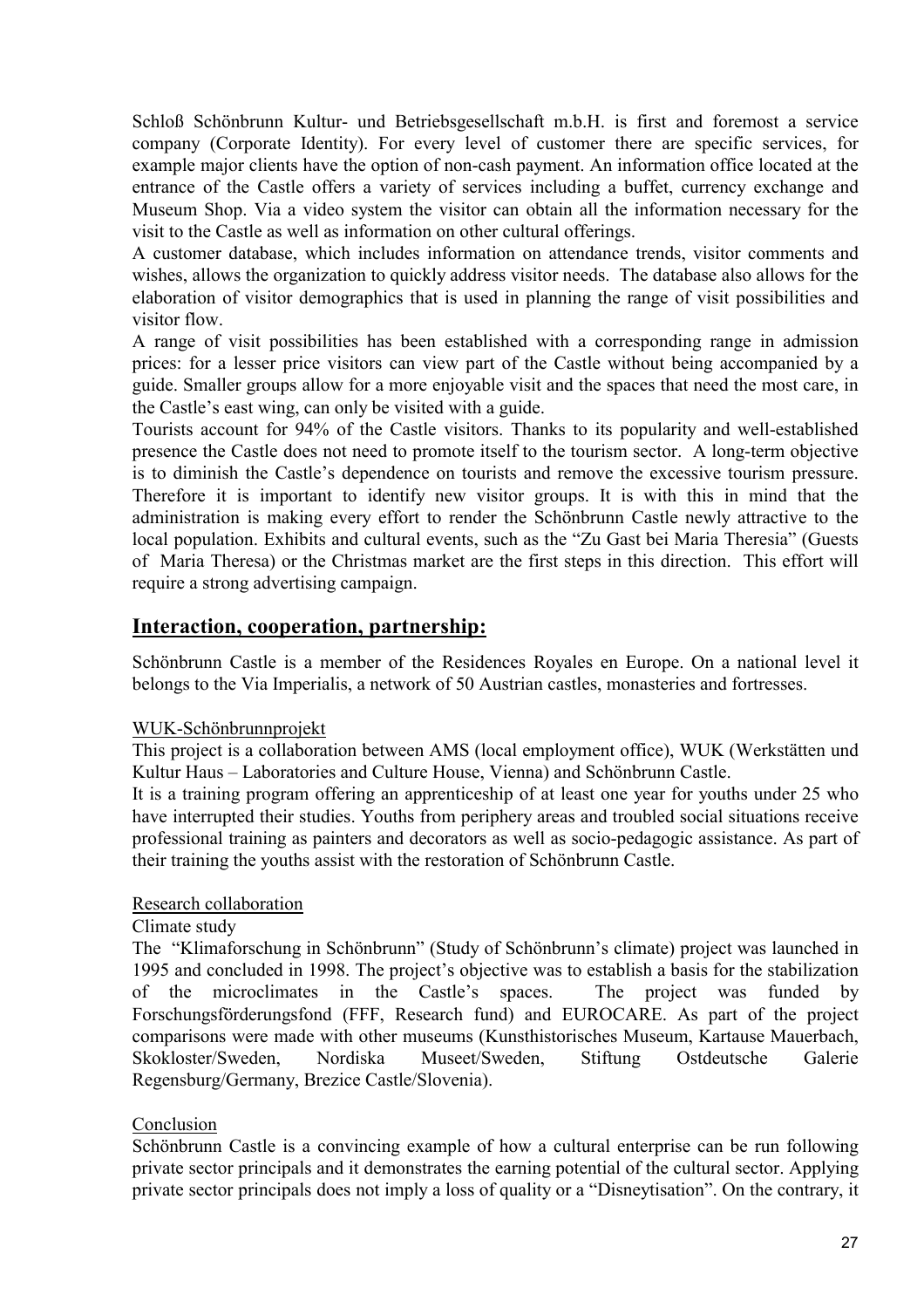is the maintenance of the original historic-artistic complex that is the cultural enterprise greatest asset. In this respect the Schönbrunn Castle has to be considered an exemplary case on a national and international level.

In other sectors, such as the museum or library sectors, such a radical entrepreneurial action is impossible or at least very difficult, as the potential for commercialisation is much smaller and the curatorial aspect is tied to the politics of academia, which is not a profitable resource.

#### Financial comparison 1991-1998

1991 was the last whole year under the State administration, 1993 the first under Schloß Schönbrunn Kultur- und Betriebsgesellschaft m.b.H.

|                                          | 1991                                   | 1998           | differenza |
|------------------------------------------|----------------------------------------|----------------|------------|
| Revenue per employee                     | ÖS 686.000                             | ÖS 2.002.000   | 192%       |
| Personnel<br>expenses as a percentage of | 48%                                    | 22%            | $-54\%$    |
| revenue                                  |                                        |                |            |
| maintenance<br><b>Building</b><br>and    | restoration $\overline{OS}$ 42.855.000 | ÖS 120.800.000 | 182%       |
| expenses                                 |                                        |                |            |
| Admission ticket revenue                 | ÖS 49.335.000                          | OS 122,900,000 | 150%       |
| Revenue from each ticket sold            | ÖS 35,12                               | ÖS 79,14       | 125%       |
| Museum Shop revenue                      | ÖS 3.989.000                           | ÖS 29.500.000  | 640%       |
| Rental and special event revenue         | ÖS 3.360.000                           | ÖS 17.500.000  | 421%       |
| Operating profit                         |                                        | ÖS 4.717.000   |            |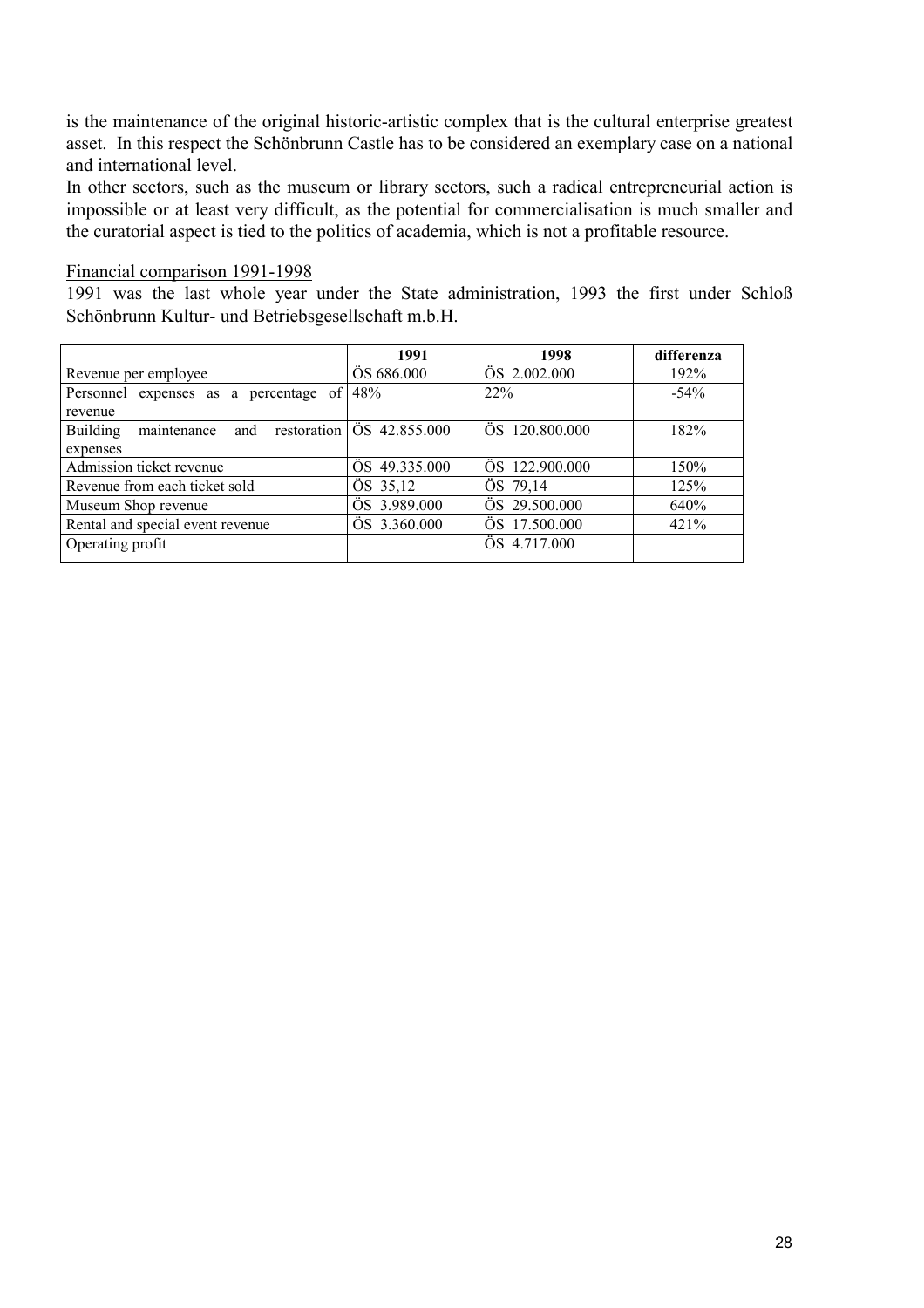## **Royal Castle in Warsaw**

Agata Wasowska Pawlik

#### **Short description**

The origins of the Royal Castle in Warsaw reach back to the middle ages. It was the ancient residence of the Mazovian and Polish Kings, as well as the seat of the Sejm during the Commonwealth. After Poland regained independence in 1918,it became the residence of the President of the Republic. Bombed during combat in September 1939, it was blown up by the Nazis in 1944.

The plan to rebuild the Castle failed to win approval from the Communist authorities for many years.The decision to reconstruct it finally was made in 1971, rewarding the attempts of the nation's intellectual elite to recreate this symbol of Polish statehood.The reconstruction of the Castle was funded exclusively from contributions of individual Poles at home and abroad. The walls reconstructed in 1971-84 incorporated salvaged fragments of stone, stucco-work, murals, and wall paintings; the interior was furnished with original works of art that had been rescued before the Castle's destruction.

Museum of Royal Castle in Warsaw is a perfect example of museum policy towards public as the number of the visitors and self income increased during last few years. The Museum offers permanent and temporary exhibitions and uses them as a basis for further work. There are variety of services for school children, students and adults. About 50 Museum lessons topics (about the castle itself, history of Poland etc.) addressed mainly for schools, some of them combined with theatrical performances. Museum workshops organised by the Education Section aim at encouraging people to be active and creative after being inspired by some aspect of history, work of art or building. There are also Theme Tours that helps to discover the Castle in the context of Polish history. Every month at least 5, 6 music concerts are organised, two festival of chamber music are held annually at the Castle. Every Sunday film projections.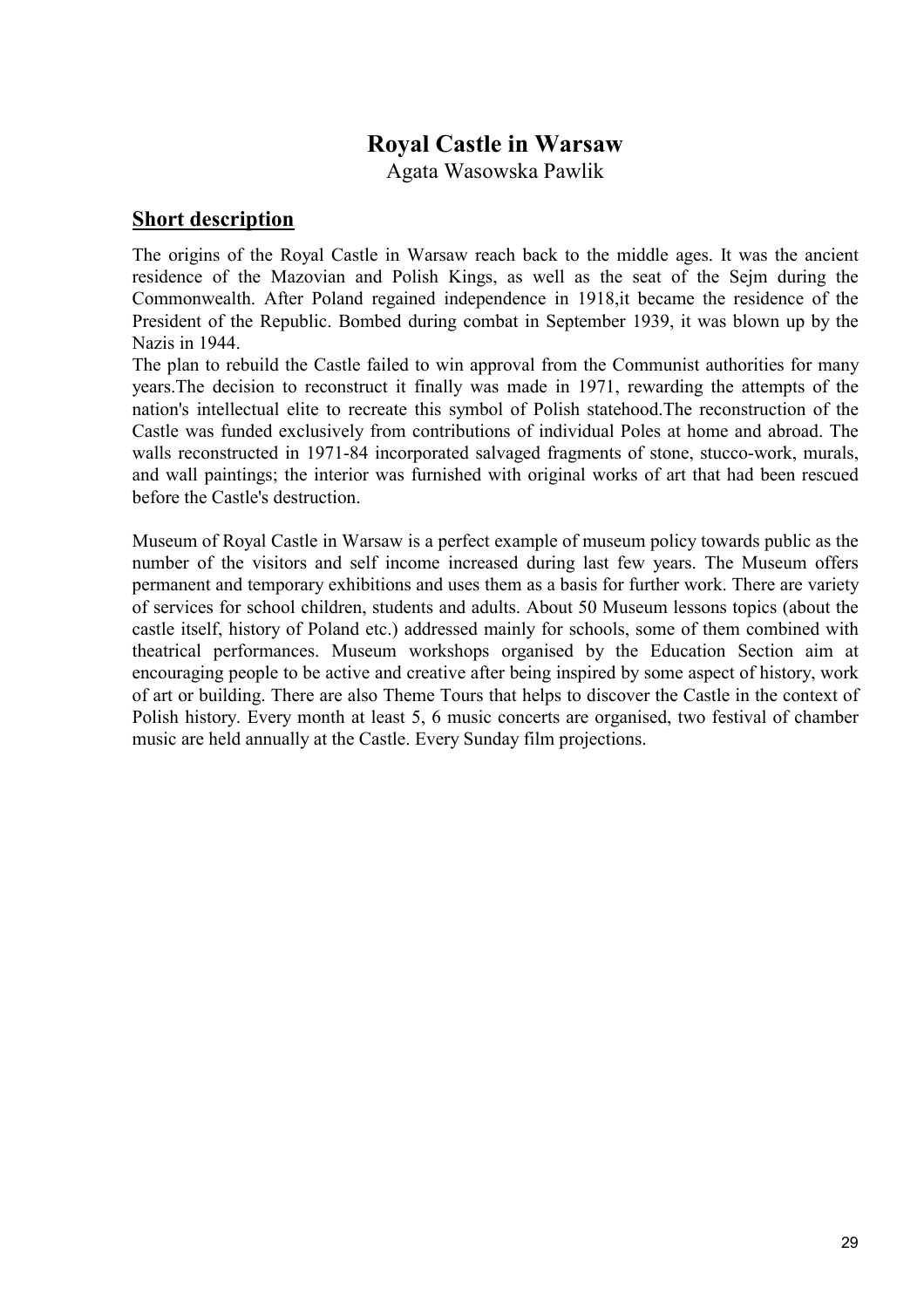## **Croydon Museum, in Croydon Clocktower, an Arts and Libraries complex**  Judi Caton

### **Innovative key-points:**

Croydon is a leading exponent of the trend towards cultural empowerment among UK museums, towards visitor-centred museums, and billed itself as the first truly interactive museum .Croydon was the first museum in the UK conceived through extensive qualitative customer research (focus groups), with audience-led display themes, and prototype tested displays. The Lifetimes Gallery, opened in 1995, is directed to the needs of particular groups of Croydon people.

The model is particularly relevant to all those towns and areas where the expression of cultural diversity is an important part of museum interpretation, in other words among all multi-ethnic communities. But it is a useful guide for any authority that is seeking to improve access to a wider than traditional audience.

### **Short description:**

Croydon is a London borough, one of the 32 that make up greater London. It takes about 20 minutes on the train from central London to reach Croydon, which has the largest borough population in London about 333,800. 21% of Croydon people are from minority ethnic groups, and 11.5% are estimated to have a disablility. Croydon is a major regional commercial and retail centre.

The council developed a museum service from the late 1980's, and the new galleries were opened in 1995, 50 years after the last museum service closed. The displays are based on extensive oral history (over 300 histories) and were developed by asking local people to say what sort of museum they wanted and what they wanted it to cover. People with disabilities, Black and Asian people and other groups often excluded from museum displays have contributed objects and memories to the exhibition. This process of cultural empowerment involves the visitorcentred building of displays and services, and relates directly to the needs of diverse groups within a local community.

The museum includes a permanent local social history gallery called *'Lifetimes: the interactive museum of Croydon and Croydon people'.* This is an object based display of 240sqm covering the period 1840 to the present, interpreted through touchscreen interactives accessing minidocumentaries giving the local context and national/world links for each object on display.

The museum also contains the *Riesco Gallery of Chinese pottery and porcelain*, and a *Temporary Exhibition gallery* of 240sqm with 3 changing exhibitions each year.

This experience is particularly interesting because:

- It involves putting people not objects first, and is primarily concerned with access
- It integrates marketing and interpretation skills with traditional museum roles
- It empowers local people with an active role in development, creating a strong and wide client base
- It changes the emphasis of the role of museum staff from scientific object career, to listeners to people, interpreters of objects, and project managers.
- It relies on quality multimedia access to objects and information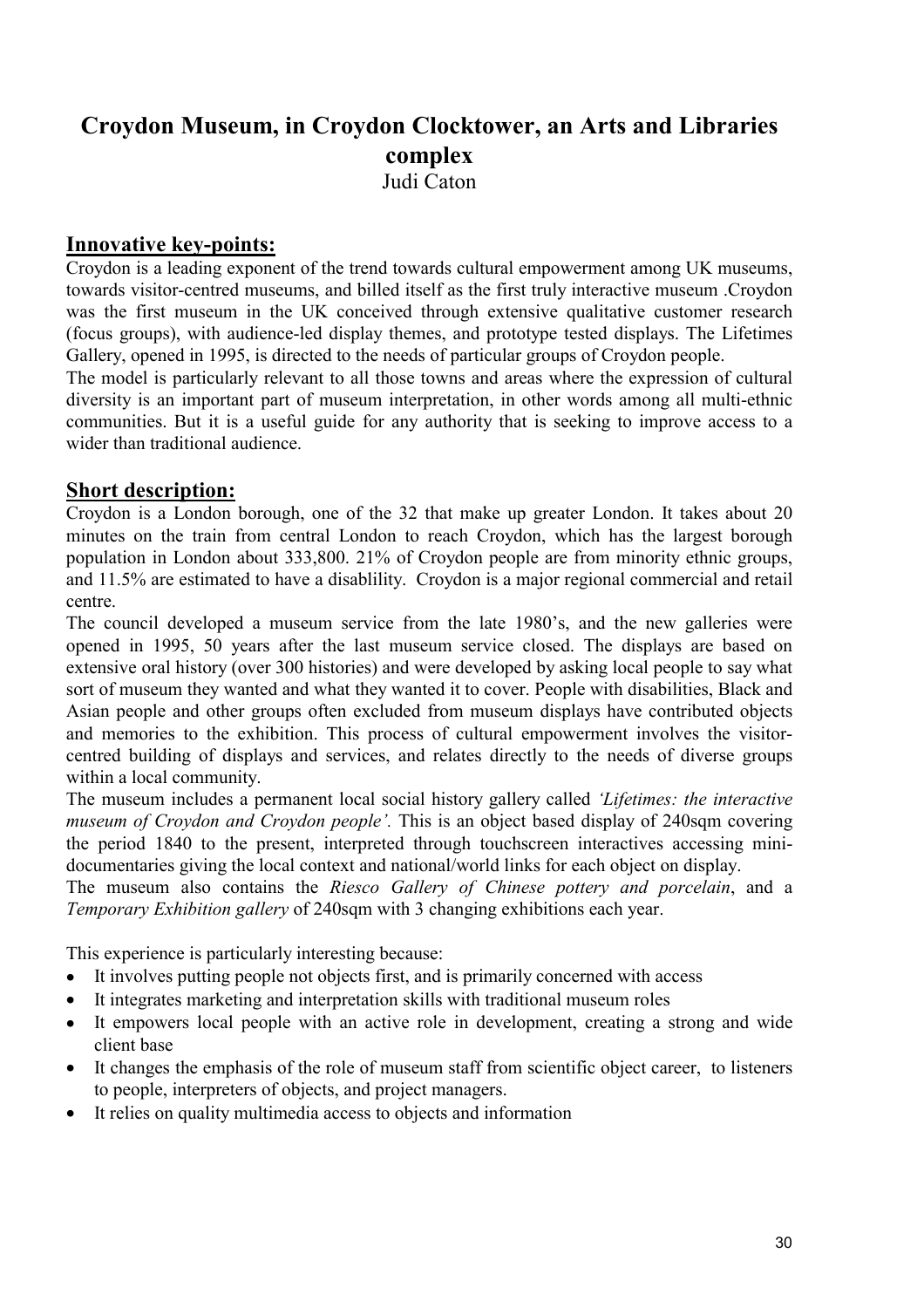## **Strategies toward the public**

Market research is a continuous function fundamental to the development of Croydon Museum. In the development phase Croydon commissioned extensive qualitative market research by the Susie Fisher Organisation on aspects of the proposed museum and attitudes among Croydon people to the past and to museums. This research helped staff to select and prepare the displays which were therefore people not object led. The researchers were briefed to work with groups of people considered least likely to visit a traditional museum as well as control groups of museum visitors.

The key points that came out of this research included:

- Traditional museums were seen as boring by both users and non-users: users had a greater sense of duty about going. The word museum had negative connotations.
- Croydon was not seen as having a history worth finding out about.
- Groups who are not usually well represented in traditional museums women and minority ethnic groups - wanted to see their history integrated into the main displays, not separated out.
- The new exhibitions would need to be promoted through concepts like fun, discovery and creativity in order to attract. Presentational style needed to be warm, welcoming, surprising and sociable. Interactivity was highly valued.

There must be clear links between each visitor's experience and the displays. Links between past and present should be made. Displays should be challenging and not simply reproduce everyday life.

More recently, the museum has undertaken further focus group research, once again with the Susie Fisher Organisation to test plans for the renewal of the Lifetimes gallery and to test exhibition topics for the changing exhibition programme. Both display planning and marketing are grounded in the knowledge of potential visitors attitudes that this research provides.

Marketing methods

- *Print.* The displays within the Clocktower are marketed as part of the complex as a whole through the Clocktower Marketing Officer. The key publication is a bi-monthly events guide to the centre with full listings of exhibitions and events.
- *Internet* . All museum exhibitions and activities are promoted on the museum web pages hosted through the community web site for Croydon, *Croydon Online*. www.croydon.gov.uk/online E-mail enquiries are encouraged.The museum staff are currently learning to edit their own web pages so that they can develop an appropriate house style and evaluate user response. Staff are also making links to other relevant sites and gateways such as the 24 Hour Museum, the initiative of the Campaign for Museums, a national lobbying group.
- *Educational .* The Museum Education Officer produces a newsletter to schools, Connections*,*  which goes out to 1,800 schools and educational institutions in the south east, three times each year. Teachers are invited to a special open evening for each new exhibition and all probationary teachers in the borough have a training session on the services which the museum offers to schools. The museum sends out educational mailings in partnership with their Founder Patron Connex South East (the rail company that runs trains in South East England) and attends educational travel fairs. The Museum Education service has also commissioned qualitative research on aspects of its service, including the use of the Riesco Gallery children's website by schools, and the barriers to secondary schools' use of the museum. This has been used to develop and market appropriate services**.**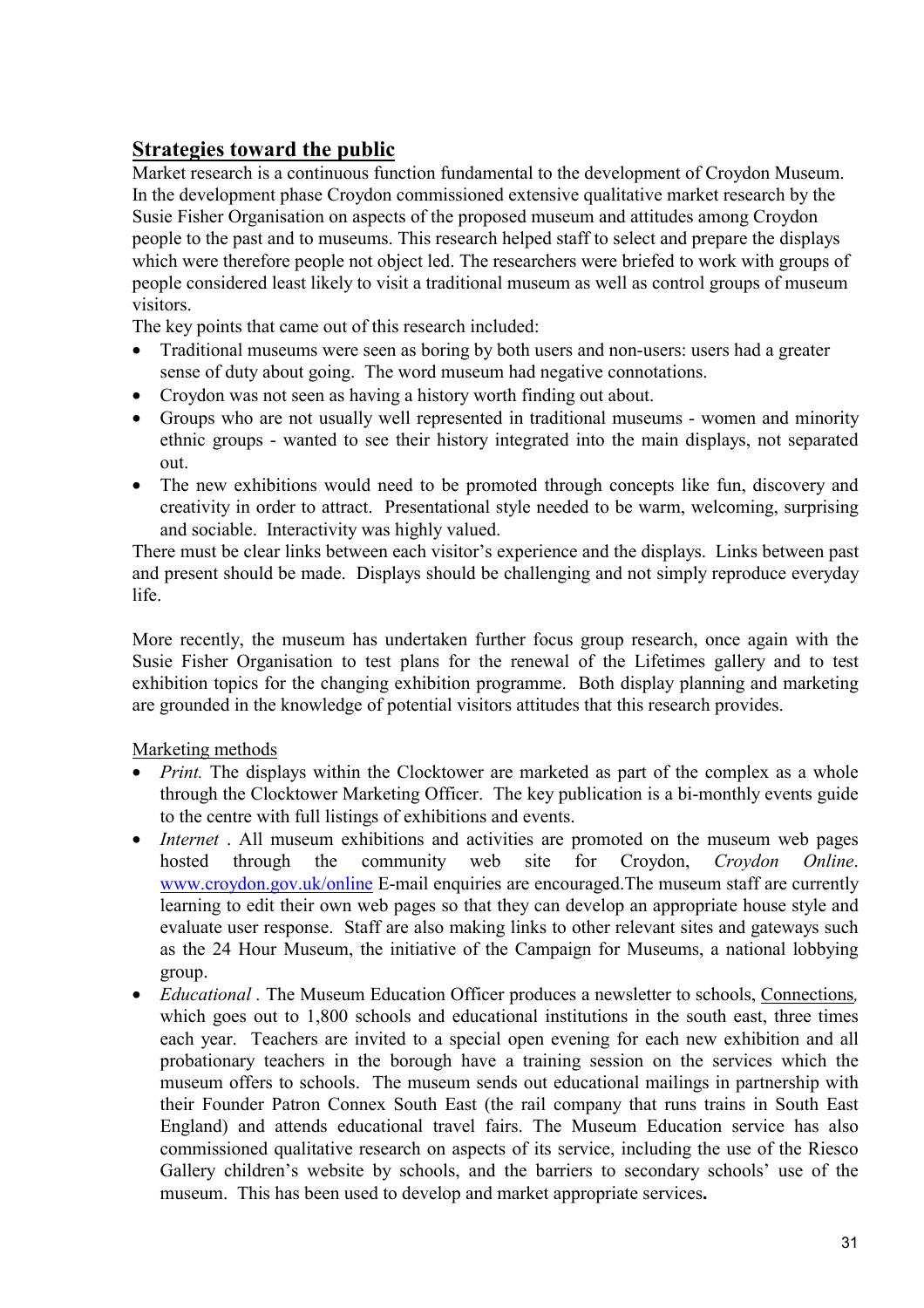- *Events programme.* A varied programme of public events connected to each exhibition and to themes in Lifetimes is used to create special reasons for return visits to the Clocktower. These are frequently family learning events aimed at children with their carers. There is also a regular monthly programme of under 5s activities, a weekly crèche and Clocktower children's events promoted jointly through the TicToc Club with Libraries and Arts.
- *Press.* The Museum works through the Clocktower Marketing Manager with a freelance press agent who is commissioned to promote Lifetimes, the events programme and each temporary exhibition.
- *Advertising*. The Museum has recently launched free entry to the Lifetimes gallery with a poster and flyer campaign designed by Oxygen, a design company, to our brief. Flyers were distributed in local newspapers throughout the borough. Each temporary exhibition has its own marketing plan which can include: Poster advertising locally, on the regional train network or on London Underground. Local radio advertising. Adverts in appropriate regional and national magazines. Local press advertising. Print campaign

#### The audience

The museum seeks to market itself to everyone who lives, works or visits Croydon.

Individual temporary exhibitions are marketed to a regional audience. The museum's aim is to provide equal opportunities for everyone in Croydon to take part in service activities and to enjoy the galleries, and to enhance Croydon's image regionally, nationally and internationally. (See Croydon Museum and Heritage Service Access Policy)

The museum has built an audience which is becoming broadly reflective of the demographic profile of the borough as a whole, and it is well used by schools from the borough and from the region, and by families, two important target audiences.

Visitor surveys suggest that Croydon Museum Service has gone some way to meet its aims in developing a wider visitor/user base than traditional museums. There are still areas in which improvement is needed, such as services to visitors with disabilities, to young adults and to some sections of the local Asian communities.

Visitor comments and interviews with researchers, as well as anecdotal evidence from staff, suggests that Lifetimes is effective in representing the diversity of Croydon and offering an empowering reading of personal experience, but this is mediated by the expectations with which visitors arrive. It is sometimes difficult for visitors to identify that there is representation of Black or Asian experience, for example, although images are prominent. There remains a continuing need to promote and introduce the gallery because it cuts across accepted stereotypes of what a museum will be.

#### Annual attendance and main characteristic of the public

Croydon does not calculate one overall figure. The museum records attendances at Lifetimes, the Riesco Gallery and temporary exhibitions separately. The numbers cannot be added as they include many of the same visitors on a joint ticket.

Attendance at the Riesco and Lifetimes galleries has been as follows;

|                          | Lifetimes | Riesco | <b>TE</b> |
|--------------------------|-----------|--------|-----------|
| April 1995 to March 1996 | 32.805    | 46.039 | 55.625    |
| April 1996 to March 1997 | 38.338    | 34 811 | 50.668    |
| April 1997 to March 1998 | 40.541    | 71.556 | 30 320    |
| April 1998 to March 1999 | 28.580    | 45 579 | 14 180    |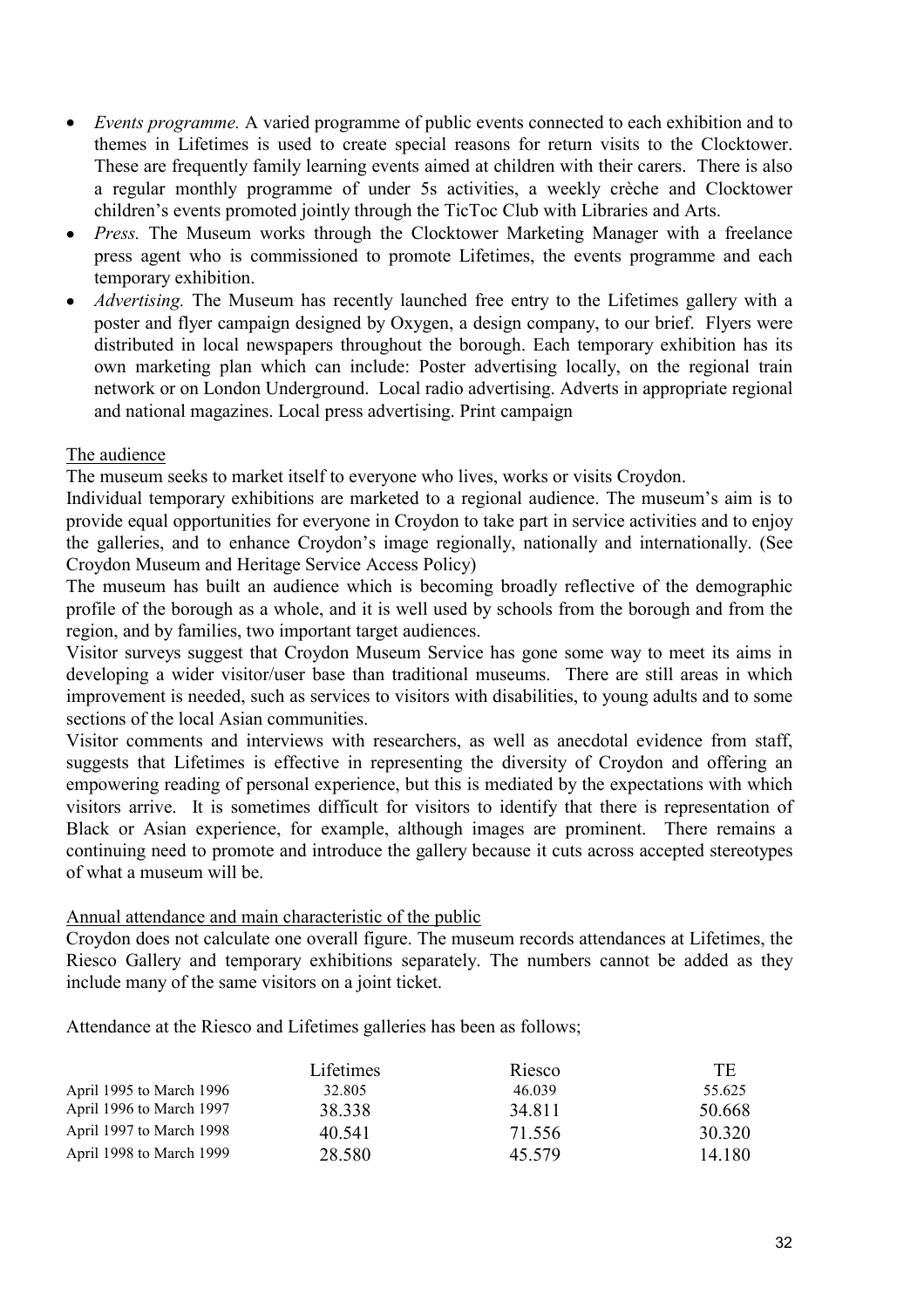In common with all other local authorities in the UK Croydon counts from the beginning of April to the end of March not the calendar year.

### Place of Origin

*Lifetimes* is attracting between 51 and 63 % of its visitors from within the borough of Croydon. The majority of the rest come from within London and the Southern Counties of England. Less than 10% are visiting from the rest of the UK and between 1 and 4% come from abroad.

### Return Visits

26% of those surveyed were making return visits.

*Temporary Exhibitions* are attracting a roughly similar profile of origin with the exception that they are, as planned, enticing noticeably higher numbers of Londoners to attend. There are considerable variations according to the subject.

#### Gender

*Lifetimes* is attracting considerably larger numbers of females (from 56–71%) than males (from 29-44%) *Temporary Exhibitions* once again exhibit a similar pattern of a gender divide while certain exhibitions notably Monster Creepy Crawlies and Fantasy Football league attract more men than women.

#### Age profiles

*Lifetimes* is attracting a fairly typical age profile, with gaps in the young adult group, and very impressive initial numbers in the 50 to 74 age group that were not sustained ie they did not make repeat visits. *Temporary Exhibitions* on the other hand demonstrate the museum's success in targeting children with some shows, and adults with others.

#### Ethnicity

Croydon Museum is attracting a number of people with different ethnic backgrounds but not yet in numbers equivalent to the profiles within the borough as a whole. Certain temporary exhibitions targeted at particular groups have been very successful. Certain groups, some Asian groups in particular have been underrepresented and need targeting.

#### People with disabilities

The figures where available (between 50 and 60% of those surveyed declined to answer these questions) are too crude to draw conclusions except that more detailed targeting and monitoring will be required.

### **Market surveys and policies towards the public:**

The initial market research has been mentioned. Considerable further qualitative work has been done since. An annual visitor survey is carried out each year.

In 1998-9 a review of barriers to access was carried out following the identification of under-use by people with disabilities.

The museum has written its own policies for Education, Marketing and Access. Croydon has a marketing manager for the Clocktower complex and the museum is working with her on a strategy for the centre as a whole.

There are corporate guidelines (i.e. Croydon Borough Council's guidelines) for Press and Public Relations work which we follow, while defining our own strategies.

### **Policy development**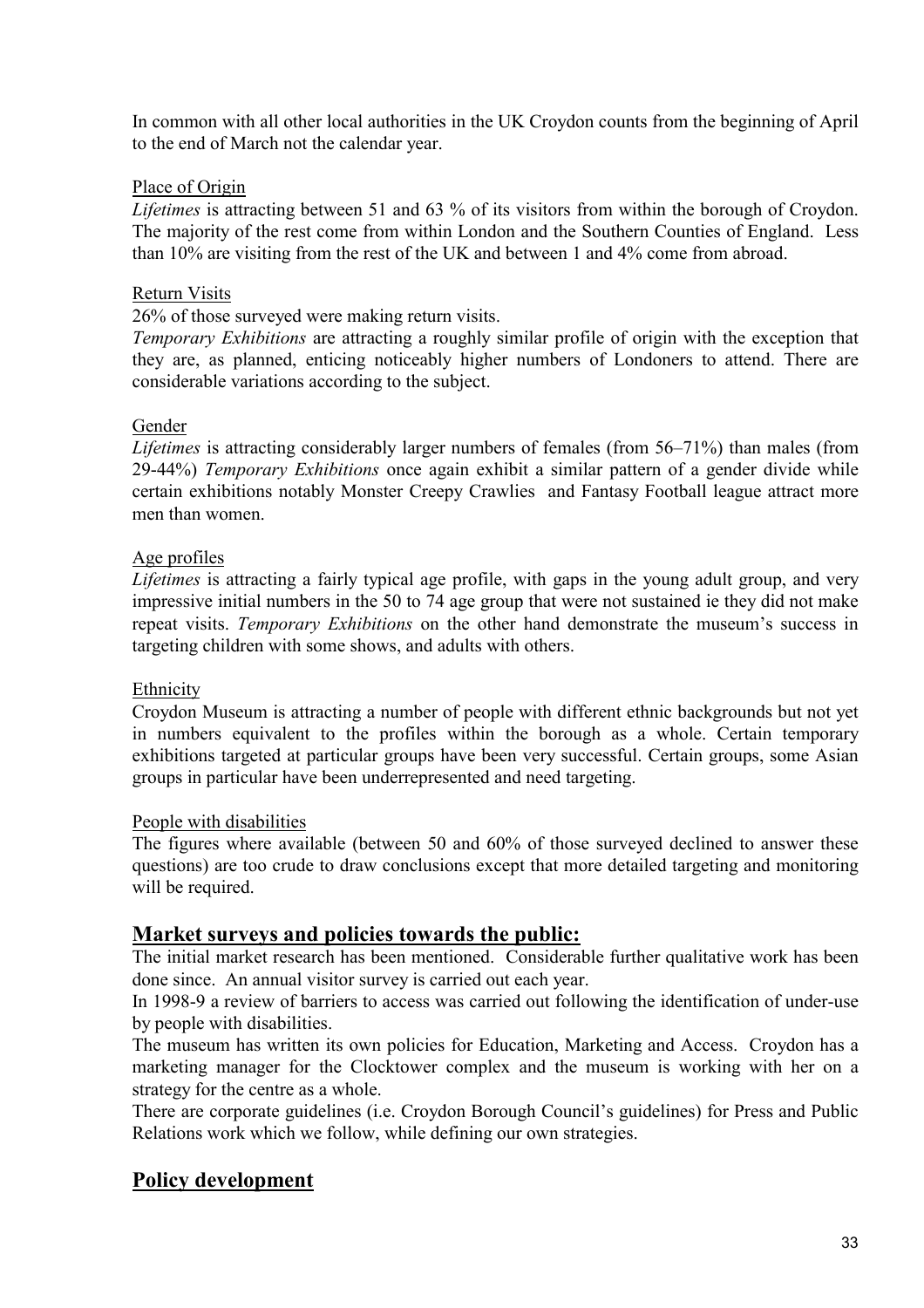Croydon is typical of English local authorities in that responsibility for policy is divided between the museum and the governing authority. Thus Croydon Museum writes its museum education policy (developed by the staff team led by the education officer) and access and marketing policies (developed in the same way as a team with a lead officer) within the overall aims and guidelines written by the borough.

There are no departments – the museum is too small – but Croydon Museum has 2 dedicated Education staff, one dedicated Development Officer responsible for marketing and fundraising, while the Clocktower employs a Marketing Manager and a freelance Press and PR consultant for promoting the museum service.

## **Further Essential Information**

Successes to date:

Lifetimes is an award-winning, high profile museum which has changed perceptions of what a local history museum can achieve by successful integration of new technology with community participation.

It won the Interpret Britain Award in 1995, the IBM National Heritage Multimedia Award in 1996, and was runner up in the European Museum of the Year Award in 1996.

Touch screen computers are used to weave together objects, real stories photographs and film, enabling visitors to explore the history of Croydon through the lives of local people of different ages and cultural and social backgrounds.

The museum has built an audience which is broadly reflective of the demographic profile of the borough as a whole.

The museum has achieved good visitor figures through offering high quality changing exhibitions and events.

The museum education service is used by schools throughout the borough and the region. Over 2,500 children visited Lifetimes in school groups last year, and 77% of local schools have visited since it opened.

Aims in the next 3-5 years:

- To replace Lifetimes with an up-dated, expanded gallery incorporating the things we have learned from visitor research.
- To get the resources of the museum on-line in an accessible, user friendly form.
- To increase the interactivity and community participation in the new gallery through on line access and outreach projects linked to the gallery.
- To develop partnership working with other organisations, such as Housing and Social Services, to increase the museum presence throughout the borough.
- To expand our touring exhibitions network to include more partnerships with museums in other countries.
- To build the regional and national profile of the museum.

#### Funding

Revenue budget from London Borough of Croydon, Leisure Services Dept. 1999-2000:

### £484,384 pounds sterling

Additional income targets are raised from admission charges, sponsorship, grants, exhibitions hire fees, rent on heritage properties and charges for services.

In 1999 the Council voted to remove admission charges from Lifetimes, in line with the UK Central Government Policy, and agreed to raise the museum's revenue budget by the amount usually obtained, which the museum has used and continues to use to market the gallery.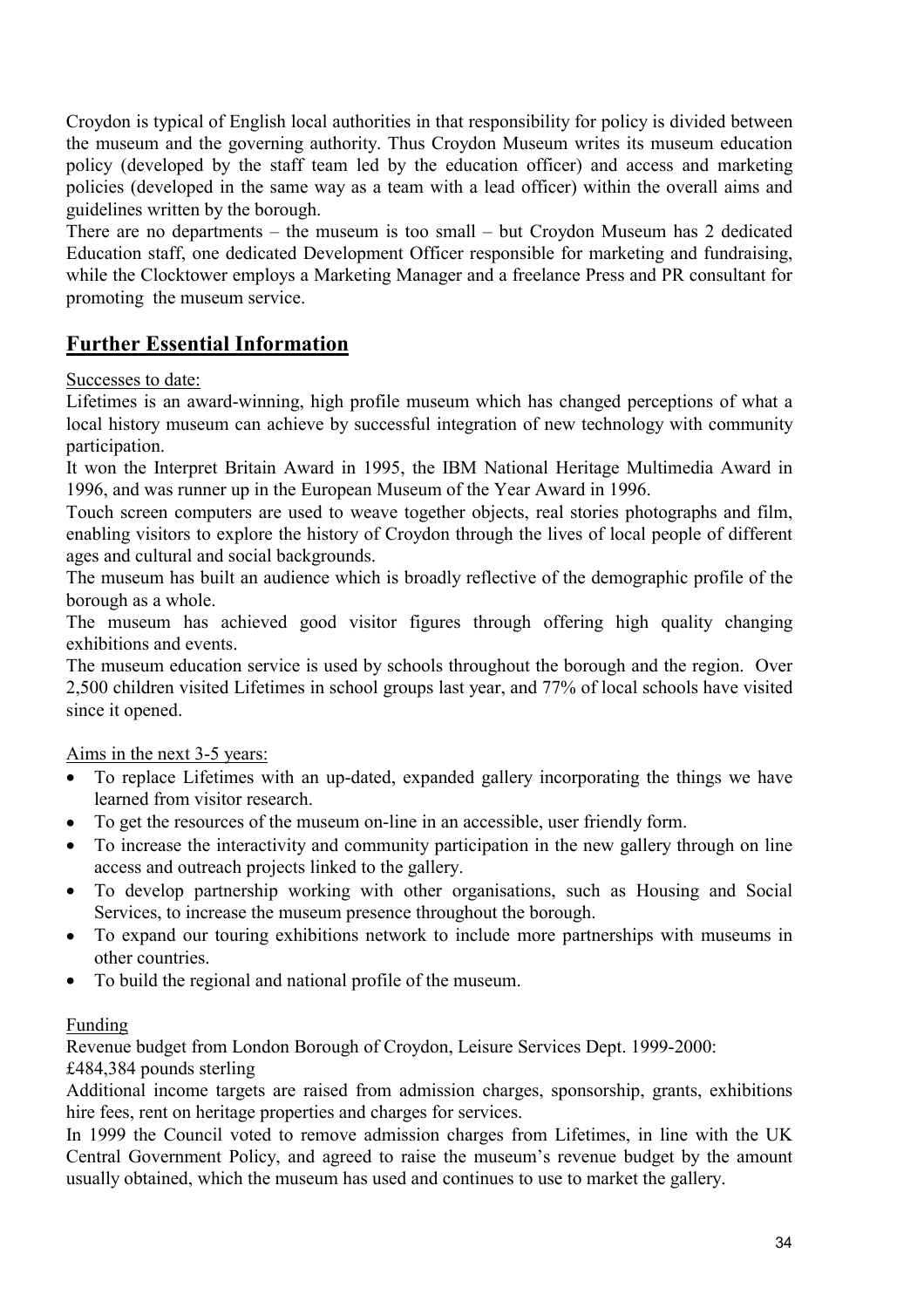A corporate patronage scheme was established, but it is generally felt that it has not been an enormous success apart from the assistance in kind activated by Connex South East a founder patron. The scheme is under review.

### Current major project

The museum is now planning the *Making Connections Project* for the renewal of Lifetimes and a major lottery bid (to the Heritage Lottery Fund in receipt of profits from the UK national lottery) has been submitted. The temporary exhibition programme is being evaluated and Croydon is about to undertake further market research on future proposals.

Lifetimes requires updating if it is to retain its position as a market leader. It is now urgent as the company that developed the multimedia has gone into receivership and the museum is now unable to update information or to access the digitised resources from which to create a new programme.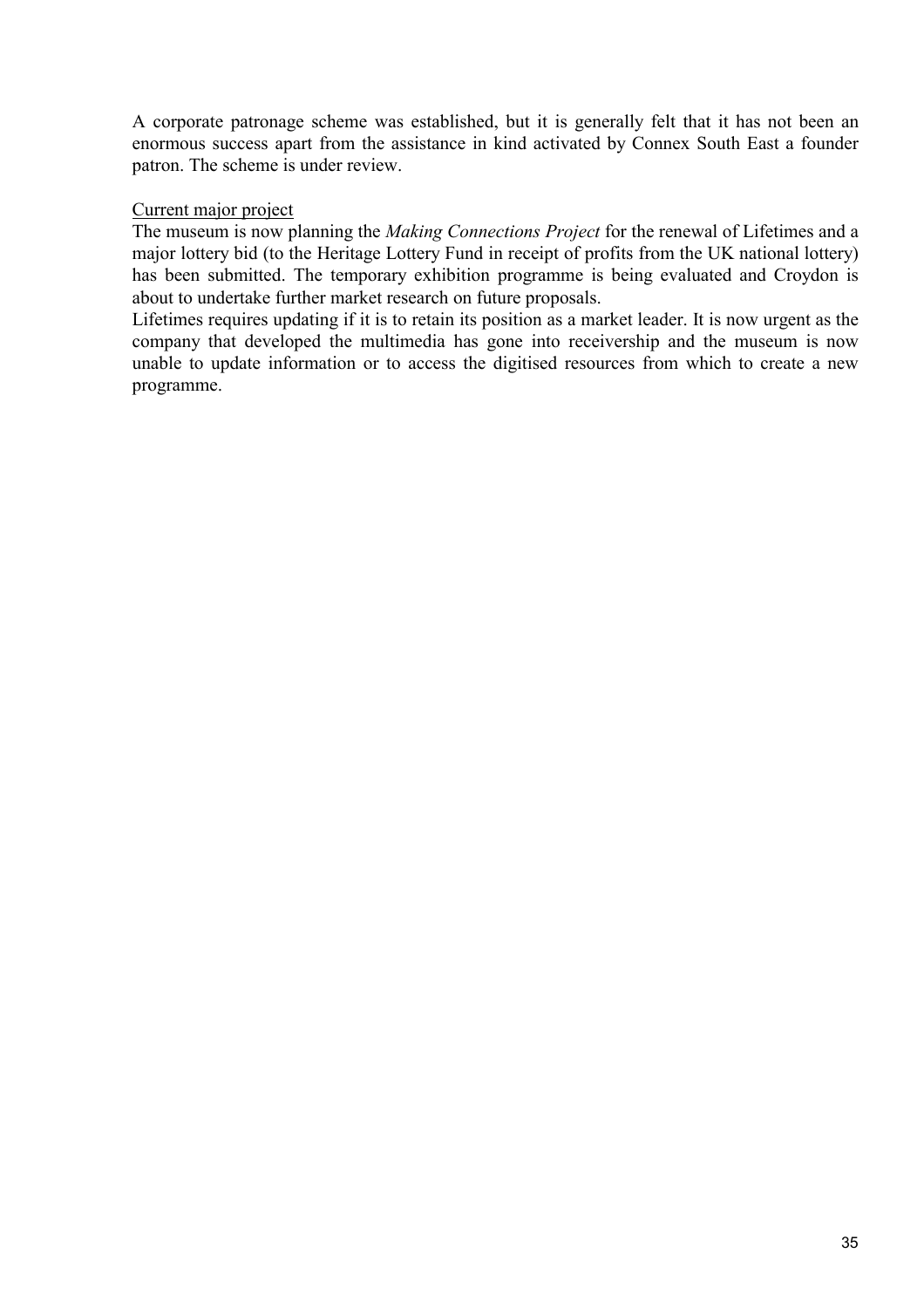# **Deutsches Museum München**

by Raymund Kastler

## **Innovative key-points:**

- Overcome of funding and personnel deficits by unconventional partnerships and flexible crisis intervention through the management, despite being embedded in the system of public administration
- One of the first European museums to use volunteers in different departments of the museum, new form of international private public partnership in the project Chemistry for Life.
- Flexible reaction of the management to a changing social and economic surrounding, despite of the fact of being embedded in the public sector and a high ability of self-organisation
- Both elements the use of volunteers as well as the new forms of private public partnerships in the development of museums exhibits are highly transposable to other sorts of cultural institutions

## **Short description:**

The Deutsches Museum München (German Museum Munich, abbreviation DMM) was founded in 1903 by Oscar von Miller as a museum for science and technical history supported from many collectors in Germany and abroad. Through the years of its existence and despite nearly total destruction of the museums buildings in WWII the DMM achieved a high reputation as one of the leading science museums in Europe with 18.000 objects from 46 different sections of Science and Technology presented on  $45.000 \text{ m}^2$  display rooms and another 60.000 objects in specialised study collections.

The museum today consists of:

The main complex on the so called Museumsinsel in Munich

The Kerschensteiner Kolleg, an institution for adult education in Science and Cultural History

The Researchinstitute for the History of Science and Technology

The Forum der Technik, a commercial profit centre with Imax Cinema, planetarium, congress and seminar rooms as well as exhibition space

An permanent exhibition hall at the former aircraft-wharf Schleißheim since 1993

The History of Traffic Centre of the DMM, under construction in the former exhibition halls of the Munich Fair

The Deutsches Museum Bonn, a branch museum since 1995

Being a public institution, the reduction of public expenditures in last decade have also affected the DMM. To avoid the closing of different departments due to additional cutting of personnel the museums director decided in 1996 to inform the public directly about the crisis and called for volunteers. This action achieved a broad publicity and raised around 50 volunteers enabling the DMM not only to keep all the exhibitions open but also to minimise the closing times of the museum during the public holidays to just eight days.

In the same year a complete analysis of the DMM's structures was made by the management consultants McKinsey uncovering deficits in the display of more recent scientific and technological findings, that the development of the research department into an university institute had stopped half way, that there were fundamental lacks in PR and Marketing as well as in scientific and museological co-operation.

To overcome these deficits and in view of the centennial of the DMM, in 1997 a basic strategic paper «visions 2003» was created accompanied by McKinsey as consultants, in order to find new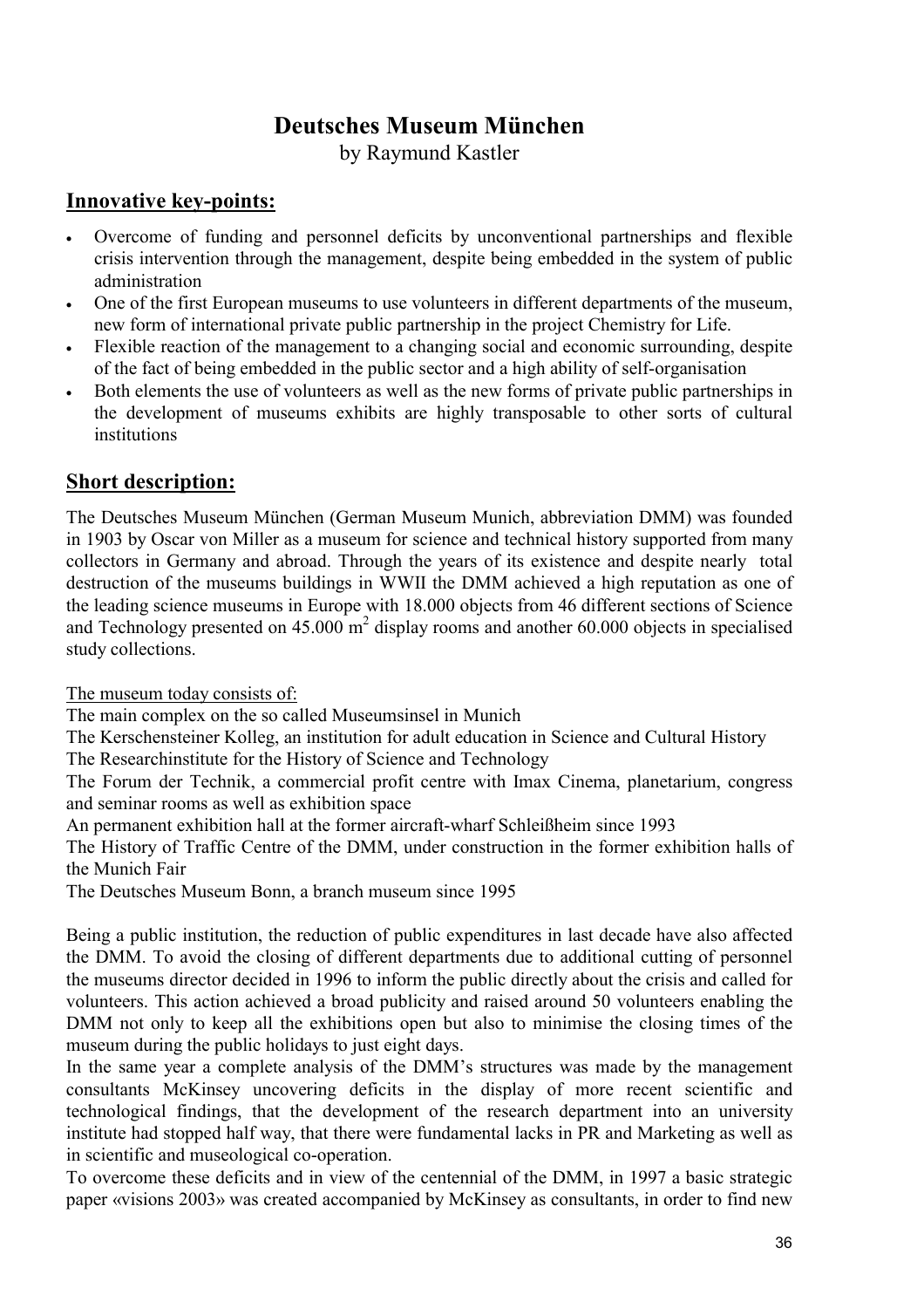ways for the  $21<sup>st</sup>$  century. The paper was based on an open discussion with all employees, the members of the advisory board and the museum administration.

A clear philosophy- mission statement, which devotes all the museum's activities, including the canonical collecting, researching, preserving, to the interests of the visitors, was formulated. Based on the mission are the following objectives of the DMM:

• To enhance the understanding of Science and Technology as part of our culture on the base of important topics and to improve their discussion

• To demonstrate the historic development of Science and Technology, their current importance and their mutual influence on human society

• Being an independent institution the DMM discusses also controversial topics in Science and Technology and offers a platform for the exchange of ideas and views

Essential items of the new strategy are:

• Exhibitions: the creation and enhancement of popular, plurithematic and entertaining exhibitions; creation of satellite museums (e.g. Museum for Traffic and Transport)

• Collections: defining a clear collection policy with a collections management system

• Research: intensification of object based research, integrated in the museum's life at a scientific excellency

• Marketing: visitor orientation in all activities, though it is a truly scientific attitude that has the final say

• Funding / organisation: to look for new sources of income through partial privatisation, temporarily lease of exhibition halls for events, merchandising (e.g. a CD-ROM Catalogue «Deutsches Museum - Offline» with 800 pages, 750 pictures, videos and music presenting a virtual walk about through the collections), creating of an Foundation Trust of the DMM, external placing of orders and installation of project management in all central areas.

In order to enhance the economic and efficient use of the financial resources instruments of planning and controlling are being installed.

## **Interaction, co-operation, partnership:**

Among a lot of temporary or semi-permanent co-operations with Science Museums, Universities and Research Institutions, Government bodies and private enterprises (e.g. the co-operation for the DMM internet Web-site and the CD-ROM Catalogue Production «Deutsches Museum - Offline» with BOSCH enterprises, Germany) the following are especially noteworthy:

• The Munich Centre of the History of Science and Technology

Based on a existing co-operation with the institutes of the history of science and technology of the Technical University and the University of Munich and enlarged by University of the Federal Armed Forces as associated partner the Munich Centre of the History of Science and Technology at the DMM, provides an inter-university education with PhD, MA and in future also BA graduation. These collaborations are incorporated in the Post-graduate College (Graduiertenkolleg) and the Special Research Section.

In addition many of the curators give lectures and carry out research projects in universities.

This co-operations provide a pool for concentrated scientific advice, sophisticated equipment, speakers ( e.g. as 'scientist to touch'-lecturers) and motivated young students sensibilised for the DMM's issues.

• Technology, Museum Collections and Material Culture

After the abandonment of the DMM's own yearbook it was decided to publish a first rate book series in collaboration with the Science Museum in London and the National Museum of American History in Washington called Technology, Museum Collections and Material Culture.

• ChEMistry for Life under the protection of ECSITE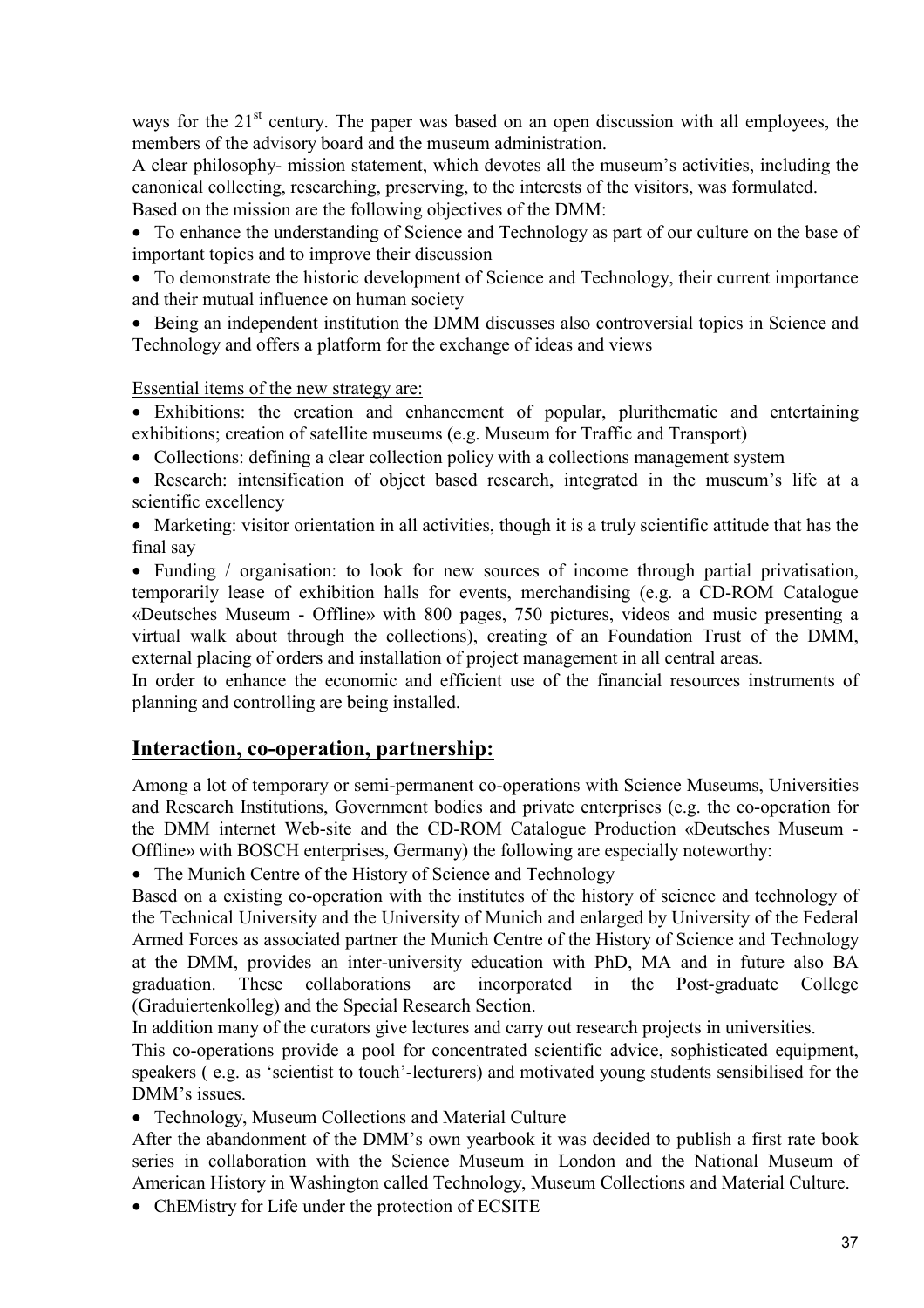Currently the DMM is interacting in the «ChEMistry for life» co-operation (ChEM = Chemistry in European Museums project) , being a new model of interaction between partners from different public private backgrounds.

# **16 Science Centres:**

- Catalyst, The Museum of Chemical Industry, Widnes, UK
- Cité des Sciences et de l'Industrie, La Vilette, Paris , France
- Deutsches Museum, München, Germany
- Experimentarium, Hellerup, Copenhagen, Denmark
- Exploratorio, Coimbra, Portugal
- The Exploratory, Bristol UK
- Heureka, Vantaa, Helsinki, Finland
- Fondazione IDIS Città della Scienza, Naples, Italy
- Institut Royal des Sciences Naturelles de Belgique, Brusselles, Belgium
- newMetropolis, Amsterdam, Netherlands
- Museu de la Ciència, Barcelona, Spain
- Musée des Sciences de Parentville, Charleroi, Belgium
- MUSIS, Rom, Italy
- Palais de la Découverte, Paris, France
- Science Museum, London, UK
- Techniquest, Cardiff, UK

### **14 partners from the chemical industry:**

- Akzo Nobel NV
- The British Petroleum Company PLC
- DSM NV
- Elf Autochem
- ICI
- KT RY Kemianteollisuus ry
- Montell Poleofins bv
- Neste OY
- Norsk Hydro ASA
- Rhône-Poulenc SA
- Shell International Ltd
- Solvay
- Union Carbide (Europe) S.A.
- Verband der Chemischen Industrie V.C.I

The general aim of this initiative is an attractive up- to- date presentation of the cultural achievements of chemistry and the outlining of an objective view on the chances and risks of modern chemistry in order to decrease misunderstanding and ignorance towards chemistry by an joint campaign mounted across Europe under the umbrella of ECSITE.

In 1994 the project «ChEMistry for Life» was founded by the DMM. Focused on eight global themes the initiative should demonstrate the multiple aspects of chemistry, called the «global message» by W. P. Fehlhammer, R. Jackson and J. Wagensberg. The launch event happened 1997 with 14 exhibition modules on show in Brussels.

The projects objective is the realisation of 50 «hands on experiments», computer simulations, lab/workshops, and show/demonstrations etc. by the year 2000, reaching from a laboratory for criminalistic techniques to hydrogenrockets. Each museum develops and builds its own specialities that are exchanged, so both human and financial resources of each partner are used. This conception saves costs and guaranties a general high standard in the presentations. By the year 2000 the exhibits are going to be distributed to more than 100 Science Centres within ECSITE.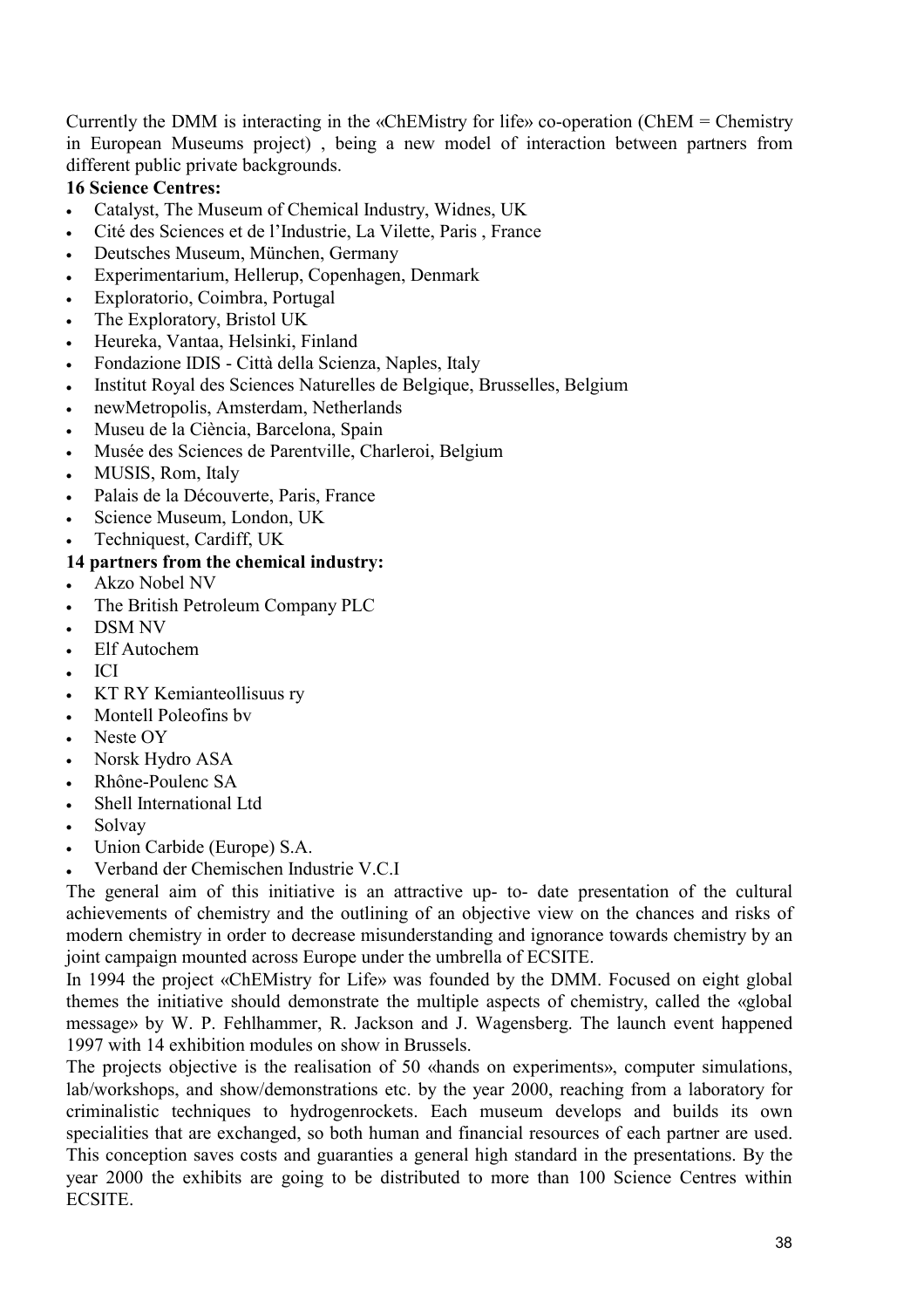The financial means for this project initiative are sponsored by the European Commission and the Chemical Industry.

• Theatre in the Museum in co-operation with the graduation course of the Falkenberg Theatre School. The co-operation 'theatre in the Museum together with the graduation course of the Falkenberg Theatre School was initialised by chance through the stage manager and director of the school in search of requisites for G.Hauptmans 'Weavers'. Finally the graduation course played in the textile technique collection of the DMM. This co-operation will bee continued in the future with other projects.

• In order to use all the museums resources and to attract new market-segments of visitors the DMM staged a series of classical concerts with instruments from the collection of historic instruments e.g.; Organ Concerts with Karl Maureen together with merchandising the events through CD production and on the radio (e.g. with the Italian radio station RAI 3).

• Co-operations with art-institutions at the former aircraft wharf Schleißheim as part of the exhibition co-operation programme Arts and Technics (Kultur &Technik): In 1997 'Flugskulturen' by Chr. Bergmann where displayed, or recently works of Paul Klee (Exhibition 'Und ich flog') uncovering that the cryptic signs and symbols of his later oeuvre, originated in his wartime experiences, especially crashing aeroplanes, balloons etc.

• Additionally the DMM offers consulting to other museums like in Egypt, Tunesia and Japan

## **Institutional engineering:**

The DMM is an self regulatory institution of public law with legal capacity, defined by its own articles of association under control and protection of the Bavarian State Government (fulfilled by the Bavarian State Ministry for Science, Research and Art)

Therefore the DMM is incorporated in the Structure of the Public Administration.

The main aim of the directorate is the reorganisation of core- processes and the transformation of the organisational structure from big units towards smaller teams. The installation of a staff department for planning and controlling allows for the first time systematic mid- to long-termplanning, backed by an unified internal report system and a modern decision-orientated accounting system.

The retirement of six from eleven directors by the year 2003 will be used for further reorganisation.

This process is documented by the high amount of staff divisions as shown by the organogramm. Additional staff divisions are created in order to special project demands.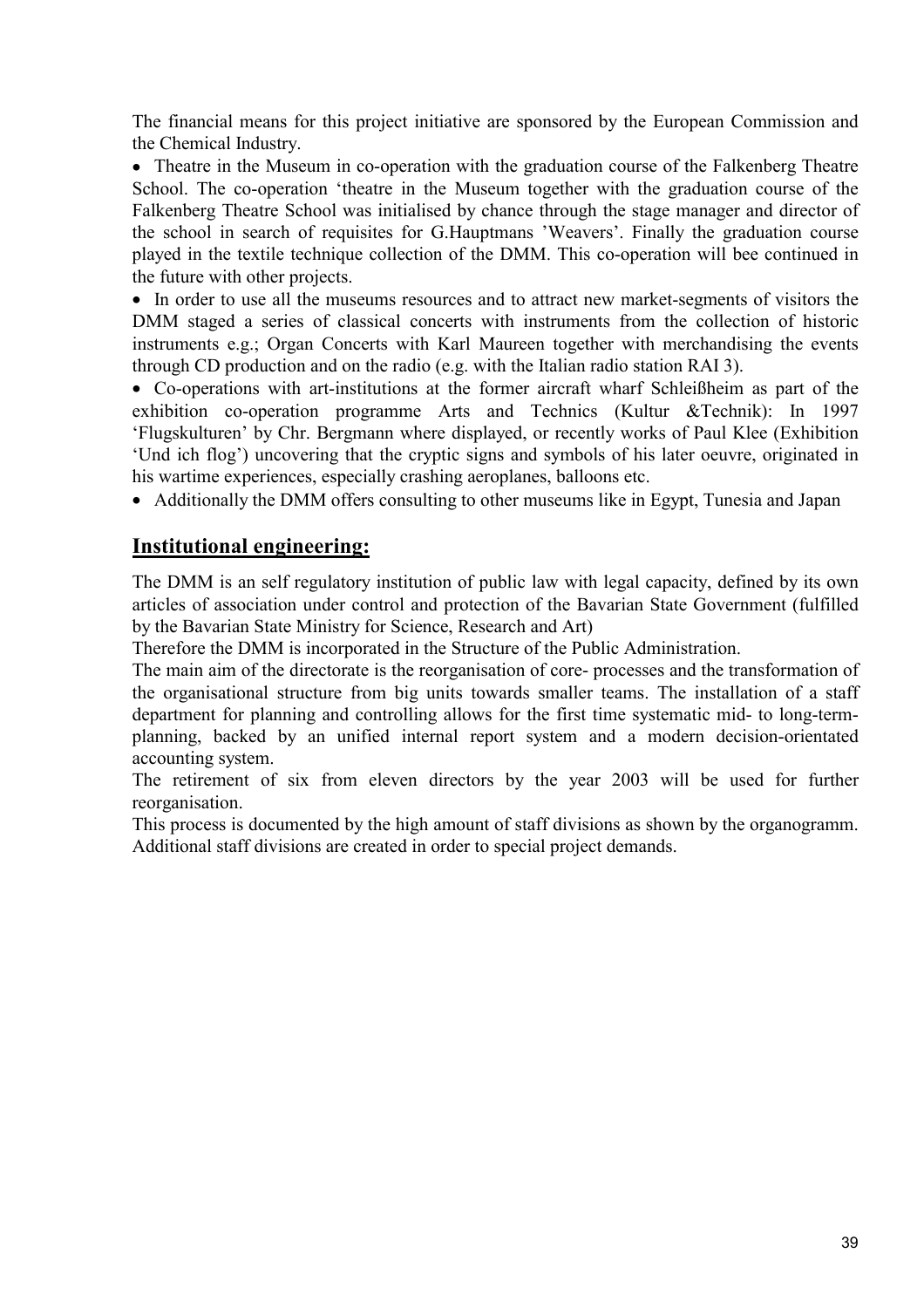The following executive bodies exist according to the DMM's articles of association



There are separate Departments for Internet-presentation, Fundraising and Volunteers

For large exhibitions the one-curator responsibility was replaced by transient teams of internal and external curators and other skilled external personnel instead in order to produce more holistic and plurithematic exhibitions. Finally the curator position in the DMM has drastically changed from a multi-skilled universalist to a specialist position in a multifold team. The way from the first idea to the final exhibition is organised with a standardised flow plan according to the standards of project management

One of the core innovations in the DMM is the use of volunteers. Despite of the fact that volunteers in museums and other cultural institutions have been installed very successfully in the USA and also to lesser extent in the UK, continental European cultural institutions have been reluctant to use this source. Three years of successful use of volunteers in the DMM proof this step an appropriate one.

A written volunteer-application is followed by personal talks with the museums-management and the co-ordinator for volunteers. The rights and duties of the volunteers are outlined in a special contract, formed on the base of the DMM still being part of the public administration. This facilitates mutual relations. According to the contract four days minimum service per month are agreed. In order to remunerate expenditures 30 DM per month out of donations are paid.

The structural personnel shortcuts of the DMM are partly balanced through the volunteers (currently 56) and additional around 50 students. Five volunteers being the equivalent to one employee. A slightly higher expense in co-ordination and administration is managed within the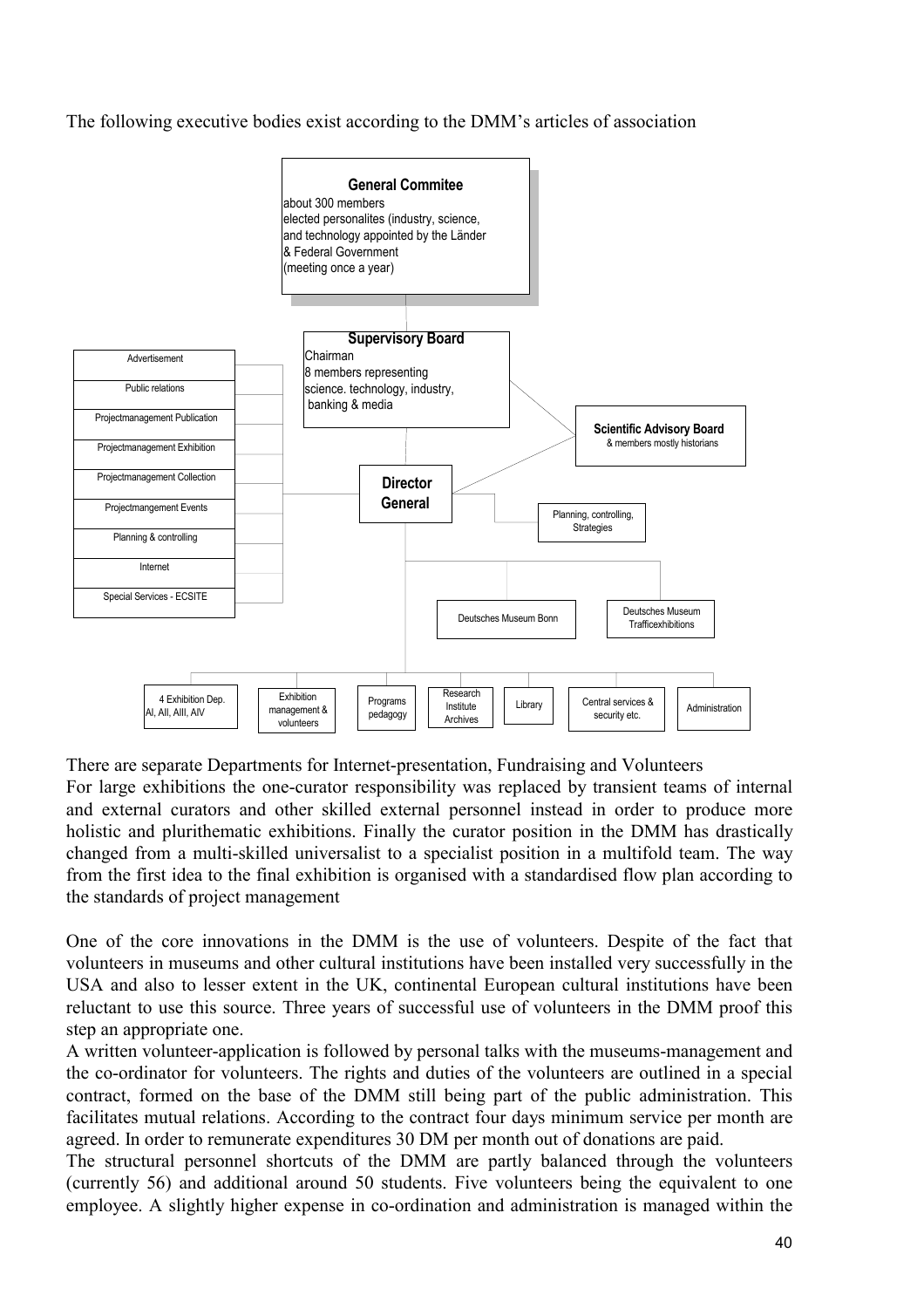existing structures. Volunteers are not only used in the guard and guide-services but also in the press office or the Kerschensteiner Kolleg.

The relations between the employees and the volunteers have in the beginning been overshadowed with irrational fears of jobless. Open discussions with employees, volunteers and the management solved these irritations quickly.

The DMM has an annual Budget of about 50 Mio DEM. The DMM is funded by the Federal Government with 15% of the budget  $= 5.8$  Mio DEM and by the Bavarian Freestate Government with 85 % of the budget = 27.3 Mio. DEM. The City of Munich grants 1 Mio DEM.

A direct income is generated through entrance fees, the self responsible lease of the restaurant, the Internet Cafe, the museums-shop, membership and through donations and sponsoring adding another 10.1 Mio DEM to the total Budget.

The amount of income through sponsoring is sought to be enlarged in the future. In order to facilitate and professionalise fundraising a specialised department with a fundraising datasystem has been installed for the centralised registration and co-ordination of fundraising activities. The rights of the sponsors are rather restricted. Apart from mentioning the Sponsors name, logo or product placement, there is also the possibility of special presentations of the sponsors funded by themselves.

# **Policies towards the public:**

According also to the DMM's objectives the museum is not only devoted to public education and scientific research but to customer orientated service. The current exhibition design is designed as public orientated as possible with around 2.500 interactive or 'hands on exhibits'. The new media are systematically used in all the new or reorganised exhibition halls.

Internet: The well organised and extremely rich museum web site (alternatively in German and English), besides a lot of well structured information about the museum, its history, the structures and persons in charge and the articles of association hosts links to all its departments (with contact email addresses for requests) branches like the Deutsches Museum Bonn (a quite independent branch museum with own exhibition programme and web site), the exhibition centre Aircraft Wharf Schleißheim (near Munich) and the Kerschensteiner Kolleg, the DMM's own institution for adult education and advanced training.

Additionally the Web-site provides a virtual tours through all the exhibition departments, incorporating interactive technical and physical experiments, videos and selected music samples. Currently 700 hits per day (maximum 1205) show a great acceptance of the internet presentation.

An other important platform for communicating with the public is the DMM's Kerschensteiner Kolleg for advanced training and adult education. The topics of the one week seminars or the international summer school reach from the different departments of Sciences and Techniques to current events, like the sun-eclipse or environmental topics (e. g. recycling, or the so called hothouse effect). Other important fields of training are specialised courses in museumsmanagement. Target groups for these seminars being teachers, employees of museums, technicians, scientists and students, as well as the interested public. The seminars being individually designed according to the interests and needs of the participants.

Additionally the Kerschensteiner Kolleg together with the Munich City adult education department offers thematic weekend events like workshops on alchemy or practical experimental works in different techniques, like sun-energy. These events are specially designed for families, children and young people. The involvement of youths in the DMM is enhanced by different technical and scientific projects realised by groups of pupils, presented by themselves in the DMM.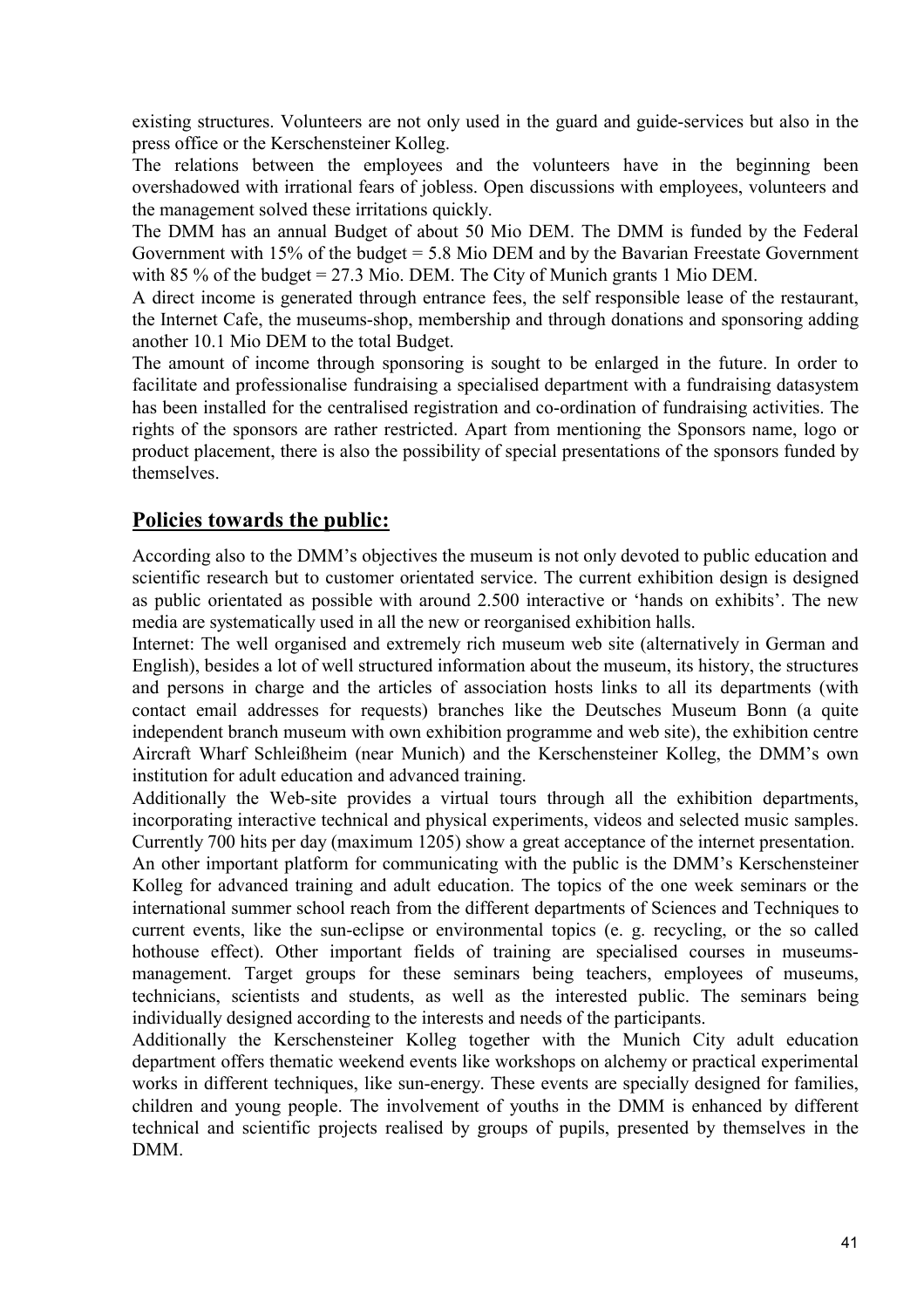An intensified medium or even long-term communication and identification with the DMM is achieved through the association of the members of the DMM (currently around 14.000), offering a lot of additional services and information.

In communicating with the public or the museums customer the volunteers do play an important role. Through competent information, partially based on personal experience (e.g. an retired airforce pilot explaining «his» aircraft) an high degree of visitor orientation and integration is achieved.

The classical means of PR and advertisements have in the last years been reinforced with marketing instruments like sales promotion, enhancement of public awareness and special events in order to meet a slight decrease in visitor numbers. (1984: 1.4 million compared to 1997: 1.2 million). The installation of an specialised marketing department is already projected, but due to financial and personnel shortcuts has not already been realised. While a press-office exists since the founding of the DMM, the department for advertisement has been separated from the pressoffice only in 1998. Classical advertisement is connected with special events like a Metal Festival (in 1994 with 50.000 visitors a day), the Bridge Building Festival (1998) or a Wood Technology Festival (1999).

Regular visitor analyses are used to work on the different target groups

According to regular visitor questionnaires the typical DMM visitor is young (under 20 years and younger), male and interested in Techniques. Higher education is tendencially overrepresentated. Geographically the visitors come to  $\frac{1}{3}$  from southern Germany,  $\frac{1}{3}$  from the rest of Germany, and  $\frac{1}{3}$  are foreigners. Around 25 % are frequent visitors of the DMM.

The visitor analyses demonstrate clearly that besides the main target groups: families and youths, there are deficits in the sections women and elder people. These deficits are tried to overcome by especially designed activities.

A special department of the DMM called «Programs», especially designed to met the spreading diversification of the museums public, is devoted to museum pedagogics and education, guideservices and lectures. This department has developed from the DMM's own educational institute and the department of publications step by step through enlargement of activities.

# **Policies towards the staff:**

The DMM has currently 355 full time employees (reduced from around 400 due to job reductions in the public sector). The use of volunteers, students and trainees enabled the DMM to bridge this gap. The organisational structures with the different departments and their interactions are shown in the organogramme above.

Due to being an self regulatory institution of public law with legal capacity under control and protection of the Bavarian State Government, the DMM is incorporated in the hierarchical structures of Public Administration's staff structures. According to the Bavarian Personnel Administration Law (BayPVG) there is a staff association, dealing mostly with staff matters, to lesser extant as a discussion-forum for contents matters.

To strengthen the flow of information in the DMM, an internal information-series has been started in 1998 to inform all the employees about new projects, decisions and alterations. These information sessions are also platforms for discussions and feedback between the management and the staff.

Special team talks ( e.g. demonstrators and curators) and participation of the relevant qualified personnel in talks with members of the advisory board or representatives of the industry are regularly held.

For the creation of the strategic paper 'Vision 2003' for the first time employees of all different levels and departments engaged themselves together in project-groups in order to develop the new philosophy and mission statement.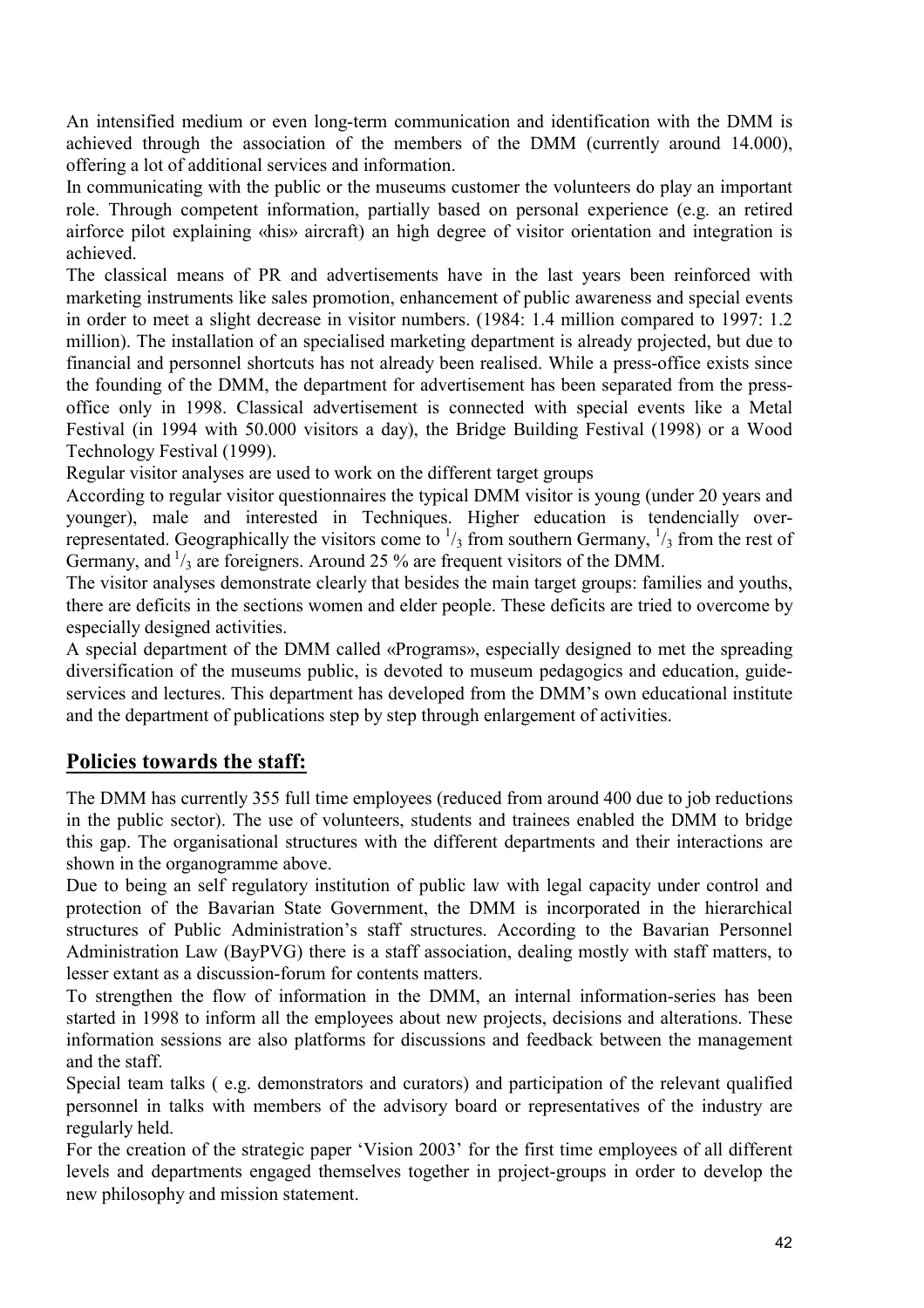The Museum, being an enterprise with highly specialised jobs, is doing a lot of training on the job, despite the fact that the employees having specialised education. Additionally there are advanced staff trainings in tour-guiding, didactics, pedagogics, foreign languages and other additional qualifications. A specialised course in museums-management is also offered to customers from outside the DMM.

Special care is given to the practical training of interpreters (or demonstrators) in the so called Munich Model for Interpreters and Demonstrators Education (Münchner Modell der Fortbildung von Vorführern und Aufsehern), who have to deal with around 80% of all demonstrations and guided tours in the museum and fulfil their duty rather independent. In order to demonstrate the technical exhibits future demonstrators are expected to have a fulfilled apprenticeship in a technical trade. The required specialised technical training is supplemented by holistic and integrative education in two fields: didactics (pedagogics, rethoric) and psychology (conflict management).

This specialised training, offered also to customers outside the DMM; is based on a situate seminar design with plenary sessions as well as work in small groups.

Practical training of trainees (currently around ten positions with around 300-400 applications per advertisement) is another important task. The period of training is two years, resting on five columns: museology, exhibitions, collections, conservation, research and administration.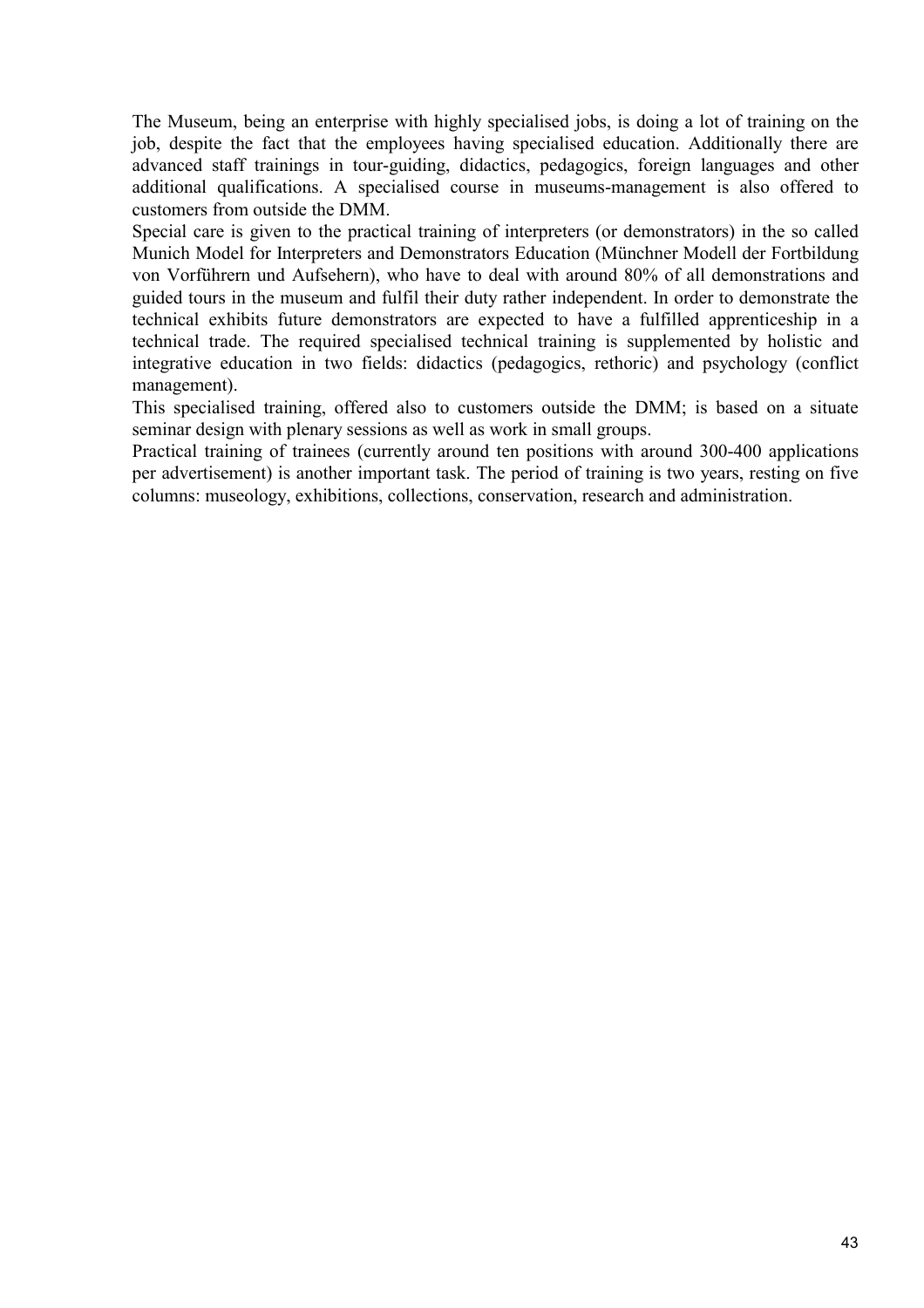# **Dutch Digital Heritage Association (DEN)**

A digital future for cultural heritage in the Netherlands Judi Caton

# **Innovative key-points:**

DEN has been set up to lead the development of digital accessibility of cultural heritage in the Netherlands. It is a truly ambitious scheme, at a national level, with the intended outcome of making cultural collections available on the internet to a very wide public.

DEN is very similar to SCRAN the Scottish Cultural Resources Access Network established in 1995 with a mission is to create a fully searchable resource base of Scottish material culture and human history. Both countries are leading the way in Europe in this field.

DEN and SCRAN are collaborations of museums, archaeological services, libraries and monuments, networks of subscribing member organisations working in partnership in the interests of improved research and improved public access.

Both of these national projects are important examples of the high level of collaboration and networking required to enable cultural institutions to meet the needs of the markets for digitised information.

Both offer potential models for co-ordinating cultural information and establishing on-line access to information in all the media available – written records, images, video, sound tracks, spoken memories and the like – and at a national level.

Both, too aim to provide specific on-line information and services to different market segments.

Institution and Funding

DEN is established as association, a membership body, and most major institutions in the Netherlands are in membership. The members include museums, libraries, monuments and archives.

DEN is run by a Bureau, with a lean staff of 3 consultants.

About 25% of DEN's funding comes from its members and 75% from the Dutch Government and this last is guaranteed for 4 years.

# **Main Aims and Activities**

DEN is a very young initiative set up in response to the need to coordinate cultural information in preparation for digitisation, and to bridge the gap between cultural istitutions and the new digital market.

DEN is not intended to scan or enter data itself , rather it will give advice in information management and planning to the whole range of member cultural institutions

DEN will also be concerned with defining user groups of the new digital information and in catering for these groups. Thus DEN will ensure the digitised information is prepared in order to meet the needs of particular market segments.

DEN will coordinate standardisation initiatives and the adoption of thesauri in the Netherlands. In order to achieve standardisation DEN is seeking to turn MUSIP into a national project. MUSIP has been a pilot project in the province of Utrecht for the registration of museum collections on a basic general level with some important additions: keywords, themed groups, and a general condition survey.

Standardisation will be crucial for DEN's major project the Netwijzer Cultuur – Web Guide for Culture WGC.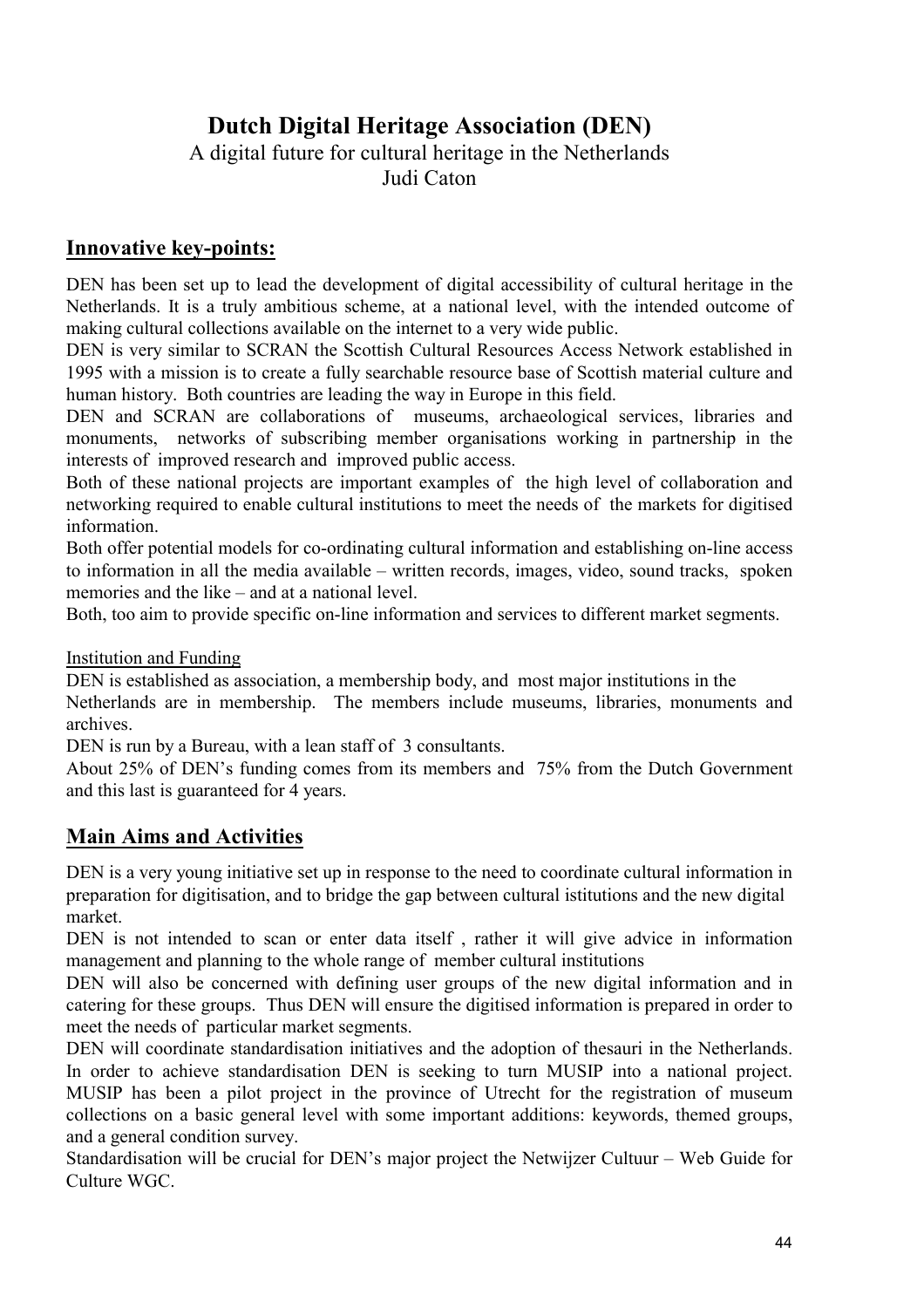SCRAN too is focusing on the digitisation of cultural collections.. It aims to work with project partners such as museums, galleries, archives and universities to digitise selected parts of their collections. There are over 200 projects underway and material is being added to the resource base daily. It aims to provide the people of Scotland with easy multi-media access to Scottish history and culture. By the Millennium, SCRAN intends to provide access to 1.6 million text records of historic monuments and of artefacts held in museums, galleries and archives, plus 100,000 related multimedia resources. In addition, SCRAN will have commissioned 100 multimedia essays, based on these resources.

SCRAN is achieving this by awarding grants to participating cultural institutions, as well as advice and coordination, and by commissioning multi-media work.

#### Digitisation of collections

Most museums in the Netherlands have started a digital registration project. Some are well under way and some are complete. Not many of them though have digital images available, and not many are utilising accessibility tools such as thesauri.

This is a common picture in Europe, where the development of true multi-media projects with public access has recently been stimulated through a number of important Raphael and other EU funded projects. Most of these though have been on particular themes and partnerships between cities, or groups of institutions with similar collections., digitising all records about eg prehistoric boats or medieval costume.

DEN's work and that of SCRAN, to coordinate institutions of an enormous variety containing the full gamut of material culture, and to prepare a centralised national record is both more ambitious and more important.

See SCRAN's web-site for a demonstration of the multi-media material they are making available.

http//www.scran.ac.uk

There are 2 general access points to material made available by Dutch Museums. See

#### http//www.hollandmuseums.nl

http://www.museumserver.nl/.

#### A Major project for DEN: Web Guide for Culture

The WGC will include:

- Yellow Pages all institutions keeping cultural heritage
- A Cultural agenda for these institutions (both of these sections will be developed and managed in cooperation with the National Bureau for Tourism)
- Collections and other source material information based on MUSIP tyoe records
- A background information layer with short introductions, presenrations and papers
- A metadatabase, providing access to the on-line collection information systems of a s many institutions as possible, through an intermediary indexing tool (this will be developed in 2001 if the funding is forthcoming)

# **Policies towards the Public**

One of DEN's expressed tasks is to define target audiences and to tailor information to those audiences. Several groups have already been defined as potential users – cultural tourists, the education audience and subject specialists as well as a more general Dutch public, and the intention is to design access to the information especially for them.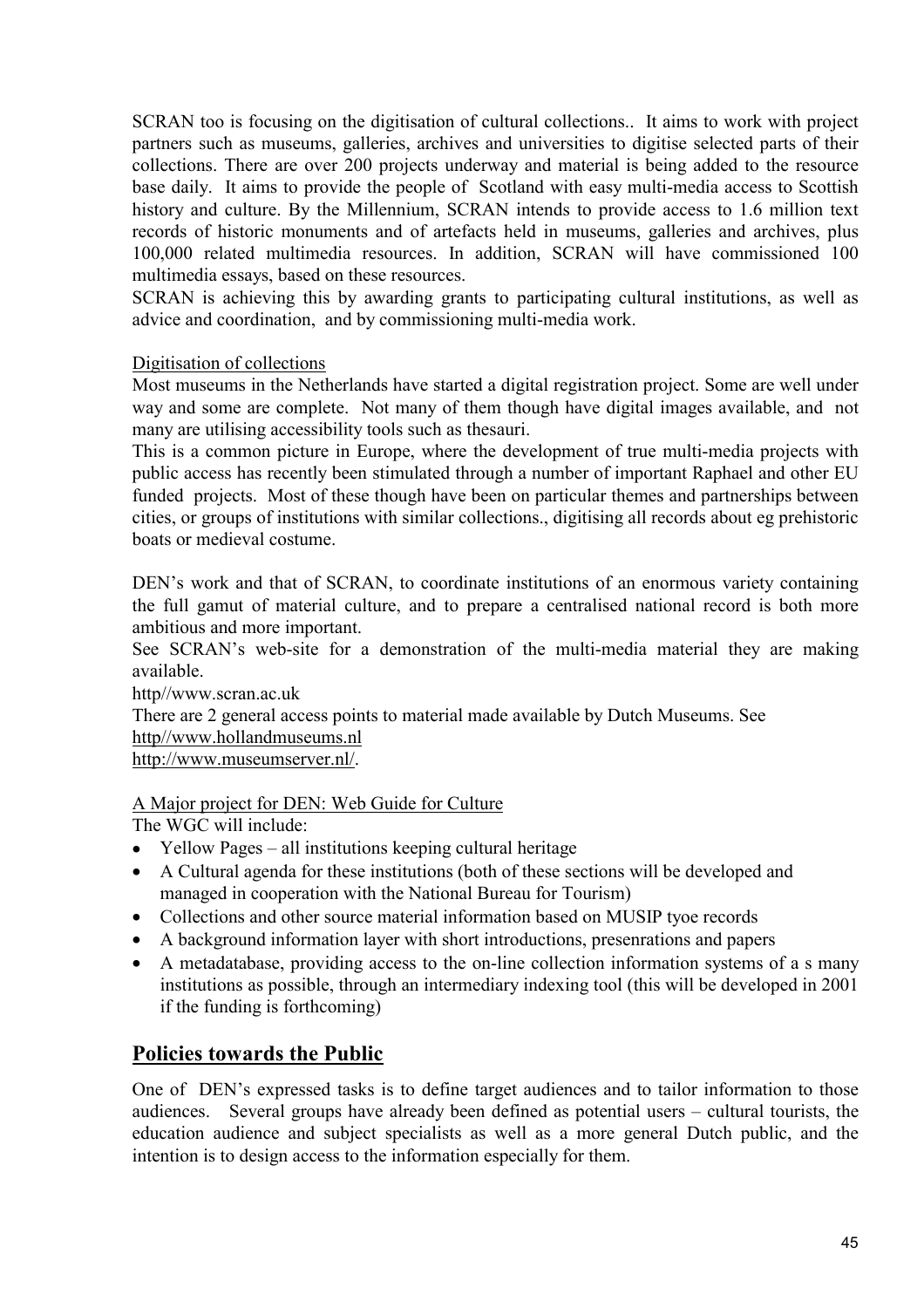SCRAN too, as is clear from its web-site has identified similar users and is offering separate paths of access, and different services to different groups.

SCRAN explains that digitised resources relating to cultural topics are currently difficult and expensive to acquire. Without these resources, those wishing to teach, study and enjoy the culture of Scotland will, by the millennium, be significantly disadvantaged. SCRAN will address this.

Both DEN and SCRAN are to be available to the public in a wide range of community information

points, including schools, libraries, museums, community centres and tourist information centres, as well as in the home. They will be accessible via the World Wide Web and their resources will also be available on CD-ROM and other multimedia formats as they develop.

Neither DEN nor SCRAN has reached the stage where evaluation of the use of digitised information can be assessed. Will on-line access, for example, stimulate the use of cultural collections by individuals in the Study House project in the Netherlands? How will this be assessed? How too will the value of SCRAN as a resource for the National Grid for Learning in the UK be judged? Will internet and multi-media access bring new users? How will we know?

DEN and SCRAN are setting out to bridge the gap between cultural institutions and their users. Evaluation of the quality of experience by different user groups of the public interface will be vital.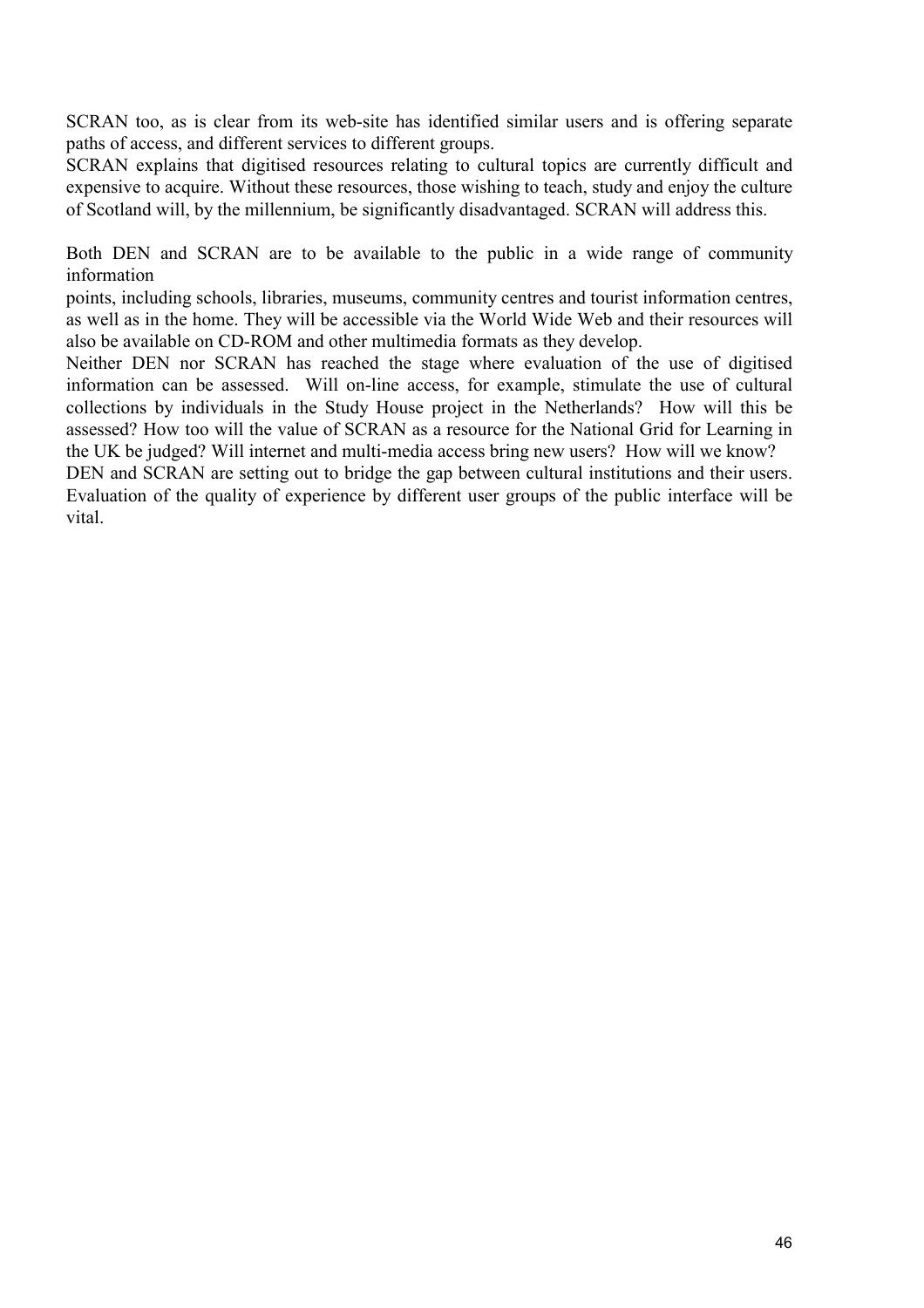# **Heritage Island**  Ireland's Heritage Marketing Group Giovanni Festa Bianchet

# **Innovative key-points:**

- − the only marketing organisation in Ireland dedicated to the promotion of Ireland's major attractions and heritage Centres;
- − played a major role in establishing "heritage" as a major reason to visit Ireland. Influenced Tourist Boards' Strategy to feature Heritage more visibly in all overseas markets promotions;

In terms of interaction, cooperation, partnership the consortium is an example of cooperation between private and public sectors, and provides a potential mechanism for private investment to further expansion in the Tourism Industry. Representing 51 heritage Centres throughout Ireland, Heritage Ireland functions as a national marketing/promotional mechanism which provides:

- − a strong identification through a design/brand approach which, supported by HI's reputation as an integral and valued service to the travel trade, both in Ireland and abroad, acts as an easily identifiable mark of quality and a linkage between the individual Centres that are its members;
- an efficient single source of information with marketing clout as a result of joint promotions (e.g. single national brochure, tour operators manual and education tours directory) especially in respect to overseas Tour Operators, by-passing the limited marketing experience and resources of the individual member Centres;
- a single focoused representation at trade fairs, workshops etc.;
- a central resource for P.R. opportunities and for referral to individual members;
- a distribution system for sales literature of single members;
- − facility to influence coach tours itineraries and special group programmes;
- − cooperative marketing arrangements with the accommodation sector
- − ability to organize itineraries of familiarisation trips for Travel Trade and Press;
- response capability to deal with guidebook writers and Travel correspondents.

In terms of policies towards the public HI has developed an innovative program to serve its publics.

HI brand name has the reputation of representing most of the prestigious cultural Centres in Ireland, providing marketing benefits to it's members;

- − an image creation campaign that exploits the uniqueness and activities of its members, with strong appeal to those who want entertainment, inter-action and new experiences;
- a website targeted at both the consumer and to the Tourism trade, providing them with quick and easy access to information on member Centres;
- − bimonthly newsletter mailed to major Tour Operators, Carriers and the Tourist Board Offices to keep them up to date on all developments within the HI;
- − full colour attractive all-Ireland Touring Guide aimed at individual travellers, includes the Explorer Card (formerly known as Discount Card), which offers admission discounts and special offers for 2 adults in Heritage Ireland Centres
- − Group Organisers and Tour Operators Manual, a planning manual distributed to over 3,000 Tour Operators and Group Organisers all over the world;
- − Education Tours Directory, a comprehensive source of information, invaluable to all those planning education tours;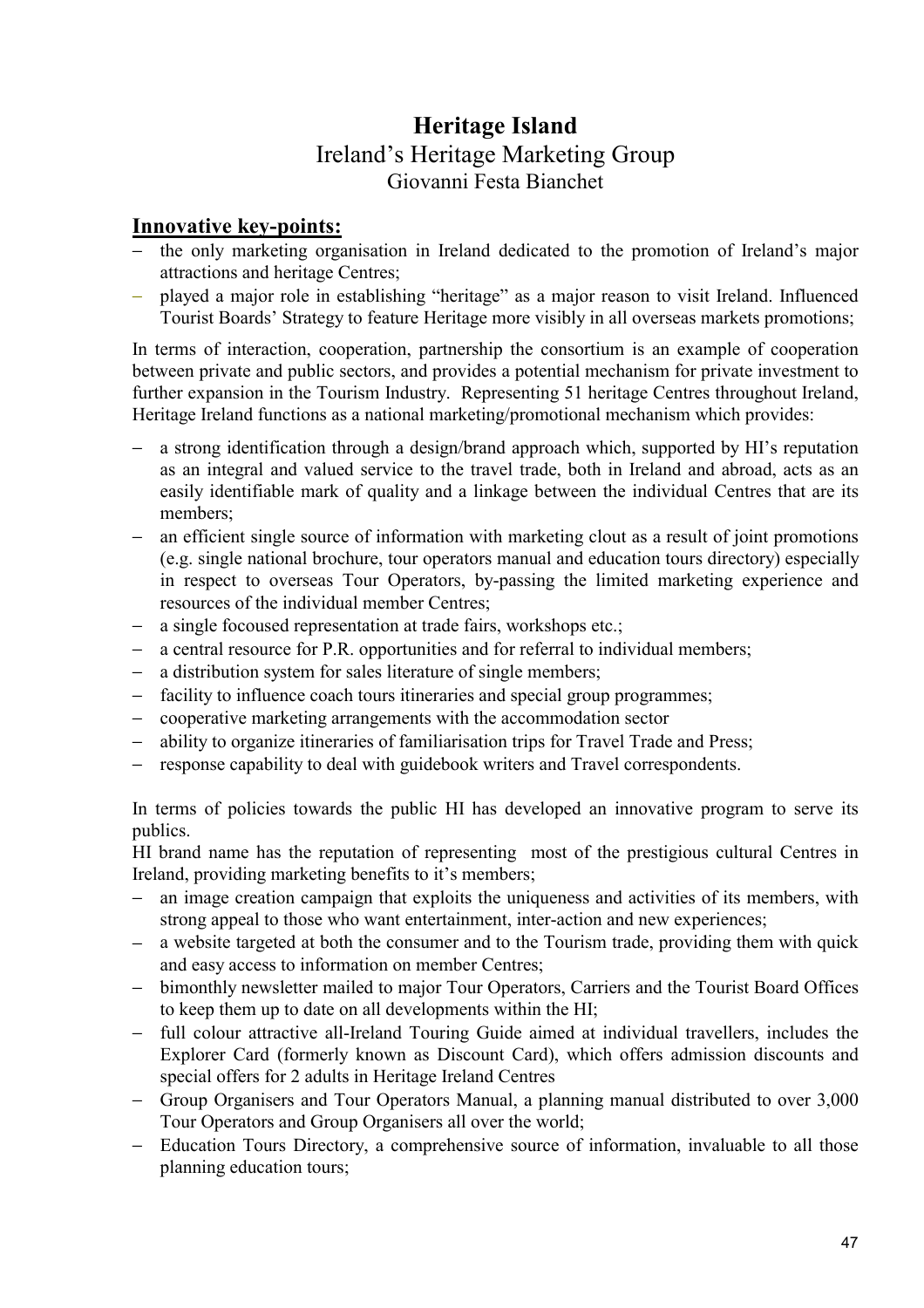- − the cooperative marketing arrangements with the accommodation sector takes advantage of established distribution channel to gain extra exposure for the Explorer Card, thus increasing the profile of its members
- initiated and successfully conducted a major sales and promotional campaign to UK Coach Operators which were touring Europe but not Ireland;
- established many events that promote communication among members and tour operators;
- established successful international and domestic marketing initiatives.

## **Short description:**

Heritage Island Ltd. (HI), a private commercial company established in 1992, is a marketing consortium representing most of the prestigious cultural attractions throughout North and South Ireland. The need for the company was indicated by a feasibility study, commissioned by HI's current Directors, that examined the effect of the substantial increase in Heritage related Centres in Ireland between 1991 and 1993 developed with up to 50 % of the costs covered by funding form the European Regional Development Fund (ERDF). The study indicated that to ensure the survival and success of these Centres a strong marketing/promotional programme and a single marketing organisation dedicated to the promotion of all the Centres was needed. The private commercial company form was chosen over that of a public organisation because it has greater operational independence from and is less vulnerable to government/political pressures, making it more efficient, effective and "faster". However, the public sector played a key role in HI's successful start with a much needed endorsement form Bord Fáilte (Irish Tourist Board) and operating funds form ERDF.

To join HI a Heritage Centre must be: large enough to accommodate groups; worthy of identification as an itinerary stop; unique with a strong and imaginative story-line which will translate onto tourist literature; and have: the ability to take bookings and flexibility for exhibition/entertainment opportunities; qualified personnel to manage tour demands and entertain; and adequate facilities (toilets, cafe, shop);. Setting selection standards (which were recommended by the Irish Tourist Board) to join HI and creating the consortium has not diminished the individual uniqueness of the members but rather has created synergy as a result of the confidence created by the authenticity and credibility that result from such a selection. HI currently has a diverse membership 51 Centres including historic houses, castles, monuments, museums, galleries, national parks, interpretive centres, gardens and theme parks, all of which charge an entrance fee. HI has a Board of four Directors who are shareholders. The Board sets policy for the company after consultation with member Centres. There is also an Advisory Board composed of representatives of different heritage sectors and outside experts which is consulted as a group or individually as needed. Two representatives are appointed each year by the Board of Directors from large and small Centres throughout the country. HI operates from an office in Dublin with three staff members; the Managing Director, Office Manager and a Marketing Executive, while specialists from the travel industry are brought in for project work (see attached Relationship Chart).

## **Interaction, cooperation, partnership:**

HI is an example of planned and mutually beneficial cooperation between public and private sectors. HI was established as a private company made up of and run by tourism and marketing professionals with experience and credibility in the international Travel Trade in an effort to provide the fastest and most effective way to gain the market penetration necessary to establish Ireland as a Heritage destination. However, many of the Heritage Centres that are its members developed with ERDF funds and at its origin HI succeeded only because for the first three years 25% of operating cost was funded was from European or Government sources. ERDF funding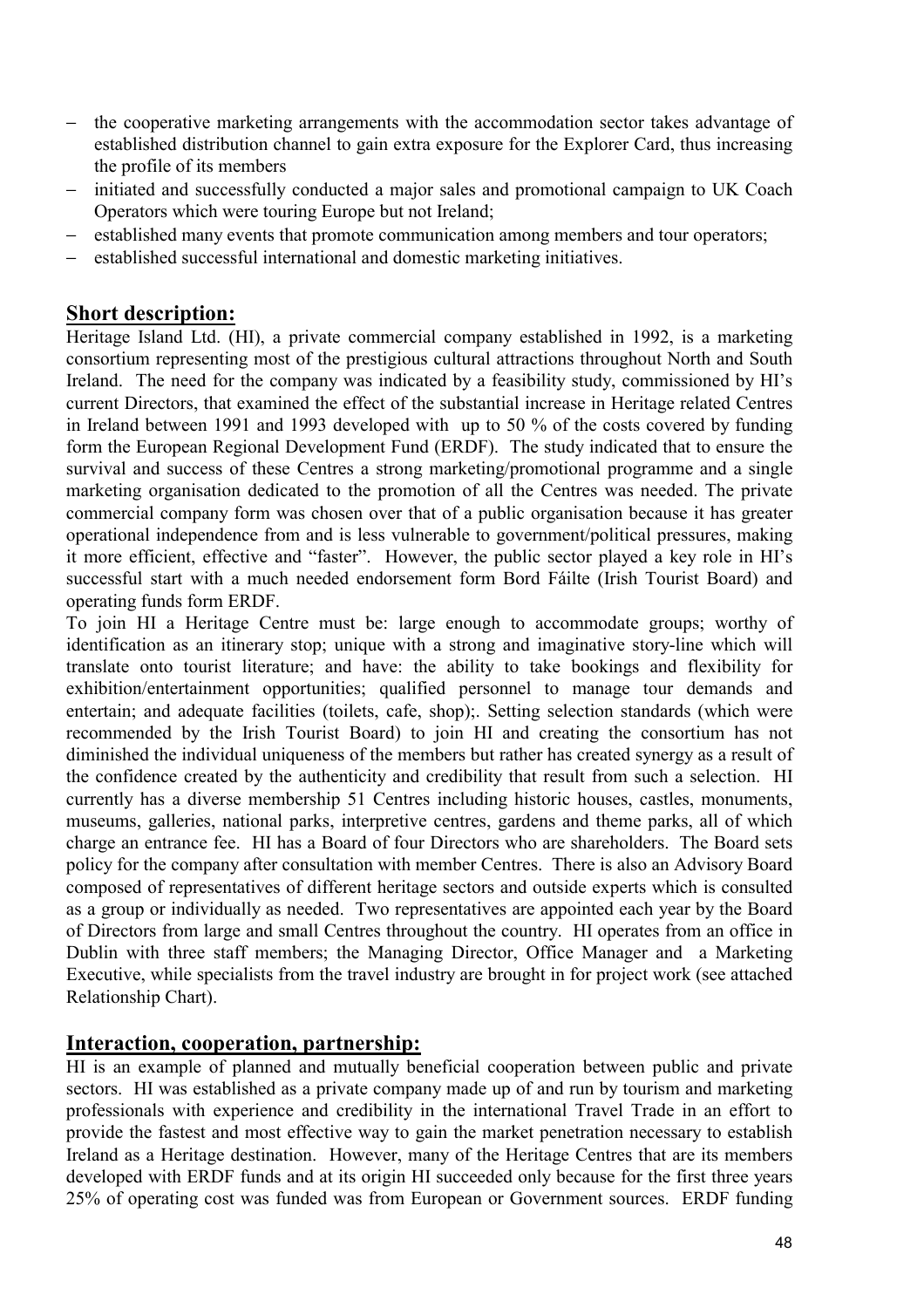has continued through a 2<sup>nd</sup> programme (which ends in 1999) and HI still receives support but it has progressively reduced to 10% of its operating budget, with the other 90% now provided by Member Fees and sales of the HI Touring Guide<sup>1</sup>.

As a private company HI provides a potential mechanism for allowing private investors to invest in the HI and provide funds for further expansion in the Tourism Industry. Though this has as yet not happened it is a possible future strategy which would allow HI to directly involve private investment in promoting Irish Heritage.

HI seeks cooperative marketing arrangements with other sectors of the tourism industry in Ireland, in particular the accommodation sector. Synergy with accommodation providers is beneficial given that the products (visitor attractions and accommodation) compliment each other as opposed to being competitors. HI is taking advantage of the established distribution channels of selected companies to gain extra exposure for its Explorer Card, thus increasing the profile of its members.

The variety and number of companies that make up the International Travel Trade and their busy annual programme of Trade Fairs make it very difficult, if not impossible, and expensive for the single enterprise to access such programme. Travel Trade buyers or planners prefer a single source for basic information. HI, by uniting Ireland's Heritage Centres into a consortium, creates a "critical mass" which has an impact on market buyers consciousness. Do to the dynamic nature of the industry HI maintains its presence at the various shows not only to cultivate existing ties with tour operators but also to forge new contacts. A large proportion of Tour Operators know and appreciate the service provided to them by HI through its attendance at various international trade fairs and workshops throughout the years. HI sales personnel deal on a personal basis with the Travel Trade planners in the major European markets. In addition the linkage between members provided by HI's joint promotion creates referral business from one Centre to the other. HI has also established many events that promote communication among members and tour operators and present ideal networking opportunities. Among the more successful are the Annual Members' Educational weekend and Members' Conference.

HI's "critical mass" is also effective and efficient in dealing with the domestic market of educational/school, English language schools and Home Holiday/mini break programmes. This market is best tackled through a central sales office rather than by individual operators or on a regional basis.

## **Policies towards the public:**

The main goal of HI is to establish Ireland as a Heritage attraction in the mainstream of peoples perception and, through good marketing, turn that perception into visitors. The result is growth in attendance at the Centres predominantly from foreign tourists (70% of visitors to the Centres are from out of state or overseas), either as part of packaged tours with a long spread of season or individual who are pre-sold the attraction or are directed to it while in Ireland. A secondary but vital market is the educational school tours – particularly as traffic balances the tourist seasonability. Home holiday, off-season short breaks is also a target market when packaged with transport and accommodations. Therefore HI's publics are tourist to Ireland from abroad, Irish who travel within the country, the Travel trade, the Educational sector and the Centres that are its members. HI offers the following initiatives to address the specific needs of these publics:

#### Tourists (from Ireland and abroad)

 $\overline{a}$ 

As a special project for the Millennium, HI is developing a **website** targeted at both the consumer and to the Tourism trade, providing quick and easy access to information on member

 $1$  There is a two tier membership fees scale with lower fees being charged to member Centres that attract less than 50,000 visitors per year. The HI Touring Guides sell for approximately ₤2.00 retail.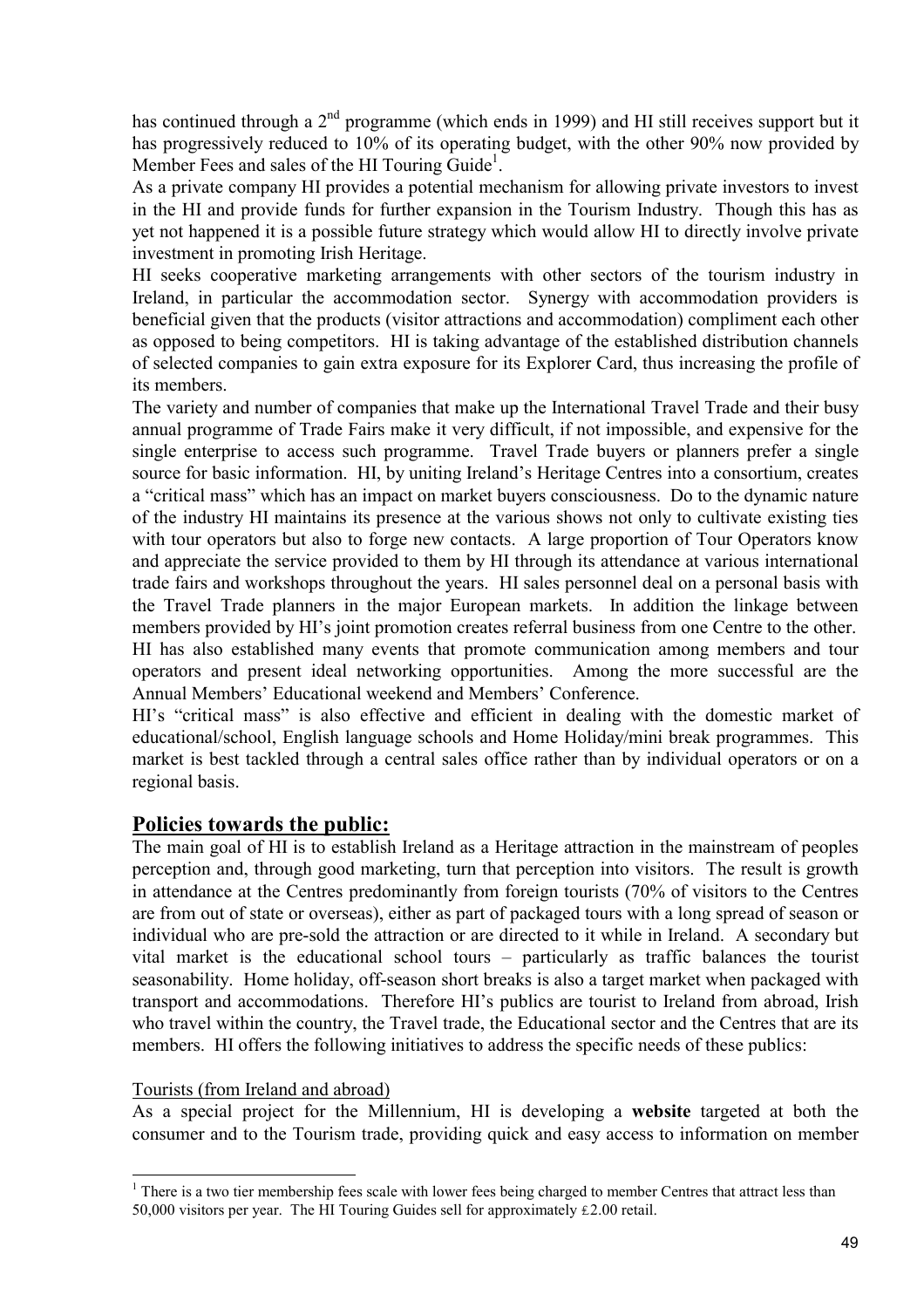Centres. Each Centre will have a dedicated page including a hotlink for those Centres that already have their own website. Centres will benefit from being part of a national site which will give them access to new global markets.

A full colour attractive all-Ireland **Touring Guide** aimed at individual travelers. It contains details on all Heritage Island Centres, suggested itineraries (3 to 10 days), and the **Explorer Card** for special offers and discounted admission at all Centres as an incentive to the independent go-as-you-please tourist to visit more Centres. It's distributed through Tour Operators, Regional and County Tourism Information Offices, ferries and directly by the HI office in Dublin. The distribution of the Guide on ferries plays an especially important role in serving the UK independent travelers market (a priority for HI) who bring their own cars and tend to spend more time planning their own itineraries to include a spread of culture/heritage Centres.

Next year HI is taking **full page advertisements** which will list each member Centre with County and incorporate the Explorer Card in the guide books produced by *Town and Country Homes*, an association that represents 1,900 family homes throughout Ireland and by *Irish Hotels Federation*, a national organisation consisting of 1,000 hotels and guest houses. HI Centres will also be featured in the maps of Ireland in the latter guide and the one produced by *Manor Homes of Ireland*, a hotel marketing company that represents 70 hotels nation-wide. These three distribution channels have an accumulative circulation of 765,000 that covers oversea markets, all Irish tourist information offices, many tour operators' self-drive programmes. The additional exposure of HI and the Explorer Card in accommodation guides will further serve the 'go-asyou-please' market both from the UK and America.

#### Tourism/Travel Trade

The above mentioned website.

The bi-monthly HI newsletter mailed to major Tour Operators, Carriers and the Tourist Board Offices to keep them up to date on all developments within HI. Centres are invited to contribute on a regular basis and can supply information to promote special events, new facilities, developments and other appropriate activities.

The Group Organisers and Tour Operators Manual, a planning manual distributed to over 3,000 Tour Operators and Group Organisers all over the world. It contains detailed information on all members of HI, providing a complete and up to date database on the top heritage and visitor attractions in Ireland, both North and South, that serves Tour Operators in their planning requirements. In support of this manual HI offers: brochures and slides on individual sites; professional assistance on itinerary planning and routing for tour series and ad hoc groups; full assistance in organizing familiarisation/educational trips for tour operators staff or agents.

Next year a special "Millennium Ireland" mailshot will target the 800 independent Coach Operators in Britain in addition to the multi-national operators who market extended touring. The objective is to get these operators to market series rather than individual coach tours and to expand their itinerary to include the whole country.

The Irish market is particularly important, but with a high turnover of staff, Incoming Tour Operators need annual briefings of all their planning and operations staff and encouragement to personally visit the Centres. This is undertaken at the Incoming Tour Operators Association workshops and by personal visits to operators' offices. HI also produces a special Tour Operator/Travel Advisers Pass for these staff which is extensively used. Tour Operators are invited as guests to the annual HI Educational Weekend and Members Conference, both include visits to Centres.

HI also offers the following services to the Travel Trade:

a one-stop product information service to all overseas offices including Tour Operators, Group Operators and Tourist Boards' Market offices by supplying them with a full range of HI literature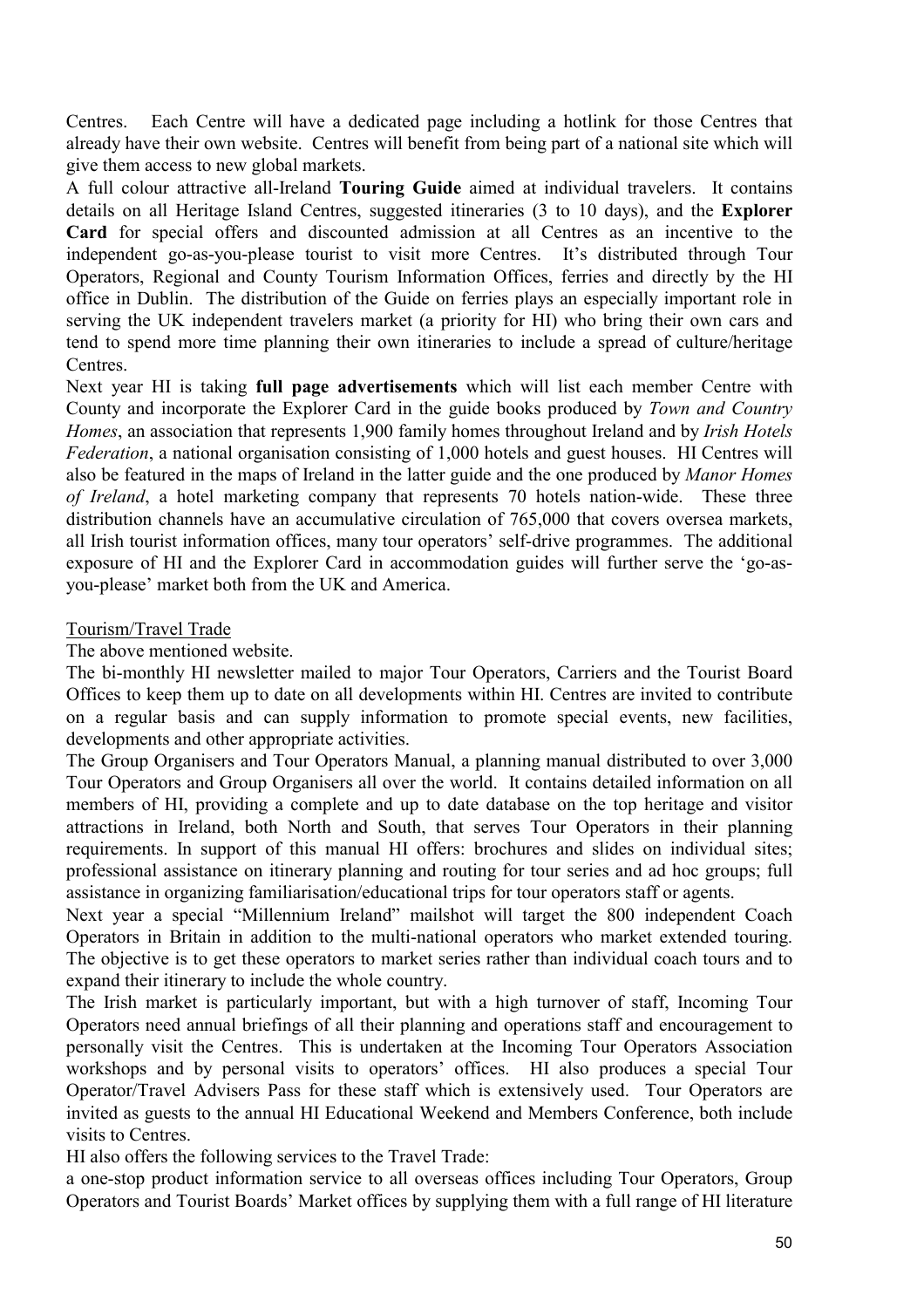to service enquiries from trade, consumers, guidebook writers and journalists; and by maintaining a full library of literature and transparencies available on request to Tour Operators (for use in their brochures) and journalists;

regular servicing and briefings to the staff of overseas Bord Fáilte (Irish Tourist Board) and Northern Ireland Tourist Board offices;

regular sales calls to priority Tour Operators/Group Organisers and Carriers both at home and abroad - UK, USA, France, Spain and Scandinavia;

#### Education Sector

HI has developed Education Tours to member Centres and publishes the Education Tours Directory, a comprehensive source of information that is invaluable to all those planning education tours. It includes details on Centres, education resources, facilities and programmes and Northern Ireland and Republic of Ireland curriculum links. It is targeted with sales visits and mailshots at all schools throughout North and South Ireland, Travel and Tourism courses, language schools, summer schools, specialised educational/study tour operators in Ireland and UK and special interest groups, for example Girl Guides and Boy Scout associations.

#### Member Centres

HI has grouped together 51 Centres spanning a wide range of heritage interests to create a marketable image that lends itself to promotion in a national and international context. HI's campaign of image creation exploits the uniqueness and activities of its members, and the fact that they are authentically rooted in the country's and peoples heritage and not "plastic" artificial creations. It is not an image that appeals exclusively to the older tourist or serious student, it has a strong appeal to the generalist and those who want entertainment, inter-action and new experience. It presents Ireland as a heritage destination with a variety of interesting activities throughout the country which offer choice, novelty, interest and enjoyment. The Centres have a historical/educational and entertaining context presented in a style which makes the most of modern exhibition techniques, technology and organisation.

HI also offers the following services which have proved effective as promotional tools for member Centres:

access to a database of approximately 3,500 International Tour Operators, Coach Operators and Group Organisers in list, label or disk format. This database is updated annually and also includes details on tour operators both North and South of Ireland, summer schools, English language schools and schools involved in Tourism Awareness Programmes nation-wide;

the annual Members' Educational Trip is an excellent opportunity to visit other properties within the HI Marketing Group. It also provides an opportunity to exchange experiences on the management of Centres and to promote and develop personal contacts with members of the Incoming Tour Operators Association who also participate in the trip;

the annual Members Conference serves to update HI members on promotional activities undertaken during the past year as well as solidifying the marketing plan for the upcoming year. It is also an excellent opportunity for members to network with Tour Operator representatives who are invited;

an HI representative visits each member Centre bi-annually to ensure that they are updated on current marketing activities.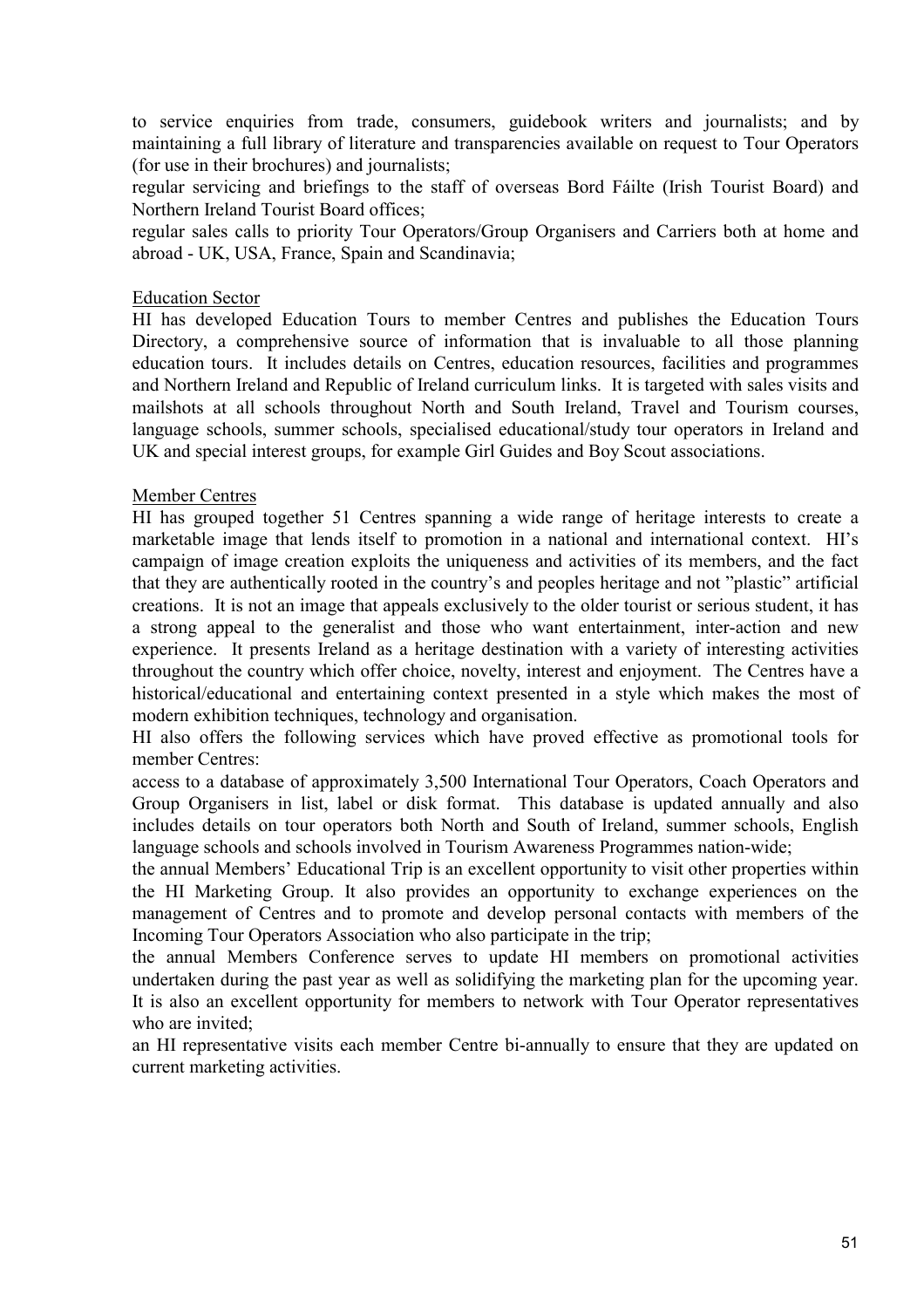# **Museo Nazionale della Scienza e della Tecnica Leonardo da Vinci**

Giovanni Festa Bianchet

## **Innovative key-points:**

Since 1996 the Leonardo da Vinci National Science and Technology Museum (*Museo Nazionale della Scienza e della Tecnica "Leonardo da Vinci*) has been implementing a plan to renew both its administrative-institutional and organisational structures.

In terms of institutional engineering the museum is transforming itself from a public entity, under the supervision of the Ministry of Education, into the Leonardo da Vinci National Science and Technology Museum Foundation, a Participated Foundation (*Fondazione di Partecipazione*), which allows public and private sectors to interact in a new way, not only in economic terms but also in the management and the organisation of the museum.

The Museum also represents a new model from the point of view of organisational structure in that it calls for the decentralisation of activities through the creation of departments corresponding to themes of scientific, technological and historic character that will be located outside of the Museum in industrial sites and other museums.

The Museum also presents itself as the fulcrum of a national network of science-technology museums which is making use of the most advance communication technologies, such as internet, to co-ordinate its actions and to promote and present to the public the activities of the various entities and the diffusion of scientific knowledge.

# **Short description:**

The Leonardo da Vinci National Science and Technology Museum began in 1942 as a Private Foundation - *Fondazione privata per il museo della scienza e dell'industria* – , it was deemed an **Ente morale** (Charity Trust) in 1947, became a state museum in 1958, and is today one of the most visited museums in Italy. In 1975 it underwent a first major institutional modification when it became a Non-economic Public Entity with its own Administrative Council and autonomous administration, under the supervision of the Ministry of Education.

In 1953 the major players from the Milanese public, cultural and industrial sectors participated in the founding of the Museum. The main purpose of the organisation was to take a scientific and technological inventory of Italy which at the time was a predominantly rural society. The change to state museum marked the beginning of a phase of general decline in the institution, caused mainly by the "lack of awareness" by government entities at all levels of what the role of the Museum could and should have been in the context of Milan.

In contrast to this phase of decline, in recent years the Museum has seen a relaunch of promotional activities and presentation of initiatives and events. However, this increase of activities has not been matched by a sufficient influx in economic resources to allow for the effective presentation of its collections.

In 1996 *Assolombarda* (The Region of Lombardy's Industrial Association) intervened proposing a project to relaunch the Museum's role and presence in Milan and re-examine its structure in administrative-institutional and organisational terms.

Through the new institutional asset of the Participated Foundation the Museum takes on the role of the nation's scientific knowledge "factory", tackling the crucial matter of the relationship between education/training, research and development, and productivity in the science and technology sectors.

# **Institutional engineering:**

On January 1<sup>st</sup> 2000 the Museum will change from a Public Entity to the Leonardo da Vinci National Science and Technology Museum Foundation*.*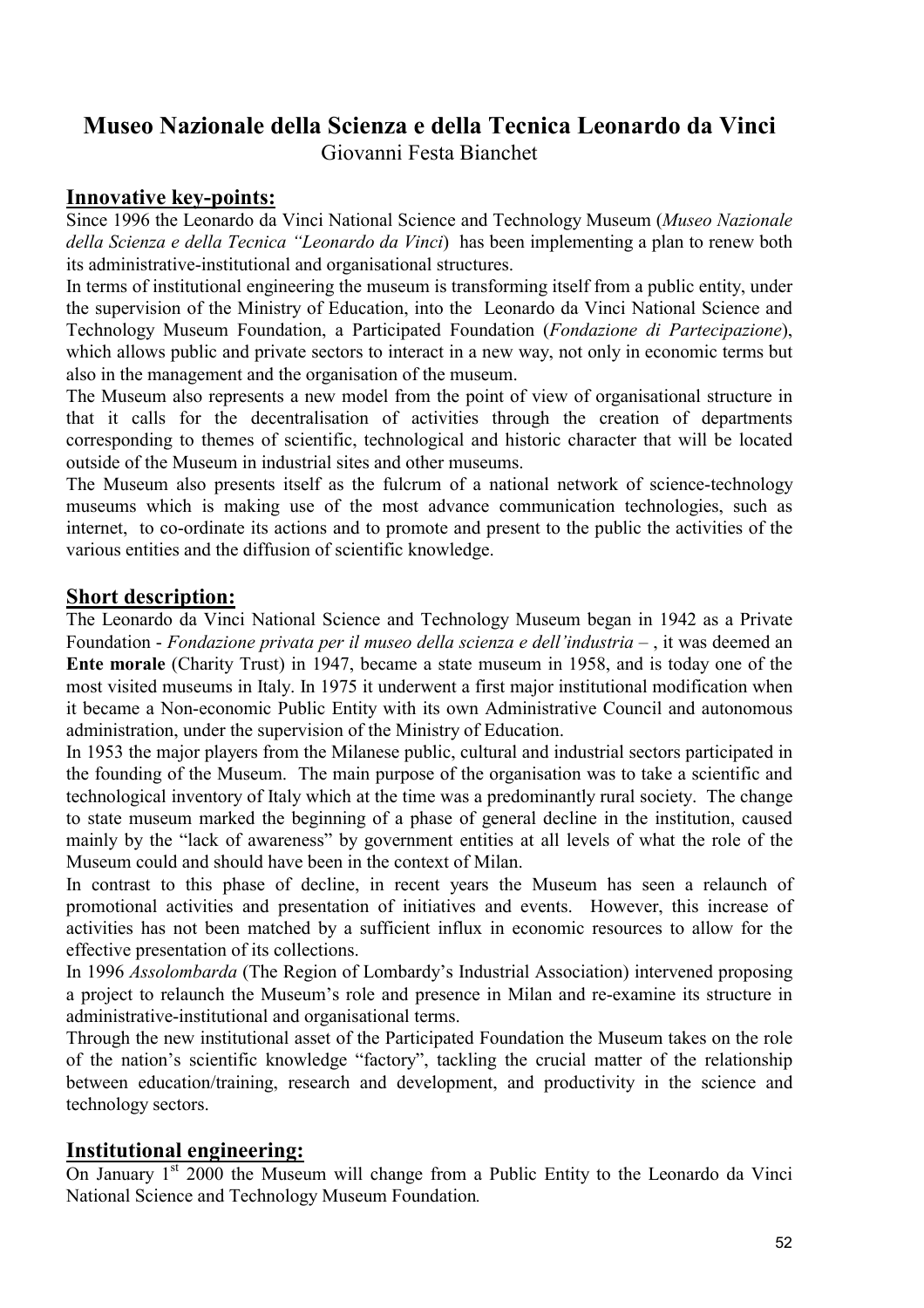The institutional structure chosen is that of a Participated Foundation, a nonprofit entity with a national mandate which in the eyes of the law is a private company. This new institutional model allows for private and public capital to work together and gives the museum greater operational flexibility: its structure was conceived with the intent of bringing together, as members, a variety of subjects (individuals, associations, foundations, institutions, public and private entities) that can contribute a varied capital to the entity (not only of money, goods and real-estate but also skills, services, specific know how or hours of work) giving the museum the structural and financial solidity of traditional foundations while guaranteeing cost-effective and efficient management.

The founding members of the renewed entity are:

The State

The Region of Lombardy

The Province of Milan

The City of Milan

The University of Milan

Lombardy's Industrial Association – Assolombarda

Milan's Chamber of Commerce.

The Museum's operating budget will be developed as though it were a private entity, adopting managerial practices that result in the greatest profitability; nevertheless the Museum must be able to make innovative and promotional choices which are not strictly determined by market forces in that its purpose is to act in the public interest, which is not immediately quantifiable. This is why the support of the community represented by the public entities at all levels (State, Region, Province and Municipal) is essential.

One third of the funding for the Museum's activities will come from the public sector, a third will come from the private sector and a third will be self generated (ticket sales, merchandising etc.).

## **The institutional structure of the foundation**

The new structure of the Museum includes the following components:

**Founders Assembly** – made up of the founding members, public and private entities that participate in the establishment of the endowment fund; the assembly has its own budget, elects the administrative councillors and supervises the Administrative Council;

**Administrative Council** – made up members, representatives of the different levels of Public Institutions, private patrons who make a significant contribution to the foundation, other users that belong to the industrial world. The Council establishes the general course of development for the foundation, prepares the projected and actual budgets, nominates the President, the Executive, the Director, the Supervisory Committee, the Cultural Committee, thematic committees;

**Executive** – made up of the President, the Director and two Vice Presidents. Its tasks are to outline spending policies, to propose initiatives and manage the Administrative Council's directives, and supervise contracts;

**Central Direction** – made up of the Director, a position with a four year term and managing director powers, the Department Directors and the Administrative Services Director, who are nominated by the Executive and have a four year term. The Direction determines the strategic course of action for the Museum within the general program determined by the Foundation's governing bodies;

**Department** – While the Department Committee gives council on the department's programs the Department has autonomy in terms of budget and personnel within general resources and directives. It also undertakes its own cultural and economic initiatives.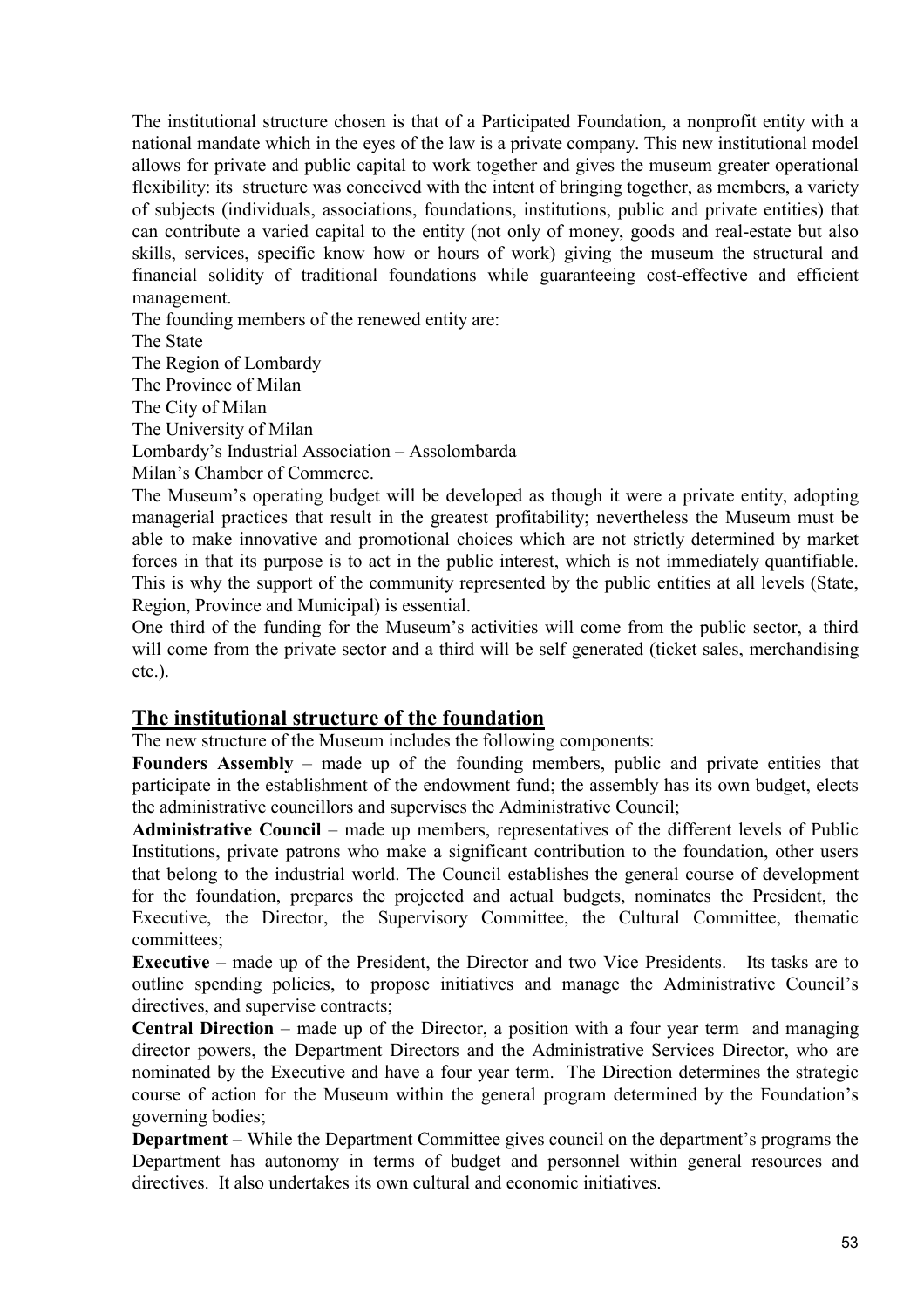This institutional structure not only allows for the involvement of large companies, entities and universities, but also favours commitment to the project by individuals who, by making a modest contribution, can participate in an active and direct manner in the life of the institution and receive the relative benefits. These "science shareholders" will be able to express their commitment to the Museum and participate in the decision making process. Companies and organizations that, by financing specific activities, enrich the Museum's divisions and departments will be part of this membership category. This aspect acts as a unifying agent between the organizational and thematic renewal of the institution.

The transformation of the Leonardo da Vinci National Science and Technology Museum into a Participated Foundation is part of a greater process which clarifies the role of the modern Italian Sate as one of policy making rather than direct administration. This institutional model underlines the will to directly involve individual citizens, entities and institutions in the cultural diffusion of the country. In particular, this transformation allows the industrial world, which is directly interested in the Museum's success, to finance part of the institution's needs and to participate, together with the public entities, in its management. Nevertheless, the State remains a participant in the "life" of the Foundation in terms of both financial support and management, as representatives from the Ministries of Education, Universities and Scientific Research and Heritage and Cultural Activities will be part of the Administrative Council.

The State also has the tasks of deliberating on modifications made to the institution's statue and the dissolution of the Foundation, which, in all other aspects is a true private foundation to which apply, even in issues of management, the provisions of civil law.

#### The Dispersed Museum:

The Museum's renewal is not only in terms of its institutional structure, it also concerns the organization of museum activities administered by the various departments.

The central aspect of the organizational renewal is the museum's decision to go beyond its traditional centralized approach to the interpretation of scientific knowledge through an increase in small and large thematic museums, exhibits which are spread out over a geographical area, industrial archaeology and other non-centralized means of diffusion, which has lead to the development of thematic **departments** organized by both scientific nature and historicaltechnological character. This organizational model allows the museum activities to be paired with specific thematic aspects of the industrial world.

The thematic departments are organized into the following divisions:

- Mathematics, physics and chemistry
- Industrial archaeology and technical and technological documentation
- New technologies and communication
- Ground transportation
- The sea
- Flight
- Agricultural sciences
- Library
- Education
- $\bullet$  Ftc.

The department, though under the control of the Foundation from which it receives most of its funding, will be a fairly autonomous structure. It will be able to have its own resources with self generated revenues gained from its interactions with the industrial world, and at the same time it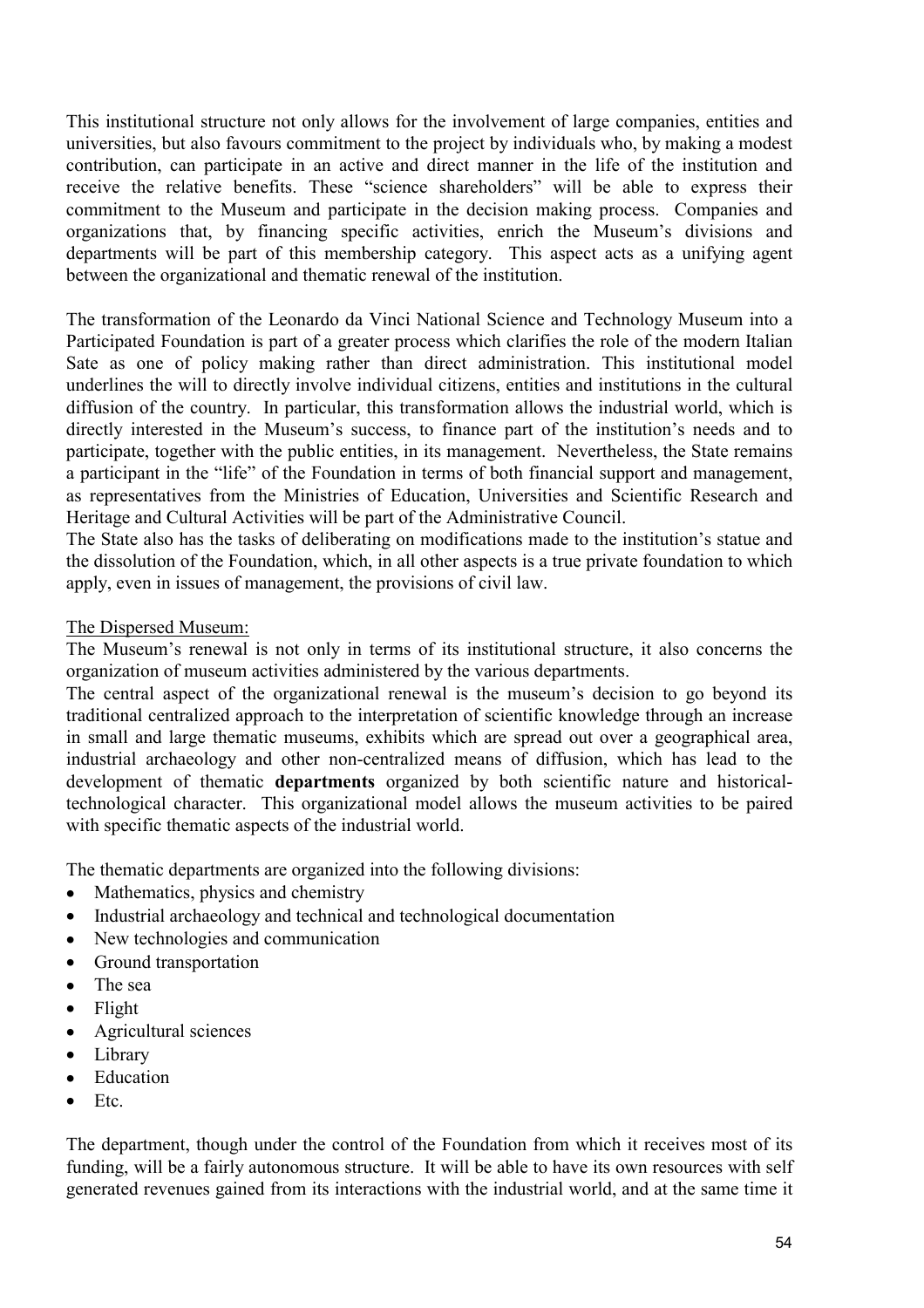will be able to influence the development of the Museum's annual program. Each department has its own Scientific Committee which outlines its course of development, albeit remaining within the general directives articulated by the Museum as a whole.

Therefore, the departments are not necessarily tied to the existing Museum configuration: many will be completely new entities that develop as the Museum evolves.

Several factors are considered in developing the organizational structure of the departments.

A first reorganization is tied to the general network for the interpretation of scientific/technical knowledge. The Museum is creating a truly national network for the diffusion of scientific and technical knowledge, by developing contacts with other Italian entities: the goal is to establish an ongoing dialogue and ties with the History of Science Museum in Florence, the IDIS Foundation in Naples, Experimenta in Turin, the Cotton Warehouses Interpretation Centre in Genoa, the Immaginario Scientifico in Trieste, and also European entities such as the Deutsches Museum in Munich. The Museum has introduced a joint program with the museums in Florence and Naples which aims to catalogue the smaller entities throughout Italy and coordinate then by the type of information they present. The results of this program will be available on the internet.

The Museum is also presenting itself as the fulcrum for the coordination and ordering according to theme of existing science museums.

The dispersed museum is also achieved from the point of view of historic and technological departments. The involvement of companies which are particularly active in a specific sector of technology is fundamental to the renewal of exhibition spaces with a technological character. This requires both financial and expertise contributions and allows the company to become involved in a more in-depth manner.

Within the actual Museum building the relationships with the major companies will be "historicized": the IBM Room will be a museum of the history of the computer, with the creation of educational stations dedicated to the internet, multimedia, and virtual reality; IBM together with Telecom (an Italian telecommunications company) also participated in the development of the new exhibit for the electronic technologies department.

The new organization of the Museum includes a new way of interpreting science through dispersed departments spread throughout the city. Certain Museum departments will be developed outside of the Museum's walls: the restoration laboratories will be located in the new university campus at Bovisa, property of the Polytechnic of Milan; the airplane museum will be set up near the Malpensa airport in the former Caproni warehouses; the museum of agriculture will be moved to l'Azienda Agricola di Landriano; a train museum is planned in the out of service Porta Vittoria train station. Another possible tie with its territory and industry is Milan's role as the center of coordination and assembly for Northern Italy's textile industry.

Through the dispersed departments the Museum aims to create a true national network for the interpretation of science and technology in which will participate large entities, like AEM's energy museums (gas and electricity), as well as smaller entities such as thematic museums, that need to be revitalized through their insertion in cultural itineraries, exhibits and factories as places which can be visited to understand the production methods of our times.

Where there already exists established institutions dedicated to a theme (such as the Museum itself), there is no need to set up new locations therefore the department can function as a simple information center for the public, through coordination numerous existing museums that share a common scope.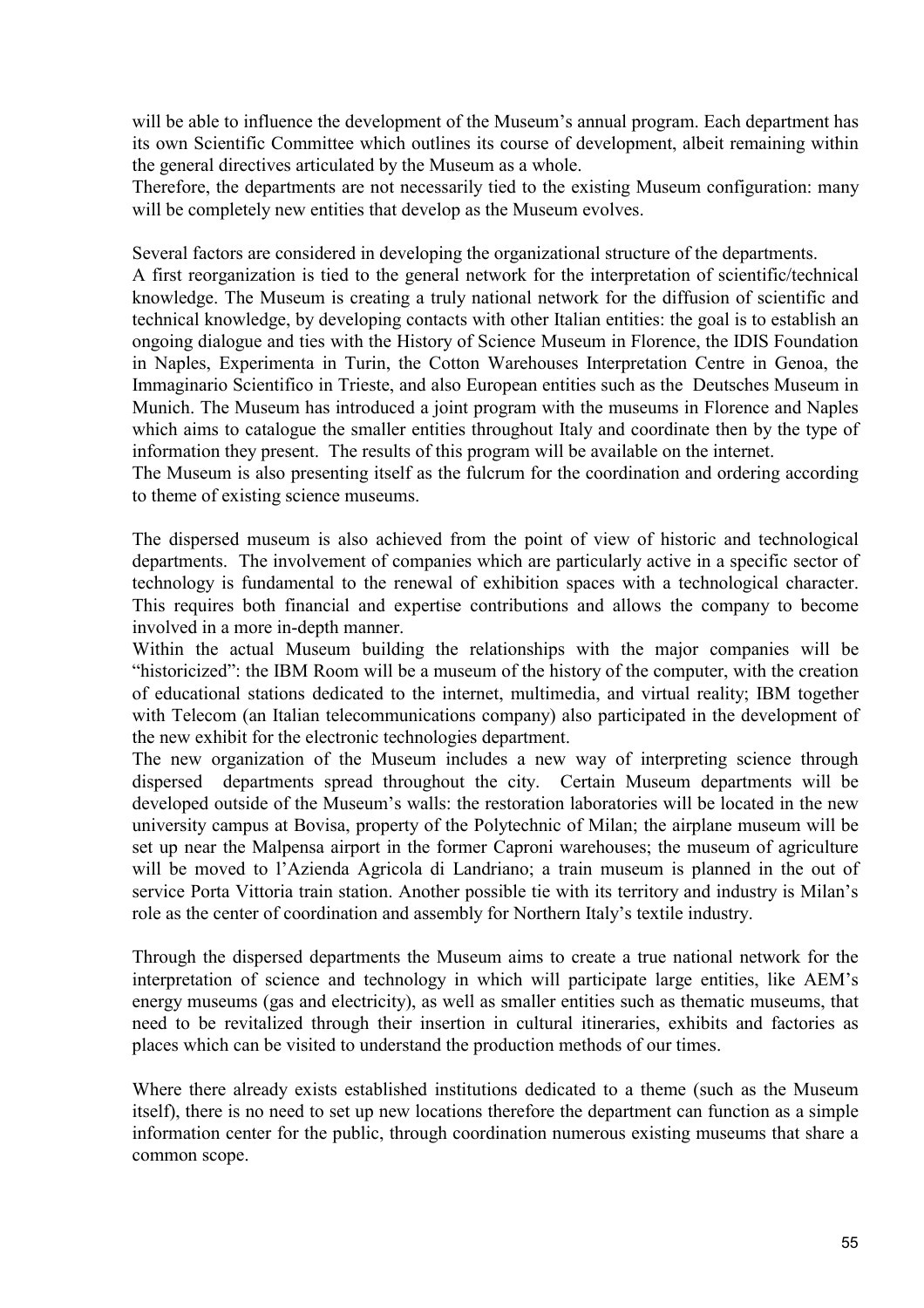# **Museu d'Arqueologia de Catalunya. Empúries**

Valeria Beolchini

### **Innovative Key-points**

 The Monumental Zone of Empuries is one of the Iberian Peninsula's most popularly visited archaeological sites. Since its legal transformation into an autonomous body of the Deputation of Barcelona in 1993, great effort has been made to modernise and renovate its existing structures and to create a trained full-time technical staff for the development of visitor services. Empuries is outstanding in the nation for its educational programmes for schoolchildren, who account for more than one-fifth of the annual visitors to the site.

 In 1994 and 1995, a two-year training course was organised at the site. The aim was to offer unemployed youth the opportunity to become specialists in fields related to the conservation and improvement of archaeological sites. Training was given in the restoration of ancient masonry structures, the planning and designing of gardens and in the cultivation of Mediterranean plants in nurseries.

 While undoubtedly a highly innovative program at both the national and European levels, unfortunately it has not yet been adopted for use elsewhere. Nonetheless, the concept which was developed and refined at the "Emporiton" School-Workshop would be well suited to other archaeological zones, both nationally and abroad, where the following two conditions are met:

- they can rely on good centralised management and organisation;

- they have access to public funds allotted for professional training programs.

#### **Short Description**

 The ancient port of Empuries in Northeast Catalonia is located in one of the most beautiful areas of the Costa Brava, where tourists from all over the world gather during summer months. It is unique archaeologically in that it is the only site on the Iberian Peninsula where the ruins of a Greek city (*Emporian*) and a later Roman city (*Emporiae*) are preserved side by side, and in some places overlaid.

 Founded by merchant traders in 600 BC, activity at the port of Empuries always remained strictly commercial in nature. From the outset it served as a point of exchange (*emporia*) between merchants and the local residents, owing to its strategic position along the shipping routes passing from the northern Mediterranean towards the rich regions of the southern Iberian Peninsula.

The original nucleus of the colony was located on a small island facing the coast (where the modern town of Sant Martí d'Empuries, referred to in ancient texts as "Palaia Polis" now stands). Later, the inhabitants moved onto the mainland, to an area which became known as "Neápolis". Towards the end of 300 BC, during the second Punic Wars, *Empuries* was conquered by the Romans and became a crucial centre for the spread of Roman influence on the peninsula.

The economic splendour of the area declined rapidly towards the end of 100 AD, however, as a result of changes in the Mediterranean trading routes. Empuries survived for two centuries more before being completely abandoned. The southern reaches of Neapolis later served as the site of early Christian burying grounds. By 300 AD the population centre had shifted once again towards the present-day city of Sant Martí d'Empuries, the ancient Palaia Polis, which was destined to become the capital first of Frankish territories and later of Catalan territories until the end of the 11th century.

Excavations at the site began in 1908, and research has continued uninterrupted ever since, except for the years of the Civil War (1936 - 1939). Today, only 25% of the entire remains and only 10% of the Roman city have been uncovered.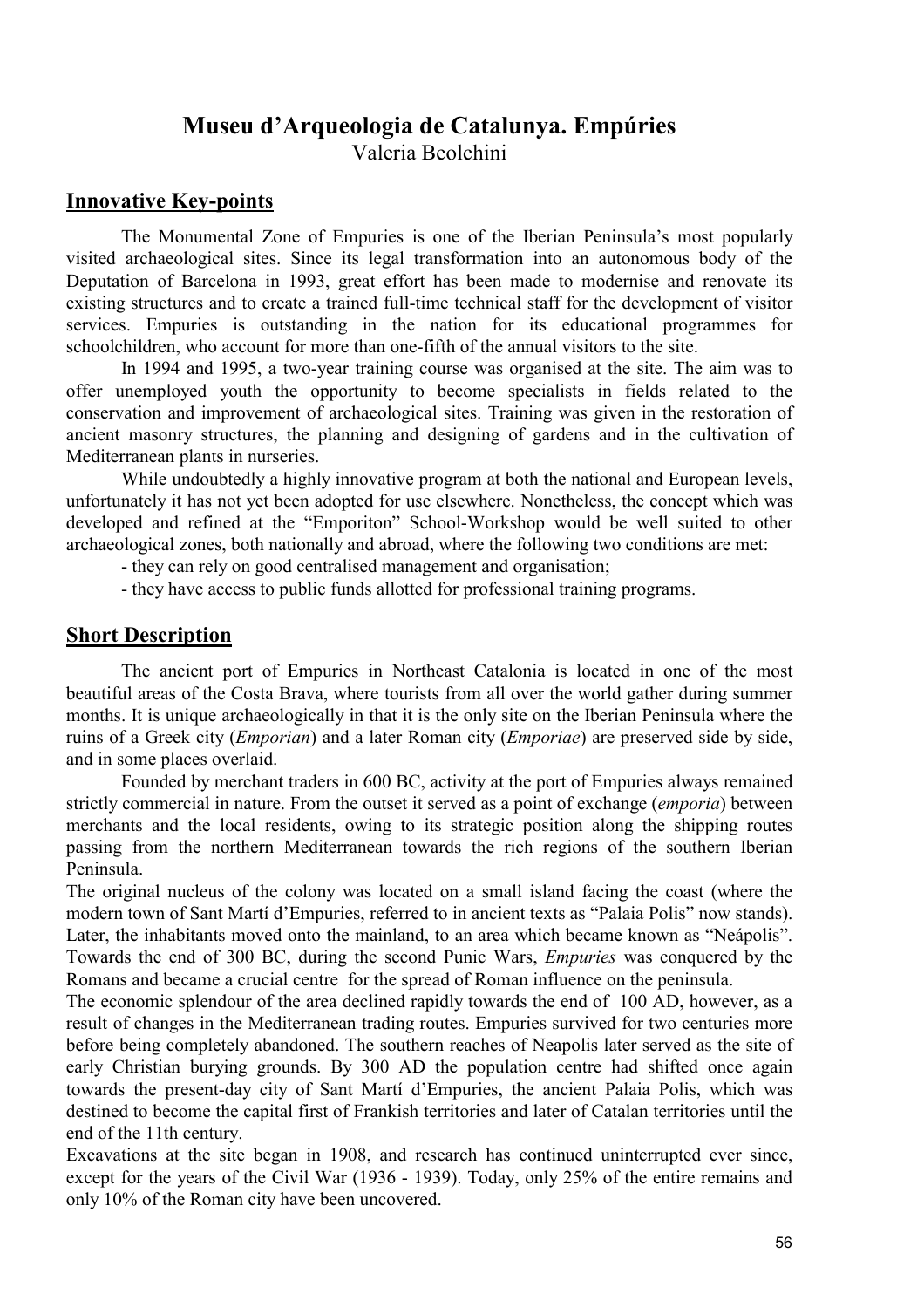#### **Policy towards the Staff**

 During the two-year period from 1994-1995, a professional training course and placement program (EMPORITON) was organised at the site. Seventy young people ranging from 16 to 25 years of age participated in this highly innovative and pioneering project. The initiative was born out of the program "Escoles-Taller i Cases d'Oficis" which was developed in 1985 by the Spanish Ministry of Labour and Social Security in collaboration with several institutional partners, including the Local Tourist Board for the Monumental Zone of Empuries (OACME) under the direction of the Deputation of Barcelona, the Municipality of Escala, the National Institute for Employment Development (INEM) and the European Social Fund.

 Earlier, in 1991, the European Centre for Cultural Heritage had recognised the need for promoting the potential and services of the Catalan archaeological site. The School-Workshop of Emporiton was born in 1993 with the precious assistance of OACME.

The principal aims of the project were to:

- promote training and qualification of the necessary human resources in order to meet employment demands generated by the development of the Monumental Zone of Empuries;

- create training programmes for professional qualification of the young participants of the school-workshop, to facilitate their entry into the workforce, either directly within the project, or indirectly, in collaboration with other service organisations and enterprises in the region;

- develop improvement programmes and the creation of new services within the Monumental Zone of Empuries;

- create new pathways and trails through Empuries and improve existing ones, in order to make visits to the site more enjoyable;

- plan a restoration and conservation programme for the monuments and provide aesthetic improvement of the garden areas;

- integrate the policies of a national employment project at the local level in the area of archaeological site management;

- participate in development plans promoted by the municipality of Escala.

"Emporiton" was thus developed in order to integrate unemployed youth into state-financed employment opportunities and to train specialists in fields safeguarding the cultural, historical and natural patrimony.

The students were assigned to one of the following courses:

1) restoration of archaeological structures;

2) Mediterranean garden planning and design

3) nursery cultivation techniques for local plant life.

 Selection of the participants was made following a public announcement to all unemployed youth from 16 to 25 years of age who were resident in one of the towns of the municipality of Escala (Figueres, La Bisbal, l'Armentera, Sant Pere Pescador, Vilademat, Verges, Albons, Ullà, Bellcaire, Torroella de Montgrì, Vilamacolum, Ventallò). The INEM required only that applicants not have had previous employment. Out of 2,671 applicants, 45 young people were selected to participate in the programme on the basis of interviews and conversations oriented towards identifying suitable members of work groups which were heterogeneous in terms of education. Every attempt was also made to equally represent both males and females in each group

 One interesting aspect of the project was that remedial courses were also given in regular school subjects and in the Catalan language. By the end of the course, in fact, many of the students had also completed their secondary school diplomas. The extremely straightforward organisational structure of "Emporiton" also guaranteed that the students participated fully in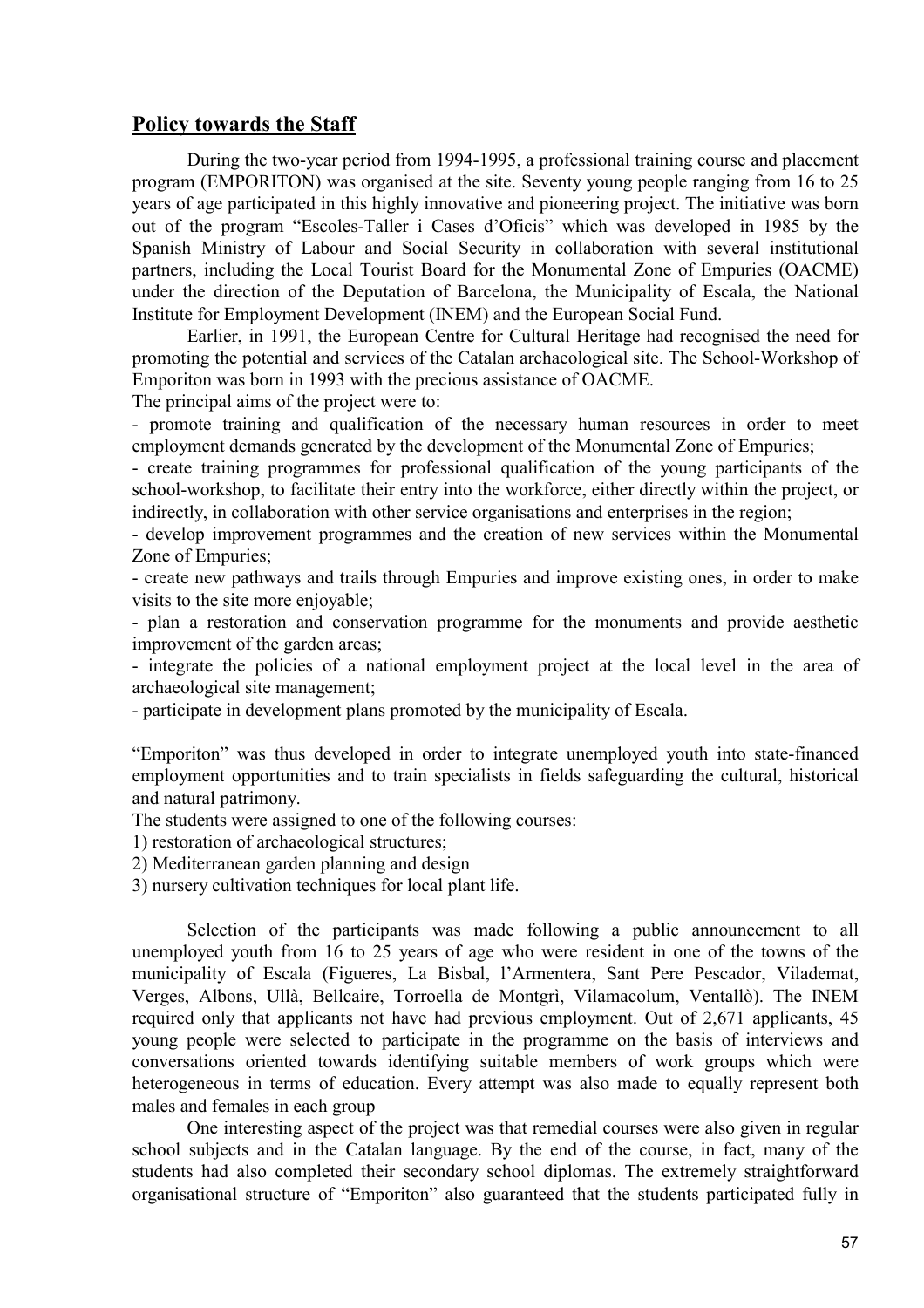every phase of development of the project. This included the initial setting up of work areas, including the construction of storage structures, nurseries and spaces for the traditional classroom lessons to take place.

The staff consisted of:

-a director and a co-ordinator responsible for the initial selection of students and for the planning and scheduling of the school-workshop courses;

-two administrative assistants;

-a co-ordinator for each of the following subject areas:

1) an archaeologist for architectural restoration;

2) an architect for garden design and planning;

3) a forestry expert for nursery cultivation.

The flexibility offered by members of the team, who often shared a number of responsibilities, was made possible thanks to the overall co-ordination by the director.

"Emporiton" was offered over the course of four semesters consisting of an introductory unit, two training units, and a final semester dedicated to specialisation.

During the second semester, students began receiving offers of employment under regular training contracts. This is in itself noteworthy, since all of the participants were involved in their first professional experience. In addition to traditional classroom lessons and the specific techniques studied in each subject area, the program also included:

1) cultural visits, to familiarise the students with the myriad of conditions characterising the region today;

2) remedial courses in academic subjects and courses in Catalan;

3) professional and business training;

4) specific training for each of the subject areas;

5) specialised workshops.

 The final semester was dedicated to specialisation, and included practice in resume writing and interview techniques, discussion of the employment selection process, and courses in marketing, business and management, contracts, and basic management of co-operatives (courses held by a professor of the Co-operative Training and Promotional Foundation of the Department of Employment of the Region of Catalonia.)

Results: At the end of the two-year course, the organisers contacted 283 companies, primarily Catalanian, which are active in the fields of construction and garden planning. As a result, many of the newly trained graduates of the program were hired.

A service co-operative was also formed (A.R.P.A. SCCL) by six students and two of the subject co-ordinators in restoration and gardening; unfortunately, this initiative was not successful. Finally, two of the students have been working steadily at the Monumental Zone since completing the "Emporiton" program.

#### **Strategies towards the public**

 More than 20% of Empuries' 213,575 visitors in 1998 were students. For this reason, in 1993 the Catalan site organised an "Area de Difusión" managed by specialised technical personnel, for the planning of public services and educational programmes for its younger visitors.

 The staff of Empuries have also created a special series of theme-based study visits for students ("Even the Stones Talk", "Living in the Past", "Empuries, the Greek Colony", "Empuries, the Roman Colony"). The subject of each visit is determined on an individual basis with the teachers, according to each group's particular needs. One of the programs, "The Roman"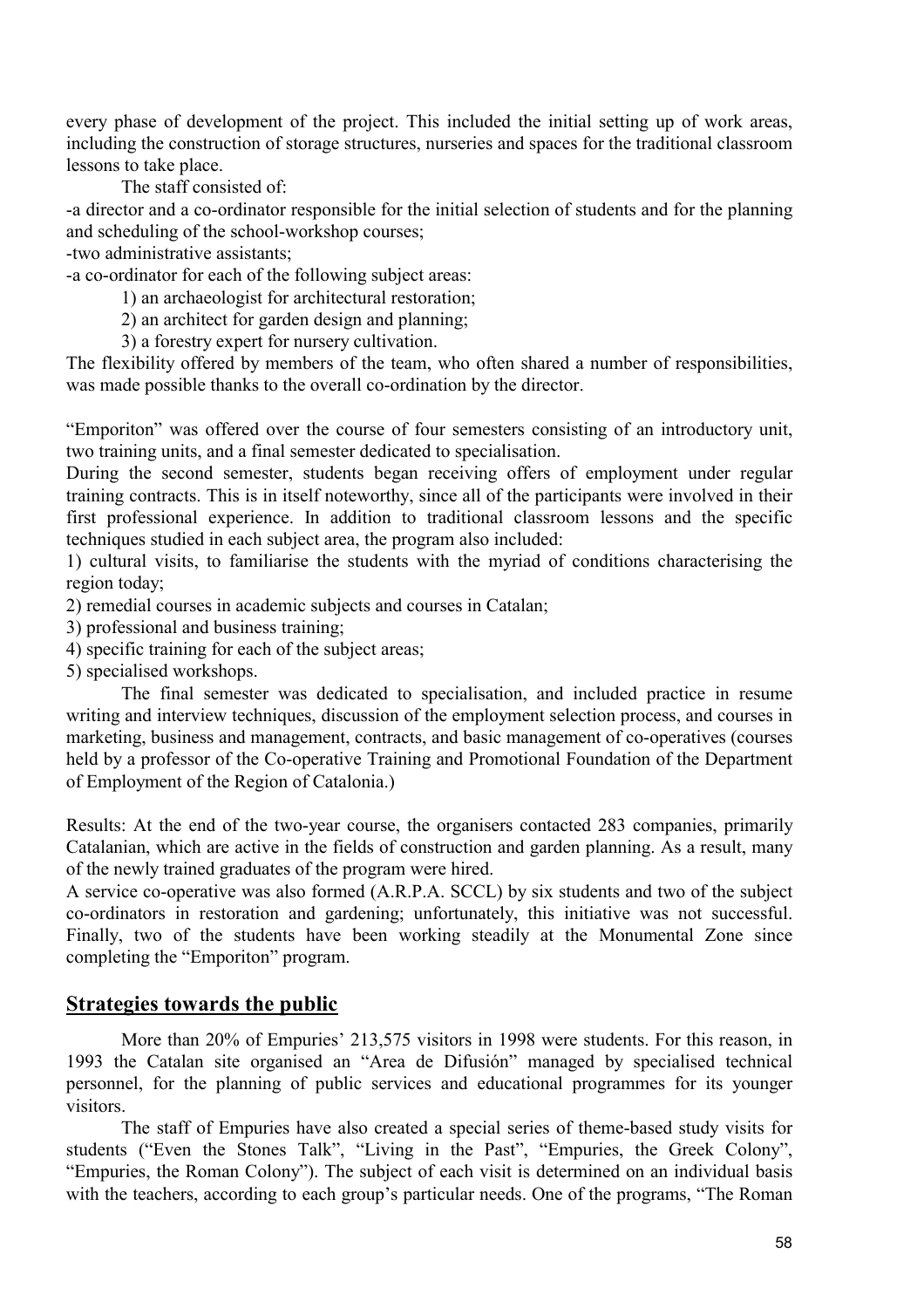Visit", has been particularly popular. It involves two ancient residents, *Caius Aemilius* and *Iulia Domitilla*, who guide the visitors on a pleasant walk through the ruins of the city of Empuries as they describe their lives during the first century BC.

 Another program consists of a series of learning workshops in which the students get first-hand experience concerning archaeological finds from the site. For example, the workshop "The Mysteries of Empuries" allows students to play and discover the world of antiquity through examination of reproductions of the objects uncovered during excavations; the workshops "Ceramics in Ancient Times" and "Opus musivum" give students hands-on experience as they paint ceramic containers and create small mosaics. Each activity is supported by specially designed materials furnished to each class. The "Missione Empiries" briefcase, for example, contains objects recalling the everyday life of the inhabitants of ancient Empuries, as well as slides, plants, and texts which describe the archaeological area.

 Services to the students have been supplied for many years by the service co-operative "Artemis SCCL".

 The Monumental Zone of Empuries has been conducting detailed annual studies of its visitors since 1993. Special attention is given to data concerning the nationality, age and level of educational achievement of visitors, as well as how much they spend at the site. As this data has never been published, unfortunately it cannot be included here.

Among other services offered to the public are self-guided audio tours, special-subject tours offered in the major European languages (English, French, German, Italian, Dutch and obviously Catalan and Castillian) and numerous complimentary brochures.

 As of last year, "ancient Roman" guides give tours of Empuries at sunset (8:30 - 10:30 PM) each Friday and Sunday during the summer months. This is certainly one of the best times to walk through the ancient ruins, when the atmosphere of the ancient past can most easily be evoked. The evening visit concludes with a multivision film recalling the images and music of the history of the site, and then the visitors are invited to a reception in the nearby town of Sant Martí d'Empuries. All of these events are included in the price of the ticket.

 The Emporiton programme continues a long tradition at the Catalan site of involvement in training and educational programs. The "Curs d'Arqueologia" scholarship, which was created in 1946, offers up to 30 young architects from all over Europe the unique opportunity of experiencing life for a month at the archaeological site. There they work on excavations in the morning, and in the afternoons they attend seminars held by scholars from all over the world on subjects which vary each year.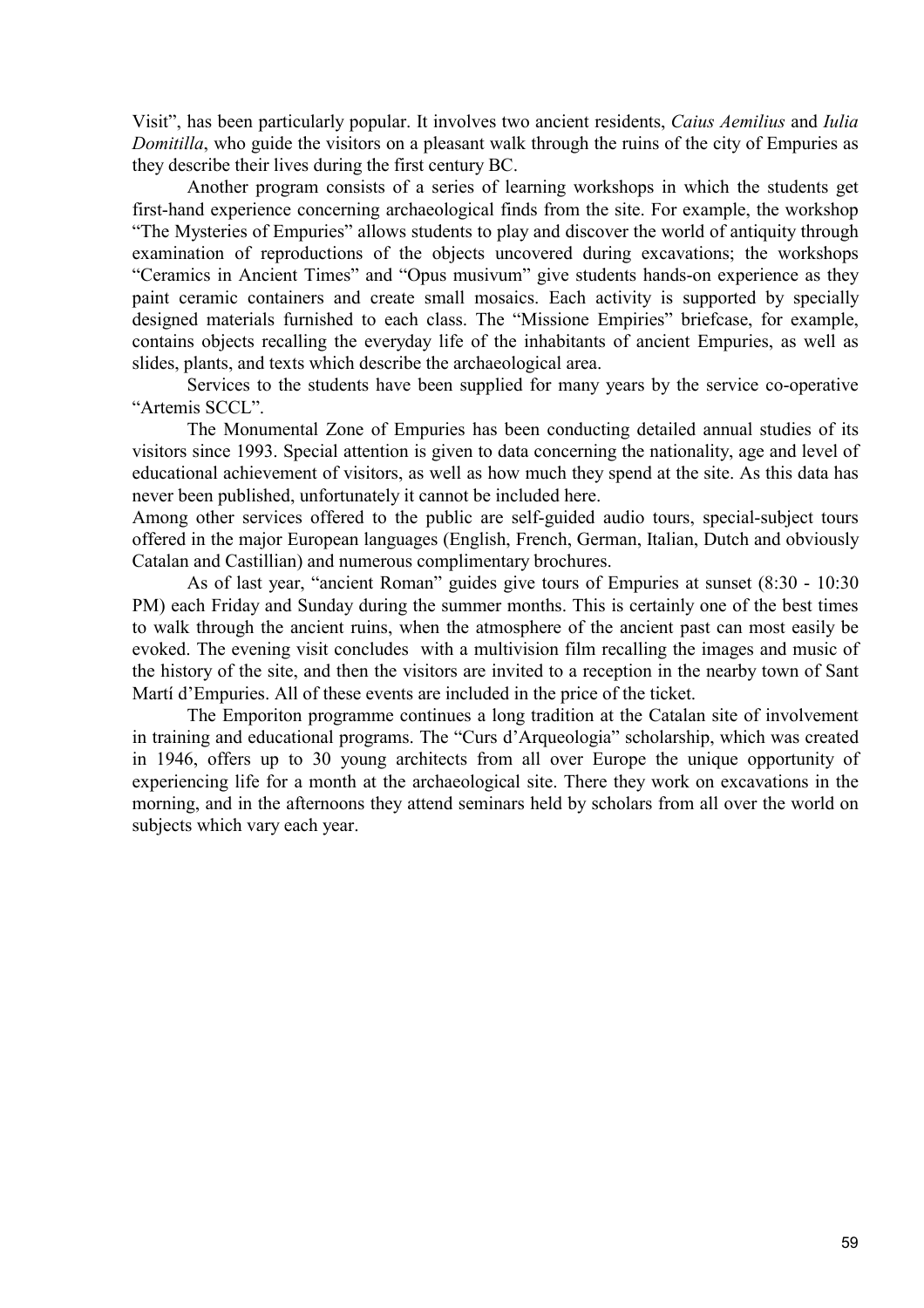# **MuSiS**

# Association for the support of the museums and collections in Styria Monika Horny

# **Innovative key-points:**

MuSiS is a cooperation of local Styrian museums in the field of marketing, financing, networking and regional cultural work. It was the first association in Austria of this kind and it became a model for the other regions of Austria. MuSiS is creating an Austrian-wide museologic advanced training programm for non-academic people who are already working or are interested in working for the regional and local museums. This project will created 13 new jobs.

# **Short description:**

In 1991after several years of planning and structure work MuSiS was created as an umbrella organisation of the museums and collections of Styria

As group of self-helps the association serves primarily as a platform for solving museum problems in general. MuSiS understands itself at the same time as mouthpiece for the "cultural upholder" museum in the public. With this union " at the base " MuSiS became a model for the other lands of Austria.

In 1995 MuSiS started a project together with the "ARGE – Regional Culture", which documents all the existing museums and collections Styria. This project was supported by the cultural department of Styria and the Federal Ministry for education and cultural affairs.

In 1999 brought up to date the museums of Styria are now in the Internet callable. Today MuSiS was established as non-partisan and independent interest agency for the museums and collections of Styria. MuSiS cooperates with museum federations and professional association on a national and international level.

At present there are about 220 museums and publicly accessible collections to most diverse adjustment in Styria. Homeland -, free light -, local and city museums, technical, commercial, art and art-commercial collections as well as museum memorial places are to be found.

According to the opinion of foreign experts some of the collections are to be classified even European-wide as " emphasize-worth " and " singularly ".

The museums of Styria retain cultural properties in the broad spectrum between everyday life and advanced culture and have thereby identity pin end effect. They carry for the history of the country and its population an inestimable, for so far often too little out considered contribution.

## The Tasks of MuSiS

- MuSiS informs: Central function of MuSiS is to serve as a information platform for the museums and collections of Styria concerning legal, technical and organizational interests. Outwardly MuSiS tries to achieve the best medium and public relations work, in order to make the meaning of the museum clear as culture carriers, as institution for education and as identity-donating factor in a regional-cultural development processes.
- MuSiS advises: For solving the problems and giving inquiries information and consultation MuSiS offers his member institutions speech and visiting days.
- MuSiS represents: In public MuSiS appears as a representatives of the museums of Styria towards other culture carriers, networks and the public hand. Since 1997 MuSiS assumes the interest agency of the regional museums in the " culture discussion forum " of the national cultural department.
- MuSiS cooperates: MuSiS tries to get the contacts of the museums among themselves and outward to manufacture for example with external specialists or representatives of economics and politics. MuSiS maintains besides co-operation on national level in particular with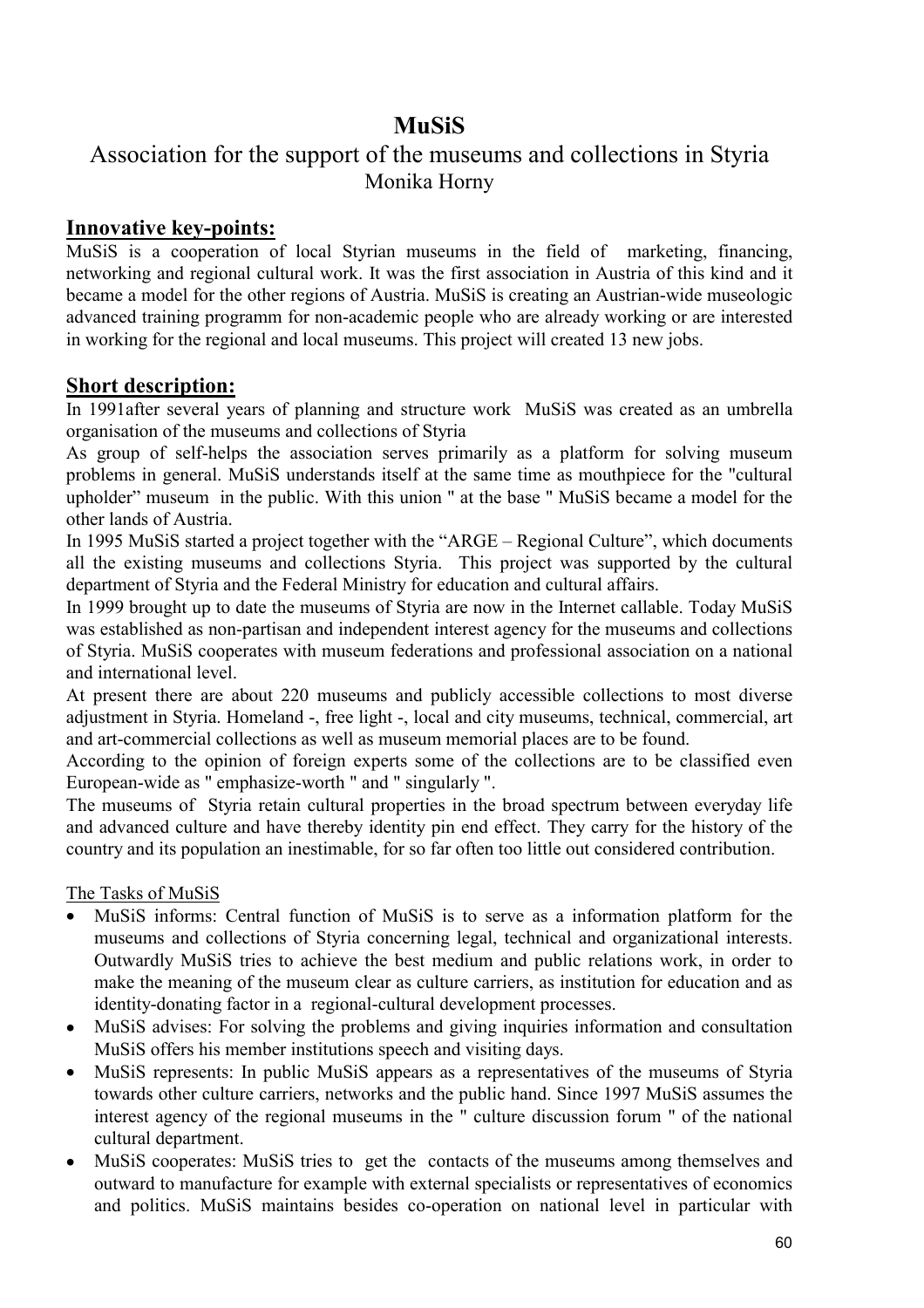regional care mechanisms in Lower Austria and Salzburg and on international level with mechanisms like the " national place for non-governmental museums in Bavaria " (Munich) or the EMAC, the European museum Advisors Conference. MuSiS has contacts to ICOM.

- MuSiS communicates: MuSiS supports the emergence and guidance of regional discussion forums of museum representatives. These serve for in particular to the identification of regional museum examples and creation clear corporate identity. By means of this profile the establishment of contact of the museums is facilitated to tourism, economics and public hand.
- MuSiS publishes: MuSiS functions as a publisher of museum-referred writings. In 1998 the museum leader "museum country Styria" has been published . In addition the magazine " Stellwand " appears quarterly, which is representative body of the association of MuSiS, and addresses itself not only to a professional public, but also to interested museum lovers.
- MuSiS forms: MuSiS organizes annually under a special slogan the "Styrian museum day" as well as the "MuSiS-Studientag". In addition MuSiS offers six advanced training modules "Professionalisation and networking in the Styrian museum landscape ". These are six continuing education courses for a basic training for museum persons employed. The project team of MuSiS pursues the target to certify this Training courses.

#### Financial situation of MuSiS

The association is supported by public funds: AMS (labor market service), St:WUK (Steirische Trägergesellschaft für Wissenschafts-, Umwelt- und Kulturprojekte) and the Federal Ministery forr education and cultural affairs. MuSiS has also a direct income out of member's fee, ATS 365 for every member. This means 1 Schilling for every day of the year.

# **Policies towards staff**

Together with the AMS (Austrian labour market service and the St:WUK ( Steirische Trägergesellschaft für Wissenschafts-, Umwelt und Kulturprojekte) it was possible to create new jobs within the association. Since last year the is a permanent working team in the main office:

- a historian/culture manager
- a folklorist/culture manager
- an art historian/marketing expert
- a secretary.

They meet weekly in order to discuss further steps.

#### Current Projects

MuSiS of projects target by MuSiS can be attained by projects different targets of the museum work Here we present the current projects and intermediate results:

- "Museumsland Steiermark" The book of the Styrian museums and collections serves as printed travel companions for the attendance of the museums of Styria.
- Creation of new jobs within the field of museums

MuSiS tries to help especially those museums' leader who don't have an academic training. Therefore we are offering special trainings.

Within the scope of the project , networking and professionalizing in the styrian museum's landscape" - which was initiated by MuSiS in cooperation with 13 styrian museums in order to raise the quality and standards in styrian museums - MuSiS, offers 8 advanced training modules especially for those workers which are part of this one-year project.

The workers will be professionaly trained in order to qualify them for the museum's area. For this the already existing offer from the side of MuSiS and Museumsform Steiermark will be used. The 8 modules will give the participants an understanding of all-day museums's problems and are as to the contents leant upon the in planning being Austrian-wide museologic advanced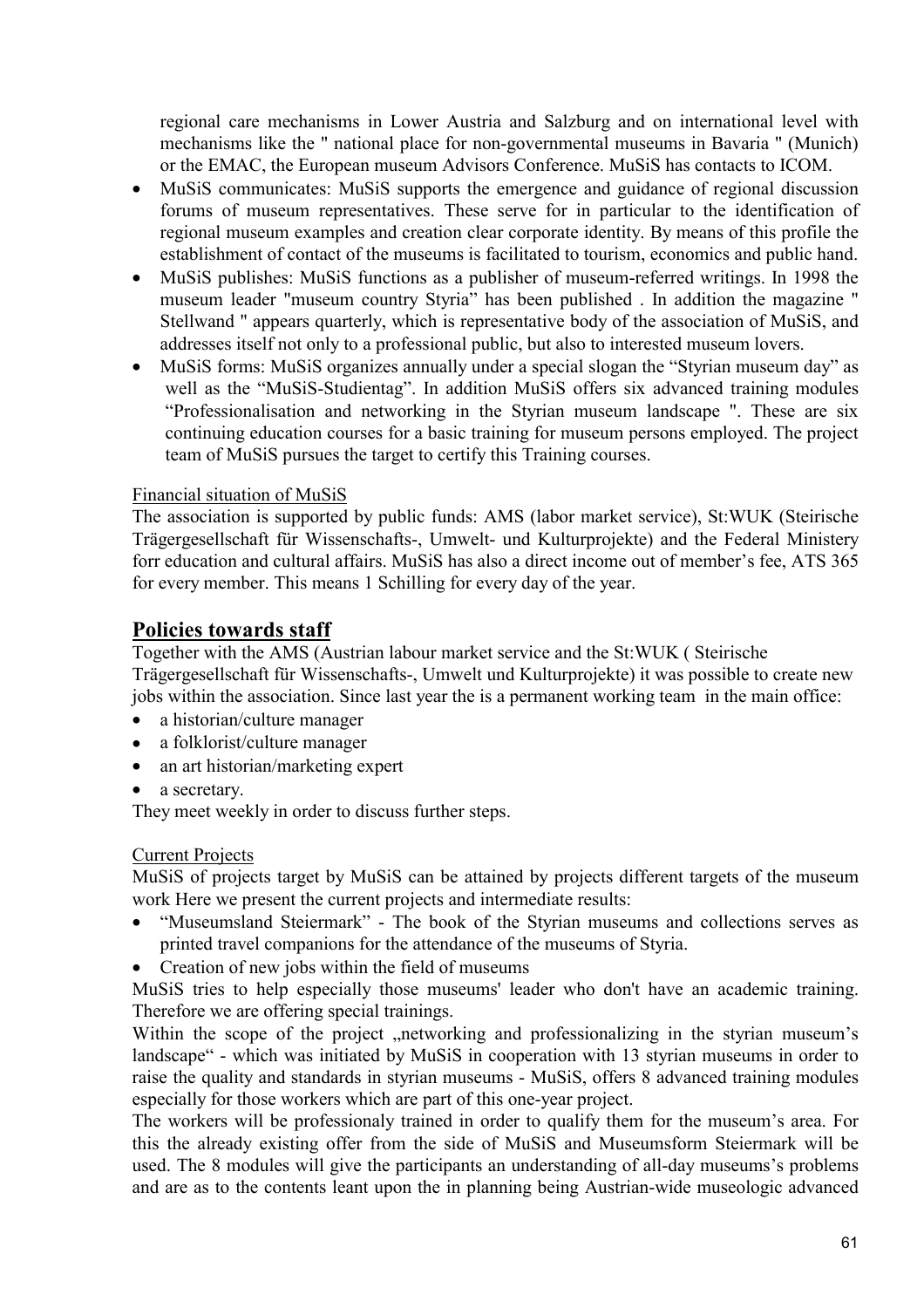training programme for non-academic people. It will also be a model trial of the project's idea of a certificate that will parallel be developed. This modules are also open for other people who are interested in this theme but they have to pay a fee.

The modules are organised in cooperation with the two Austrian regions Salzburg and lower Austria, the federal office for adult-education and the museum's division in the federal .Denkmalamt".

MuSiS project-team pursues the aim – as already mentioned - of concluding these modules with a certificate in order to verify the basic museologic education for non-academic people. This should be realized in cooperation with the "adult education".

The following 8 modules will be offered:

- 1) Inventory-work
- 2) Working with the object, the thing and materials
- 3) Costumer care
- 4) Computer-aided working in museums
- 5) Financial strategies in museums
- 6) Corporate identity in museums
- 7) Marketing in museums

The lasting two modules are not planned yet as we will respond to the wishes of the project's participants.

To complete the special training program for museums-workers, two other events will be organized. Differently to the training modules they will be – as every year - open to all museum workers in Styria and the neighbour regions. In one year 18 new jobs could be created at 13 museums.

• small museum & contemporary art

MuseMuseum – a community project of MuSiS and IGS 2000.

For the most small and regional museums it is very difficult to present themselves to public. There for it is a taskt of MuSiS to force networking with the Styrian museum landscape. Target is to strengthen the image of the museums by common activities towards the public but nevertheless keep the individuality of each individual museum.

MuSiS tries to built a structure for common Corporate Identity. A platform for a common presentation will be the "IGS – Internationale Gartenschau 2000". The aim of MuseMuseum on the IGS 2000 is to show the fact that despite often missing infrastructure (who from the small museums has already access to the network?) the common opinion of the " dusty " museum today is no longer current.

#### MUSE museum - an interdisciplinary challenge

Young artists, who it is issued often similarly as the small museums, which have too little financial means, in order to realize their creativity, is the opportunity is ordered to try about MUSE museum an artistic cross-setting of the disciplines.

The opportunity can be ordered to the artists to visit a museum and to process their impressions in artistic work (installations, hear feature/via headphone, video...). Thematically is meant of the processing of the klassichen museum functions - collecting, retaining, issuing and mediating and researching -. As important topic networking is added.

In the center to temporally an object of the daily will be located limited MUSE museum. As result of the argument an exciting develops from young and alto parallel to it in the appropriate museums artistic intervention a fitting the topic is next to each other presented on the IGS area (150m2 exhibition surface) for five weeks.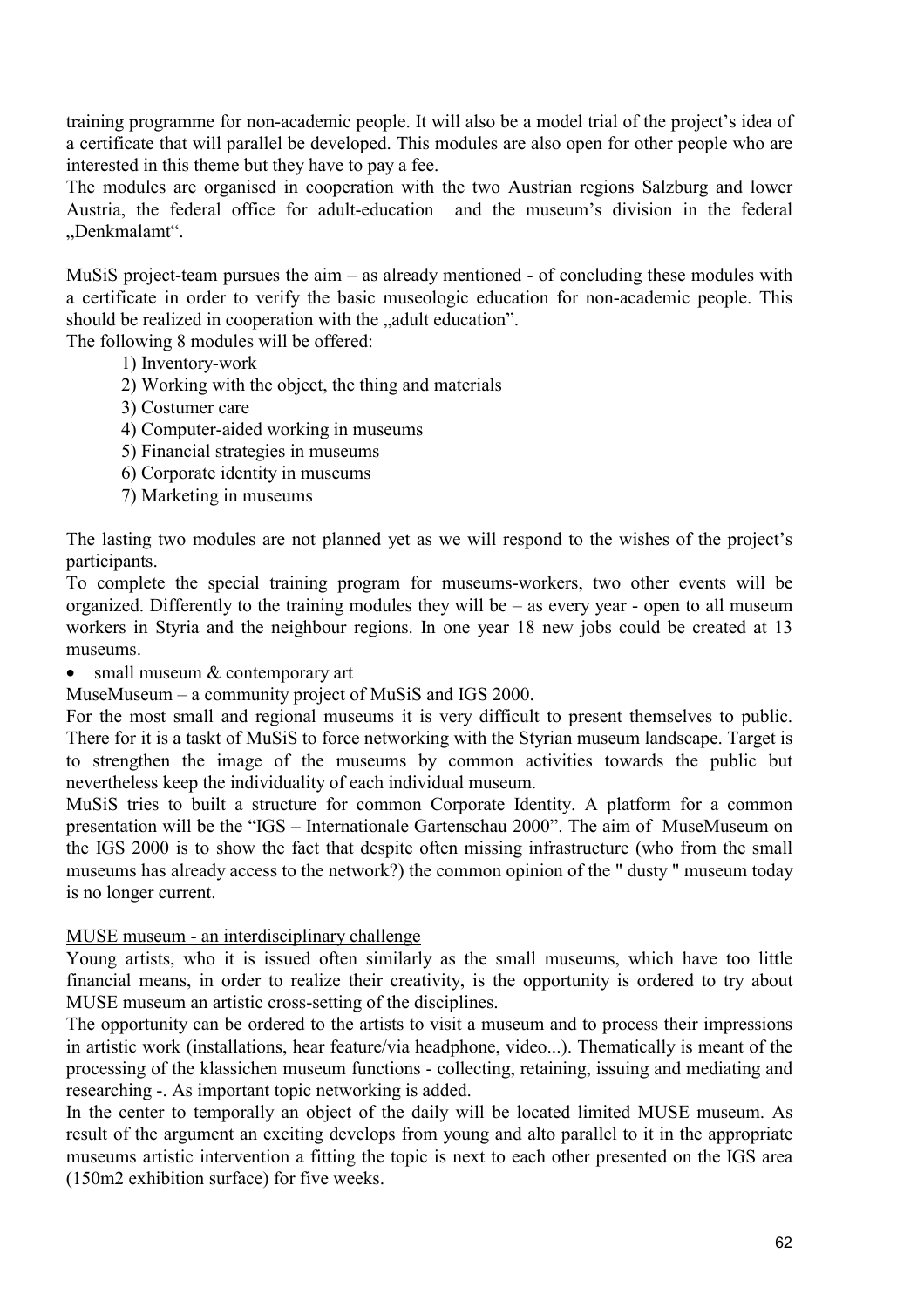At the same time there is the possibility for all member museums of MuSiS of presenting itself day long. Museums have to present the possibility one day long an article from their museum as object of the daily. At the same time a coworker of the museum is to be for information and inquiries to its museum for order. Possible procedure: in the tages-Wechsel museums imagine, so that a large advertising effect does not only develop, but also communication between the museum coworkers are forced.

• "Kulturlandschaft Ennstal" as a model for regional networks inStyria

MuSiS tries to realize the idea of the museums network in the region Ennstal on the basis of "Kulturlandschaft Ennstal ".The network, which is to develop here, goes thereby particularly into four different directions:

Networking of marketing and public relations networking in organizational interests networking by exchange of experience and knowledge networking within the area stock switching.

#### • "Kulturlandschaft Ennstal"

The idea to interlace cultural initiatives and museums of the region Ennstal together was born 20 years. When in May 1999 the association MuSiS together with AMS and ST:WUK as financial supporter gave the starting signal for project "networking and professionalisation" within the Styrian museum landscape " the idea moved again into seizable proximity.

The model " CULTURE LANDSCAPE ENNSTAL " to the twenty museums of completely different size, personnel structure and with different collection emphasis are loaded to participate in an interlaced "culture landscape Ennstal". From the highest situated museum of Styria in Ramsau, from the nature park house Großsölk in Stein at the Enns over the landscape museum Schloß Trautenfels, up to the monestary museums in Admont, of the museums of the Salzkammergut, up to the Silvanum in Grossreifling, there are a lot of various and interesting museums, which could be part of the network of the musealen landscape in this region.

The terms nature and culture and between them the various life designs and work worlds of human beings in this region can be the mirror of a regional identity and form a bracket for the documentation of past and present.

#### Concrete Steps

First concrete steps for the networking of the museums in the region Ennstal were already made. This year in May MuSiS organized a first meeting of the museum conductors and chiefs. Ideas and experiences were exchanged. MuSiS has begun to raise existing co-operation and networks in the district. The communication between the museums and cultural initiatives is to be up and developed. Now open working groups are created for example about marketing and public relations and mediation.

The association "ARGE BetreuerInnen von Regionalmuseen in Austria" has been founded under the under the leader ship of MuSiS for a national wide exchange of information and experience.

## **International Cooperations**

#### • **Cooperation of Styrian an Slowenian Museums**

MuSiS tries to support the Styrian museums in their activities with practical tips and scientific know how for more than 10 years. Now MuSiS tries to merge also Slovenian museums into its marketing activities, in order to force the culture tourism in this Syrian – Slovenian region.

To keep produced beside an image folder, which lists all museums and hotels involved, a bonus booklet, which enables it to the guest, in the participating museums and hotel a price reduction.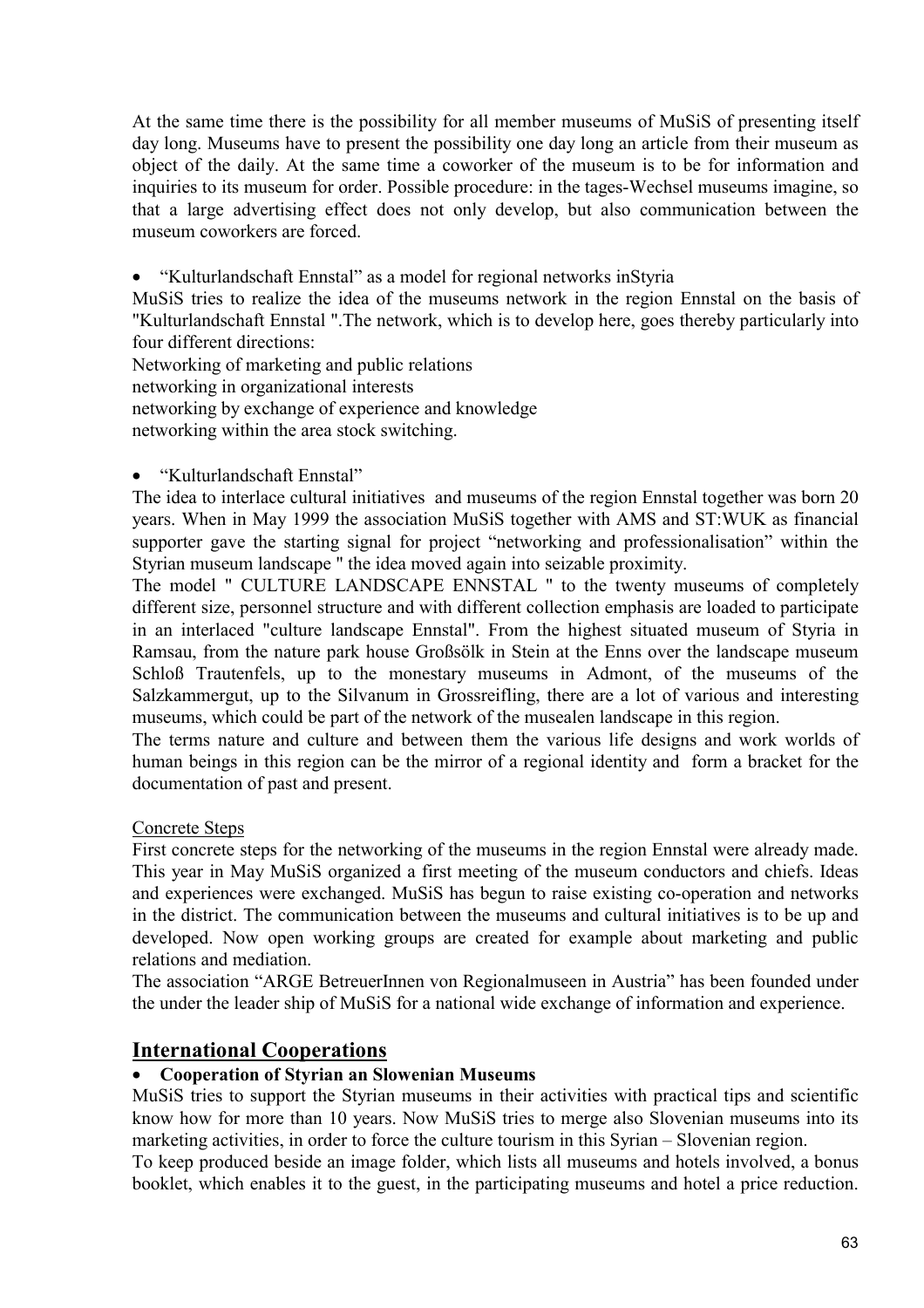Condition for the participation of the museums and hotels is the grant of a price reduction from 10 to 20 %. This activity will be supported by the Graz tourism and tourism Styria.

Image folders and bonus booklet can be received all over Styria for interested customers, so that an public-effective marketing is surely placed. Additionally the Steiermark tourism advertises the action in its brochure.

#### Styrian and Slovenian museums

The possibility to visit museums, is more than only given in the Steiermark and its southern neighboring country, only few know from the existence of these museums. By direct marketing internal messages - as it evenly the wine country Steiermark presented us - the image of the museum can be revalued and be brought the museum customer more near that museums are services enterprises and anxious show up to offer excellent quality and service.

MuSiS already took up contact with some Slovenian museums, which are gladly ready to take part in the project "Styrian museum bonus booklet" so that a transnational co-operation could develop. Planned is likewise a co-operation with Styrian and Slovenian hotels and restaurants, so that a "culinary-cultural bon-bon" can be offered to the museum customer.

## Process way

MuSiS will take over the production of the image folder, in which all museums, hotel, restaurants, which want to take part in the project beside the production of the bonus booklet, are listed and described. Condition for the participation is the grant of a price reduction of 10 or 20  $\frac{0}{0}$ .

The bonus booklet, which will be produced in very a handy size, will be driven out by the Styrian Tourism and Graz Tourism, which means the fact that this booklets can be received all over the land free of charge to the interested customers is, so that an public-effective marketing is surely placed.

Thus that the bonus booklet is equipped with a stamp field, can be granted to each customer the price reduction only one time. If this idea finds an echo, the preparations can start immediately and the spring/summers card can be produced.

## **Targets**

Target of this marketing activity is the promotion of the regional economic development in the Slovenian - Styrian region. It is to come to direct income effects, which are to protect and improve their future chances to the population in the region.

Priority axle 2: Economic development and co-operation

- Possible agencies responsible for the project: Steiri and Slovenian museums as well as Styrian and Slovenian hotels and guest operations
- Targets and measures: Contentwise and organizational networking of cultural activities and projects and a mutual linkage with the Slovenian neighbours.
- Expected effect: Attractivity and diversification of the troutistic and cultural supply; improves extent of utilization of the operations and mechanisms; Forcing the residence tourism; Image formation for the culture region Styria/Slowenien; cultural exchange and cooperation for the intensification of mutual relations
- A transnational character: Shaping and improvement of the routistic supply; Networking of the structures (information, marketing); mutual coordination and supplement with supplies; Revaluation of the region; common advertising strategies; common target groups
- Duration of the measure: Spring/summer 2000 (with success extension).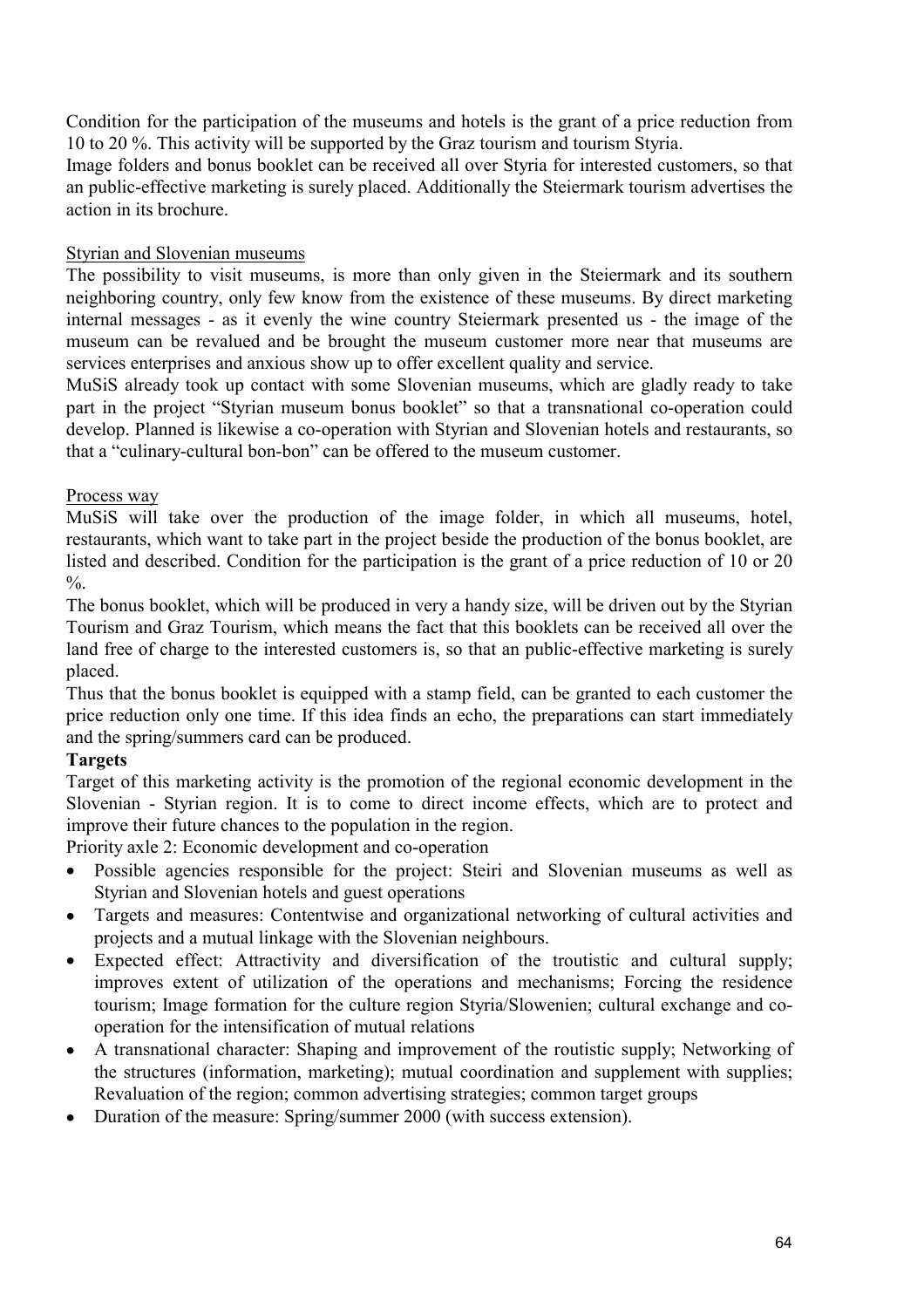# **The Ragged School Museum**  A Community Museum in London's East End

Judi Caton

# **Innovative key-points:**

The Ragged School Museum is a small independent neighbourhood museum in a deprived inner city area which has community service, combating social exclusion, as a core aim. It is an admired and leading exponent of a museum embedded in its community, bringing opportunities for active learning and leisure involvement where people have few options.

 The Ragged School Museum is a leading example of small museum enterprise in the UK. It has clearly identified its mission and market niche and attracts funds to meet its goals to raise the expectations of local people and to increase the opportunities open to them. The museum has no core local authority funding and raises all its funds itself, on a project by project basis. It seeks partners in funding projects and is increasingly sought out by partners keen to work with it.

The museum regards success as becoming a valued part of the community, and looks outside arts organisations to the way other local institutions (e.g. health centres) operate in the community for inspiration and models.

The model is particularly relevant to inner-city areas across Europe (often poor areas with large immigrant populations) where arts and cultural bodies have an important role to play in social exclusion.

# **Short description:**

The Ragged School Museum, located in one of the poorest boroughs of London, Tower Hamlets, directs its museum programmes towards the continuously changing needs of the socially excluded local population. In an area where unemployment is twice the London average, one in 4 of the population is Bangladeshi, and 24% of adults have low levels of literacy, the museum continuously responds with services to meet evolving community needs.

It raises all its own funds on a project by project basis and has placed an emphasis on giving young people, many of whom have long periods of unemployment, more choices for managing their leisure time.

The museum, governed by an independent charitable trust, occupies late Victorian canal-side warehouses converted for use as a free school for poor children by Dr Barnardo who later founded the famous homes for orphan children. Visitors can experience how Victorian children were taught in a reconstructed classroom of the period, and can see displays on East End life in the 1890's.

The case of the Ragged School is interesting because:

It has a very well defined mission and a dynamically entrepreneurial approach for a small institution

It combines this businesslike manner with a strong educational function – that of working with a socially excluded local community

The museum is essentially about celebrating people and their lives, not about accumulating and interpreting artefacts from the East End of London.

The museum relies on developing parnerships both within and without its community

For many inner city arts and cultural institutions the way of working demonstrated by the Ragged School is not just a policy but a way of life.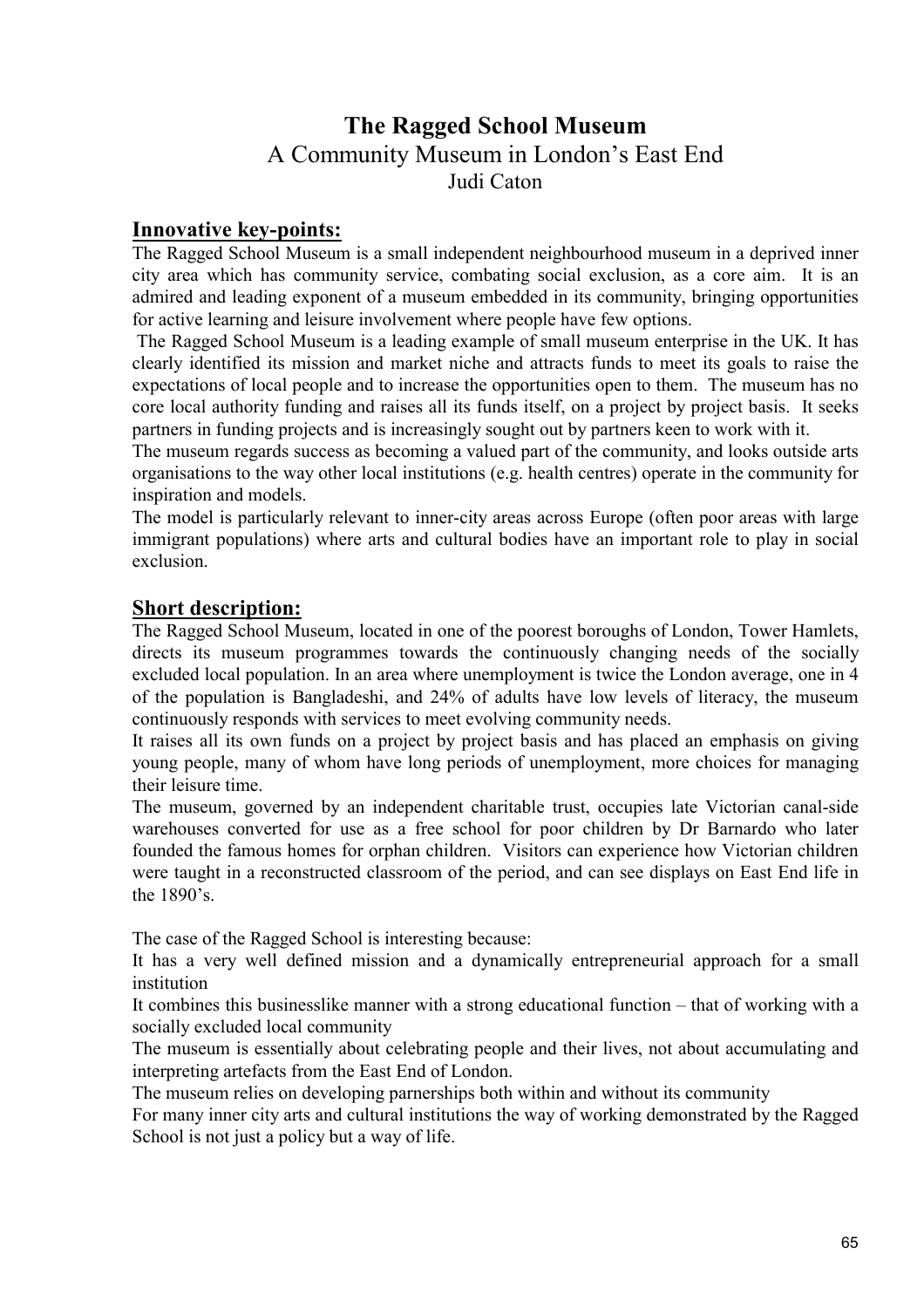### Funding

The Ragged School's funding is both dynamic and precarious. It operated in 1998 with a budget of just £93,710. Of this £81,210 took the form of income generated by the museum and restricted grants, that is grants given for particular activities/projects by trusts, arts bodies and businesses. The remaining £12,500 is unrestricted funding.

Some £30,000 comes from the same 2 sources each year, the London Boroughs Grants Scheme, (a grant giving organisation fed and controlled by all the 33 London Boroughs) and a service level agreement with the local education authority to provide an education service to Tower Hamlets. Both of these sources of funding are due to end in April and December 2001.

This means that the museum, already raising more than £50,000 a year, now has to secure new sources of funding in the near future.

### Staffing

The museum relies on a few staff with high quality expertise, volunteers, and imported skills as and when it requires.

Internal The Museum Manager is responsible for the community education programme, and the museum has recently taken on a part-time Community/Special Needs Worker. The marketing function is covered in different ways by different people on a project basis, while a volunteer one day a week provides a Press service.

External At the same time the museum recognises that its success depends not just on its staff, but on the quality of its advisers and partners in the community and its dialogue with them. Community partnerships are therefore as ongoing and continuous as internal staff relations.

Occasional professional advisers are contracted in, and at present the museum is benefiting from development advice.

Skills The museum identifies the main skills it uses to develop as;

clarity of vision and leadership.

listening to its community and adapt its programmes to meet their changing needs. This requires empathy, real dialogue, and reaching understanding. It also requires flexibility, as the community moves on and the museum must be able to constantly change its programmes and its approach.

planning effectively, and the museum admits it needs to tighten up its procedures and complete some policy work.

monitoring and evaluating its projects effectively

In addition the Ragged School knows that for success staff should be representative of the community they are working in.

Strategies towards the Public Main Aims The Ragged School Museum Trust aims to:- Be the museum about East End Life Be a place to which people return Preserve the buildings and their history.

In June 1999 the museum issued a revised Quality Assurance Statement that includes the values that underlie the provision of services, highlighting the following;

combating social exclusion encouraging a sense of community while celebrating diversity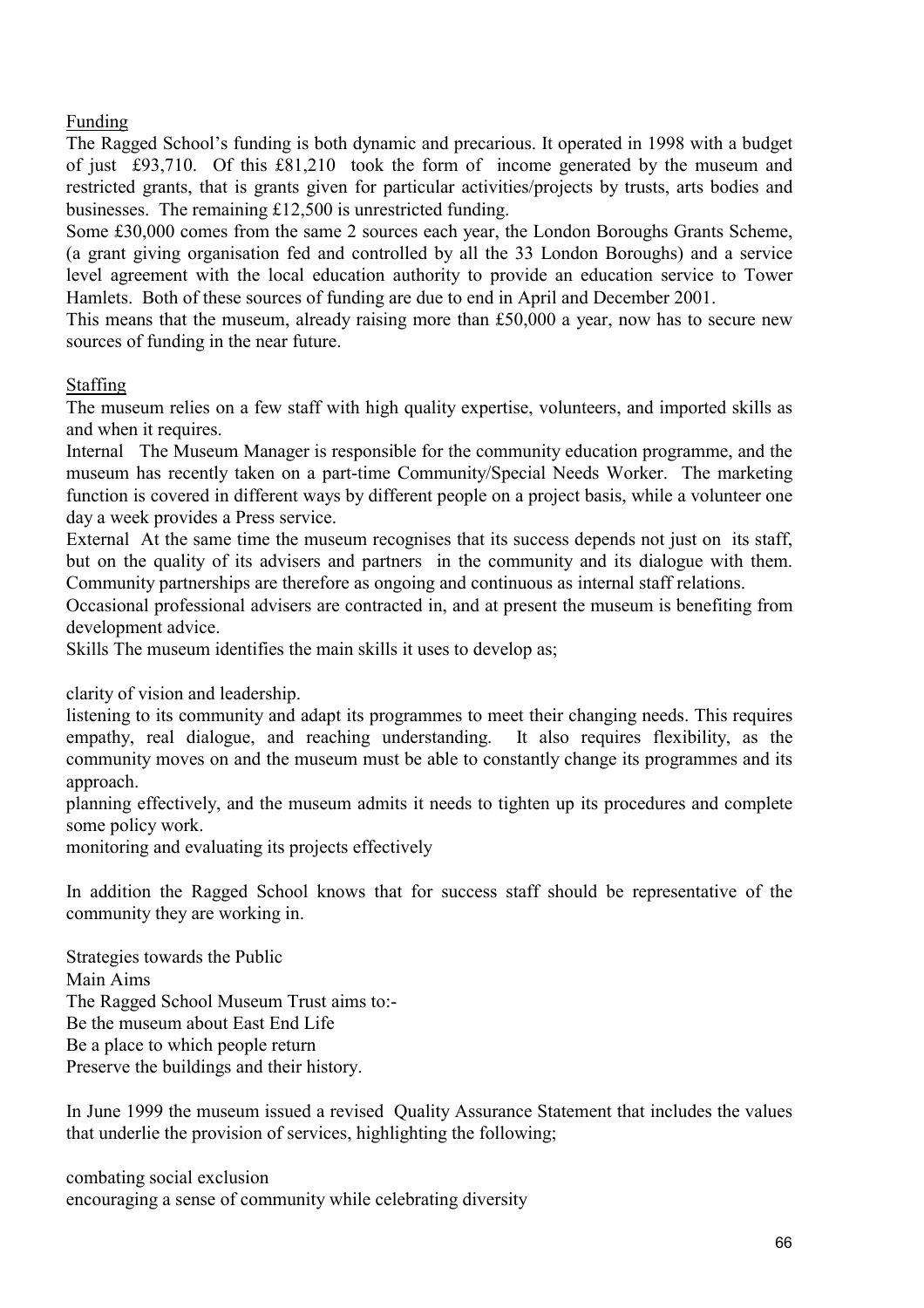providing a London-wide service, with a special focus on Tower Hamlets providing accessibility for arts and cultural activities empowering individual development in self-esteem, skills and knowledge promoting education as a life-long leisure experience promoting active participation raising the profile of Tower Hamlets to a London-wide audience.

The statement also presents the Ragged School Museum Trust's main commitments over the coming years:

Commitment to increasing the number of users Commitment to value for money Regular dialogue with users Monitoring and evaluation of services Effective management procedures for staff and volunteers Partnerships with outside bodies Phased improvements in accessibility Effective use of the building space

#### Target audiences

.

The Ragged School Museum prepares and provides a range of activities designed to attract different market segments. Each activity is separately packaged, in terms of funding and marketing, and each is evaluated to enable to museum to continue to upgrade its programme. The main target groups are local, that is children and young people, adults and family groups, and people with special needs all from low income segments. Some activities target groups from the wider East End, and some schools activities work London-wide.

#### Activities targeted to different audiences

Here is a breakdown of the Ragged School Museum's activities from April 1998 - March 1999 To give an idea of the main users and the programme planned for them. A total of 18,198 people participated.

*Schools programme* Number of users 9,284, paying £2 a head, £1 for Tower Hamlets schools Teaching delivered 3.5 days a week, 11 sessions a week. Schools from 29 out of the 32 Londonwide boroughs take part in this programme. 97% of the returned schools surveys considered the quality to be good or excellent.

*Special needs schools programme* Number of users 281, by donation only. 2 sessions a week, with possibility of additional outreach. Newly funded service. Piloted during this year, after lengthy consultation. Recent direct mailing to every special needs school London-wide.

*Holiday activities* Number of users 4,885. Free service. 4 sessions a day, every Wed & Thur Easter/Summer/Christmas. Tues/Wed/Thur during Oct/Feb/May half term holiday Multiple funders. This service is intensely targeted to children from schools within walking distance, and then to Tower Hamlets. Success with children is due to partnership/support of local schools. Holiday activities are also marketed through London-wide listings and networks created by school visits.

*First Sunday of the month opening*. Numbers attending 1,704. Free service. funded. Family art workshops are organised to coincide with these openings. This enables the museum to be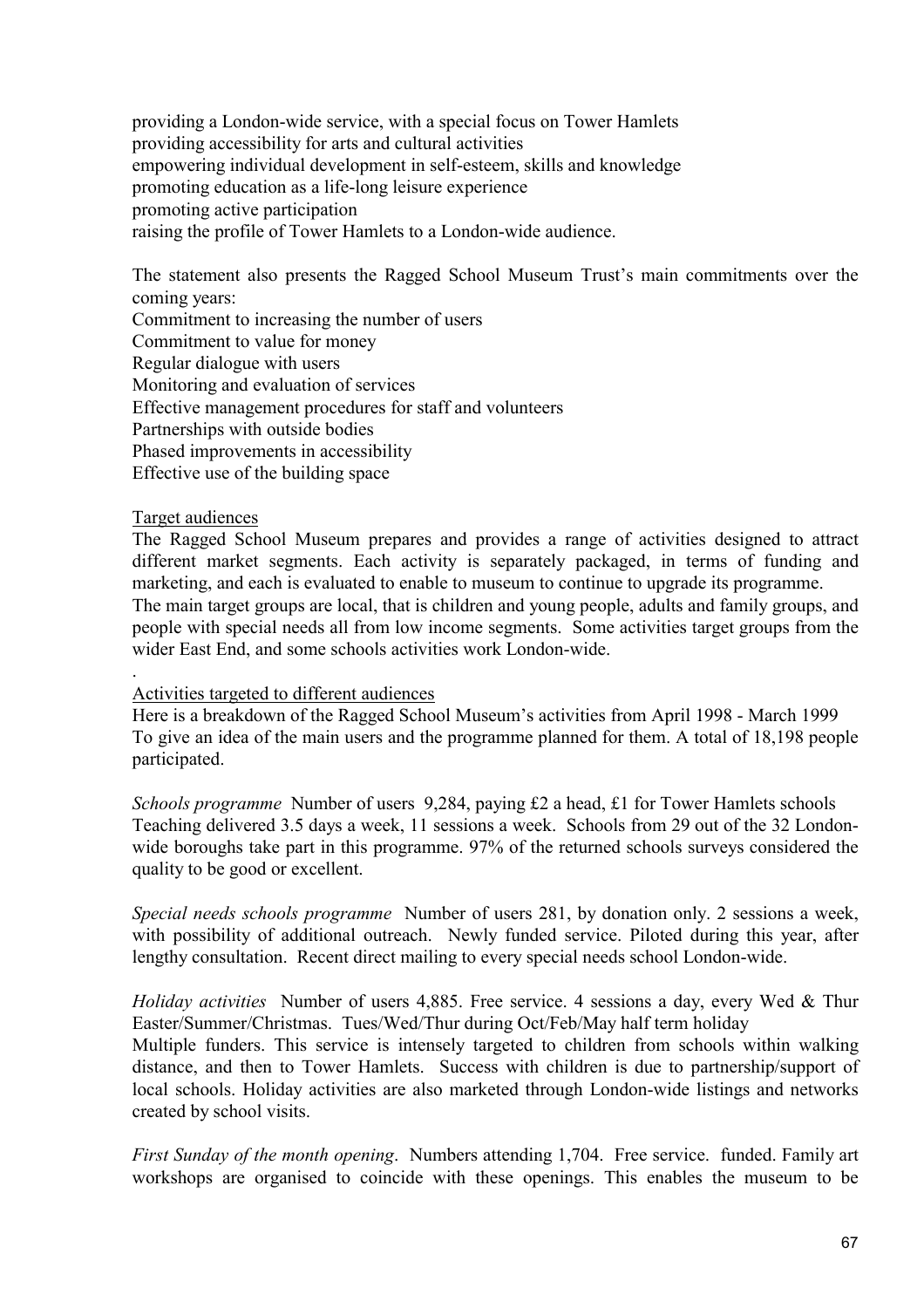featured in free listings. Targeting more London-wide and to those who work on low income. Many come from the Essex area.

*History club talk* Numbers 347. £1 waged, 50p unwaged, and free for members. Series of 10 lectures, held monthly. Targeting low income adults, with non-academic backgrounds. Predominately a white older audience, trying to vary programming to encourage new users, without discouraging regulars.

*Adult groups* Numbers 978. £2 a head. Talk delivered by curator. Due to time limitations this service is not pro-actively marketed. With new gallery we hope to train guides to deliver an increased service.

#### Project development and marketing

The Ragged School works project by project, each being targeted at different groups and marketed accordingly. The project records for the Summer Holiday Activities in 1999 given below illustrate this working method.

*Project concept* Summer time in the inner-city borough of Tower Hamlets is hard for those who can only wish to be at the seaside. During summer 1999 holiday period the Ragged School Museum aimed to bring the seaside to Tower Hamlets, providing recreation for all ages and encouraging local residents to see informal education as part of their leisure activities. The concept for the project evolved out of watching a local playscheme ( for under school-aged children) and was first run in the summer of 1998. The programme of activities ran for the whole six weeks of the holidays, every Wednesday and Thursday. Monday was set aside for playschemes only.

Exhibition Whatever your age, culture or social background everyone has fond memories of trips to the seaside, whether it be Goa or Clapton. The exhibition entitled, 'Bringing the Seaside to Tower Hamlets'; included local residents memories of seaside trips. Displayed in the under 7s seaside play area, the exhibition generated a great deal of interest and provided carers with enjoyment while their children had the opportunity to play.

#### *Seaside play area for Under 7s*

The seaside play area attracted many first time visitors to the museum. It was very popular with parents with children under 5 years who felt it was a unique facility as museums do not tend to cater for this age range. Some returned many times over during the summer at the request of their children. They stated this was ideal for them as it was local, did not involve vast expense to visit and was accessible to those on a low income. The younger children were very pleased there was an area especially dedicated to them.

One family came well prepared, bringing their swimming costumes along. Another commented on the unique atmosphere, saying it was the only museum where parents and people from different ethnic backgrounds mix and chat freely.

#### Seaside art activities for Under 7s

Drop in art activities were available in the seaside play area, This is a development we introduced in response to the disappointment felt by many children in being unable to participate in workshops alongside their older brothers and sisters. Activities included making your own seagull, making your own flag, seaside postcards and many more. Between thirty to forty children a day participated. Children of all ages could make a finished product, and they really enjoyed using their creativity as well as playing.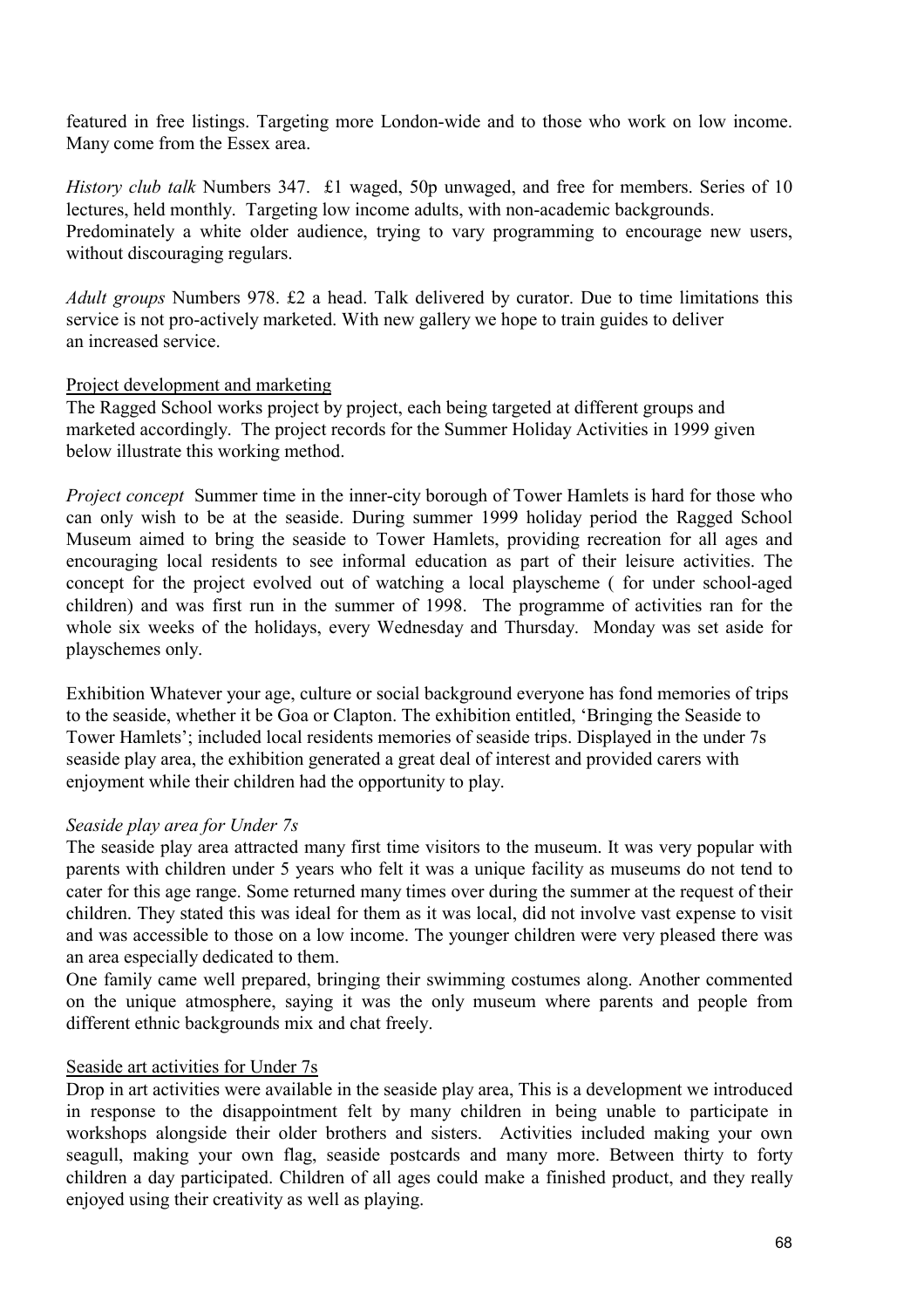#### Seaside art activities for Over 7s

In response to large numbers and children being turned away last year due to lack of space, double the number of workshops were provided this year. This meant access was much more widely available. Nearly all workshops were full to capacity.

Tickets to the workshops were handed out on a first come first served basis one hour before each workshop. This method enabled children whose carers may not have been actively involved in their holiday time to have an equal opportunity to take part in the activities. For popular workshops children queued up to one hour before tickets were handed out.

The activities were based on the seaside theme and ranged from making lifebuoy shaped clocks to making shell picture frames and Punch and Judy shows. All children completed high quality finished products to take home.

#### Activities for playschemes

All the playschemes within Tower Hamlets were sent information. Some follow-up phone calls were also made to encourage them to use our services. Though not targeted, playschemes from out of the borough also visited.

For the first time art workshops were offered on a Monday, treasure hunts on Wednesdays or Thursdays, and beach play if children were aged under 7. There was a good take up with all Monday art workshops booked out.

#### Marketing to target audiences

Many different types of publicity were used but one of the critical success factors for attracting local children was direct targeting. A mail out of programmes and posters was sent to all schools in Tower Hamlets. Staff from the museum also went and spoke in five local school assemblies, showing examples of what could be made in the art workshops. and distributing leaflets to top classes. All libraries in Tower Hamlets were sent posters and leaflets to display, as were some community centres.

Partnership with the local housing association meant they included a one page spread in their residents newsletter.

The summer activities pull-out section of the local free newspaper 'East End Life' provided a successful source of advertising for those in Tower Hamlets and the East End. London-wide publicity was managed by the volunteer press-officer. The London Underground 'Family

Travelcard' leaflet was very successful, and a mention in the Daily Mail (national newspaper) pull-out guide drew in many visitors at the end of the programme.

#### Visitor figures

Attendances showed an increase of 57% from summer holidays 1998.

#### Visitor Survey

- A survey was conducted of individuals and family groups visiting the museum, specifically those attending the Over 7s art activities as it was possible to establish details while handing out stickers for workshops. 11.7% of total visitors were surveyed (322 participants) 52.8% of visitors surveyed were from Tower Hamlets, many from the Stepney area local to the museum. A significant number of others were from other East End London boroughs. Participants were asked where they had heard about the summer programme. Those from Tower Hamlets cited the following sources: Library 8.2%, School 56%, Previous visit 17.7%, Other i.e. friend/paper 17.7%.
- A qualitative survey of 30 local children, mainly from Stepney (within walking distance of the museum ) was also conducted to establish what they enjoy and what activities they would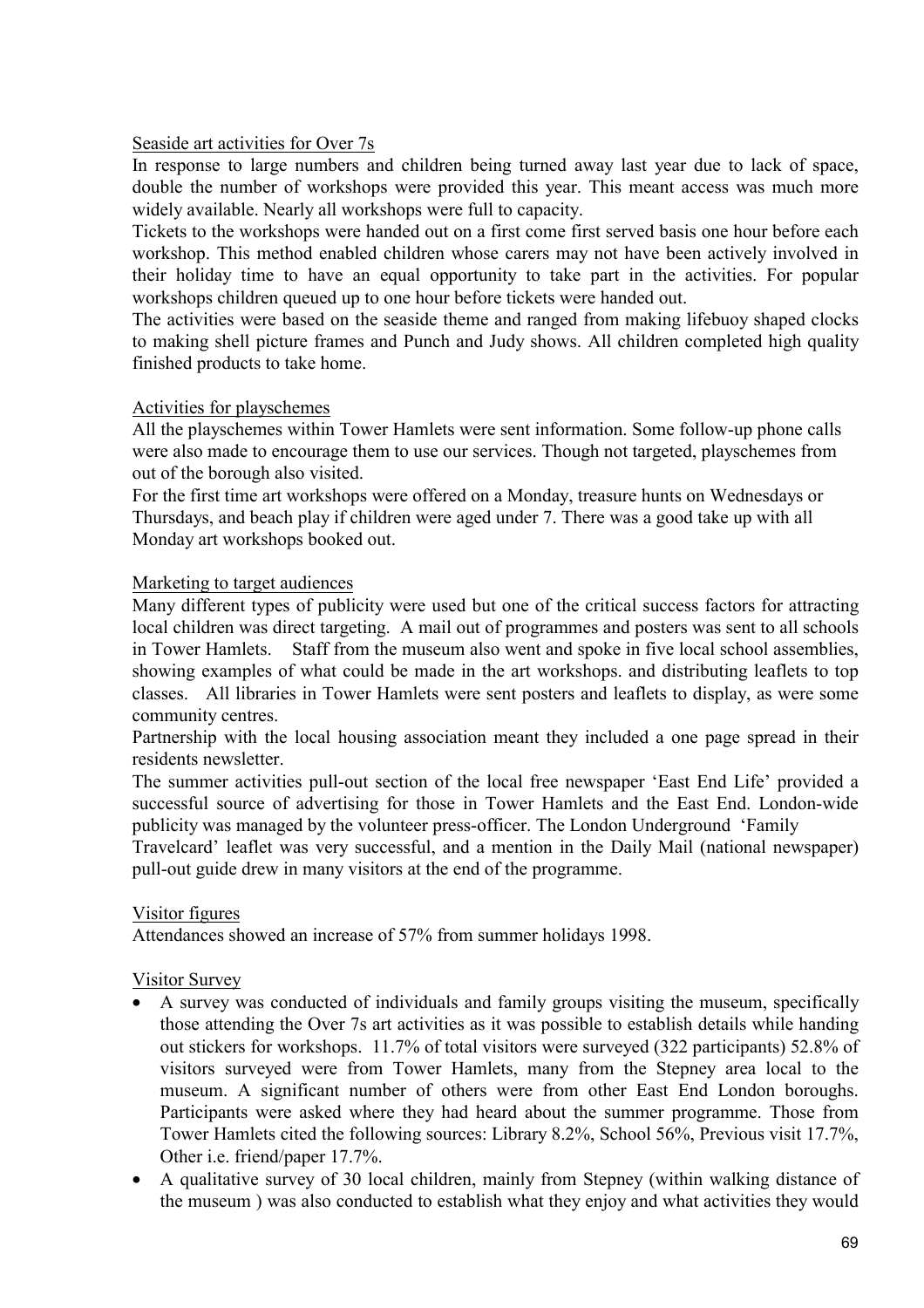like to see in the future. These interviews were done by the Community worker, and the findings will be used to help plan the future holiday programmes.

- Records were kept of individual Playschemes attending Monday art workshops. A total of 19 groups bringing 263 children took part, and 63.2% of Playschemes visiting were from Tower Hamlets.
- An adult visitor book was kept throughout the activities.

#### Funders

Funders for summer holiday activities 1999 were as follows; £1,000 Tower Hamlets Youth and Community £500 Stepney Housing Development Association (SHADA) £500 John Lewis Partnership (retailing company) £300 Hilden Charitable Trust £500 Tower Hill Improvement Fund £xx Emée Fairbairn Charitable Trust

Written policies The Ragged School has written policies agreed by the trustees for;

Quality Assurance Equal Opportunities *Education (in draft)* 

#### Successes and plans for the Future

The Ragged School Museum regards its successes as follows;

- the museum is slowly becoming a valued part of the community
- it has continued to slowly increase its visitor figures year on year
- it is defining its role in the community, and working to its strength, that of engaging with local people and organisations
- it is making new partnerships in the community
- it is raising its profile in the museum sector

In 1995 the Ragged School won the Museum of the year award for Education

work

In 1998 the museum won a commendation from the Gulbenkian Awards for its community work

In 1999 the museum is once again on the short list for the Gulbenkian award

The Ragged School Museum has secured the funding to renew its main local exhibition in 2000. Over the next few years the museum is concerned to learn and employ new techniques of working in the community from other arts and non-arts organisations. Though in terms of museums it appears firmly enmeshed in its community, the Ragged School regards other organisations as doing better, and knows community links and partnerships, in common with all relationships, are fragile and need continuous input. Each partnership is a building block in the museum's future.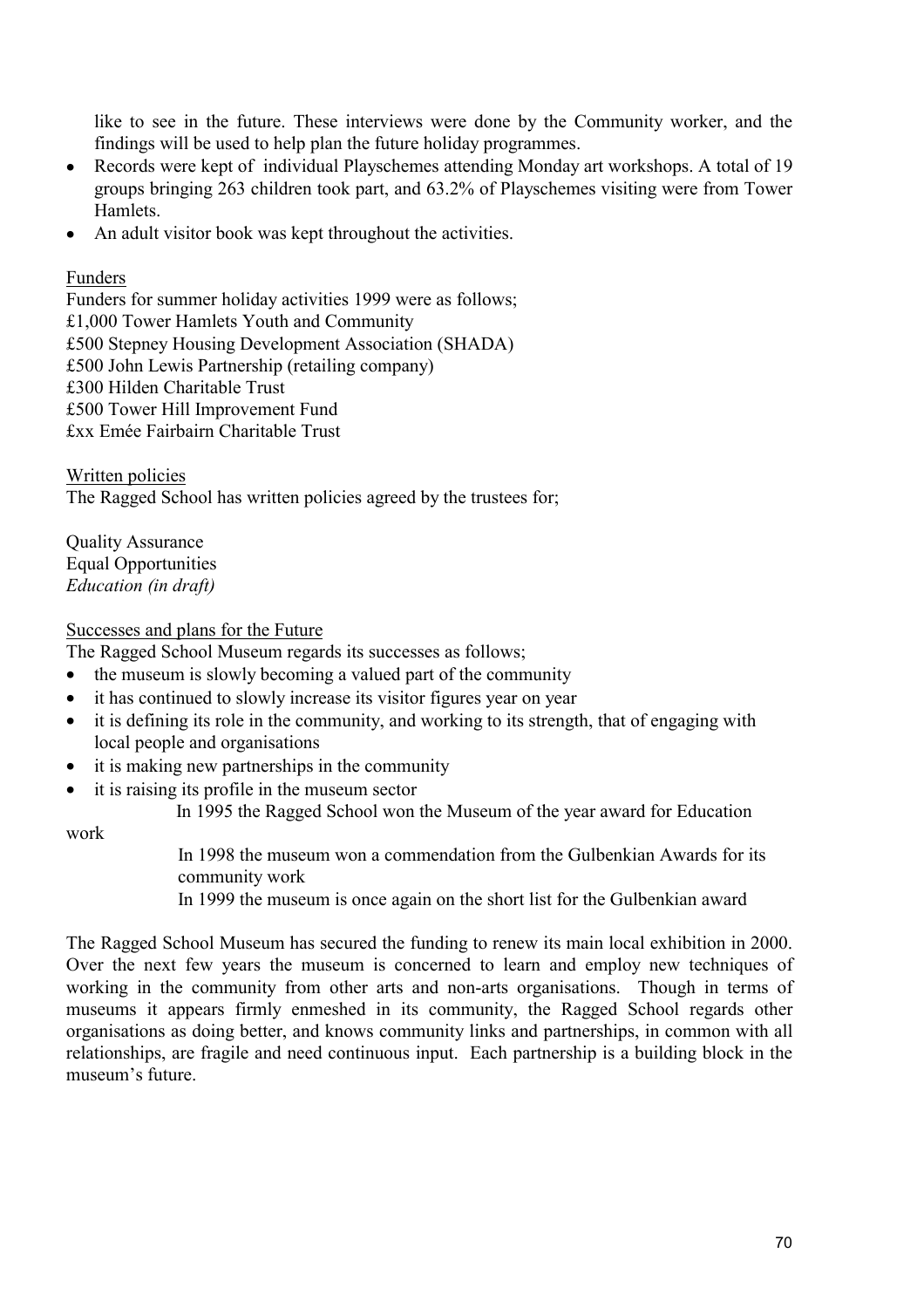# **Sheffield Galleries & Museums Trust**

Pioneering 'trustification'

Judi Caton

# **Innovative key points:**

The Sheffield Galleries and Museums Trust is the first to be established by a local authority in the UK with a contract to manage its galleries and museums. The charitable trust model is tried and tested in the independent sector, but has not been applied to the public sector before.

The new trust effectively merged galleries and museums in the City which had previously been maintained under separate management.

The Sheffield Trust has signed a funding contract with Sheffield City Council (that retains ownership of the collections) for the period to 31st March 2004, and one with the Arts Council of England to guarantee a realistic minimum grant until the 31st March 2008.

Although parts of museum services are contracted out to the private sector in the UK this is the first contracting out of a major local authority service.

The Trust has restructured its staffing complement, bringing in new skills and establishing a training plan for all staff to enable it to meet its aims.

Potentially the exportability of the Sheffield model is high to other regions where inflexible local authority structures are impeding the development of public services and stronger financial performance. But the transferability of the Sheffield model depends on two key factors;

- the ability of the trust to deliver its services over the next 6 years, initially, and especially to demonstrate that it can attract new funding streams to meet its financial targets.
- the availability of stabilisation funds elsewhere in Europe, similar to those offered to Sheffield by the Arts Council of England

# **Short description:**

Sheffield is a large metropolitan city in Yorkshire in England recently made known to audiences throughout the world from the film, the Full Monty. Anyone who saw the opening sequence of the film will be aware that Sheffield is a city that is reviving in a spirited way after the loss of much of its industrial base.

Sheffield City Council set up an independent charitable trust in 1997 and contracted to it the management of its 5 non-industrial museums and galleries. The collections remain the property of the Council, and the Trust is guaranteed 1997 levels of funding to run the service for a minimum 6 years, when the deal will be reviewed.

To meet its targets the new trust has reorganised its staffing, increasing the number of jobs, creating new posts and making redundancies, contracting out a number of services, such as the conservation of objects. Teamworking across the 5 sites will be essential for success and has begun. Staff training much neglected in the past is another essential element. These staffing changes are not new in the British context, but their wholesale application across a 5 site service is a good model.

The Sheffield Galleries and Museums Trust manages the following:

- Bishops' House Museum
- Graves Art Gallery
- City Museum / Mappin Art Gallery
- Ruskin Gallery and Craft Gallery

The Trust does not manage the industrial museums of Sheffield which are now managed by a separate Trust created around the same time, Sheffield Industrial Museums Trust. This Trust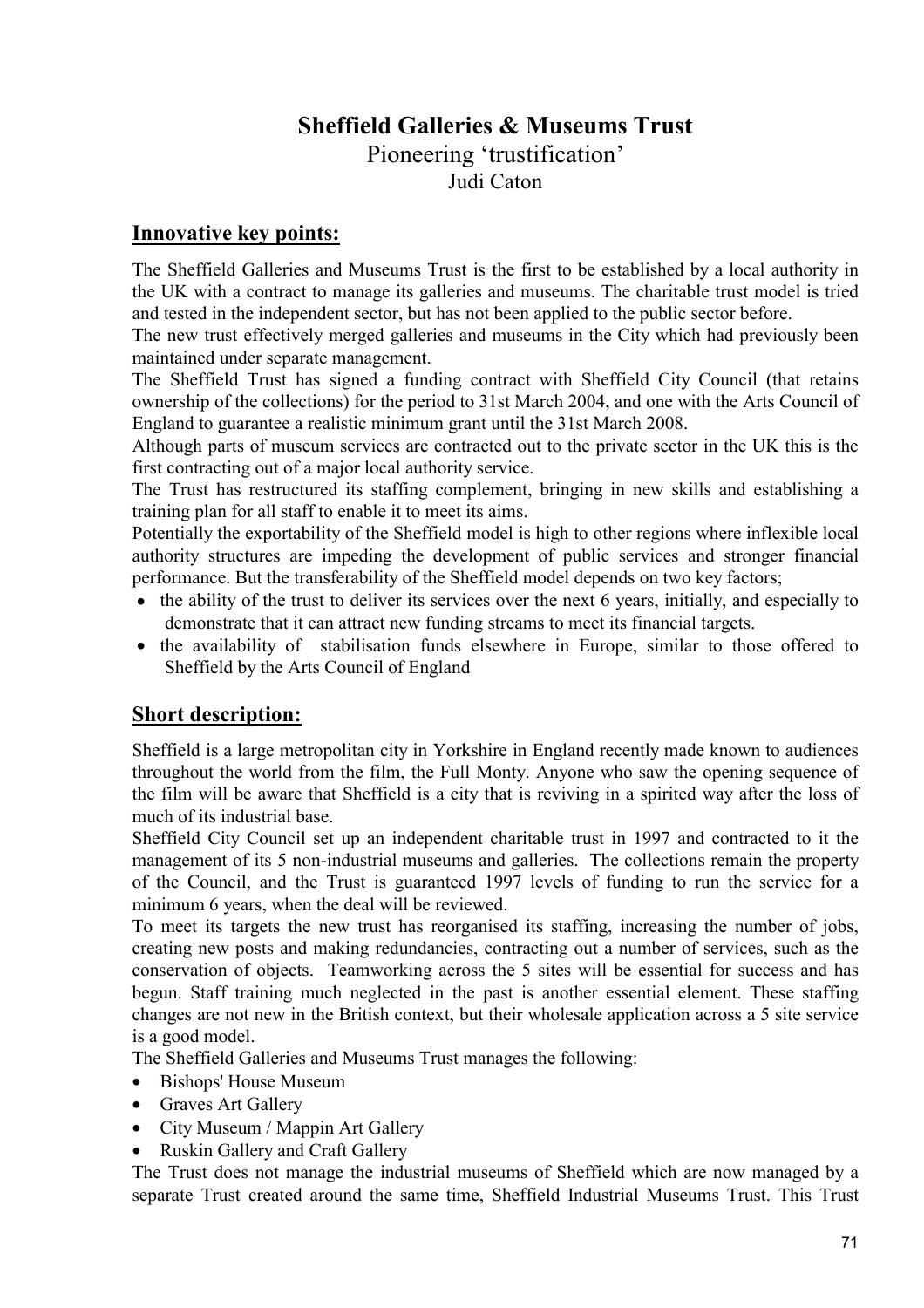does not benefit from the Stabilisation Fund and is thus not guaranteed the same level of funding by the council.

The Trust's Business Plan sets out its longer term aspirations in a simple and straightforward way- *To be one of the leading gallery and museum organisations in the United Kingdom*  The Trust intends to become a national centre of excellence which has exhibition programming of international quality.

This experience is particularly interesting because:

- it is a response to the typical context, throughout Europe, of rigid local authority structures
- it is presented as a way of liberating a local authority service, of freeing it from internal bureaucracy to restructure, attract new private funding streams, and direct that funding to develop audiences and provide public services, and to be able to do this quickly
- the trust is pioneering the monitoring and measurement of several management contracts
- the trust has recognised the need to establish a staff structure for its long term aspirations bringing in new skills and providing for the enskilling of current staff
- the Sheffield Trust has the certainty of core funding for at least 6 years.

# **The definition and description of the governing body:**

Sheffield Galleries & Museums Trust is a company limited by guarantee and not having a share capital. It is a registered company, No. 3527746, and also a registered charity, No. 1068850. It is governed by its' Memorandum and Articles of Association.

Role and responsibility of trustees

The Company is managed by a Board of Trustees who also act as Directors under English Company Law. The Board consists of up to ten elected Trustees and four nominated Trustees. The elected Trustees are appointed by the members (members being existing Trustees) and retire by rotation after three years whereupon they may be re-elected for a further period of three years. Four nominated trustees are appointed as follows:

- There shall be no more than three Sheffield City Council nominated Trustees who shall be appointed to serve a period of not less than two or more than four years in the first instance. Thereafter the term of appointment shall be three years.
- The Victoria & Albert Museum Trustee shall be appointed by that Museum and shall serve for a period of not less than two nor more than four years in the first instance. Thereafter the term of appointment shall be three years.

The role of the Trustees is, inter alia, to ensure the fulfilment of the objects of the Memorandum and Articles of Association which are:

- (i) The advancement of education of the public through the provision, maintenance and support of museums, art and craft galleries within Sheffield and its environs;
- (ii) To promote, maintain, improve and advance public education through the acquisition (on a loan basis), care, management and display for the public benefit of:
	- (a) the non-industrial galleries and museums collections of the Sheffield City Council;
	- (b) the arts collection of the Mappin Trust;
	- (c) the collection of the Guild of St George;
	- (d) the collection of the Hawley Trust; and
	- (e) any other collections, groupings, displays or individual items from any other body which will promote the objects of the Company.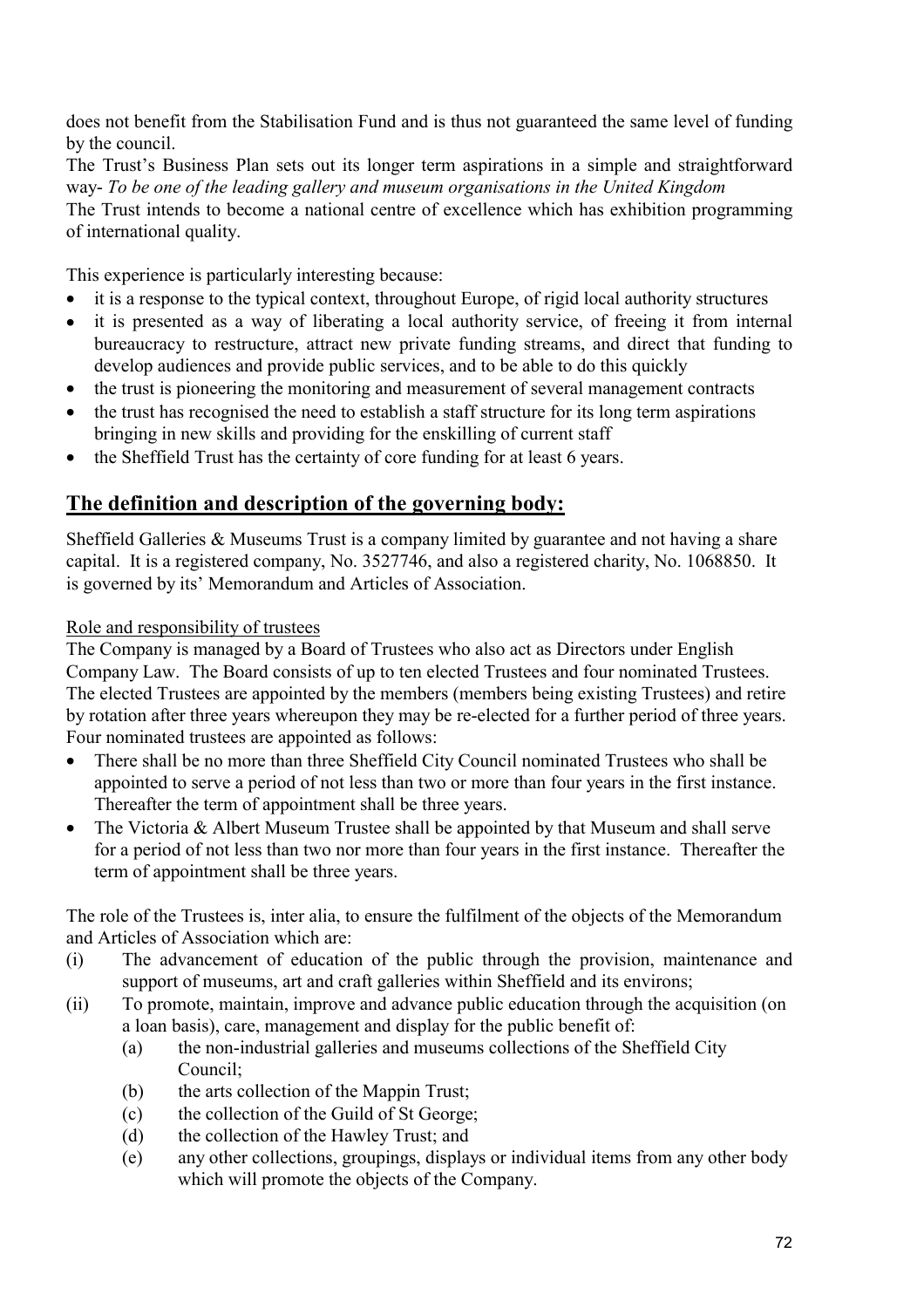- (iii) The advancement of the education of the public by the aid, establishment, funding, or sponsorship of bursaries, scholarships or grants to any person or persons, institution, association or corporate body for the purpose of furthering the objects of the Company.
- (iv) Such other charitable objects as the Company shall from time to time determine.

### The Contracts

The formation of the Trust is governed by three main agreements reached with Sheffield City Council.

**The Transfer Agreement** sets out the transfer of the management of the galleries and museums from the Council to the Trust. It sets out the assets and liabilities transferred, the staff covered by the transfer and obligations of both the Council and the Trust following the transfer, including warranties and processes for covering litigation and disputes.

**The Funding Agreement** covers both the funding that the Council will provide plus the monitoring of the Trust. It also sets out how the Council will monitor the Trust's performance.

**The Collections Agreement** details how the Trust should manage the Sheffield Collections on behalf of the Council.

The agreements are such that all sites have to be kept open and any significant changes have to be agreed by the Leisure Services Committee of Sheffield City Council. The Trust is not currently contracted to open any other sites. Collections can be displayed at any of the sites and can be loaned to other organisations. There is nothing to stop the Trust opening another site in the agreements although the financial implications of such a move would preclude this in the near future unless further suitable external funding was found.

There were no specific precedents used by the lawyers as far as the Museum and Galleries world was concerned for the agreements. Sheffield City Council had already moved several of its Sporting facilities into Trust in the past and these were used as the basis of the Transfer and Funding Agreements. The Arts Council, the Museums & Galleries Commission and other interested parties were invited to comment on the agreements.

## **Funding Arrangements:**

### The Funding Agreement

The Funding Agreement reached with Sheffield City Council guarantees a level of core income support from local authority funds for the period to  $31<sup>st</sup>$  March 2004. This is based on the budget set for the museums and galleries service by the Council for the year ended 31<sup>st</sup> March 1998 with certain adjustments to recognise the other services that the new Trust took over. The funding agreement allows for a 10% increase to the core grant after three years of the agreement. In the year ending  $31<sup>st</sup>$  March 2000, the level of grant is budgeted at £1,396,676 or 57% of total income.

### Stabilisation Grant

In addition the Trust benefits from the receipt of a Stabilisation Grant from the Arts Council of England National Lottery department. This is intended to allow the Trust to increase staffing in managerial, marketing, operations and education in order for the Trust to establish alternative income sources. This Grant will also be used to refurbish the sites managed by the Trust, in particular to improve the shops, gallery spaces, cafes and other public facilities. It is hoped this will increase visitor numbers and average visitor spend. The Stabilisation Grant totals £1.13 million in total. It is planned to spend this over the first three years of the Trust's life. Thereafter extra income will need to be generated from the Stabilisation funded projects to support the new infrastructure of the Trust. In the year ending  $31<sup>st</sup>$  March 2000, the budgeted draw down on the Stabilisation Grant is £620,743, or 25.6% of total income. Millennium Gallery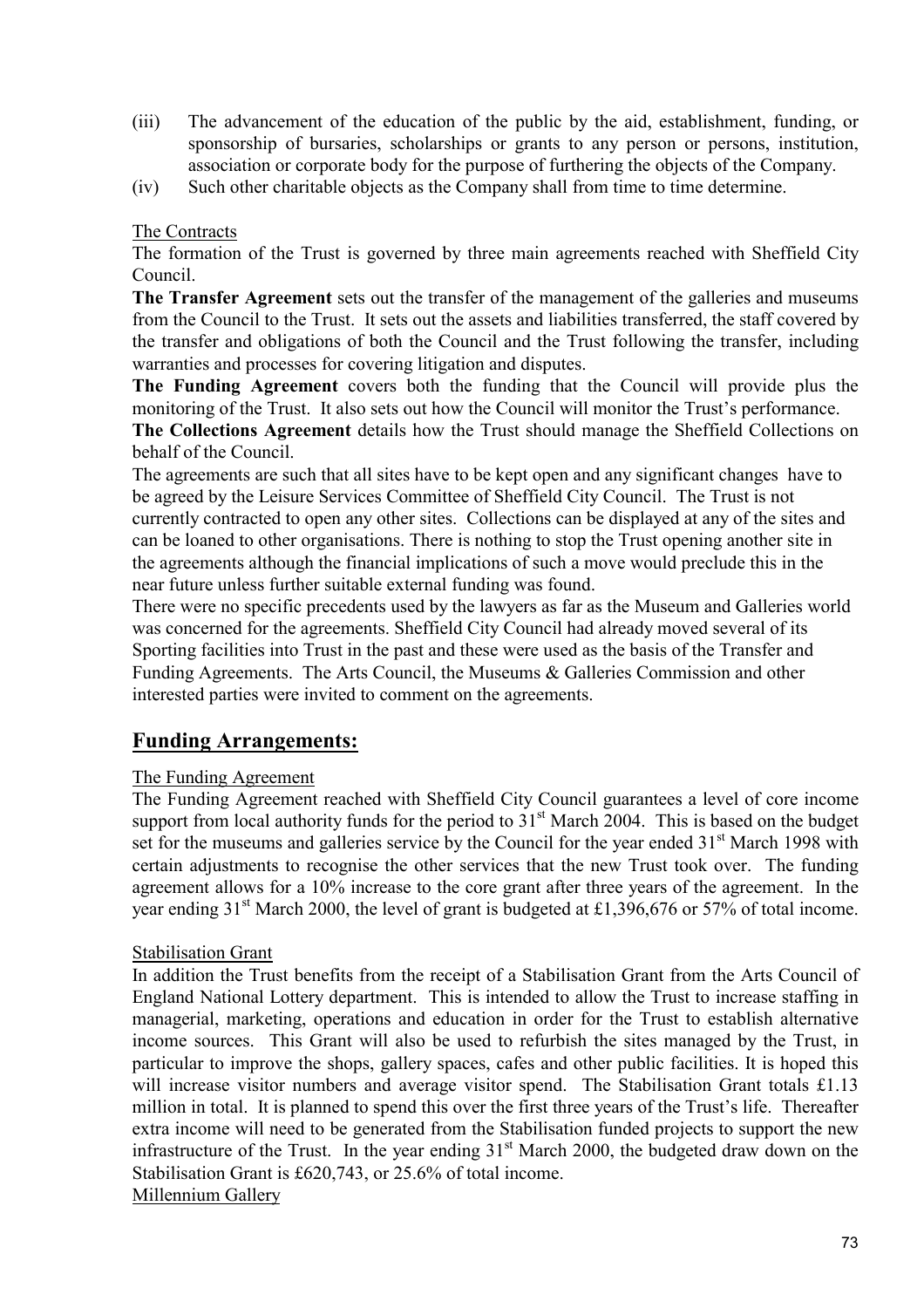A further source of local authority income is money provided to the Trust for the new Millennium Gallery project. The role of the Millennium Gallery is to provide the following:

- The largest and most modern purpose built temporary exhibition space in the UK. It will primarily be used for bought in "Blockbuster" exhibitions which are currently seen as being paying exhibitions.
- A new home for the Guild of St George Collection that is currently housed in the Ruskin Gallery. On the completion of the new Gallery the old Ruskin Gallery will be closed and disposed of by Sheffield City Council.
- An enhanced Contemporary Craft Gallery, again to replace the current Craft Gallery at the Ruskin. Again this is expected to be the largest purpose built contemporary craft gallery in the UK.
- A new Sheffield Metalware Gallery. For the first time this gallery will ensure that a permanent home for as many of the finest pieces of metalware produced in Sheffield as possible will be created.
- Enhanced education spaces.
- A large shop, a café/bar/restaurant, Corporate Hospitality suites will be incorporated to provide facilities for new streams of income to be generated.

The new Gallery is being built by Sheffield City Council, and will be owned by the Council but managed by the Trust. Trust staff are also involved in the design in the exhibition spaces and the Trust is being paid a grant for this involvement as well as other costs it incurs on the project. In the year ending  $31<sup>st</sup>$  March 2000 it is budgeted this will total £188,898 or 7.8% of total income. Once the Gallery is completed and opens (projected for March 2001) the Council will pay the Trust for the management of it operations. This is effectively the grant from the Millennium Commission paid to the Council to cover the revenue costs of the Gallery as a Millennium Commission funded project.

### Income generation

The remainder of the Trust's income will be generated mainly from the Trust's own trading, private sources or grants offered by other public bodies. However it is not easy to predict these sources. The total income budgeted from this area in the year ending  $31<sup>st</sup>$  March 2000 is £221,570 or 9.1%.

- Admissions Currently the Trust manages only one site that charges admission, although the Trustees have recently made a decision to end charging at this site as well.
- Sponsorship There has been little attempt to attract sponsorship since the creation of the Trust. A new post of Development Manager is to be advertised shortly. One aspect of their work will be to attract sponsors for specific exhibitions and / or other projects within the organisation. The precise details of sponsorship packages have not been finalised but will certainly include large-scale publicity, own private views, etc.

# **Monitoring of the Trust:**

Monitoring of the progress of the Trust will be performed by the Trust in a number of ways. These include:

- As detailed above the right to have three nominated Trustees who sit on the Trust's Board;
- The right of attendance at full Board meetings, plus any sub-committee meetings of the Board, of the Head of Leisure Services, Sheffield City Council. This person used to be responsible for the previous management of the galleries and museums within the Council;
- The provision of monthly management accounts;
- The provision of full statutory accounts;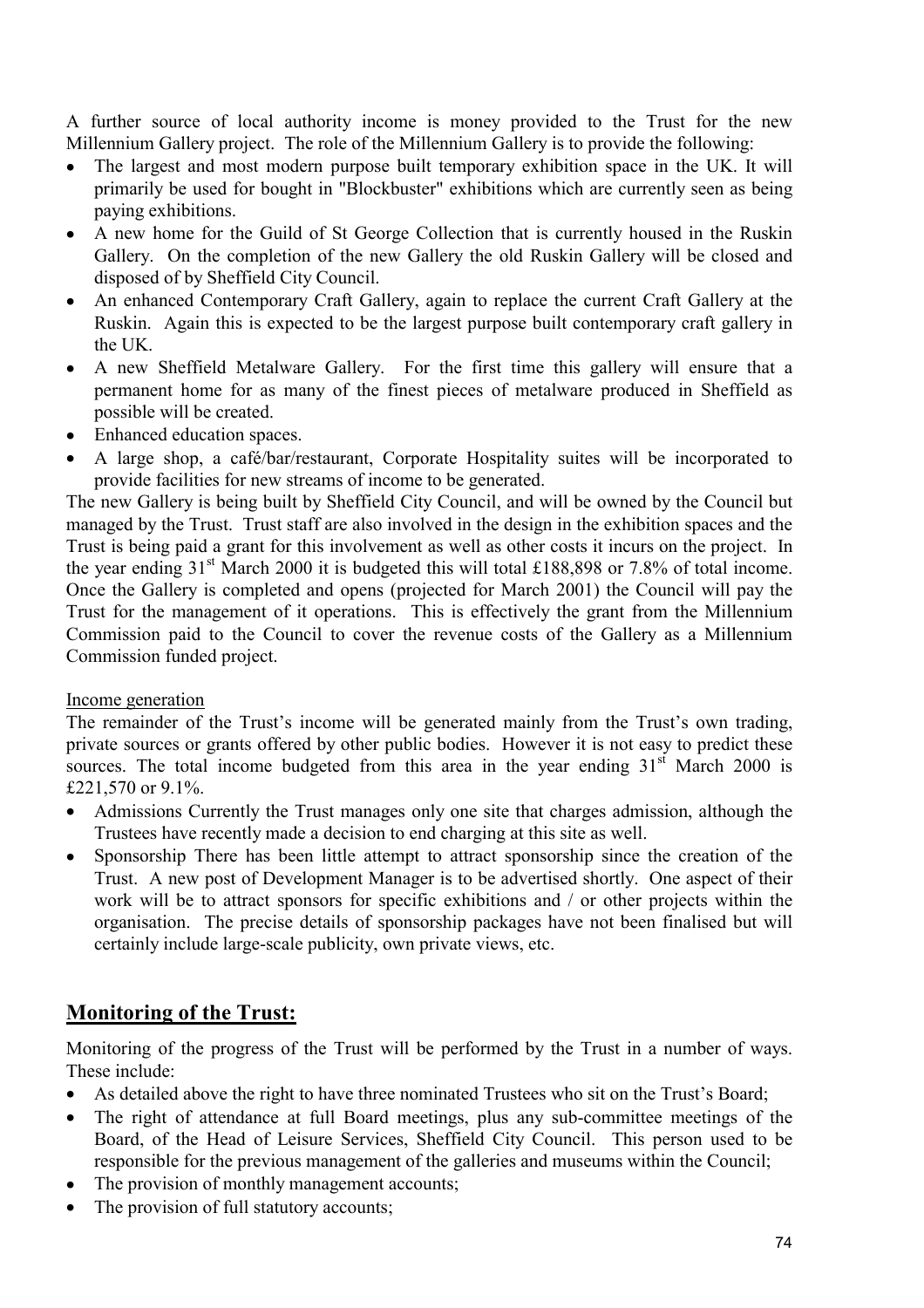- The provision of certain information from the Trust's bankers;
- Provide an Annual Business Plan including three year financial forecasts, discussion of exhibition and educational programmes, marketing plans and capital expenditure;
- The provision of an Annual Report;
- The Chief Executive and a Trustee shall appear before the Leisure Service Development Committee twice a year to report on Trust activities and to answer questions from the committee
- Provide details on a quarterly basis of admissions to the galleries and museums.

No formal document has yet set out how the evaluation of the Trust's performance over the period of the Funding Agreement will be performed, or who it will be evaluated by.

## **Policies towards staff:**

Under the Council historically the galleries and museums had been two separate organisations with their own internal management structures. This meant effectively two curatorial teams, two front of house teams, two education teams etc. In addition there was no dedicated central support. These structures had been severely weakened through budget cutbacks primarily because as staff left they had not been replaced.

### Aims and values

The Trust's stated aim towards its staff is;

- Creating and sustaining a committed staff team through good communication, effective training and career development.
- The Trust's stated values with regard to staff are;
- We will take pride in everything we do.
- We will ensure fair, equal and respectful treatment for all staff and customers.
- We are committed to fostering honest and open communication and actions within our organisation.
- We are committed to realising the full potential of our people and will invest in their development

### The new structure

Under the Chief Executive there are five main departments:

- Exhibitions and collections (responsible for curatorial matters);
- Education and public programmes;
- Marketing;
- Operations (visitor services and technical support)
- Finance & administration

The Trust took on 49 full-time equivalent staff when it started. The Trust is projected to employ 62 full-time equivalent staff by the end of the current year. The head-count equivalent is 52 to 71.

### **Teamworking**

The departments still have staff based on different sites but they meet monthly as teams to ensure that regular communication is maintained. In addition staff from each department sit in on other departments' team meetings to ensure that all activities are co-ordinated across the Trust. Further, project teams are created (for example for each new exhibition) where members of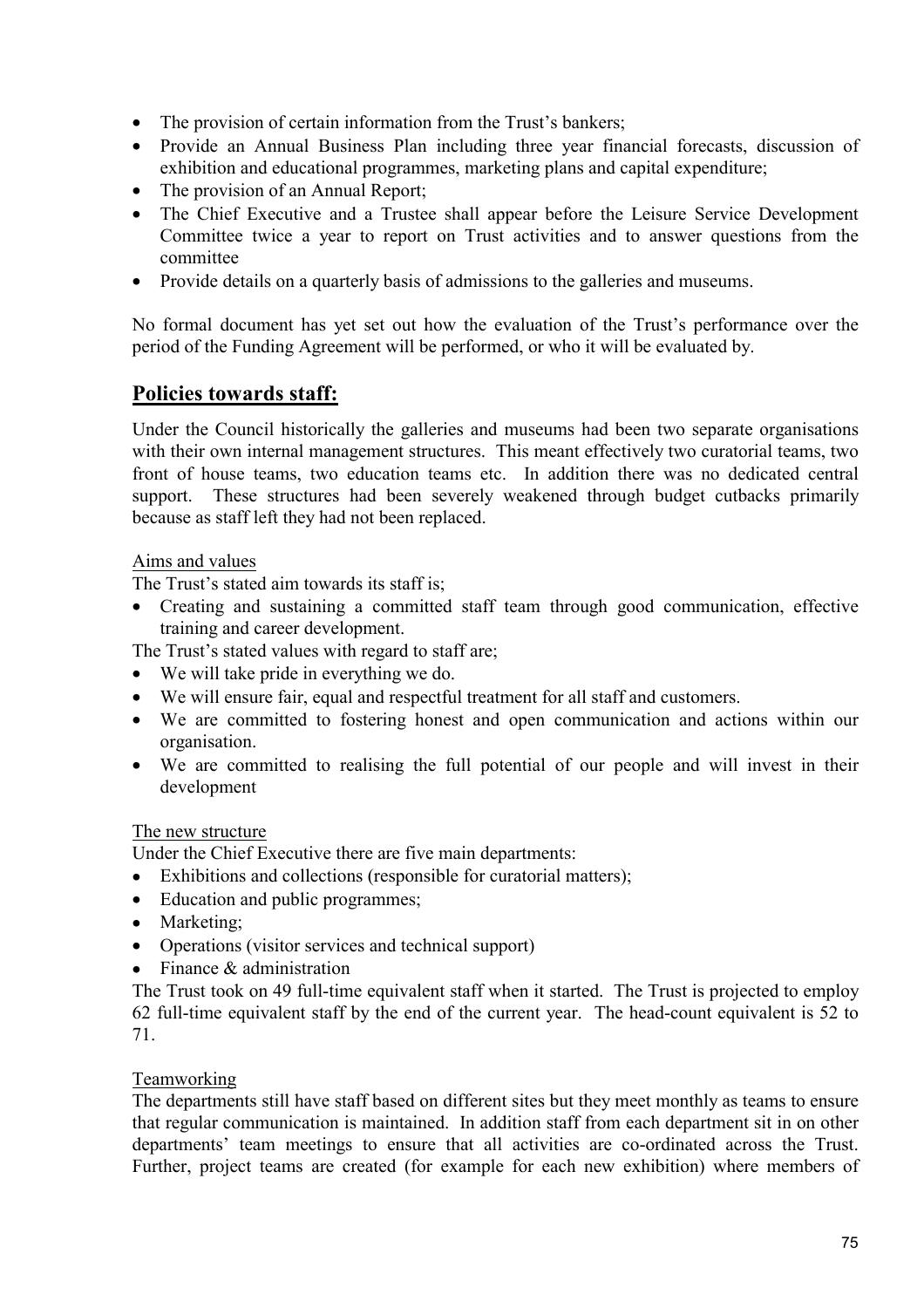different departments work together on the projects to ensure again a co-ordinated approach is followed and to ensure all departments are kept informed of what is happening.

**Training** 

A Training Needs Analysis was undertaken by Price Waterhouse Consultants, and a further diagnostic report on training needs was carried out as part of the Trust's application to achieve accreditation as Investors in People (a national accreditation scheme which focuses on staff). Both of these studies were used to develop the Training Policy and Plan –see attachment – which has been formally adopted by the Board. It aims to ensure that the lack of training to staff in the past is addressed by ensuring basic training is provided to all staff.

Immediate priorities are customer service, health & safety, basic conservation and environmental monitoring skills, IT skills, management of staff, delegation of work, appraisal training, train the trainer. This is provided to staff using a number of avenues:

- Attendance at Area Museums Council training courses as well as hosting such courses
- Sheffield Training & Enterprise Council
- Sheffield Chamber of Commerce
- Links with Victoria & Albert Museum and Tate Gallery on their training courses;
- Shadowing similar grades of staff within the Victoria & Albert Museum and Tate Gallery
- Local European IT initiatives
- Cascading internally knowledge gained by staff on external courses
- Sheffield City Council courses
- Sheffield College
- Use of other organisations who provide training in more specialist areas (marketing, finance etc.)

A £20,000 budget for staff training has been allocated this year, plus a budget of £7,500 for attendance at seminars and conferences.

Once staff are considered to have received the basic training and skills for the roles they perform within the Trust, the Training policy states that consideration of more advanced training and other development training will be considered including Associateship of the Museums Association and other professional qualifications.

# **Critical success factors:**

Critical success factors particular to the Sheffield model are;

- the Stabilisation Fund
- the quality of the agreements
- the ability of the trust to demonstrate that it is able to attract private funding streams/meet its financial targets

Other factors recognised as critical here are probably critical to all museum developments. These are;

- reorientation must be accompanied by development, restructuring to stand still is unlikely to achieve success
- adequate time frame
- the quality of direction and leadership
- the ability to attract high quality new skills and to reskill present staff sufficiently to meet new goals
- high quality audience and visitor research to target funds to meet needs and to demonstrate improved quality in service
- adequate core funding
- investment/fundraising ability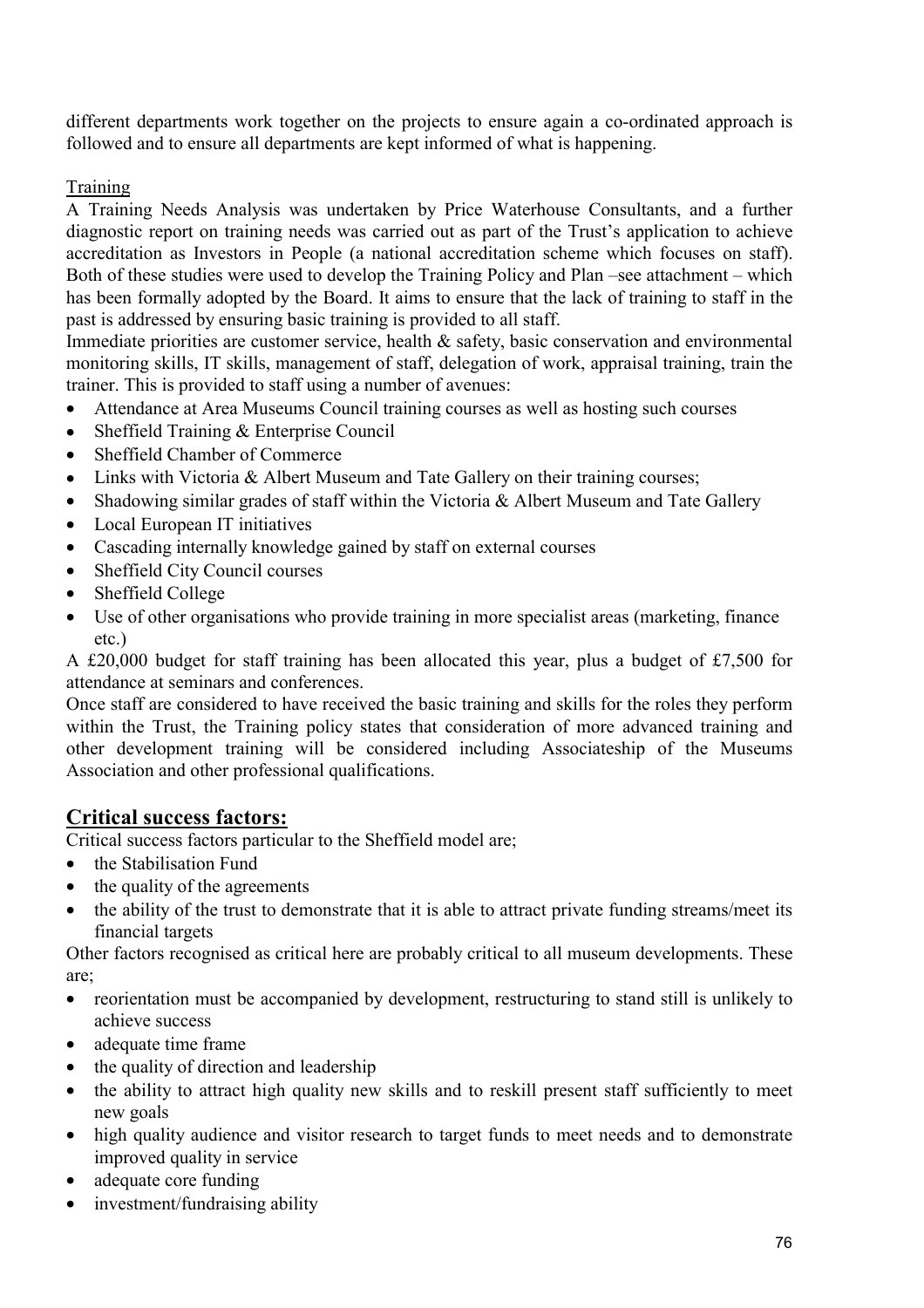# **Sistema Museale Umbro**

Giovanni Festa Bianchet

### **Innovative key-points:**

The Umbrian Regional Museum Network (hereafter also referred to as the Network), established with Regional Law 35/1990 which decrees norms for museums belonging or of interest to local authorities (the first of its kind in Italy) is an articulate and complex case of Regional legislative provisions aimed at coordinating the availability and development of a network of services on a territorial scale. The innovation of the Network is that it brings together and integrates on a managerial/administrative level a group of small museums with different institutional forms while respecting the autonomy of each institution.

More specifically the following services are coordinated as a network:

a five–year regional plan for the Museum Network with the option of annual revisions, that establishes a means of communication between the individual museums and their integration as a regional network. Regional and local administrations develop and approve the plan together with public, private or clerical owners of museums or collections;

the Network's programming is established by a process of negotiation, i.e. consensus. The Region acts as the fulcrum of a network of autonomous entities which has the participation of the Provincial and Municipal administrations which are directly involved in the development and implementation of Regional programming;

professional development programs aimed at creating new jobs with the accompanying insertion of positions with new professional profiles in many participating institutions;

development of network services, collaboration between public and private entities in operating museums and related services, and outsourcing of activities that are not the principal functions of public administrations or the entities in their jurisdiction (promotion, communication, marketing, organizational and technical assistance etc.)

The Network, coordinated by Umbria's Regional government, is a model that offers an interesting subject of debate for regional administrations, especially in Italy, that are considering the development analogous projects.

## **Short description:**

For the past twenty-five years the Region of Umbria has favoured the development of a policy for a planned approach to the protection, restoration, study/presentation and promotion of its cultural heritage. A key concept of this policy is the Regional Museum Network: a network of museums and collections of local interest belonging to local entities which forms the basis of a program for the conservation and development of the social and economical value of the cultural resources, carried out on a territorial level primarily for the benefit of residents. The Umbrian Museum Network first took shape in 1990 with L.R. 35/90 *Norme in materia di musei degli enti locali e di interesse locale* (a Regional Law decreeing the norms of museums belonging or of interest to the local authorities, the first of its kind in Italy), which provided for the cataloguing, safeguarding and restoration of local collections, the upgrade and reopening to the public of museum ensuring their regular operation, and related services. In the last decade this law has obtained very positive results in terms of the number of sites of cultural interest opened, personnel employed, visitors, catalogues/books published and revenues from admissions and bookshop sales. All this and accumulative revenues from local museums of L. 11.913.922.000 between 1990 and 1997, while the total funding from regional entities to cover operating gaps over the same period amounts to L. 1.438.000.000. The application of L.R. 35/90 has allowed for the resolution of numerous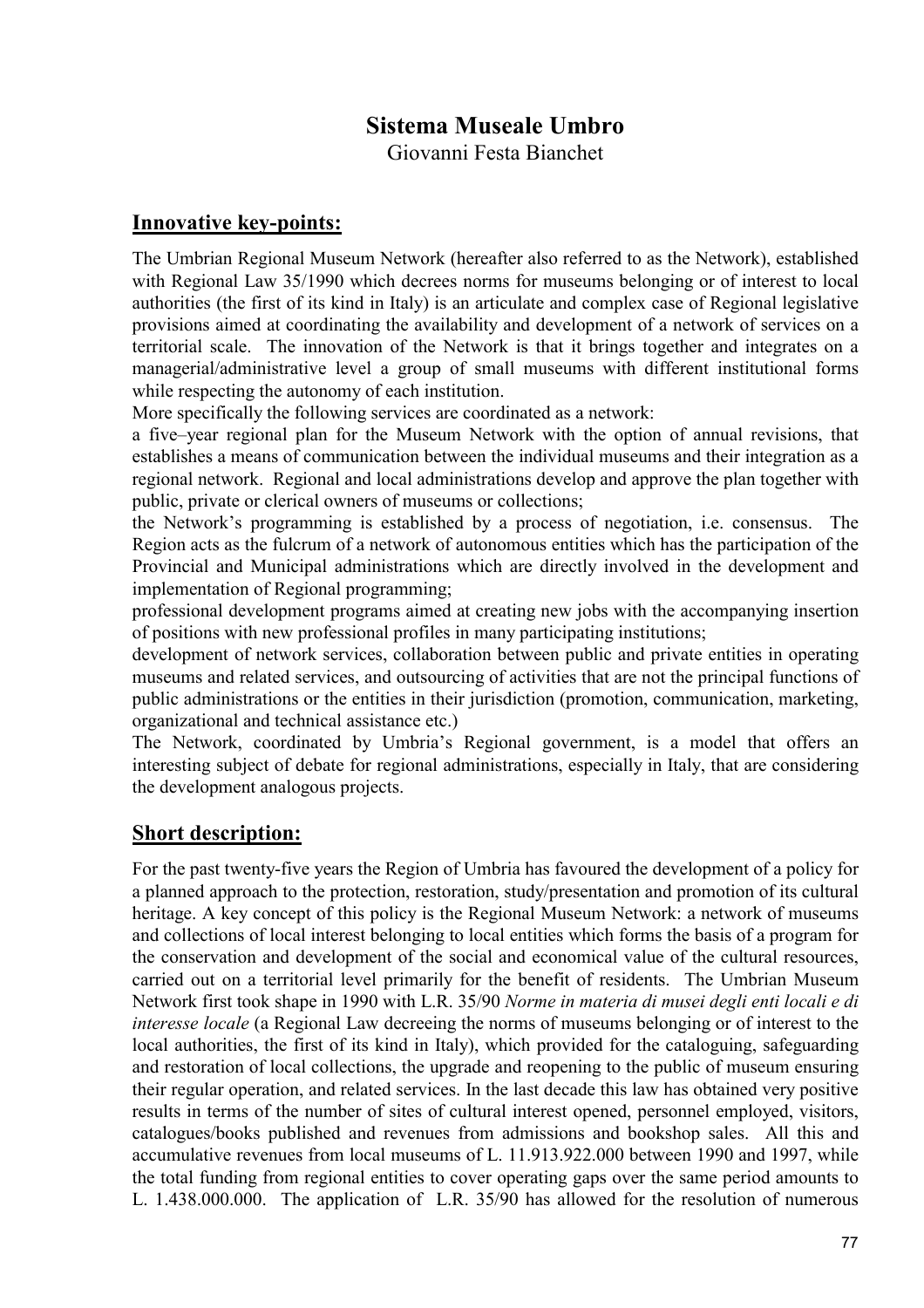problems related to the operation of local museums and of those that will be turned over to local authorities from the State as the result of Legislative Decree 112/98. However, to achieve greater stability and productivity the Regional Museum Network needs to implement some changes in the near future.

## **Interaction, cooperation, partnership:**

Regional Bill (1999): *Sistema museale regionale. Salvaguardia e valorizzazione dei beni culturali connessi* (Regional Museum Network. Safeguard and Development of Related Cultural Heritage).

With this Bill<sup>2</sup> the Region of Umbria has taken another step in strengthening and developing the Regional Museum Network. The proposed law recognizes that:

as a whole local museums contribute to Umbria's historic and cultural identity

it is in the interest of the Regional community that these museums be organized as a unified operating Network, because it allows for the economies of scales which are essential to ensure that, while maintaining costs at a sustainable level, each museum has at least the minimal resources need to operate and to peruse its function of safeguarding and developing the social and economical value of the cultural heritage.

Participation in the Network by Provinces, Municipalities and individual entities is of their own free will, and formalized by a special agreement; those museums and collections that choose not to participate continue to have access to public services and funds (though some funds are restricted to those who participate in the Network). In an effort to promote cooperation and collaboration among all the institutions operating in the Region the Network's **programming is established by a process of negotiation**. The Region acts as the fulcrum of a network of autonomous entities which has the participation of the Provinces and Municipalities which are directly involved in the development and implementation of Regional programming.

The Bill provides for a five-year **Regional Plan** for the Museum Network. The Region and local administrations develop and approve the Plan together with public, private or clerical owners of museums or collections. The Plan includes:

an analysis of the Regional situation;

l

the state of each museum and/or collection;

an outline of the annual program of activities, the undertaking of which enacts the Plan – the law defines how the program is to be developed, approved and implemented.

The Plan must be approved by the Regional Council, which does so with the aims of:

identifying, so as to integrate then with the specifications of the Regional development plan, the specific objectives of the sector and their accompanying activities;

determining the forms of organizational and functional cooperation which consent coordinated operations among the local administrations in an effort to establish a museum network and activate the Plan;

establishing the criteria of the agreement between the Region and the owners of public, private, or clerical museums and collections in and effort to insert them in the Museum Network; defining the financial and organizational resources need to implement the outlined actions.

 $2$  The Bill has been approved by Regional Council and it is currently awaiting to be passed into law by the Council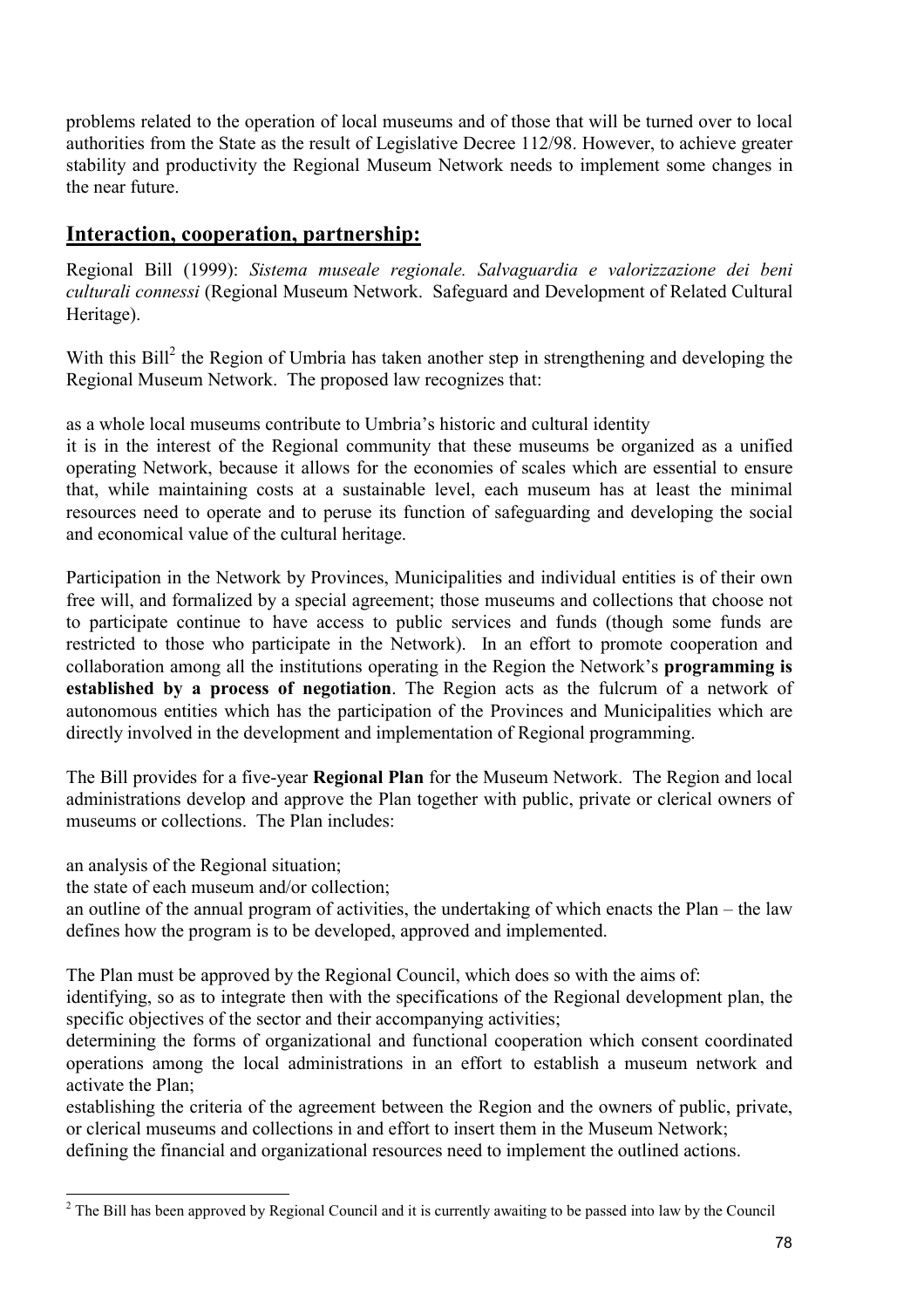In assigning duties and tasks to the Municipal, Provincial and Regional administrations the Bill follows the **subsidiary principle** which promotes the notion that every possible duty should be attributed to the institutions which are closest to the citizens. The administrative duties related to local museums and collections are the responsibility of Municipal governments, with the exception of those museums or collections for which it is deemed, by unanimous consensus, that for the time being they are better served under the guidance of a higher level of government. For the museums and collections in their possession or under their guidance the Regional, Provincial and Municipal governments guarantee to meet at least the minimum requirements established for the safeguarding of collections, operations of museums and quality of services. Municipal governments identify projects to addressed their museum/collection needs and apply to their Province for funding to carry them out. The Provinces, by selecting which projects to support, play a determining role in the Network; by deciding what to fund they in effect guide and implement the portion of the Plan under their jurisdiction. The Region directs and coordinates activities employing its organizational and financial resources to achieve a unified Regional Museum Network without limiting the autonomy of the individual organizations that belong to it.

The Region distributes its funds or those it derives from the State or the European Union to assist the following activities:

the consolidation, reclaiming, restoration, remodelling and construction of buildings, building systems and equipment;

restoration of objects;

acquisition of cultural works for museum collections open to the public;

operations of cultural entities;

cultural activities;

production of publications and other material relating to museums.

N.B.: funds for a), b) and c) are available only to those organizations that are part of the Regional Museum Network.

The Bill includes provisions for a **Technical Committee** made up of the pertinent directors from the Regional Council and Provincial administrations, representatives from Municipal administrations, the Umbrian Clerical Conference and private museums, and four university professors selected by the Regional Council. The Committee is established by the Region and assists the Regional Council in the identification of museums, collections and related cultural services of Regional interest as well as in guaranteeing the cultural and scientific quality of the Regional Museum Network.

The Bill also incorporates the following innovative aspects which have been part of Umbrian policy for some time:

**Suitability**: the tasks and duties that each entity will have to implement during the time span of the Plan are fixed at the outset and clearly stated in the Plan.

**Flexibility**: the Bill allows for annual adjustments to be made to duties and tasks of each entity as outlined in the Plan to allow for variance between projected and actual performance.

**Solidarity**: specifically it provides for collaborations between public and private entities for the co-management of institutions and museum services, with the intent of favouring development and operations.

**Outsourcing**: in pursuit of efficiency and effectiveness is encouraged that activities that are not the primary function of public entities be outsourced to specialized private entities.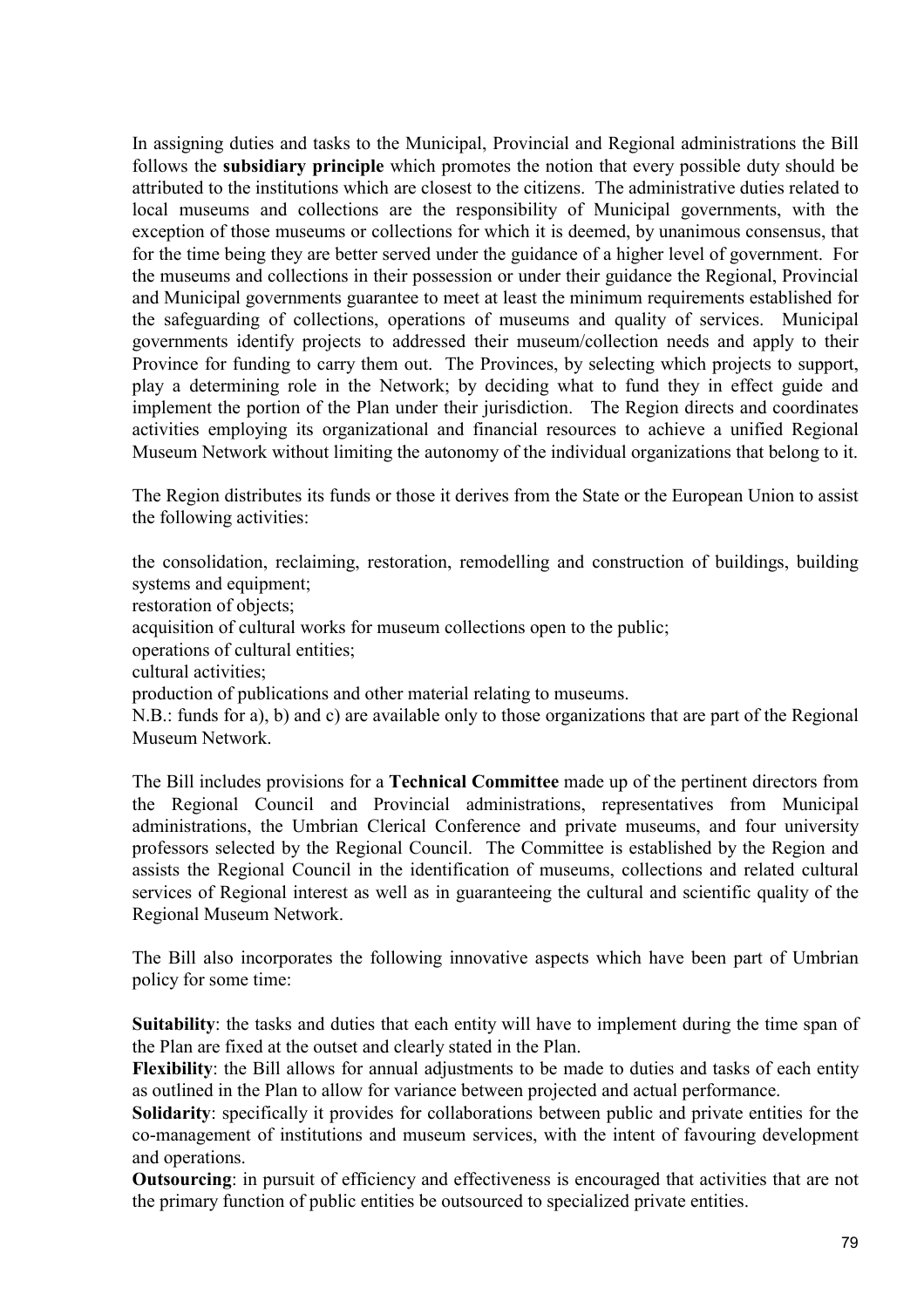**Specific and elevated professional standards** for all administrative and curatorial museum staff. The Regional Council defines the professional profiles, and associated training courses, of new staff for the museums and services participating in the Network, as well as providing skill upgrading and retraining courses for staff already in service.

The *Società Cooperativa Sistema Museale a.r.l.* (a cooperative that manages a museum network that spans Umbria and Marche) is a particularly interesting entity which incorporates the last three aspects outlined above. This Cooperative is a private company the purpose of which is to raise awareness of historic-cultural heritage by promoting it to tourists and residents. The Cooperative provides services (information, guided tours, promotional activities ect.) in a network of 35 entities and is also active in the organizations of concerts and exhibitions. It periodically publishes a newsletter/brochure (*Foglio di Informazione Periodica*) which lists the Cooperative's various activities, provides an updated schedule of cultural events, as well as providing a vehicle for those entities, public or private, that do not belong to its network to promote their activities. The Cooperative was founded in 1990 by graduates of the first program of professional training courses for "intramuseum operators" offered by the Region in 1989 in an effort to establish homogenous standard for the following services: visitor services and accessibility; collection maintenance; systems and building maintenance; cultural promotion; assistance to tourists and educational activities. The Cooperative had since developed independently of the Region; however, it is obliged to hire only those individuals who have completed the professional training courses for intramuseum operators, thereby creating an important employment opportunity for young people who graduate from the program. Between 1989 and 1998 seven editions of the professional training courses for intramuseum operators and one retraining course for personnel already working in museums have been offered. As these are courses financed by Regional professional development funds there is no set curriculum and the courses are programmed in a flexible manner which gives consideration to the needs of new museum structures. Thanks to a gradual differentiation in the areas of its competence, the Cooperative is now in a position to offer a wide range of services and runs a healthy consulting activity which includes clients from outside Umbria.

Another important initiative which developed from Umbria's policy of Regional planning is that of the **Museum for the City** (*Museo per la città*). An initiative funded by the Region and to be activated within the scope of the Regional Museum Network by the Municipalities which have a particularly rich cultural heritage that manifests itself in ways that go beyond museums and collections. It consist of "a place, in a location with high pedestrian traffic, from which specifically trained personnel attends to (...) measures to safeguard heritage as well as providing information to the public, assistance in making cultural entities accessible and in organizing itineraries which provide the participant with a real sense of understanding." Currently there are two Museum for the City in the development stage in Assisi and Perugia.

### Other projects for strategic cultural development in Umbria

That programming through negotiation, specialized training, network services and collaboration between public and private entities are a unifying theme in Umbria's approach to cultural heritage is further evidenced by the following two projects:

The restoration and conservation of Umbria's rich cultural heritage has long been a priority . In 1975 the Region enacted a Pilot Program for the Planned Conservation of Umbria's cultural Heritage. This year the Region and local entities of Umbria, the Ministry of Culture, Confindustria (the industrial association) and pertinent Unions signed a protocol of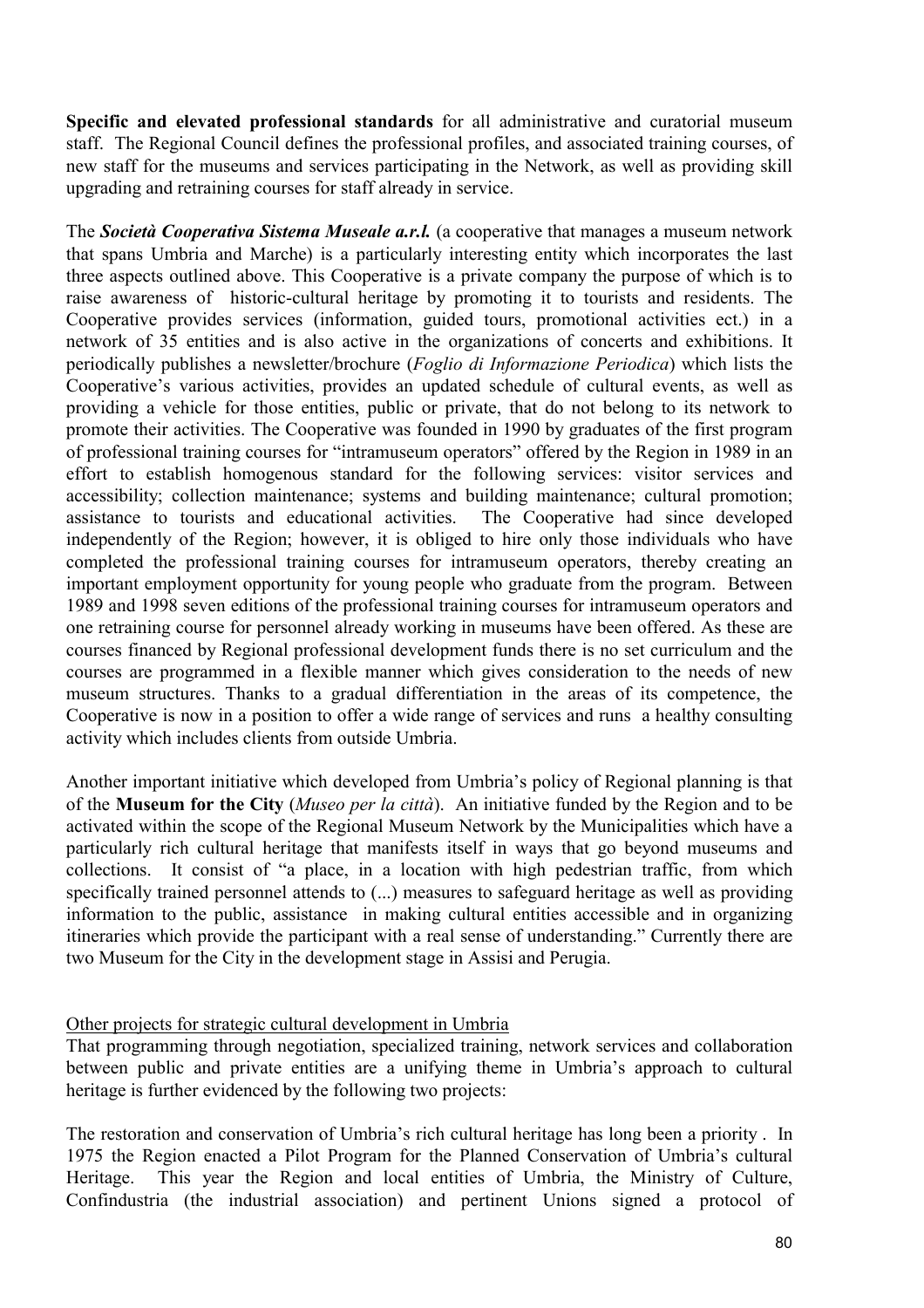understanding for the creation of a Working Centre for the Conservation, Maintenance and Development of Umbria's Cultural Heritage. As Bruno Brascalente, President of the Region of Umbria, explained it is an innovative initiative, the first of its kind in Italy, for the protection, restoration, conservation, and development of artistic works, with priority given to those damaged in the 1997 earthquake. This initiative becomes part of the over all planning for territorial development and cultural tourism, that offer significant employment opportunities. Maintaining the Regional approach the Centre will actually be a network of three locations: one in Foligno, one in Spoleto and one in Narni.

In the protocol of understanding for the Pact on Culture between the Province of Perugia and its Industrial Association (Assindustria) the two entities recognize the importance of public-private cooperation, the development of promotion for the heritage sector and the production of traditional and contemporary arts as unique resources; it is stressed that "the creation of a network, of a circuit of cooperation between economic and industrial powers is integral to a process of promotion"; the partners "agree to collaborate on developing and implementing an overall coordinated and coherent plan of cultural promotion". In particular they "intend to develop cultural promotional packages in support of events which are promoted, organized and supported by the Cultural Branch of the Province of Perugia, cooperating to take advantage of synergies with each employing financial and/or organizational resources and defining strategies and actions for the promotion of the events through coordinated communication".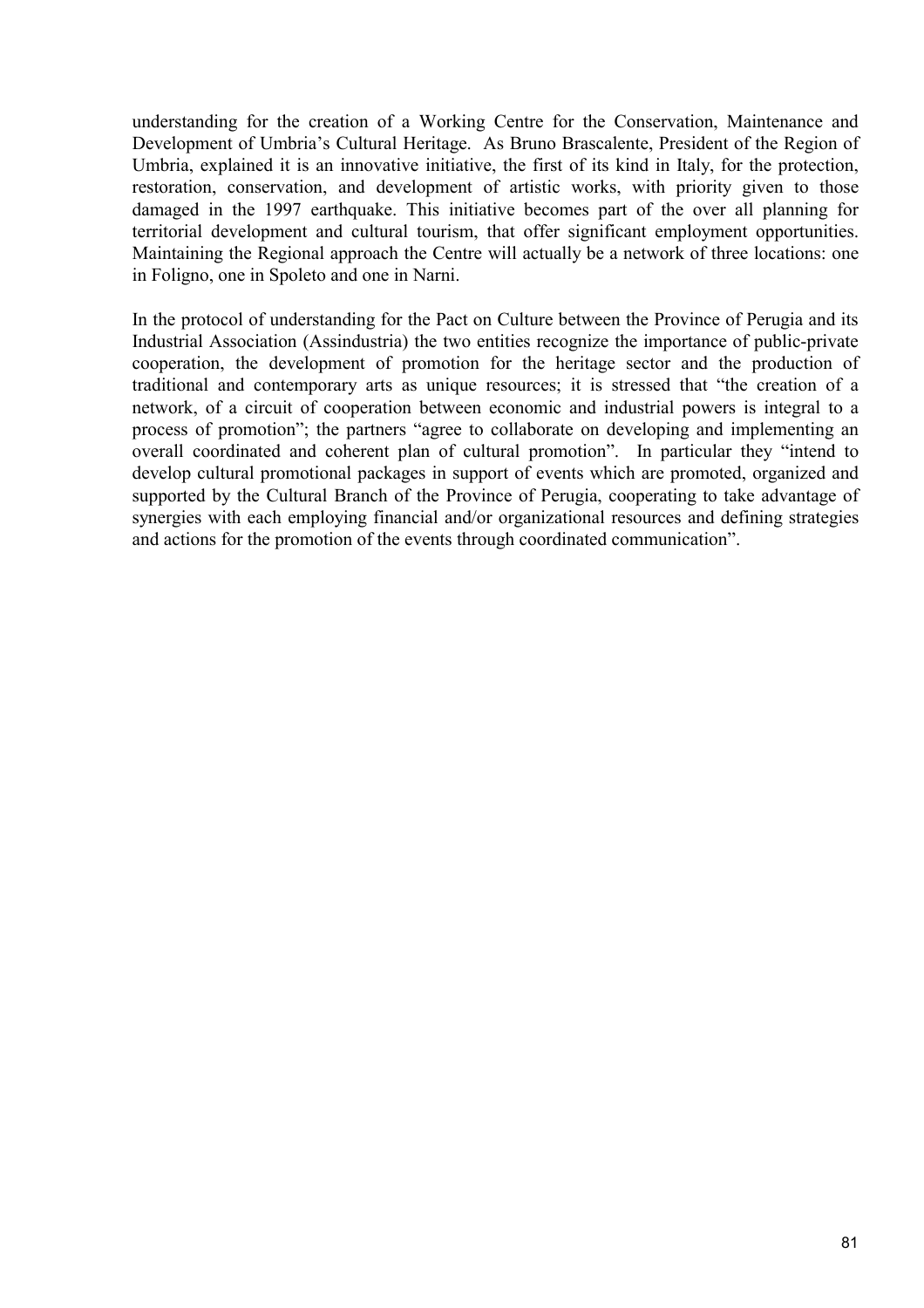# **SKOZK (Spoleczny Komitet Odnowy Zabytków Krakowa)**

Cracow Monuments Renovation Civic Committee Agata Wasowska Pawlik

### **Short description:**

SKOZK is the only organisation in Poland working on the basis of separate legal act dealing with the whole complicated problem of revitalisation of Cracow historical city centre. Actually thank to SKOZK activity the architectural substance of Cracow has survived. In the 90-ties, in postcommunist reality, pioneering formula of SKOZK generated private funds to renovate Cracow monuments.

Cracow Monuments Renovation Social Committee was established in 1978 (SKOZK). Members of SKOZK work on a voluntary basis and are appointed and dismissed by the President of Poland. The Committee consists of consultants, outstanding members of Polish society and representatives of renovation circles: art historians, artists-renovators, architects, urbanists, also lawyers and economists. The main objective of the Committee's operation is the preparation and improvement of rules concerning allocation of the National Fund resources. The above is based on strategic annual and long-term plans, motions made by the owners, state and self-government renovation authorities' points of view, and Committee's own initiatives. The essential part of the Committee's work is monitoring and quality evaluation of conducted works. Projects which concern annual plans and reports, prepared by the Board of Cracow Monuments Renovation, are judged and corrected by problem commissions and the Committee's Presidium. Then they are approved by general meetings. The National Fund is the financial basis. Its resources, in the majority come from the central budget's donations, that are assigned by the Parliament and received via the Polish President's Office. However money coming from the budget of Cracow region and Cracow community are also vitally important.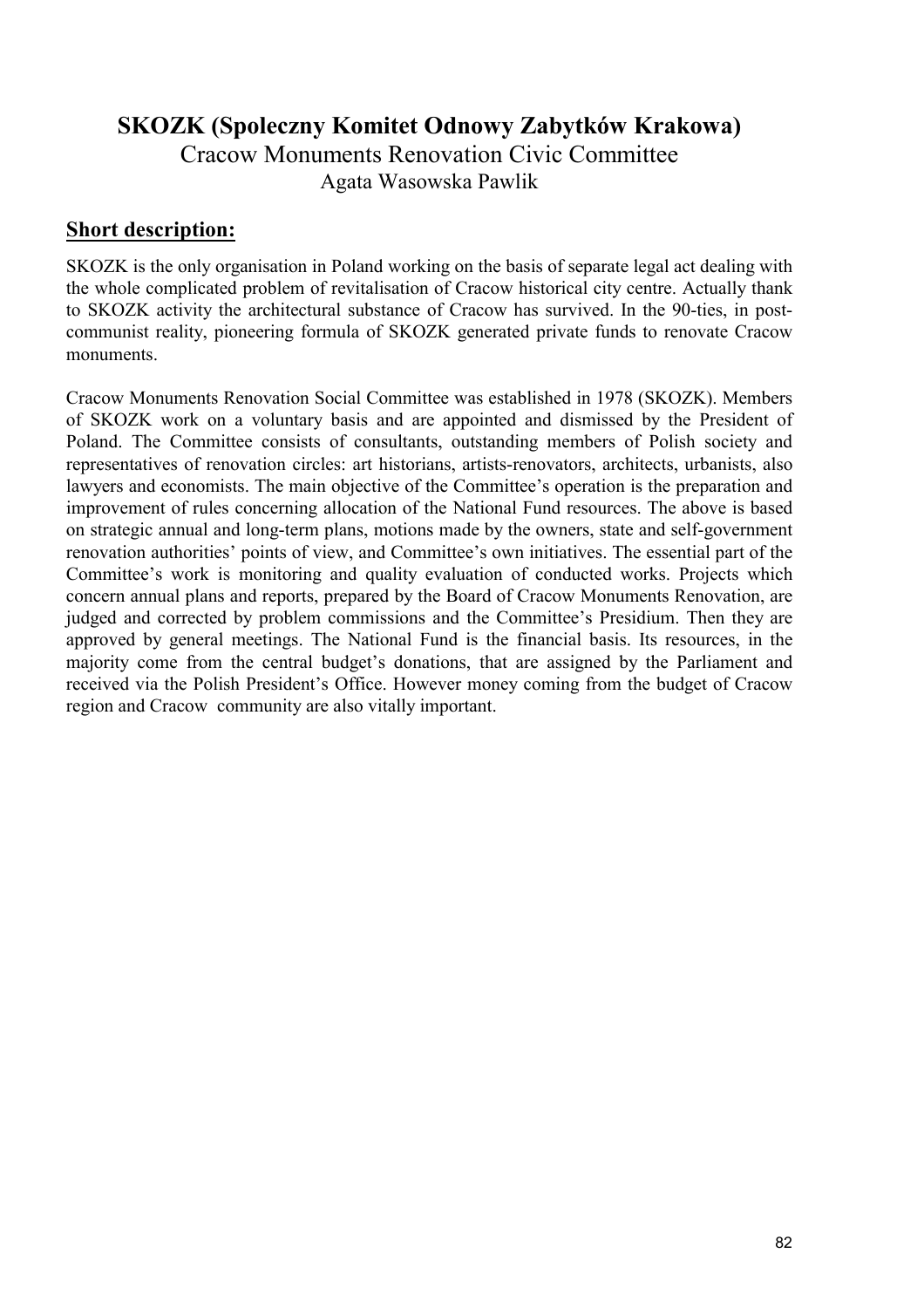# **Wohl & Sein - Being and Wellbeing**

a Basel museums project with new forms of cooperation between economic, cultural and political life Saskia Klassen

### **Innovative Key-Points:**

It is very unusual that museums and other public institutions work together in such a big number and - among the museums - small and big institutions on the same project. Private financing of a cultural project on the occation of a jubilee from a compagny as Hofmann-La Roche is not selfevident but luckily no more brand new. But the existence of a project-coordinator (Cyrill Häring) which was also responsible for the working conditions of the participants is in the nationalwide context realy innovative.

The same three points from above, big group of participants, working together of small and big institutions and the existence of a project-coordinator, are also the innovation from a management point of view.

This exampel is easily exportable in other fields or other regional contexts.

### **Short description**

Under the title  $n$ Beeing & Wellbeing" nine expositions were shown from June to September 1996 in seven different places in the city of Basle (Switzerland). Nine museums and culutural institutions worked together in this multifaceted and inter-disciplinary cultural project. What the exibitions had in common was the overall context and the title, "Being and Wellbeing". Apart from that, each exhibition was specific to its museum and bore the stamp of its creator. The project was financed by the private sector on the occation of a compagny's jubilee. It had a twoyears planning phase and an independent coordinator and projectleader, whose organisa-tional role was crucial to the development processes. It ensured, for instance, that spheres of competence were clearly delineated from the beginning: the museums and institutions were guaranteed freedom regarding what was to go into the exhi-bitions. This was made possible by the private-sector funding in the form of an overall budget under the responsibility of the coordinator. The sucess of the project, shown in the exellent quality of the exhibitions and the ", wellbeing" of their visitors, is the best reference for it as an example of a practicable approach to the sort of cooperation that is further needed.

The titles of the nine expositions and the Institutions in cooperation: Revolution. Apothekerkunst und Industrieprozess" *(Revolution. Pharmacie and industrial process)*  Pharmazie-Historisches Museum *fremdKörper - corps étranger - Foreign Body"* Videoinstallations Museum für Gegenwartskunst, Öffentliche Kunstsammlung. *Schmarotzer? Von Paristen und Menschen (From parasites and human beeings)* Naturhistorisches Museum *Wegzehrung. Pflanzen am Lebensweg des Menschen (Provisions for the journey: Plants along the human beings way of life.)* Botanischer Garten der Universität Basel *Mundwerk. Dem Gebiss auf den Zahn gefühlt (Mouth and teeth)* Anatomisches Museum Basel *Fundgruben. Stille Örtchen ausgeschöpft. (Found in the closet)* Historisches Museum Basel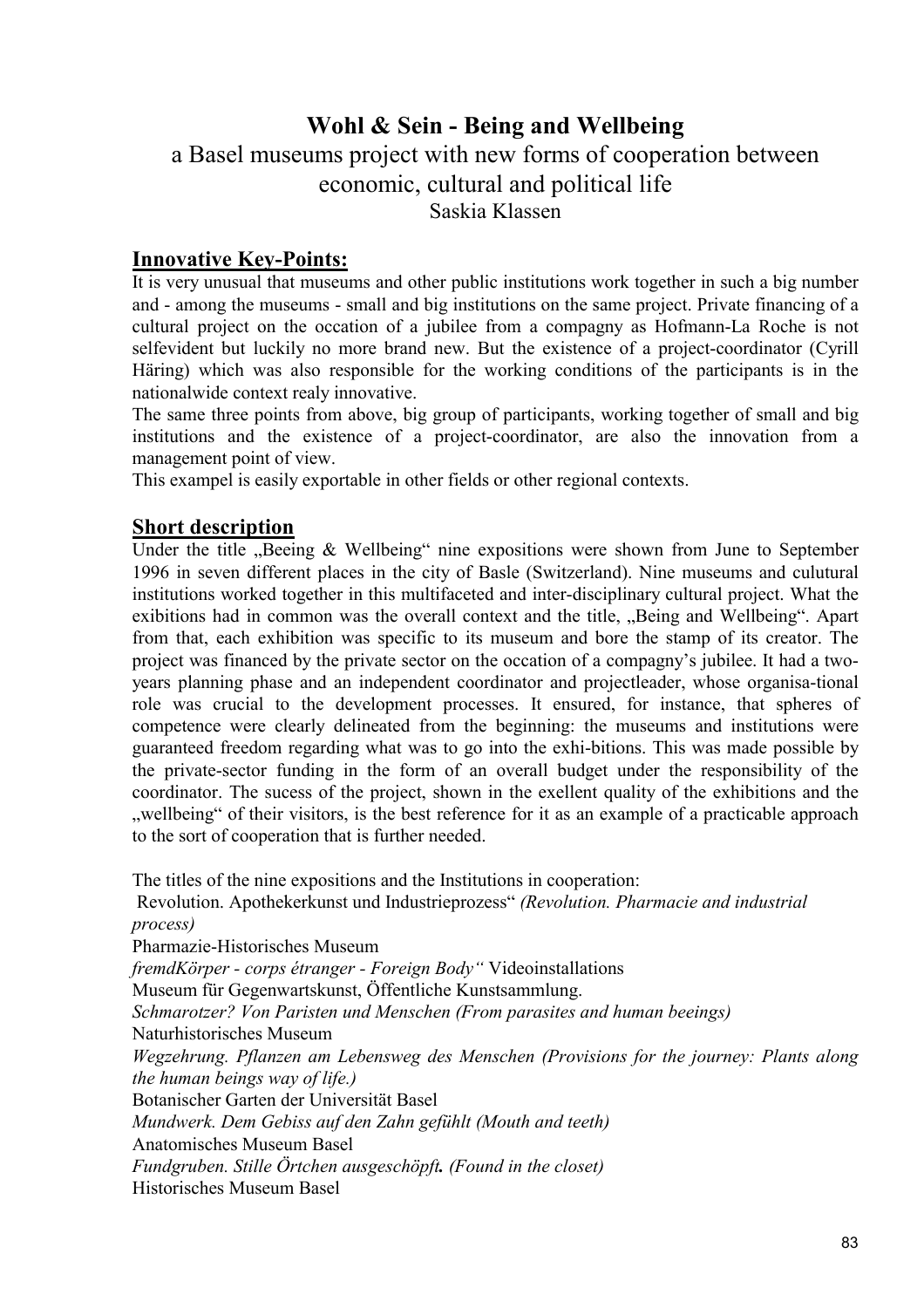*Xundheit! Im Labyrinth der Gesundheit (In the labyrinth of helth)* Karikatur & Cartoon Museum Basel zu Gast im Schweizerischen Museum für Volkskunde und Museum für Völkerkunde. (neu: Museum der Kulturen) *Amulett. Vom Geheimnis der Amulette und Talismane (The secret of charms and mascots)* Pharmazie-Historisches Museum zu Gast im Schweizerischen Museum für Volkskunde und Museum für Völkerkunde. (neu: Museum der Kulturen) *geheilt! Votivgaben als Zeichen geistiger Genesung (Cured! Votive givings as symbols of mental recovery)*

Schweizerischen Museum für Volkskunde und Museum für Völkerkunde. (neu: Museum der Kulturen)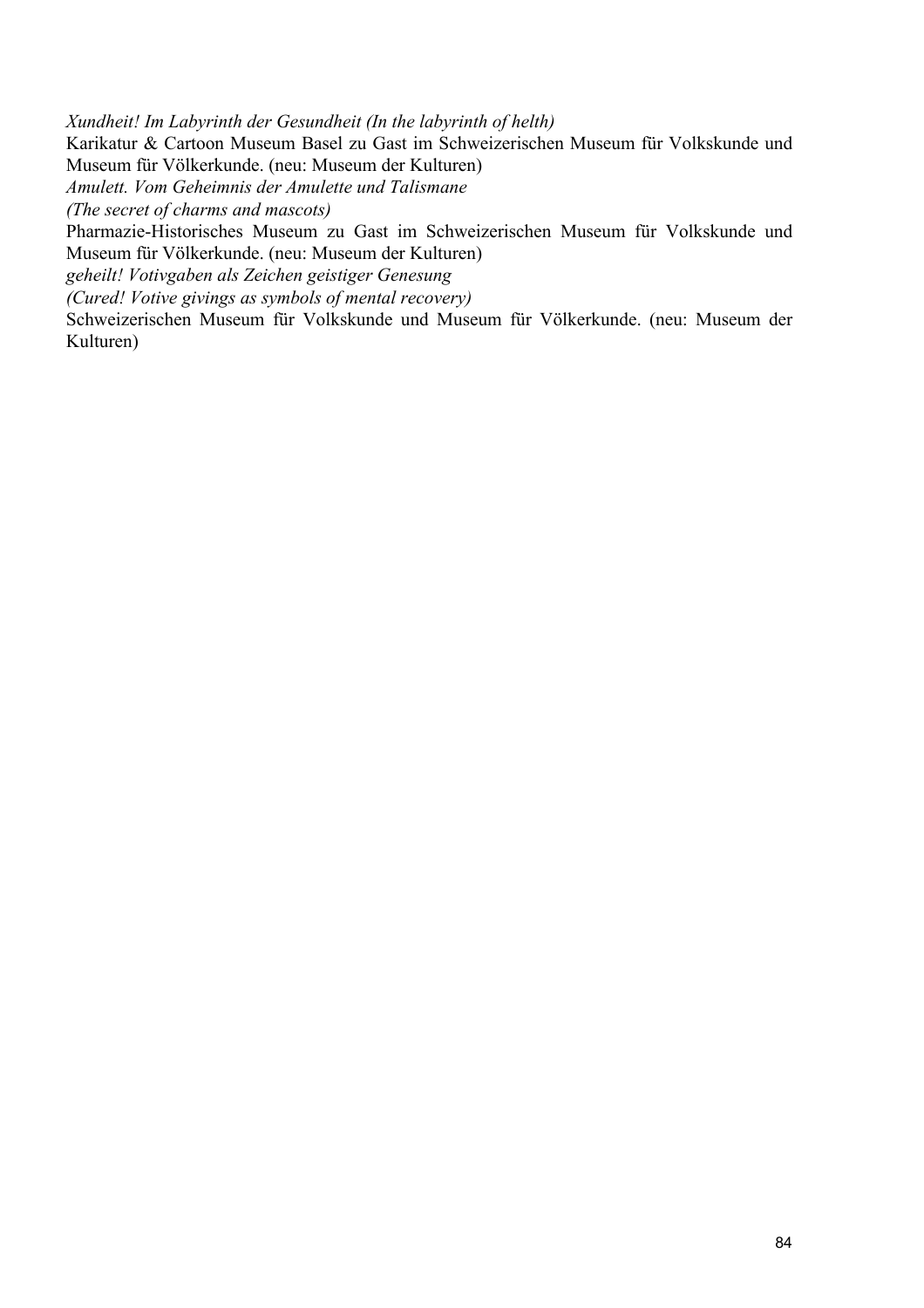# **Zeppelin-Museum Friedrichshafen GmbH.**

Raymund Kastler

### **Innovative key-points:**

- museum operated by a private liability company;
- interactive visitor communication.

The Zeppelin Museum plc is one of the very few museum in Germany being operated by a private liability company.

The organisational structure enables the museum to act more flexible in financial and personnel matters.

The organisational split between collections being owned by a foundation and operation of the museum being done by a private liability company is highly exportable to different cultural heritage institutions.

## **Short description:**

After the destruction in the WW II the collections of the Bodenseemuseum and of the Zeppelin company museum were united and housed in town hall of Friedrichshafen. At the end of the 1980s it was decided to transfer the museum to a new location situated in the area of the former central railroad station of Friedrichshafen. Through this decision a new museum complex with around  $4000m<sup>2</sup>$  exhibition space came into being, incorporating as well the history of Zeppelin aeronautics and a huge collection of fine arts. Additionally works of contemporary artists (currently an Otto Dix retrospective) and of scholars from the Zeppelin Foundation (currently Annelise Hermes) are displayed. Special exhibitions reveal a wide prospect from aeronautic history to the arts, often the two topics in combination.

In 1992, four years ahead of the actual opening of the museum, the Zeppelin Museum Friedrichshafen plc (abbreviation ZMFplc) was founded. This private limited liability company operates the museum, all the displayed objects being owned by the City of Friedrichshafen and the Zeppelin Luftschiffbau. Since the opening in 1996 the choice of the organisational construction proofed its success in more than in the financial way.

In 1998 the Zeppelin Museum Friedrichshafen was awarded the Special Commendation of the Council of Europe.

### Staffing:

The ZMFplc has currently 87 employees in all three divisions. Around 50 of them have permanent contracts, the rest being freelancers. Included there are a lot of employees with fractional employment. The contracts of the permanent staff is shaped in equivalent to the standards of the public administration.

According to choice of structure and being a private enterprise offers the ZMFplc a lot of possibilities concerning policies towards the staff.

The ZMFplc has a specialised endorsement. The ZM considers itself as world wide leading institution in the history of airship aviation, that is obliged not only to the ICOM definition of museums but also to the task of being a high standard cultural service institution. Due to fact of the early founding of the plc this endorsement has not been developed together with all the employees but by the management alone.

Communication within the ZMFplc is facilitated by a own intranet. Weekly meetings the so called jour fix among the branches and weekly meetings of the branch leaders are the bases of the internal stream of information. A monthly general meeting of all the employees functions as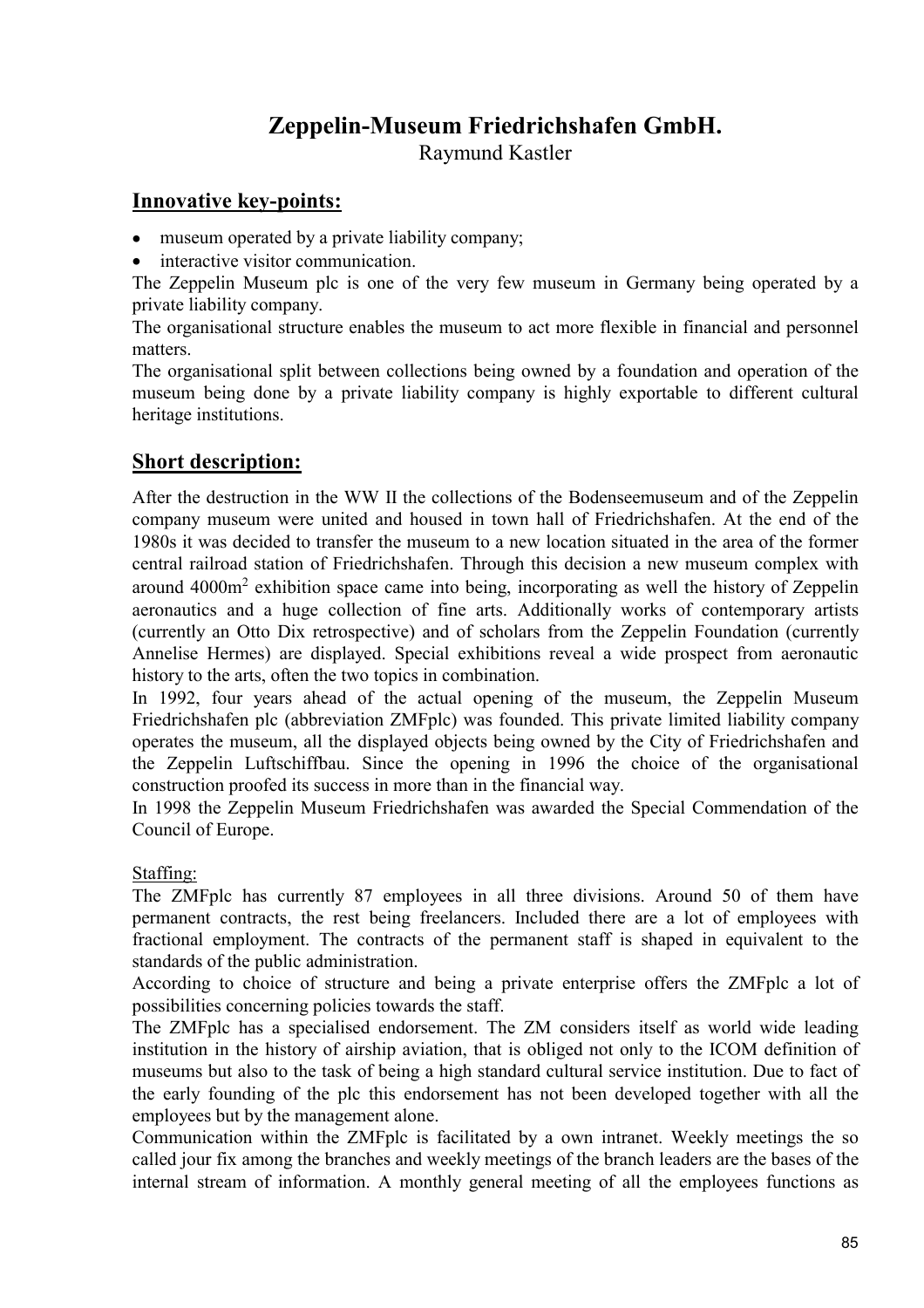platform of discussion and exchange of ideas. All decisions are made in their appropriate level of competence, according to the respective job specifications.

Ideas can be brought in at all levels and are discussed at the monthly jour fixes. The final decision lies in the hands of the management, after preceding project- and funding calculations. The realisation and the keptance of time and financial schedules of each project lies within the responsibility of each single project-leader directly responsible only to the management.

The outcomes of all decisions and projects underlie fundamental evaluation. Apart from questionnaires and evaluations of database there are feedback talks together with all participating partners and enterprises at the end of each project.

# **Interaction, co-operation, partnership:**

The ZMFplc co-operates with different partners, mostly from the local regional and international business world. For example:

- IBM
- ZF Friedrichshafen AG
- Technische Werke Friedrichshafen GmbH
- Hypo Vereinsbank AG
- and others more

These co-operations are as well long-term partnerships as single project co-operations. The selection of partners is focused on which institution brings in the best know-how /skills matched to the museums targets, so the partners invest both human as well as financial resources. In contact with different profit enterprises the structural similarity of the ZMFplc proofed itself as extreme advantage in the acquisition of commercial project-partners and sponsors.

Multiple partnerships do also exist with different museums on national and international level ( e.g. Deutscher Museumsbund, Museumsverband Baden-Württemberg, ICOM and IATM), mostly in form of exhibitions. Additionally the co-operation with artists, private and public institutions is going to be enhance by the installation of a new foundation.

Other partnerships do exist e.g. with the University of Koblenz, where students were designing an exhibition called "Between Heaven and Hell. Aeronauts in the War", together with the ZMFplc.

## **Institutional engineering:**

The ZMFplc is a limited liability company founded for the operation of the museum and is headed by a managing director. Stakeholders are different public and private institutions like the City of Friedrichshafen.

An annual report, being compulsory according to the German limited liability company laws, is published among the stakeholders and the management. The management accounts are also discussed by the Friedrichshafen City Council being the authority of the stakeholder City of Friedrichshafen.

The company is generally divided in three fundamental branches: Scientific Service; Administration Service and Technical / Security Service.

The department of Scientific Services includes the Zeppelin- and the Artsection. As a kind of staff position connecting different departments are the divisions musem-pedagogics, media and archive /library, standing directly under supervision of the director.

The equality of the different sections distinguishes the organisational structure of the ZMFplc from a more traditional museum. The director of administration is on the same level as the director of the scientific services.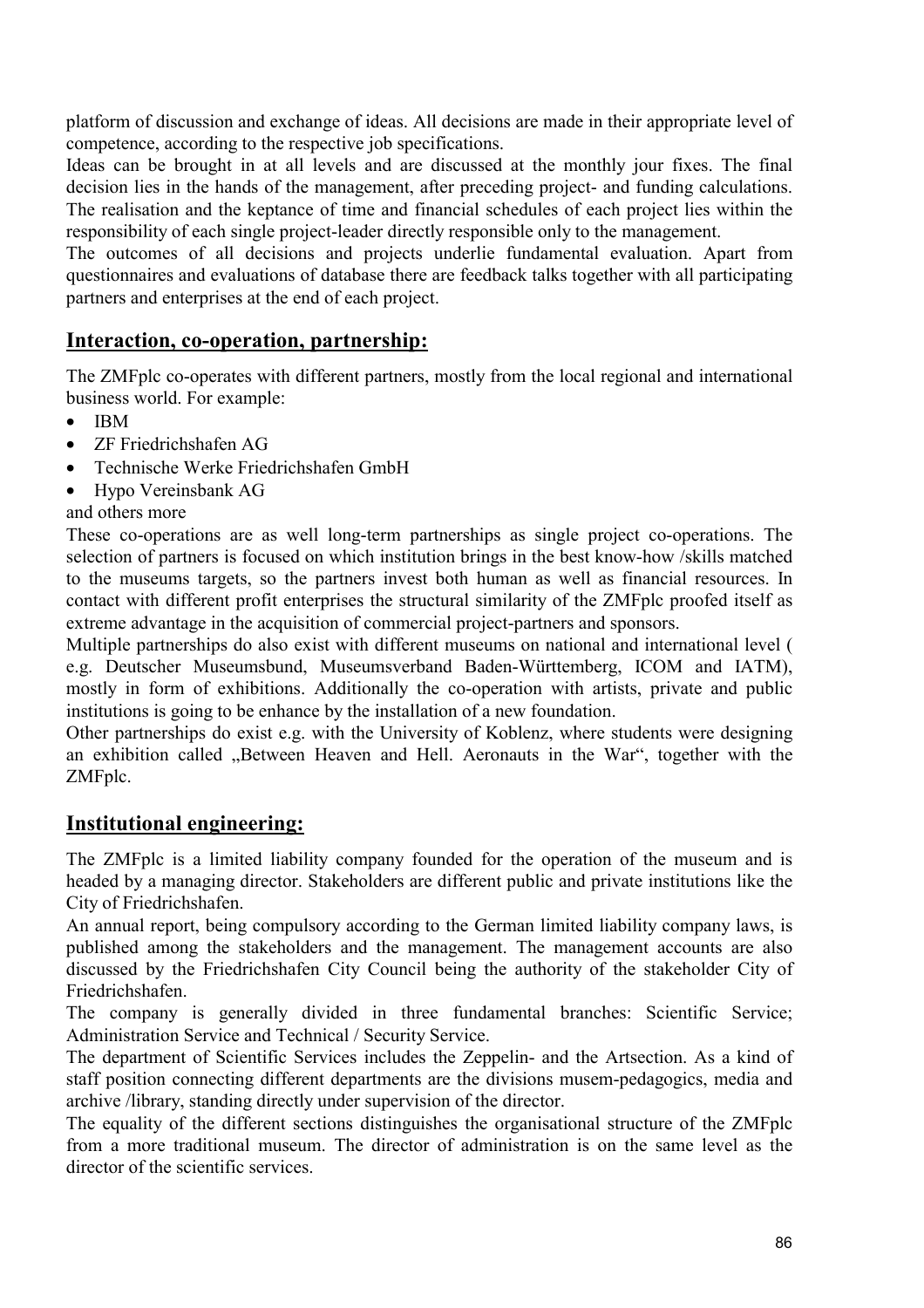

The choice of founding a private limited liability company has lot of advantages concerning the flat hierarchy and therefore the possibility for fluent decisions also in the funding sector due to not being bound to the restraints of public financial administration. This construction proofed to be very efficient and effective especially for long-term planning. The chosen enterprise structure as a private limited liability company facilitates the contact to sponsors from different enterprises. A further advantage in this matter being that a high portion of the staff has long-term experience in working in different profit organisations. Staff management according to industrial standards and cost transparency are additional positive achievements. The new organisational structure allows high stability in planning and simplifies the self economy in special events, merchandising, lease and the selling of licences.

Towards classical museums there is the disadvantage of being not regarded as a proper museum especially at the first contacts. The ZMF plc operates as a museum in every sense of the ICOM's definition. In the case of the ZMFplc the tasks list has been enlarged by being a customer service orientated institution. This means a certain mentality or attitude shown by each of the employees including the management.

Economic conditions have to be considers even in contents matters. Since the work of the different departments of a museum is high quality work it also represents an economic value that has to be considered in terms of entrance fees.

The business capacity amounts including deprecations around 8 Mio DEM (Annual Budget 7.9 Mio DEM). In the last business years the ZMFplc reached 80% self financing according to the report of the ZMFplc's accountant. The rest being funded from public subsidiaries, primarily from the City of Friedrichshafen, and others.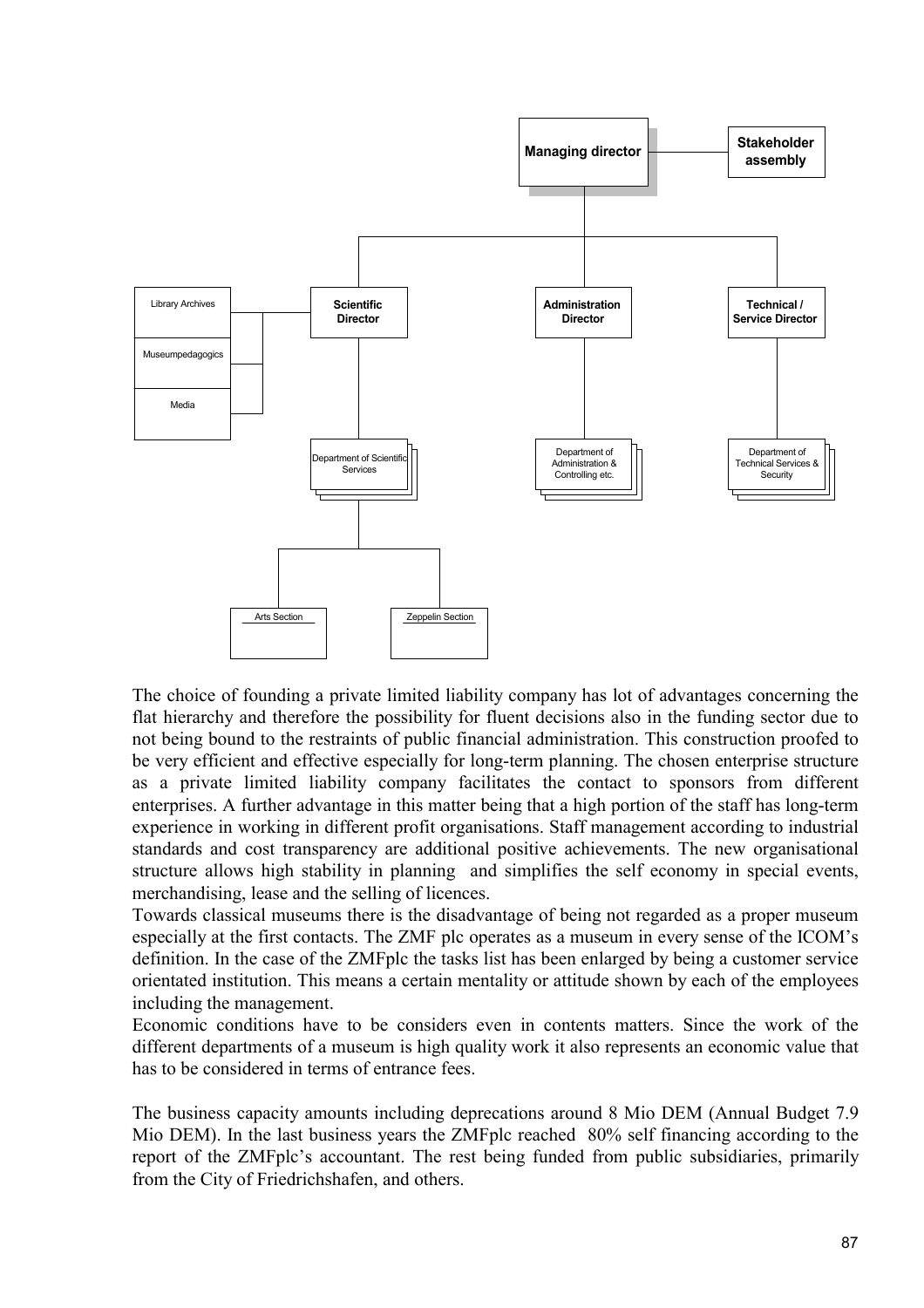The ZMFplc's income results from entrance fees (80%), plus funding from leas of rooms, lease of the restaurant and museums-shop and from royalties (the museum's logo). The last being just a small sum.

Controlling plays an important part in the ZMFplc's financial planning. According to the management efficient and effective planing and management of projects would be impossible without it. Controlling is also used to gain comparative figures in order to make midterm planning easier. (The controller of the ZMFplc has a long-term experience in this field due to an career background in profit organisations.

As a basic philosophy all the non core activities of the museum are out sourced. E.G. in the division property management and Technics only the neuralgic positions are in hands of ZMFplc 's own employees. The same is used also in other departments like media, where specialist enterprises are commissioned from project too project. The museum's shop and the restaurant are also operated via outsourcing.

The overall target of the ZMFplc is to make the museum's work as efficient as possible.

## **Strategies towards the public:**

The trend to museums as places of experience is not considered as a contradiction to the task of imparting knowledge by the ZMFplc. The main task is the efficient information, that in the case of Zeppelin aeronautics is inevitably connected with emotions and experiences, that are carefully cultivated by the museum's management.

The ZMFplc has achieved over the last years an excellent national and international reputation and placed itself in the ranking of local and regional cultural institutions. Visitors from the region still remain the lesser part of the museum's public, but the institution is well socialised in the surrounding.

The target groups of the ZMFplc are multiple and include all levels of age and education.

The communication with these groups and the public in general is based on press-information, flyers, posters concerning the local and regional level. The supra-regional level is served , by radio and tv spots advertisements and the internet.

The ZMFplc Web-site host a speciality in communication with the target public, called the ...count online" concerning a future exhibition about the life of Count von Zeppelin. This interactive site offers the user the possibility to shape an exhibition from the visitors side in collaboration with the museum. This innovative initiative of the ZMFplc allows the visitor to switch from a simple consummation of offers and to become to a responsible partner in the conception of the museum's exhibition.

Additional the ZM offers educational events and uses new technologies in all its exhibitions.

From the foundation the ZMFplc incorporated departments for didactics, a separate marketing department and a section for PR. According to the opinion of the management PR has primarily a service function subordinated to the settings and objectives of the museum ( in the ZMFplc PR is used according to the slogan "do good deeds and talk about it").

The marketing concepts of the ZMFplc are based on specific studies, most of them basing on MA thesises.

The ZM has annually about 350.000 visitors. About 33% of them came to Friedrichshafen especially because of the ZM. Each of them spending about 60 DEM in Friedrichshafen. Annual visitors evaluations are used by the management to control the efficiency.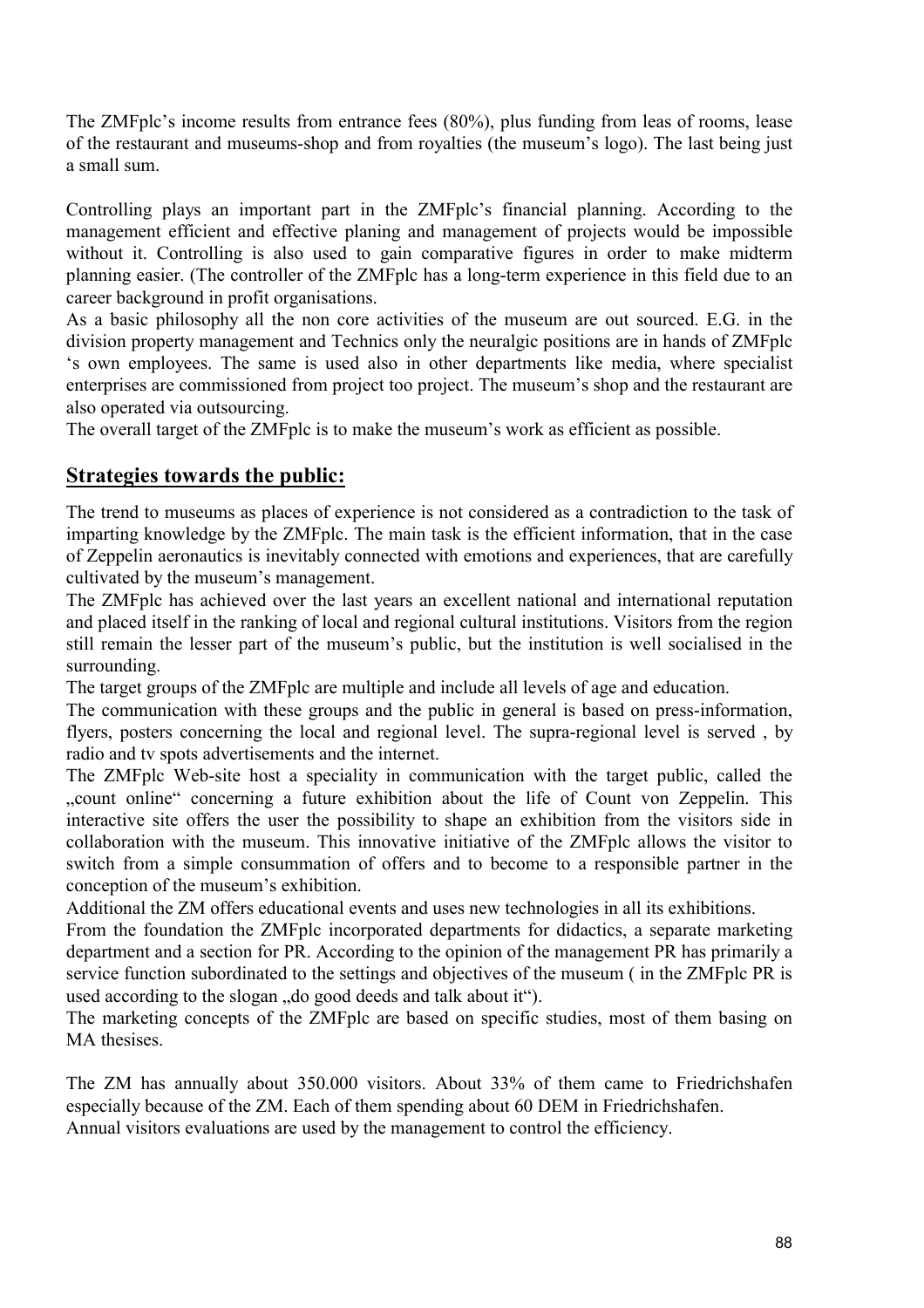# **The Pathways of Innovation: Itineraries and Directions for Travellers**

Luca Dal Pozzolo

With respect to the four lines of investigation indicated by the research project ( A-Interaction co-operation, partnership, B-Institutional engineering, C- The policies towards the public, D-The policies towards the staff), the case studies offer a wide variety of solutions. Comparative analysis is facilitated by the expository compactness of the case studies, and readers are left to evaluate the set of instruments, the assumptions and the solutions which emerge from each topic in all the cases, with no further comment. It is hoped that discussions at the seminar between those who were actually responsible for the innovations examined will offer further detail on the limits and contexts of applicability, on evaluation criterion and on possible further developments. As further stimulus for debate, we attempt in this final chapter to identify several of the problems which cut across the single case studies, beyond their specific nature. We have organised these issues into five different "itineraries". We intentionally avoid terms such as "trend" or "prospects" or "lines of development". As pointed out previously, the results of this research do not allow us to generalise about situations or to present a final balance sheet. They do allow us, however, to suggest several itineraries through a number of problems and through many of the issues raised in the case studies.

With the term itinerary we wish to emphasise the subjective component of the traveller. An itinerary indicates both a set of travel plans as well as a means of travel, and these take into account the stop-overs, the quality of the locations and the interests of the traveller. Usually there are many itineraries to choose from which connect the same two places. Consequently, the five itineraries presented below do not present an exhaustive list of the possible routes which could be suggested for the collection of case studies.

In our case, the five itineraries do not always make use of clearly marked roads. They often require the use of lesser-known routes, of paths whose outline is not always easily recognised. This fact underlines the subjectivity of the person who proposes the itinerary, and at the same time and at least to some extent, implies certain expectations about the traveller's attitude and capabilities. It would in any case be strange if a trip towards innovation made exclusive use of well-marked highways. It will surely have been remarked that some of the innovations presented in the case studies have not yet been the object of evaluation, due to their very recent date. To venture onto unknown paths is thus necessary, but whether in the future these itineraries will rely on clearly recognisable pathways or whether they will become generalised tendencies (or perhaps they will on the contrary only take effect in certain niches) is today a topic of debate.

## **Itinerary 1: Crisis as an instrument of innovation**

The attempted definition for "innovation" offered by the research project as a "certain kind of answer" given by an institution, a system or an individual to a pressure urging to change, already contains the concept of crisis as a catalyst for change. Nonetheless, some of the cases presented prove how a state of crisis, a sort of initial check-mate, can serve not only as a reason for the innovative process, but can itself become an instrument of innovation, encouraging a total rethinking of the very mission of the institution or museum itself.

One such case is the Deutsches Museum Munchen, where the factors of crisis became elements of communication towards the public and the society, and an occasion for redefining the role and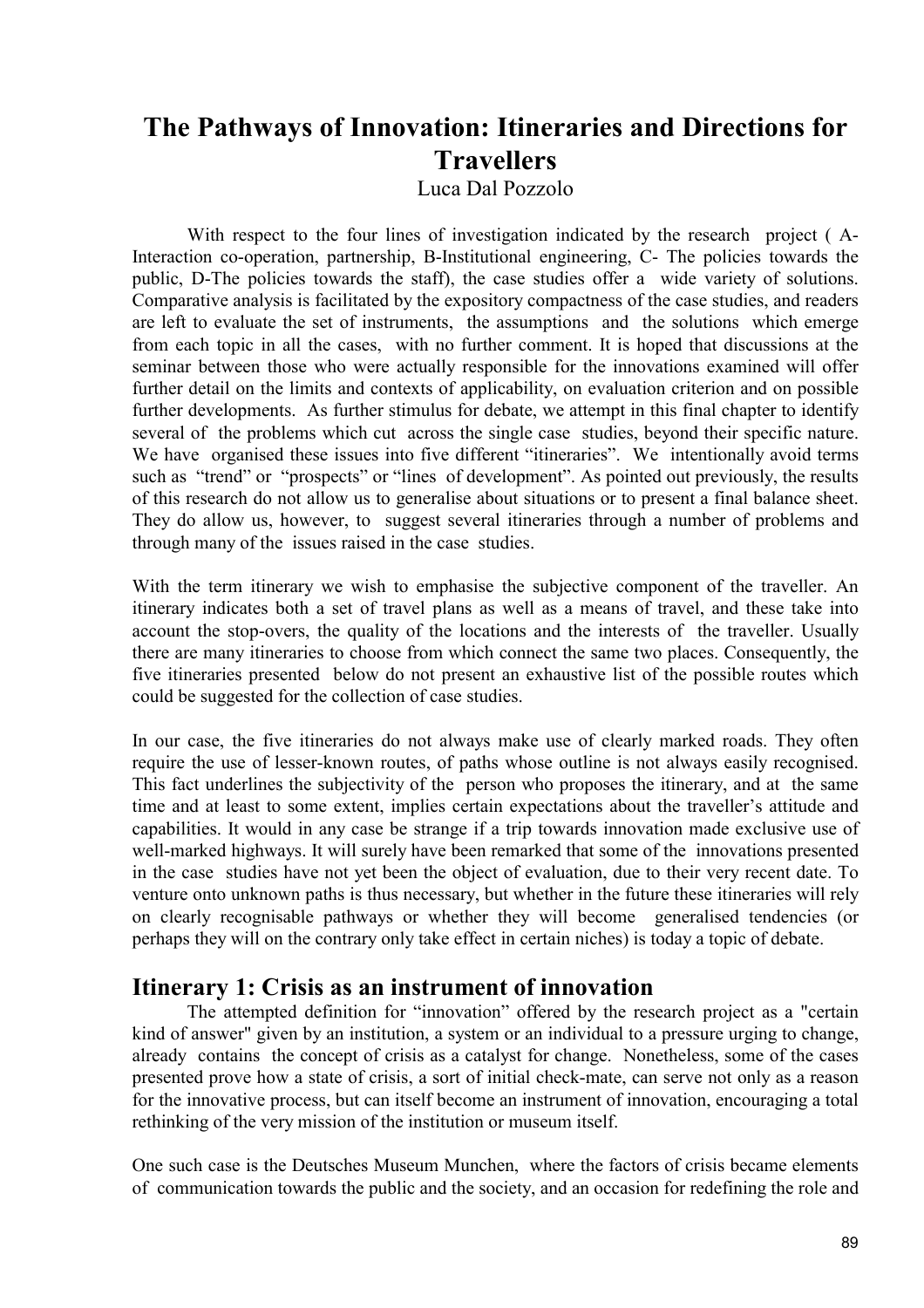the tasks of the museum with respect to civilised society. In this case it was not just a question of overcoming difficult conditions by resorting to alliances with other institutions or private organisations, but the use of the situation of crisis as an opportunity for reflection on the key functions of the museum, an occasion for an overall reconsideration about what targets to set for the museum, with what aims and what means.

With some obvious differences, the Museo Leonardo di Milano also sparked an overall transformation which goes well beyond alliances with privates and which influences even the collection of the museum itself, as well as the means of presentation and the relations between the local society, the territory and the museum.

Lastly, it seems only appropriate to mention the Ars Aevi project, where the meaning of the word crisis in post-war Sarajevo takes on connotations which are much less metaphorical than in the preceding cases: here, too, in very concrete terms, there is a rethinking of the significance of art and of the museum as a process of re-acquiring a civilised tradition of living together, of a meeting of different cultures which is becoming more and more pressing in light of spreading violence.

# **Itinerary 2: From the Object to the Subject**

Many museums today seem far removed from the first Wunderkammer; they rely less and less on astonishment or wonder about an object which has simply been placed on display. The wealth of information offered is increasing, and so is the importance of the relation the object held (or holds) with its context: from the things themselves we have moved to the relations among the things. This does not necessarily lead away from the positivist conception of the 19th century museum which was seen as a volume of an encyclopaedia of knowledge and of memory. Additionally, it is not only Science Centres and multimediality which are leading in other directions, towards displaying fewer objects and furnishing occasions for experience, but in some cases the object has practically disappeared in favour of a "subject", of the visitor, of the visitor's experience and memory. The cases of the Ragged School Museum, and also somewhat that of Croydon, are emblematic in this sense. Local society is the subject which is selfrepresented in the museum. The public, or better yet, the publics, the individuals with their different backgrounds and ethnicities are at the centre of interest. The museum becomes a place for confronting different points of view, it becomes the place for the "construction" of identity by means of a dialectic confrontation of stories, tales and individuals, it is an activity which creates identity. One does not just recognise their own reflection in an organised archive of knowledge and culture which has in some sense been objectified and detached from individual and subjective identity. Instead one contributes one's own story, one's own experience, one's own way of interacting with the subjectivity of others and with the context. In this case it is no longer possible to talk about a collection of objects, but neither can one manage to collect subjects.

# **Itinerary 3: From Still Life to Live Performance**

Another way of expressing the idea is this: not just to present but to represent things and how they live, to offer occasions for experiencing "inside" or "among" things using anything from multimedia to live performance. Not by chance a similar assumption characterises several science museums and many archaeological parks, in the effort to recreate an environment, whether it be a scientific experiment or a Roman camp. The diachronic axis - that which came before, that which came after, and the space occupied by the object in this temporal succession - integrates with the synchronic axis, such as an experiment, or a reproduction of an experience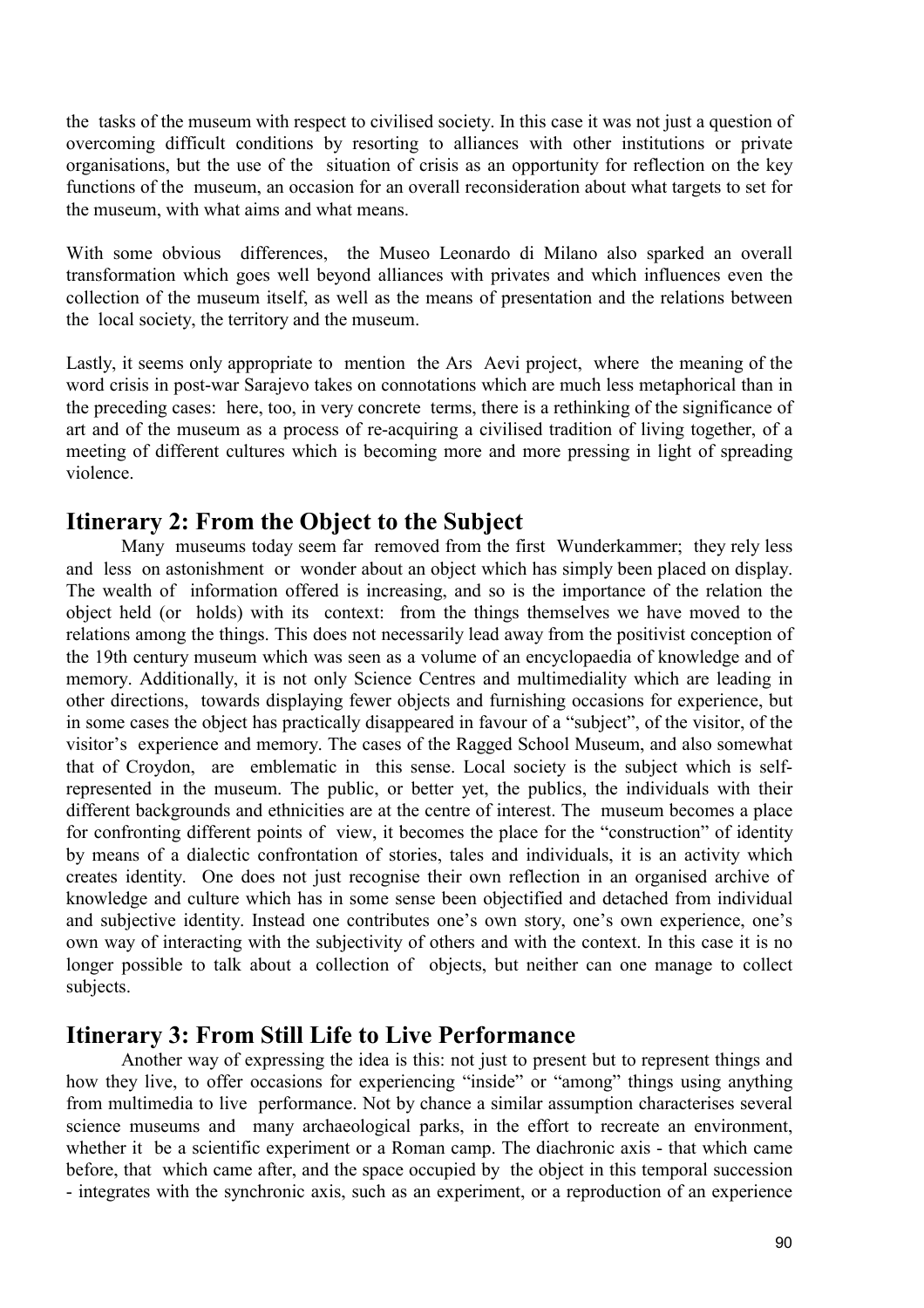in the totality of its relations in a given moment. Next door to the museum a festival develops, an integral part of the museum itself is its communication channels, like in Carnuntum, or in the telling of the daily life during the guided tours of Empuries. This is not a mere attempt to liven the presentation of certain subjects as an alternative to charts and explanatory notes. Instead it seeks to communicate something else which otherwise cannot be explained, such as the emerging result of a scientific experiment or the spatial sensation of everyday life in a place constructed 2000 years ago.

# **Itinerary 4: Conservation versus Use - Negotiating the Equilibrium**

The thankless task of reconciling protection and conservation with use, access and possibilities for visits has traditionally fallen to the institutions who oversee the museums, archaeological sites, monuments and parks. The balance among the different functions are not the result of a single equation, but are the fruit of an overall evaluation which takes into consideration a number of different factors: the characteristics of the material displayed, the modality of use, the availability of space, the number of visitors admitted per unit of time etc., etc. It is just as obvious that in such complex issues the points of equilibrium can be numerous, and in any case, no matter what the compromise reached, the situation tends to evolve continuously under the pressure of change from even a single element (a new acquisition, a successful exhibit, a peak in admissions). Even more interesting, then, are the cases which completely separate protection and conservation from use and public relations, delegating the respective responsibilities to different entities, in some cases even to different organisations, as is the case with Carnuntum, Schonbrunn and the Zeppelin Museum, and to a lesser extent of Empuries, the Sistema Museale Umbro or the Castello di Rivoli, where specific functions and services are entrusted to organisms created especially for that purpose.

In these cases, the responsibility for achieving a satisfactory equilibrium rests in the negotiations within the program, in other words, with a dialectic process of give and take concerning the modality with which to render compatible different needs. In the experience of Carnuntum, decisions about the program are discussed by an Advisory Board which represents a variety of interests and responsibilities. The reinvestment of resources derived from entrance fees into excavations, protection and conservation proves that such a process can profit from the apparently contradictory elements and can obtain positive feed-back contributing to overall improvement of the organisation.

# **Itinerary 5: From Ivory Tower to Network**

This itinerary touches on all of the case studies to some extent, and serves as the basis for much of institutional engineering. The institution, that is the museum, opens to gather the contributions of other members of society for two reasons: to co-ordinate services and functions with other institutions in an adequate economic dimension, which is often not achievable by a single institution (see the cases of Sheffield or of MuSis); and to demonstrate its authentic relationships with the territory and with a system of historically linked cultural patrimony (such as the Sistema Museale Umbro). In other cases it is the network of collaborations and participations itself which make up the mechanism for the accumulation and growth of the collection as, for example, the Museo Leonardo, the Deutsche Museum Munchen, of Being and Well Being and Ars Aevi in Sarajevo. In other cases, becoming a point in a network of tourist itineraries consents implementation of policies towards the public, increases in the number of visitors and - beyond the direct economic effects - taking on a more visible and important role in the local community.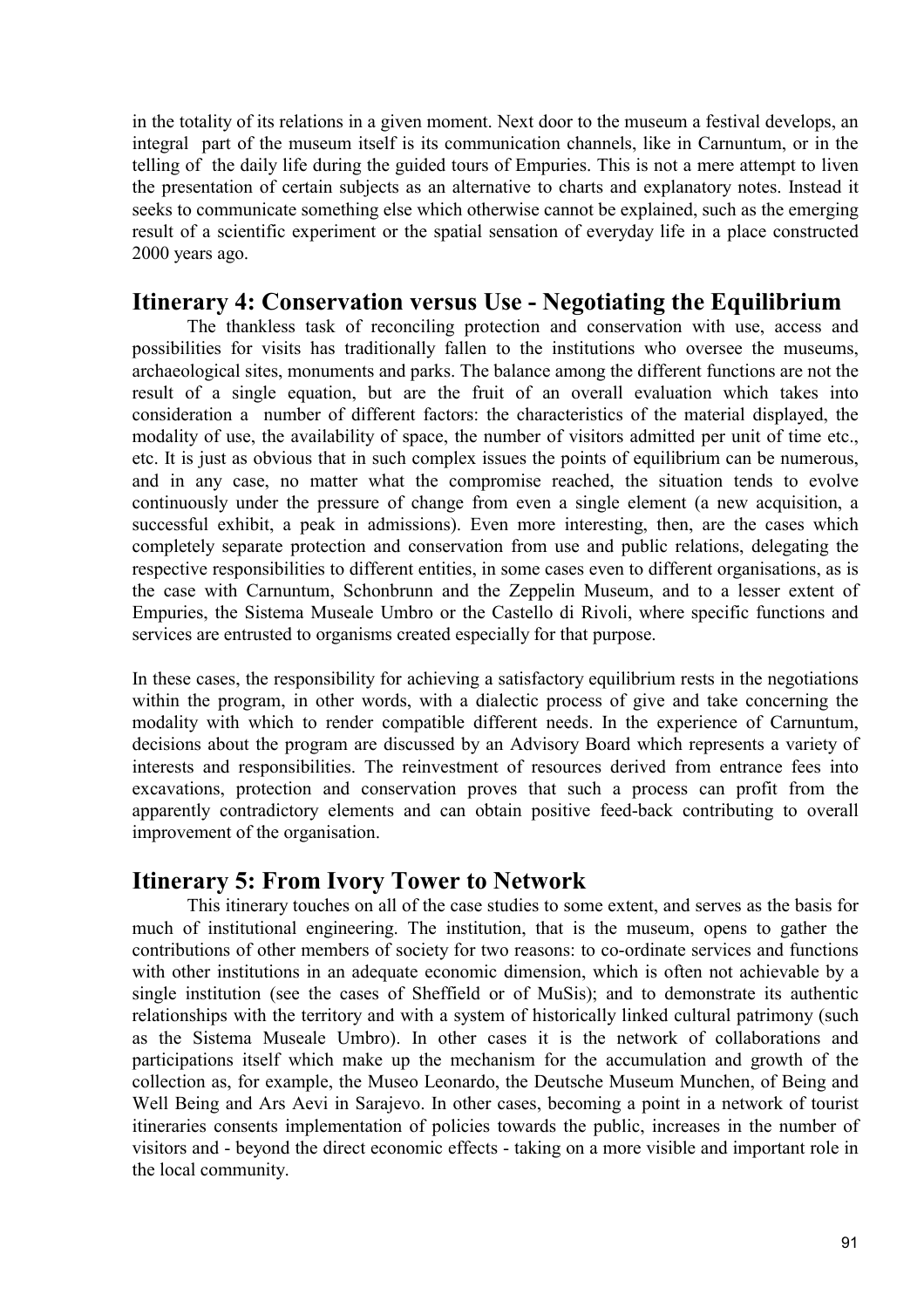Heritage Island represents an interesting case in its singularity. It is the network project itself which contributes to the definition of the requirements and necessary services in order that a site, a monument or a museum can represent a point in the network.

In all of the cases examined, participation in a network proves not to be an expedient means for passing on problems to a higher level, but instead to profoundly influence institutional structures and organisations, scientific planning and relations with the public and the local community.

# **Remarks about the Five Itineraries**

The five itineraries seem to indicate a shared characteristic in that they are transitional phases away from institutions which in some way were single, towards "systems" or towards constellations of "functions", of interests, of missions which are interrelated but which are provided with a certain amount of autonomy within the single institution. One can no longer speak of a single public, but of different publics. As a consequence, the institutional missions are well-articulated and diversified. Ownership of the objects is shared by public and private, as are the various participants in the different forms of management. Opening to a territorial network implies co-ordination of the policies among the subjects of different interests and finding points of convergence and of composition.

In a certain sense the institutions are similar to the networks, connecting this constellation of limits, opportunities, resources, and members of society, while their activities and their institutional missions manifest themselves as the results of a myriad complex of interaction.

If all of this represents a currently unfolding dynamic, then the consequences on professional training and on employment criteria seem significant. Side by side with the specialists of each individual discipline, the need for professionals capable of creating systematic connections among the various competencies, with technical expertise in the different fields, the capacity of mediation, negotiation and the design of programs, becomes crucial even in day to day management. This professional figure is strikingly similar to that of the Renaissance humanist: a scientist, a well-read scholar who is versed in many disciplines and is capable of discussion with different authorities and different members of society.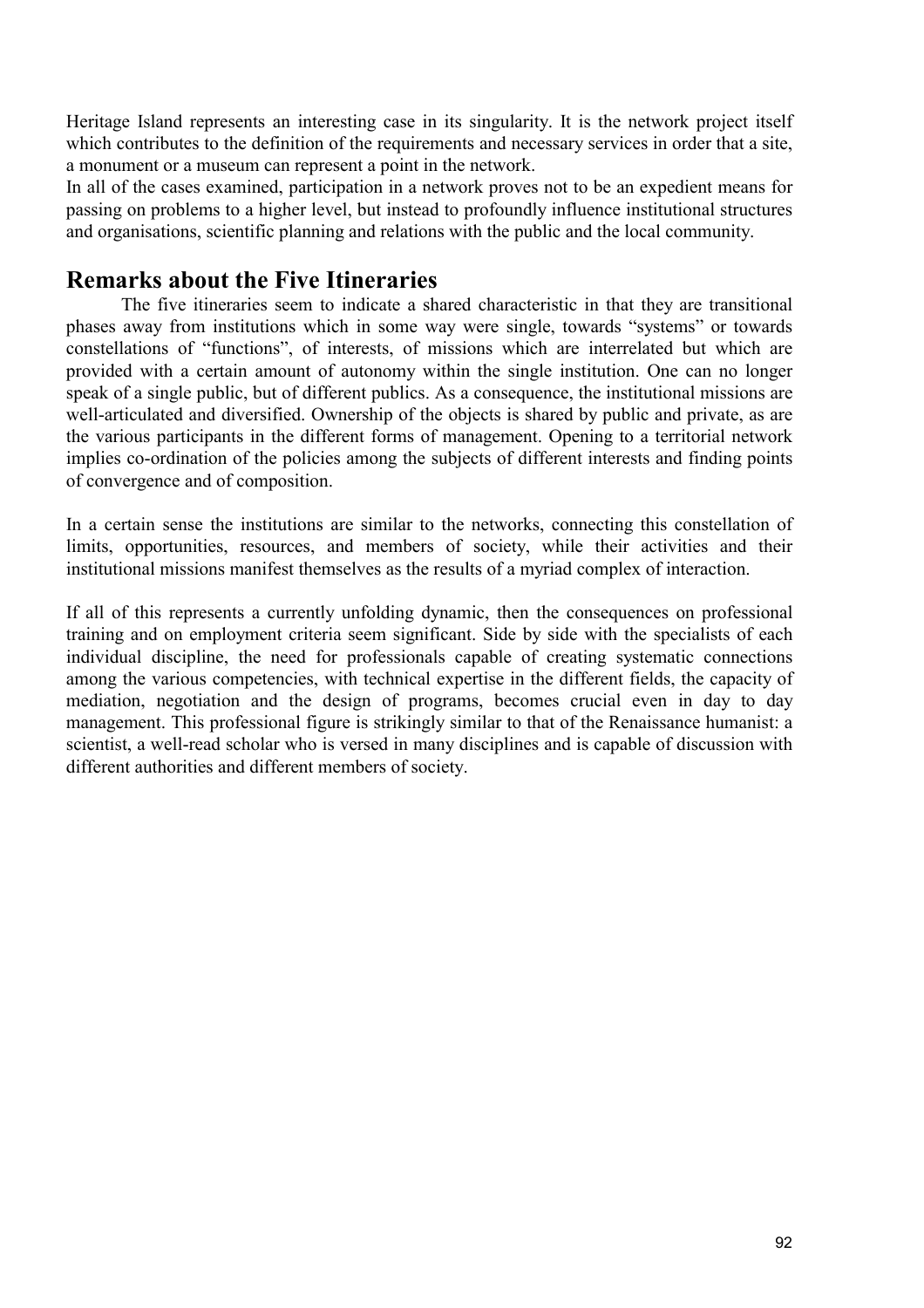**The Seminar**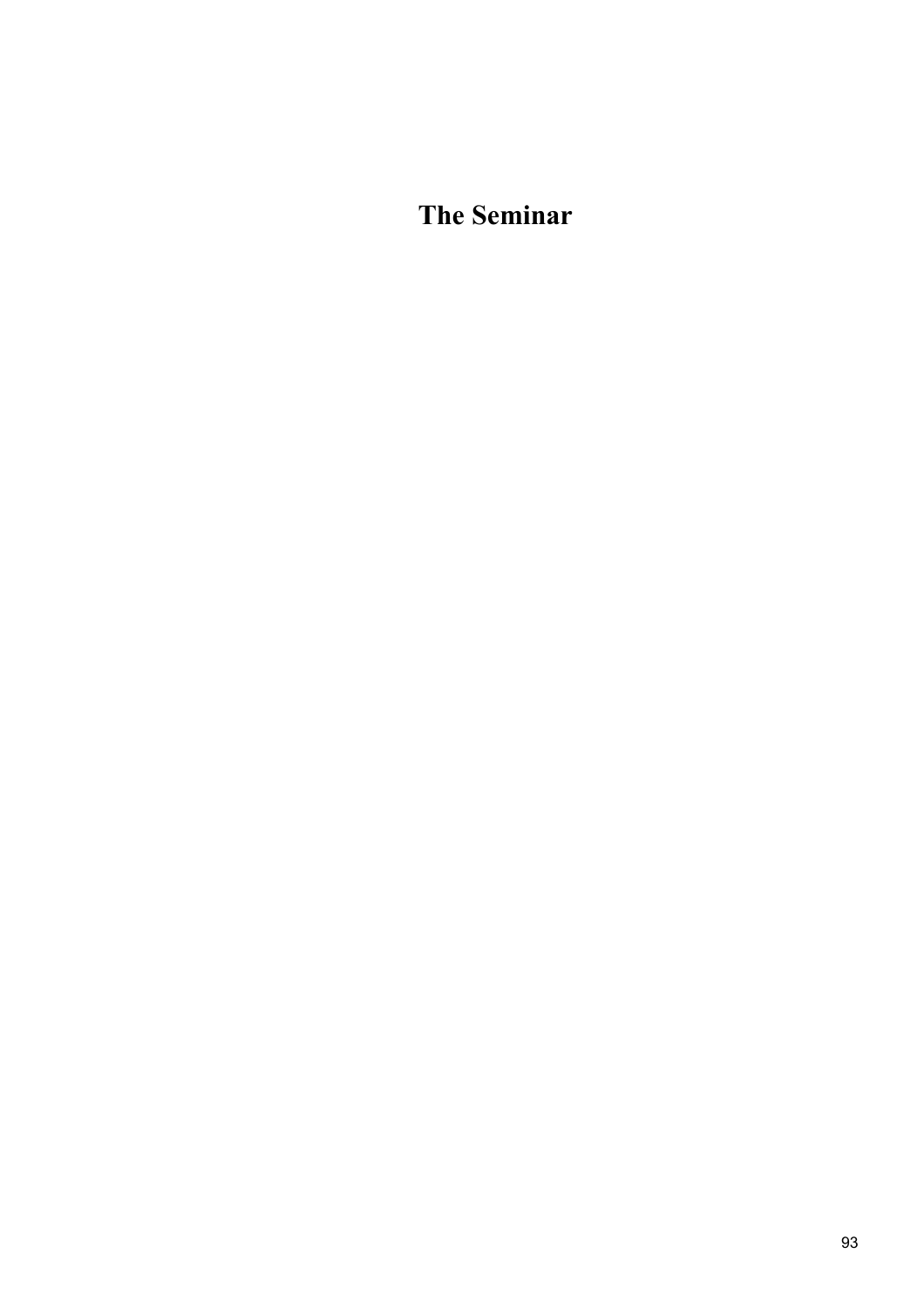# **The Programme**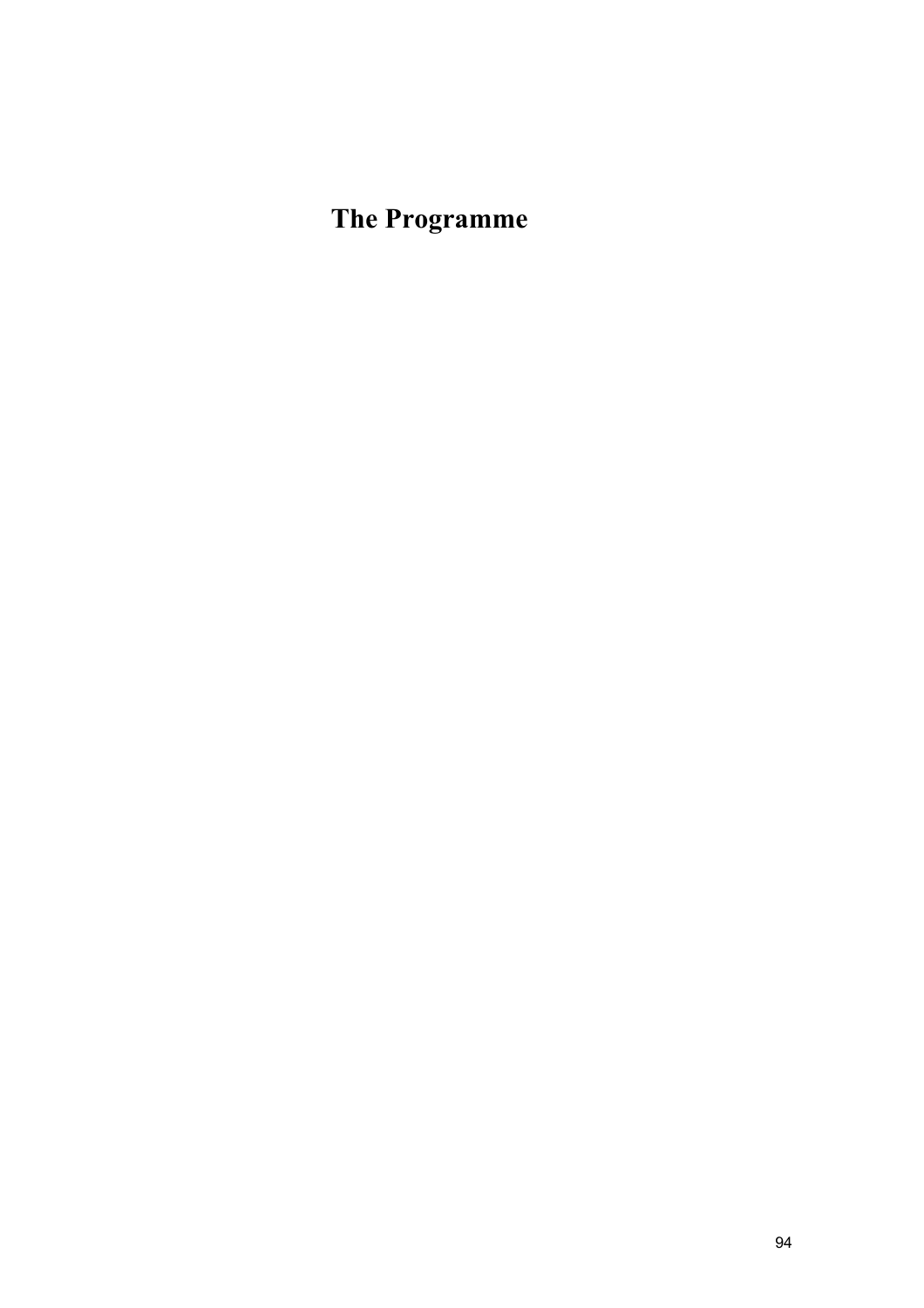# **MIMEH**

# Models of Innovative Management in European Heritage

# **Final Seminar**

4-6 November 1999 Turin

### **Thursday, 4 November 1999 Archivio di Stato, piazzetta Mollino, Turin**

### **OPENING SESSION (Plenary)**

| $14.00 - 14.45$ | Registration                                                                                                    |                                                                                                                           |
|-----------------|-----------------------------------------------------------------------------------------------------------------|---------------------------------------------------------------------------------------------------------------------------|
| $14.45 - 17.45$ | Welcome addresses                                                                                               | Giampiero Leo, Regione Piemonte, I<br>Compagnia di San Paolo, Turin, I                                                    |
|                 | Introduction                                                                                                    | Ugo Bacchella, ARTLAB, Turin, I                                                                                           |
|                 | An innovative path for a new collection                                                                         | Enver Hadziomerspahic, Ars Aevi, Sarajevo, BiH                                                                            |
|                 | Culture and tourism                                                                                             | Diane Dodd, consultant, Barcelona, E                                                                                      |
|                 | Heritage, territory, identity                                                                                   | Luca Dal Pozzolo, ARTLAB, Turin, I                                                                                        |
|                 | local communities                                                                                               | The role of a science museum within the Domenico Lini, Museo della Scienza e della Tecnica<br>Leonardo da Vinci, Milan, I |
|                 |                                                                                                                 | Mario Verdese, European Commission, DG XIII,<br>Brussels, BE                                                              |
|                 | Trends in management of heritage in USA                                                                         | Dan J. Martin, Carnegie Mellon, Pittsburgh, USA                                                                           |
| $18.00 - 19.00$ | Exhibition: Leonardo e le magnificenze del Sei e Settecento della Biblioteca Reale a Torino<br>Biblioteca Reale |                                                                                                                           |
| 20.30           | Dinner (Arcadia, Galleria Subalpina. Piazza Castello)                                                           |                                                                                                                           |

Working languages English/Italian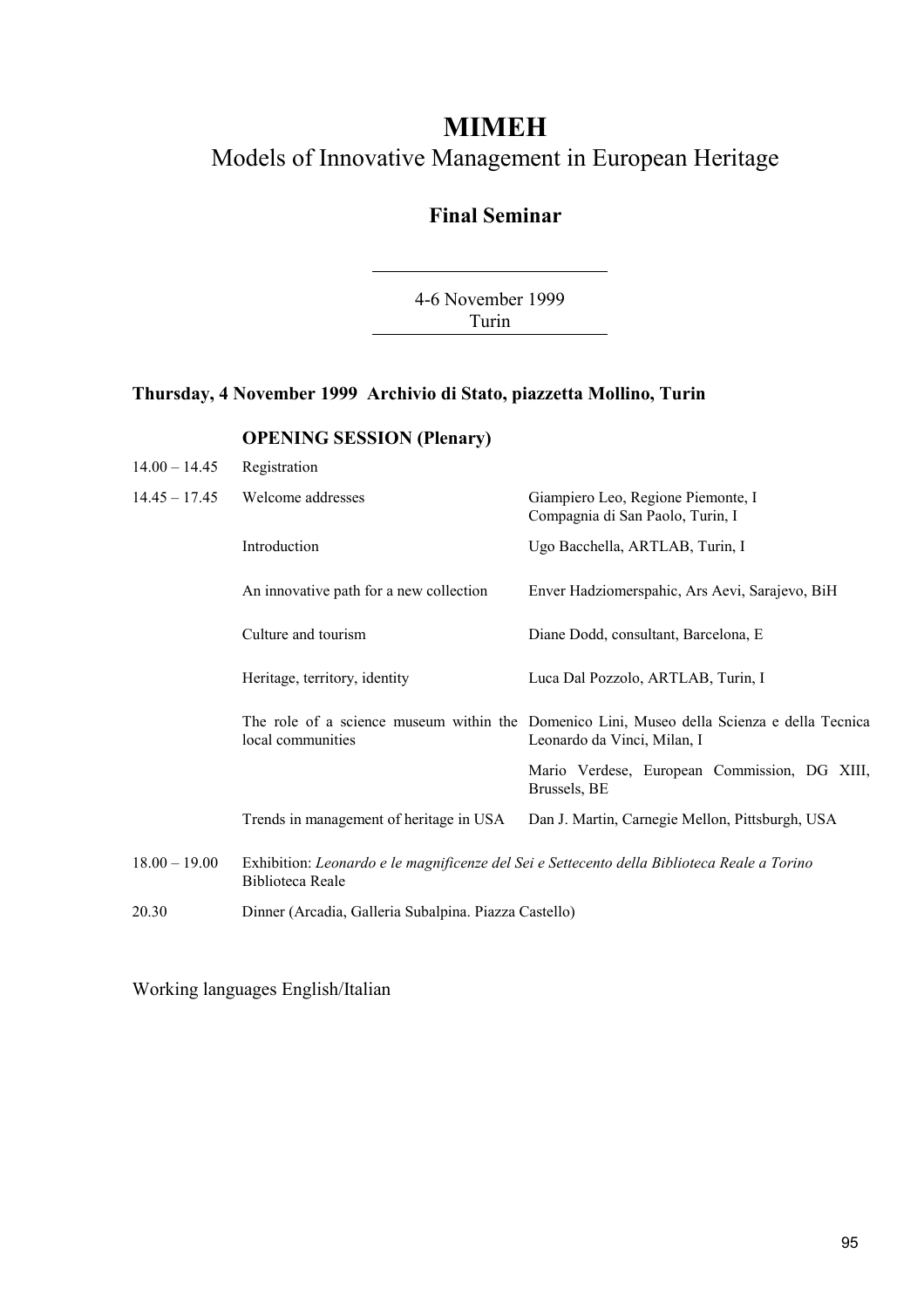#### **Friday, 5 November 1999 Castello di Rivoli – Museo d'Arte Contemporanea, Rivoli**

## 9.30 – 11.00 **PLENARY SESSION Introductory Reports**  *Chair* Alberto Vanelli, Regione Piemonte, I Interaction, Cooperation, Partnership Raymund Kastler, Oesterreichische Akademie der Wissenschaften, Wien, (ICCM Group) A Institutional Engineering Ugo Bacchella,, Artlab, Turin, I Enrico Bellezza, Notary, Milan. I Policies Toward The Public Judi Caton, Arts management consultant, GB Policies Toward The Staff Mark Hilton. Sheffield Museum, Sheffield, GB Marcello Pacini, Ministero per i Beni e le Attività Culturali, Rome, I 11.00 – 11.30 Coffee break

#### Working languages English/Italian

#### 11.30 – 13.00 **WORKSHOP GROUPS 1,2.3 and 4**

|                 | 1. Interaction, Cooperation, Partnership |                                                     |
|-----------------|------------------------------------------|-----------------------------------------------------|
|                 | Moderator                                | Cyrill Haring, Heritage consultant, Bern, CH        |
|                 | Rapporteur                               | Danielle Cliche, ERICArts                           |
|                 | 2. Institutional Engineering             |                                                     |
|                 | Moderator                                | Walter Santagata, University of Turin, I            |
|                 | Rapporteur                               | Christopher Gordon, English Regional Arts Board, GB |
|                 | 3. Policies Toward The Public            |                                                     |
|                 | Moderator                                | Petra Bohuslav, Carnuntum, A                        |
|                 | Rapporteur                               | Lidia Varbanova, New Bulgarian University Sofia, BG |
|                 | 4. Policies Toward The Staff             |                                                     |
|                 | Moderator                                | To be defined                                       |
|                 | Rapporteur                               | Saskia Klassen, Historisches Museum Aargau, Bern,   |
| $13.00 - 14.00$ | Lunch                                    | (ICCM Group), CH                                    |
|                 |                                          |                                                     |

#### 14.00 – 16.45 **WORKSHOP GROUPS continue**

17.00 – 19.30 Transfer by bus to the Palazzina di Caccia di Stupinigi and visit to the exhibition: *I trionfi del Barocco. Architetture in Europa 1600 - 175* 20.30 Transfer to Turin and dinner ( Da Giuseppe, via San Massimo 34)

Working language: English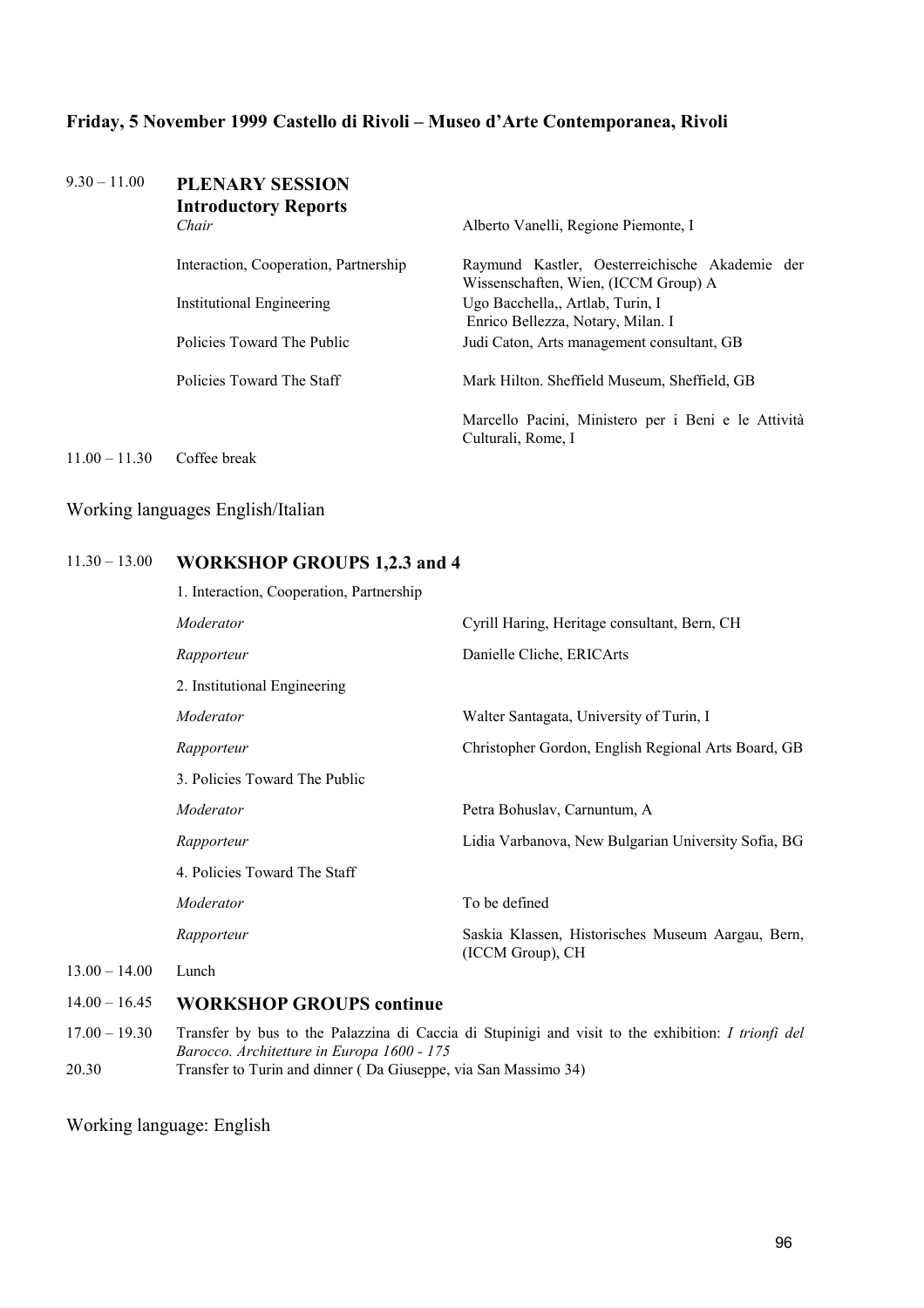### **Saturday, 6 November 1999 Castello Di Rivoli – Museo d'Arte Contemporanea**

#### **PLENARY SESSION**

### 10.00 – 11.15 **Part 1 - Report back from workshops**

| Chair       | Effie Karpodini, ICUSEM, Athens, GR                                        |
|-------------|----------------------------------------------------------------------------|
| Rapporteurs | Danielle Cliche<br>Christopher Gordon<br>Lidia Varbanova<br>Saskia Klassen |
| Discussion  |                                                                            |

#### 11.15 – 11.45 Coffee break

11.45 – 13.15 **Part 2 - Round Table: How can the training institutions meet the new needs and challenges?** *Chair* **Herwig Poeschl, ICCM, Salzburg, A** 

|                 | Rapporteur                | Benedetto Benedetti, Scuola Normale, Pisa, I<br>Effie Karpodini, ICUSEM, Athens, GR<br>Michael Quine, City University, London, GB<br>Andrea Zonin, St. Petersburg, RUS<br>Dennis Rich, Columbia College, Chicago, USA<br>Daniele Lupo Jallà, City of Turin, I<br>Isabelle Schwarz, ENCATC |
|-----------------|---------------------------|-------------------------------------------------------------------------------------------------------------------------------------------------------------------------------------------------------------------------------------------------------------------------------------------|
| $13.15 - 13.30$ | Conclusion and summing up | To be defined                                                                                                                                                                                                                                                                             |
| $13.30 - 14.30$ | Lunch                     |                                                                                                                                                                                                                                                                                           |

14.30- Visit to the Contemporary Art Museum (Permanent collection and temporary exhibitions) Individual transfer by shuttle bus to Turin

Working languages: English/Italian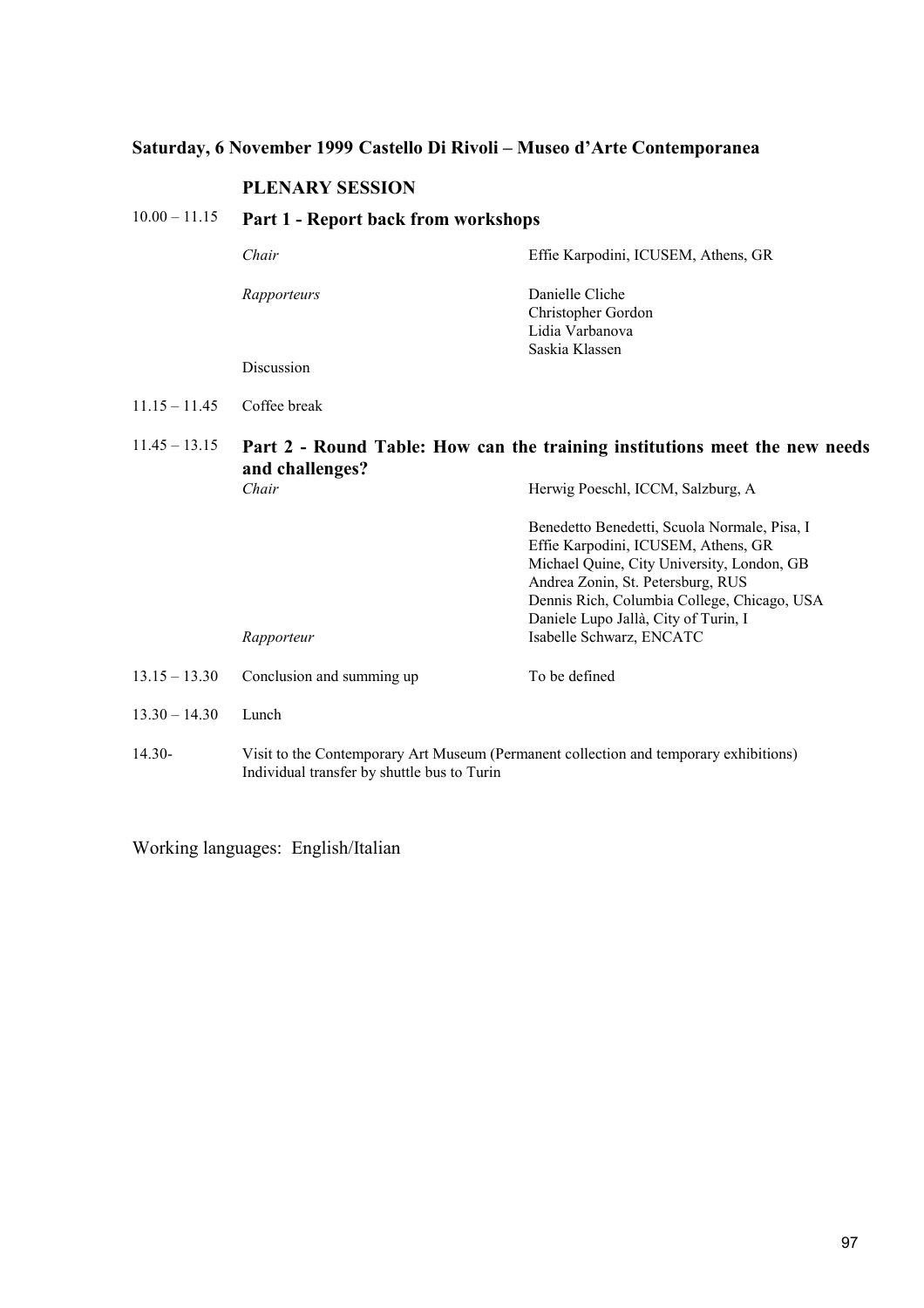# **Introductory Reports**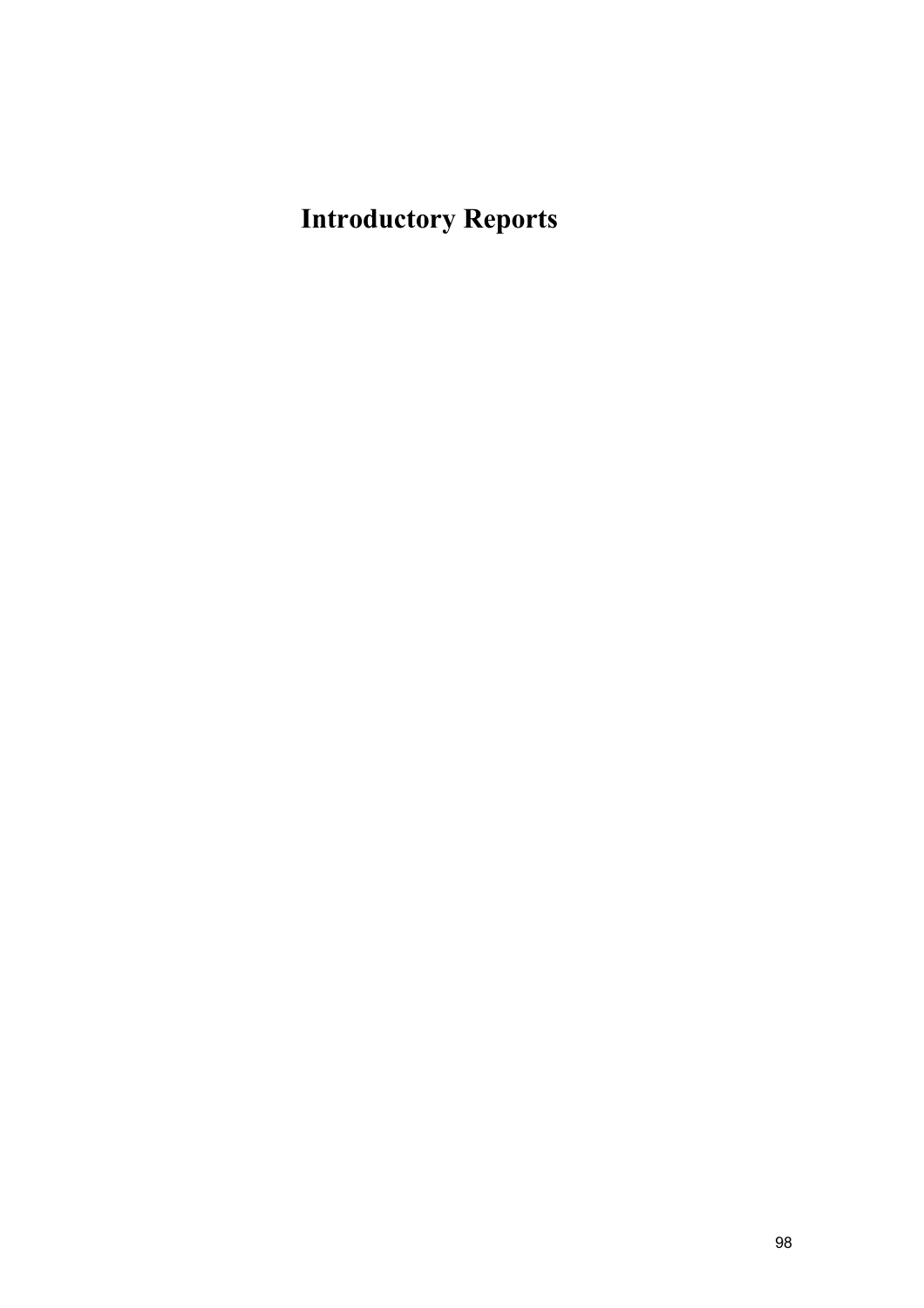## **Interaction, Cooperation, Partnership**  Raymund Kastler

For all of you working in the field of Cultural Heritage these words Interaction, Cooperation Partnership sound so familiar, clear and well known. Especially museums and scientific institutions have a big store of experience in this matter. Scientific cooperations, joint ventures in expeditions and the most common form the exchange of exhibitions and collection items for special exhibitions are the daily bread of successful work especially in museum sector. To a somewhat lesser extend interactions, cooperations, and partnerships were used in other fields of Cultural Heritage institutions, like historic monuments, castles etc.

Generally these actions where transformed either within the similar branches of Cultural Heritage institutions or within the scientific community. These interactions will also in future be the backbone of successful work in the field of Cultural Heritage.

So is there anything more to say about and why is there a need to deal with such a well known long experienced and multiply practised matter in a seminar devoted to innovation in Cultural Heritage management. Joint forces and unity means strength are to well known slogans as to attract any further interest.

The following statements do not present the resume of an academic transeuropean research but some thoughts, comments, due to the restricted time sometimes just surface glances, developed from the collected cases studies of the MIMEH Research Team in order to spark deeper discussion in the next time.

1. The background of interactions, cooperations and partnerships

The core of partnerships, interactions and cooperation's the motivation for of all these initiatives can be generalized, like in the case of the insect pained crocodile, to be either the respond to some kind of external demand, threats etc. or the realisation of an internal target.

\* Whatever the reason might be, the search for partners, co-operators and so on inflicts first a clear analysis of the problem of the task, problem, target or assignment to deal with.

What is the problem, target etc. exactly

How came it into being

Why is it important for me

Is it a, short- (single project) mid-, long-term task - Shall the solution bee a short-, mid-, or longterm one

What's connected with it (environmental monitoring, according to the task on local regional and higher levels) This monitoring of the environment also touches the point of innovation. Innovativeness of partnerships can as the research documents only matched towards the setting of a certain project what means innovative in one geographical or topical framework doesn't mean the same in another.

\* The second monitoring should be an analysis of the institution itself.

Strength Weakness Abilities Threats analysis to uncover the deficits and resources of ones organisation focussed on that certain task. The legal status of a Cultural Heritage institution seems to have no minor importance in influencing the possibilities to form interactions and cooperation's.

The precise analysis of these points accordingly designs a first profile of the demanded partner and helps to determine the institutions own position in the partnership. Clear definition of roles, positions, rights and duties in cooperation's is like in team working the base of mutual trust, is the core of successful work.

2 Cooperation design, possibilities chances and risks:

Monitoring of the institutions environment (local regional and higher levels) should uncover a first spectrum of potential partners. The choice of partners is mostly depending on the aim of the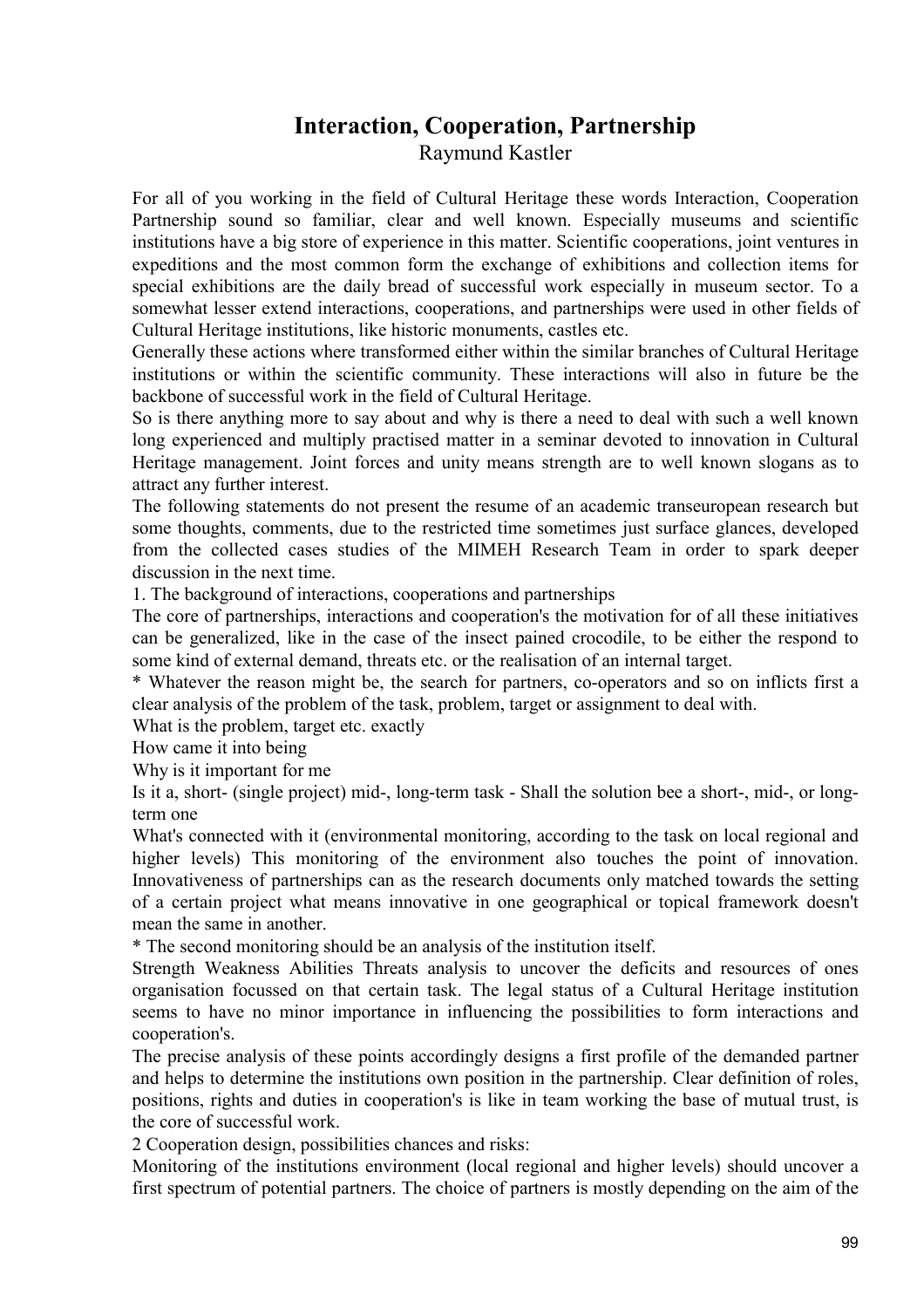cooperation. Partnerships, co-operations and interactions in the field of Cultural Heritage offer a great freedom of creativity. Apart from single target short term partnerships there are a lot of different possibilities.

Outsourcing - in sourcing partnerships:

Scientific cooperation's are to well known to mention here in greater length.

Partnerships with universities in Form of offering topics for Master- and PhD thesis supply high quality know how at a comparable moderate price. A certain drawback is the time factor this solution seems more practicable for non-short termed projects.

The open-air museum Kiekeberg near Hamburg, GER cooperates regularly with the University of Hamburg's economical department in order to develop and check different economic sections of the Museum through PhD and Master thesis.

Similar practise was used by the Zeppelin Museum, Friedrichshafen GER in gathering their informations for the marketing concepts.

The reverse way the is used by the Deutsches Museum München in cooperation with the Technical University, the University of Munich and the university of the federal Armed Forces in the Munich Centre of Science and Technology. Here the Expertise of the Museums Curators and Personal is used to provide an inter university education.

This capital of internal expertise and know how is also used in consulting work for other international museums.

The high professional expertise of Cultural Heritage personnel used not only for clients in Cultural Heritage institutions but also on the market is a potential still to be discovered by different partners.

Another possibility of partnerships to use resources outside a Cultural Heritage institution is the recruitment of volunteers.

Though cultural institutions in the USA and to a certain lesser extant in England rely heavily on the use of volunteers in their services, the socio - cultural background for the readiness of private involvement in public services, differs heavily from the situation in Continental Europe and can therefore not directly be compared.

On the other hand seems that continental European Cultural Heritage institutions seemed also rather reluctant to open their houses for volunteers.

While the first pool to look for volunteers seems naturally to be an association of friends of a certain Cultural Heritage institution, there are quite different experiences made with that. While in the open-air rural heritage museum Kiekeberg can draw a positive account in recruiting from their support association, in the case of the Deutsches Museum Munich this proofed to be less efficient than recruiting volunteers from outside the museums environment through a broad media campaign in a case of urgency. The continuous recruitment apart from media catching situations of endangerment for Cultural Heritage institutions again requires different approaches and is more time consuming.

Clear contracts about rights and duties of volunteer service turned out to be an essential tool for successful work not only outlining the conditions of service towards a future volunteer but also internal towards the staff in order to prevent frictions.

To what extent and under which conditions European Cultural Heritage institutions realistically could rely on volunteer support seems worth discussing.

### **Networking**

Since a round the last 20 years networking seems to be one of the most tried form of interaction in the field. So networking doesn't seem innovative at all. But also here the degree of innovation relies mostly on its setting.

Single business networking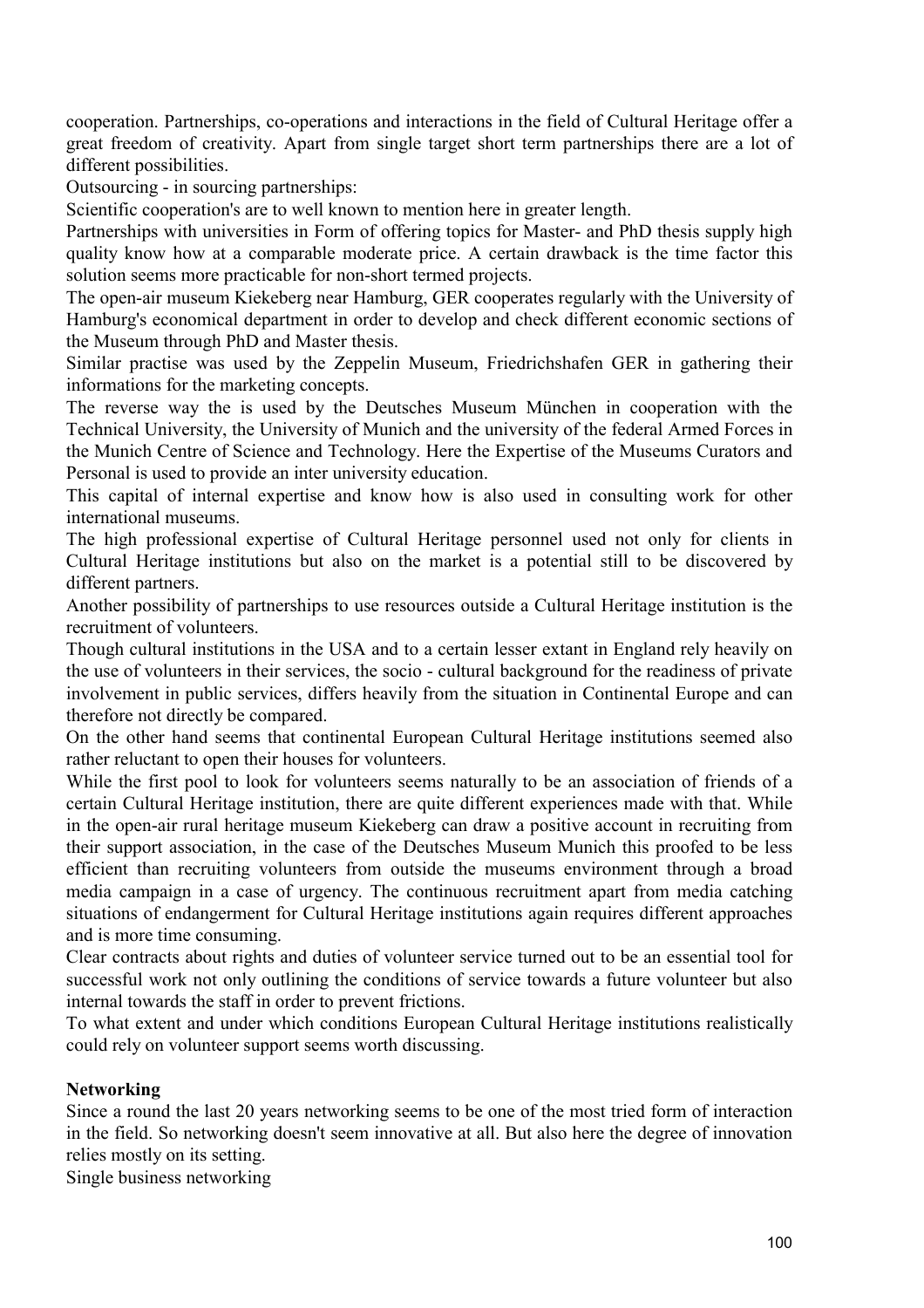Even networks of the same business can offer innovative aspects. In the case of the DMM's initiative ChEMISTRY for Life international networking was literary taken, by each member producing a didactical display for the joint initiative. Clever use of one of today's core topics (another way of using an environmental monitoring) the benefits and risks of chemistry secured not only public awareness but also financial funding from proponents of the chemical industry and the EC.

Geographical non single business networking

Networking on a geographical base currently shows a renewed attractiveness, especially against the EC declared policy to strengthen the cultural and economic importance of regions in the European context.

One Example of interregional regional cooperations using this environmental advantage is Arge Donaureigen, a partnership formed by the leading touristic sensations along March and Danube northeast from Vienna. Among the members are as heterogeneous Institutions as the Archaeological Park Carnuntum, the Danube Pastures National Park, a Safaripark, historic residences in the Marchfeld, the regional winegrowers association as well as gastronomic and tourist enterprises. The common base for this marketing and PR collaboration, funded by the EC-INTERREG Programme is the high quality services offered by its members and is targeted to establish the trademark in the national and international tourist market.

Regional Networking and cooperative use of Resources:

Regional networking also became interesting especially for smaller Cultural Heritage institutions:

These regional networks exist on different bases:

\* In the case of the Sistema Museale Umbro a joint initiative between Cultural Heritage institutions and the state run tourism agencies, public legislation built the foundation for joint initiatives in keeping, promotion and interpretation of Umbria Cultural Heritage or beni culturali. \* The 1981 founded Wallis Regional Museums Cooperation is a county initiative in order to centralise as much services as possible in order to maintain the decentralised Cultural Heritage offers.

\* Based on a private initiative through the association Musis is the Cultural cooperation Ennstal in Austria, covering different Cultural Heritage institutions in the Ennstal region. Similar cooperations initialised by the county government are planned for the rural Cultural Heritage institutions in Salzburg County (Austria) in the near future.

These cooperations open up a new dimension of networking:

Instead of mere information and or exhibition exchange, joined PR and marketing campaigns to establish a common market, these initiatives cooperate very tightly together in the daily work. This starts from collective acquisition of office supplies in form of material pools, to job splitting for specialised personnel like conservators etc.

In the case of MUSIS expertise pools with mutual consulting of the members shall professionalize the use of human resource base among the cooperation's members. Additional specialised certificated vocational training in different fields of museology, customer service and basic management are offered especially designed for the needs of the up to now mostly non qualified personnel of the small Cultural Heritage institutions.

Cooperative acquisition (museum shops), job sharing (building and maintaining of a free lance expertise- pool) and joint ventures in personnel training could also be an idea for heritage institutions at a local communal level.

If the cooperation is targeted on a limited market like most cooperations for Cultural Heritage institutions do, membership in a long-term geographical network enhances a higher degree of specialisation. A specialised institutional profile or even a Single Sale Position for the individual members becomes a necessity in order not to be one in a row.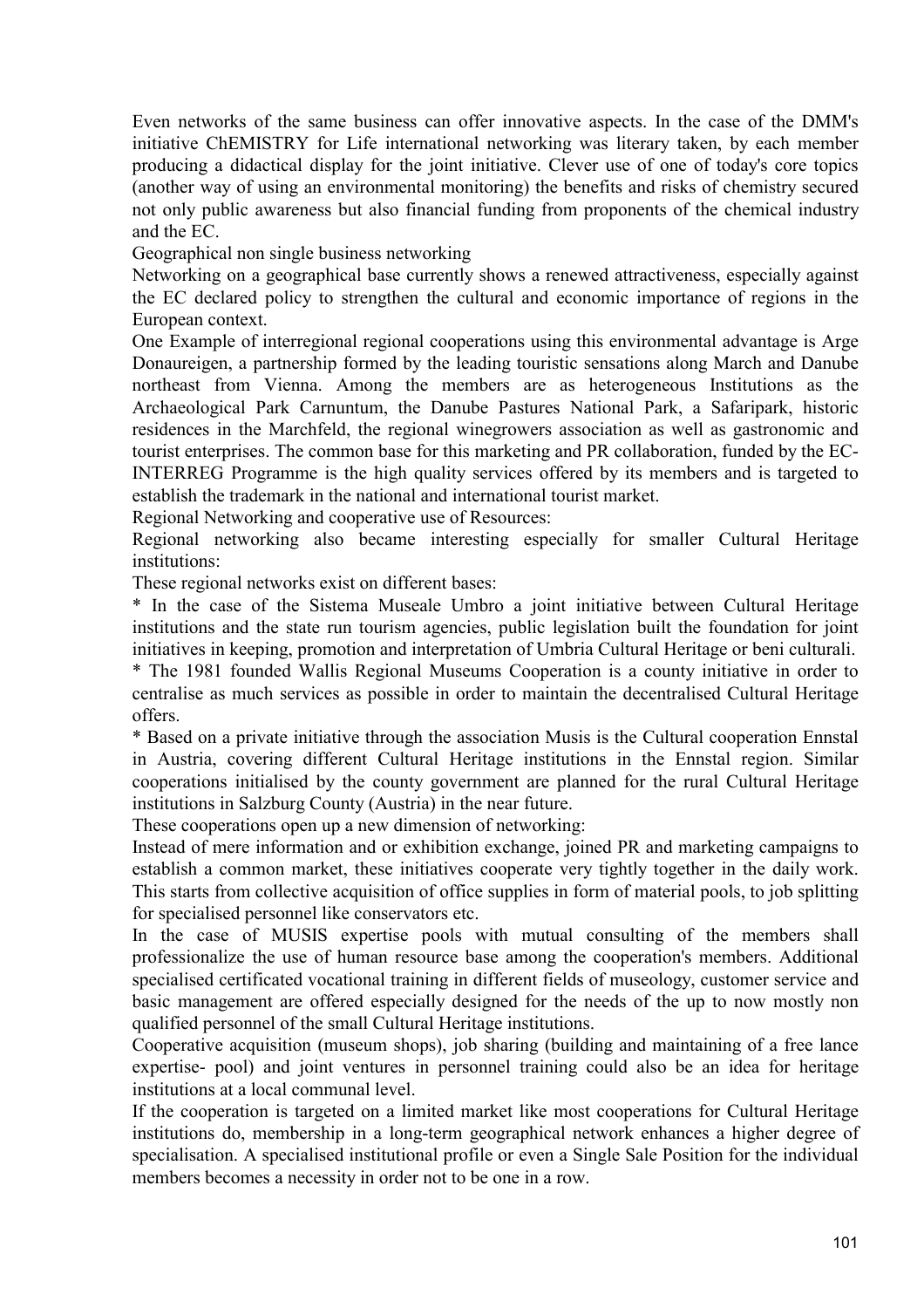The core of such as SSP is for a museum not only how to present but also what. This point needn't to be exclusively a point of concurrence but also one of interaction.

This question touches the long neglected and much famed sector of collection policies, here especially of museums.

Since in the Netherlands the management and conservation of the public collections even after the museums hive off, remains in the public responsibility new ways of collection policies are currently sought and tested. The Collectie Nederland, a general national collection archive is responsible to develop an assignment diversification together with the different partner institutions.

The aim of such an initiative is that not each provincial museum needs to have the same representative collection of new art or ethnological museums present all the Worlds cultures.

Is such an attempt really an alternative or just a cheap way to further restrict the acquisition of objects and a dreadful cut to the objectives of museums in general?

Could cooperation, partnership and interaction also develop solutions in that field?

How about cooperating also in collection pools? What could be the advantages / disadvantages of such a partnership?

A different situation concerning overlapping collections or more generally Cultural Heritage offers is concerned in case of community or local museums whose main aspect is local identification and community building of such a system. On which levels local regional or national could such a system make sense.

#### **Social interactions**

It is generally accepted that Cultural Heritage institutions not only necessarily museums alone, are in their social environment places of identification for social groups as well as for individuals.

This is a huge field for Partnerships, interactions and cooperations: Just to mention a view.

\* The WUK - Schönbrunn-Project, Vienna Austria: In 1986 the Vienna Werkstätten und Kulturzentrum, a socio-cultural centre started with the Schönbrunn Residence, Austria's main tourist sensation in Vienna, a project for vocational training centred on socially handicapped youths from fringe groups. It offers youths the possibility under social pedagogic care to proceed in an apprenticeship as painter, with special training for historic buildings.

In exchange the youths cover up a lot of smaller or extremely time consuming work that commercial painting enterprises are only willing to fulfil at a much higher price.

The project is basically funded by the ESF (European Social Fund) and AMS (The Austrian federal employment office). Even after the privatisation of the management of Schönbrunn Residence in 1992 this project continues successfully. The Schönbrunn management plc takes a lot of interest in this partnership and supports it through placing rooms in the area of Schönbrunn residence at disposal for free. Additionally the Schönbrunn plc covers all the running cost and 2/3rds of the salary for the master doing the vocational education of the youths.

\* Another example in this category is the open air museum Kiekeberg, Germany, a rural heritage site with 33 historic buildings and 11.000 m2 land. In partnership with the Lebenshilfe Lüneburg e.v. (a private association for the handicapped) mentally handicapped people have the possibility to work either in gardening or in the workshops.

\* Finally Museums in Finland used successfully their collections for language cources and for integrative work with foreigners, finding out that people socialise much easier in an foreign surrounding through contact with objects that somehow look familiar to them.

What is the gain for Cultural Heritage in projects of this kind and what's the use to mention them in a seminar concerned with Cultural Heritage management.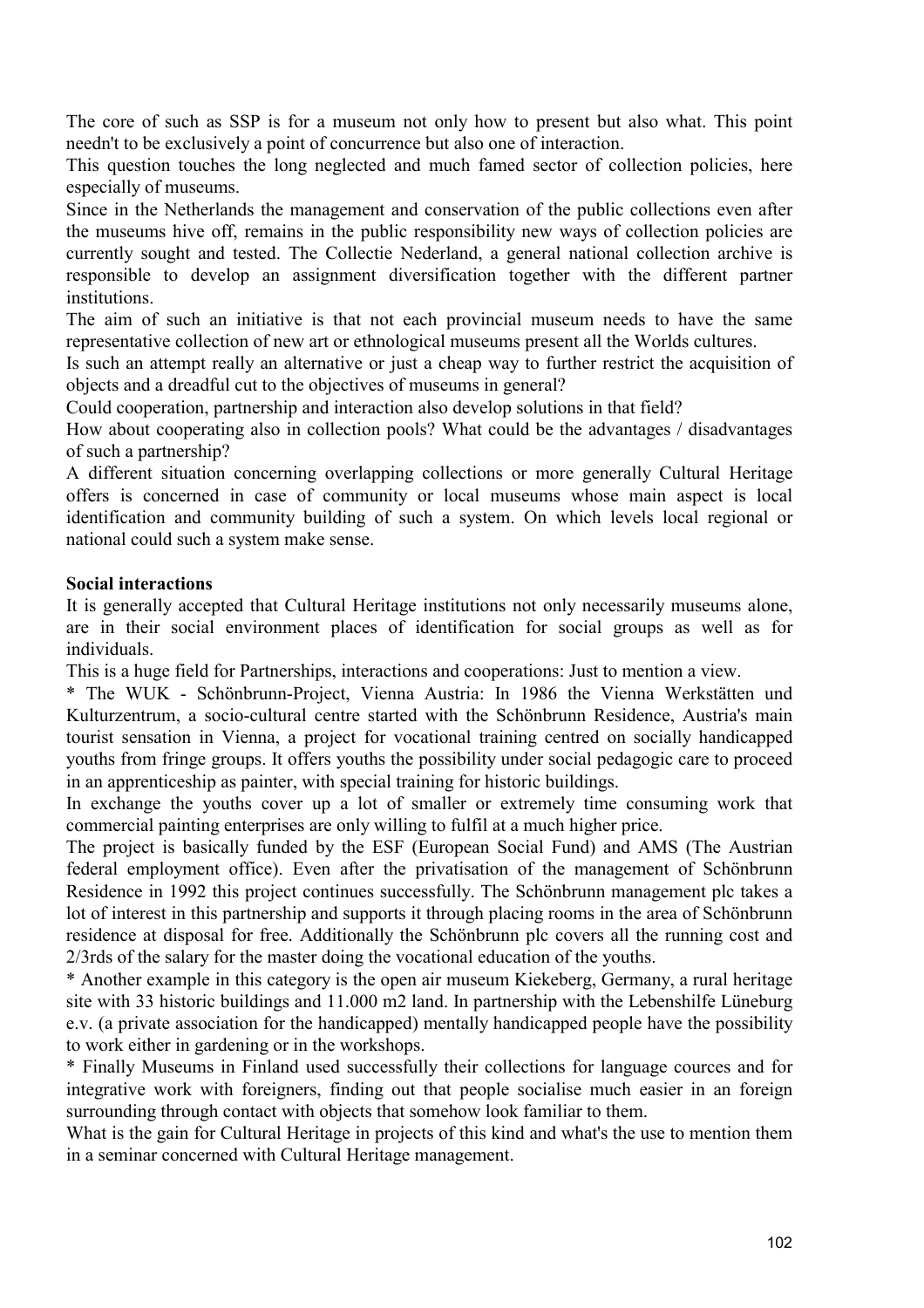Cultural Heritage today is threatened not only by the lack of funding but also from a lack of acceptance as being useful to society apart from relaxation as one but not the most important item in the spare time sector.

Training and participation in a variety of cultural activities are according to an EC commission staff Working paper, increasingly emerging as a significant tool of social integration.

Cultural initiatives to conserve heritage can thus achieve a number of complementary objectives: providing vocational training, improving social integration and reasserting the value of manual labour.

Cultural projects can thus motivate young people to redefine and resume their place in society and in the world of work, and through the discovering of their heritage to renew their ties with their cultures history. This is not only true in rural areas where enhancing the heritage can contribute to the economic and social revival but much more in urban areas, where there is a more evident lack in social integration. Europe's Cultural Heritage offers a lot of possibility in community building as the clock tower museum at Croydon, London GB demonstrates.

Interaction in social projects could therefore be a way to regain acceptance of heritage in society. Social projects in partnership with Cultural Heritage institutions not only enhance acceptance of Cultural Heritage as important for the social structures of a society, but could also function as an argument against shortcuts in cultural funding in order to avoid reductions in social expenses. A crossover of species

As already mentioned in the section of networking, interactions with different kind of institutions do offer a lot of possibilities; this also is true in partnerships and cooperations with different types of Cultural Institutions apart from regular networking.

A special form of cooperation - interaction is the case of the Swiss Being and Well-being initiative. It was realised through seven thematically heterogeneous museums and institutions in Basel, where a high density of cultural institutions generates a lot of concurrence even on a market crossing the borders to Germany and France. The project consisted of nine different exhibitions around the general idea about the questions of well being leaving the institutions free in their interpretations of the topic, but with a common publication, a common marketing, PRand Advertisement line as well as joint accompanying events.

In order to secure the success of the project the installation of an external coordinator and moderator, who also was in charge of the budgeting proofed to be a necessary decision in order to ease the inevitable concurrence in budgeting the single projects. For example the organisational plan and the projects overheads were discussed in an open process, where as the single project funding was part of individual consultations.

The most outstanding element of this project is that the initiative and the funding to join these competing institutions came through an external client from the commercial sector (Hofmann La Roche) celebrating the centennial.

Through the external impulse and the given topic the Being and Well- being project is quite multidimensional not only another sponsoring initiative.

Being and well-being allows us a short glance at cultural heritage and commercial partnerships.

There seem to be much broader fields than tourism and the lease of exhibition halls or even heritage lease, like the Arts Centre in Southampton performs it.

The trend of not only merging culture and economy but also of aestheticising economy can be traced in expositions like the art of the motorcycle, a joint venture of BMW and the Guggenheim foundation in New York. (The same company denied sponsoring an exhibition of ancient transport years ago with the argument of having now backwards orientated interests.)

In a current EC commission working paper the economical value of Cultural Heritage especially in connection with the multimedia industry is stressed.

Is this trend also covering classical cultural heritage. What kind of partnerships could that be? And how about the maintenance of quality?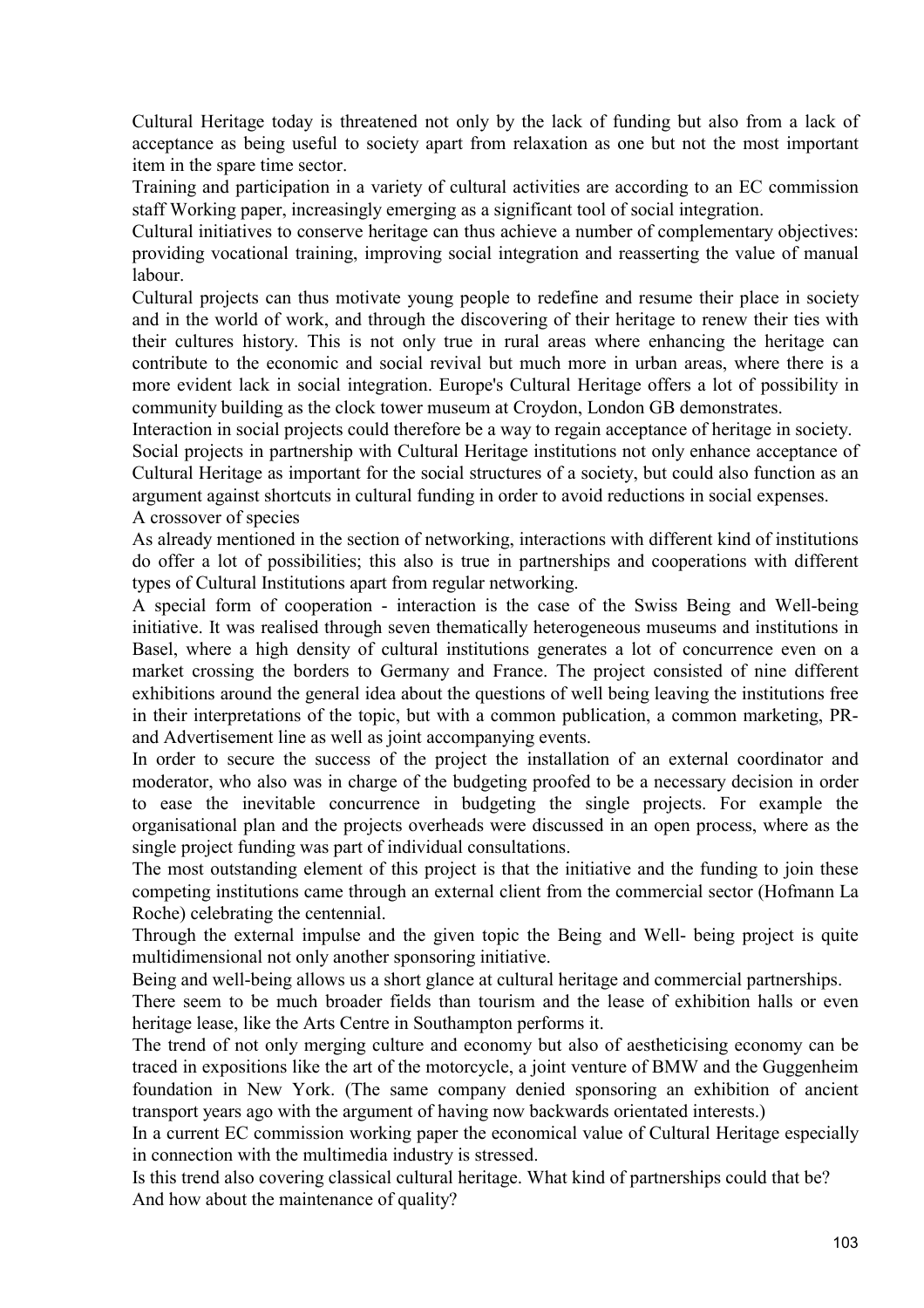Returning back to partnerships with different cultural fields, an untypical example for joint ventures offers the interaction of the Deutsches Museum Munich and the Falkenberg Theatre School. Born out of shortages in the schools requisite stores for a Project on G.Hauptmanns Weavers this led to playing Theatre in the Museum.

Another possibility realised in different Technology and Science museums is linking arts and Science thus providing a broader understanding of the social and cultural setting of different Developments in Technology and the Arts. As an Example one could mention cooperations of the Arts and Technology collections in the DMM Schleißheim Aircraft wharf e.g. the Exhibition of Flugskulpturen by Chr.Bergmann, or in the case of Works from Paul Klee being deciphered as resulting in wartime experiences of aeronautics. Comparable projects were realised by the Zeppelin museum, Friedrichshafen.

Cooperations of that kind have the possibility to sensitise new sections of the public for the Cultural Heritage.

Connecting heritage and contemporary arts, architecture etc. in partnerships and cooperations like seems to be another way to stress continuity of time but in the same moment to illustrate also the differences of the chronological settings.

Interactions of that kind also show clearly that Cultural Heritage is not a terminated development but is a continuing process of adding and replacing. (Even Roman Buildings where brand new and disputed at their time). The reminiscence and acceptance of the processual character of a Cultural Heritage should not be forgotten in discussions about especially projects that have the rebuilding or reconstruction of Cultural Heritage as their aim.

The process of replacing seems double problematic in cases of traumatic loss of heritage as it is dealt in the project Ars Aevi, building a new Cultural Heritage for Sarajevo

Partnerships with clear aims, corresponding to all the partners needs with outlined rolls, even with unconventional partners but with care of their quality are an important element in the innovative Management of Europe's Cultural Heritage.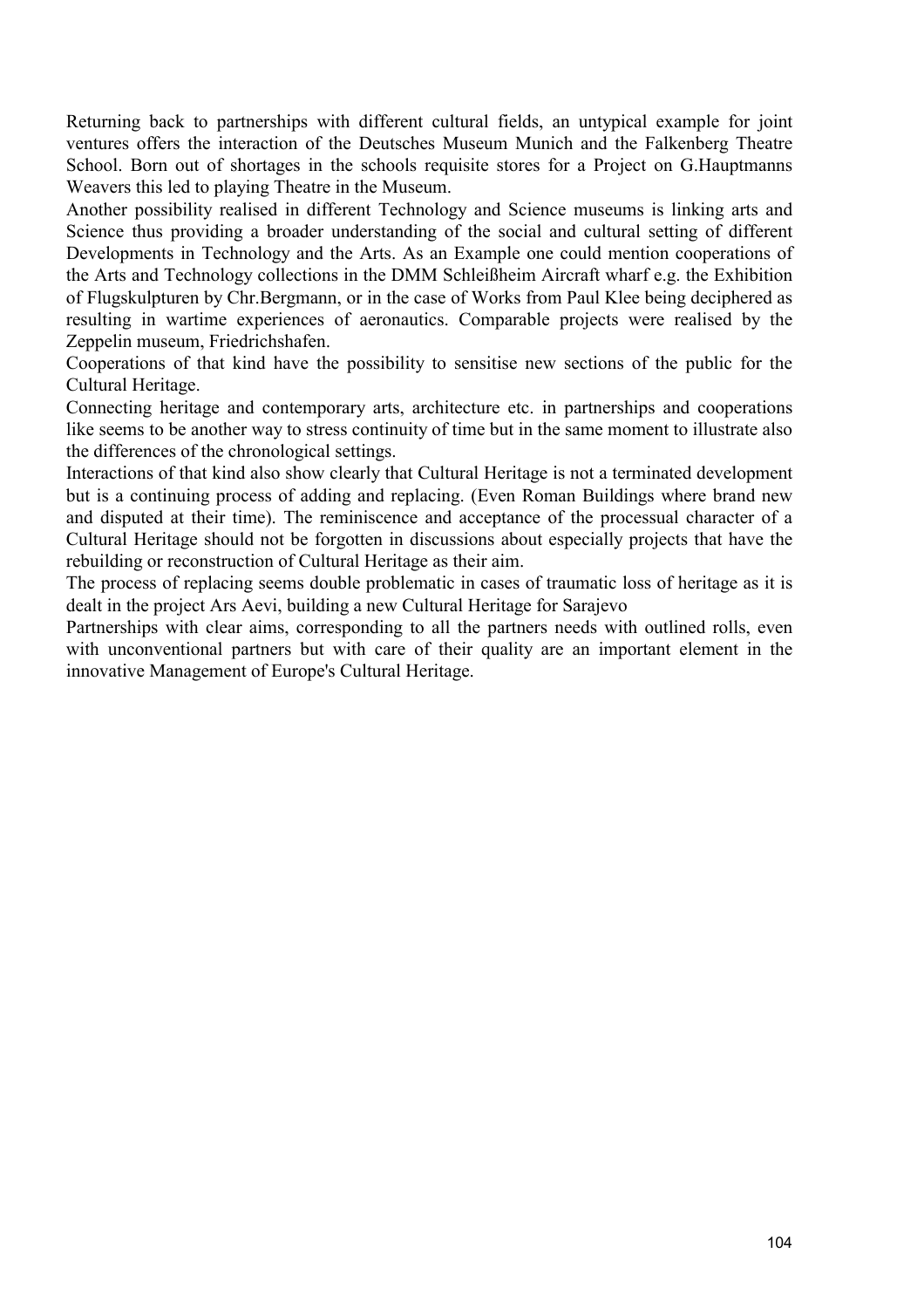# **Institutional engineering**

Ugo Bacchella

At the very early beginning of MIMEH, institutional engineering was considered every process of redesigning and changing the legal and financial institutional framework of heritage institutions.

It seemed soon advisable to widen our scope for two main reasons:

1/ in many cases no substantial change had occured in terms of ownership and governance , that is the legal and financial responsibility for an institution, but simply contracting out some services had a strong impact on the whole institution

2/ the borderline between institutional engineering or as some prefer to call it institutional planning, and redefining the organizational models is unclear to many and in many cases,as emerged already during the research process and conference on the Privatisation of culture, Amsterdam1997.

These notes take therefore a wider point of view that the redesign of institutional framework and includes:

- the motivations and goals heritage institutions researched have in their process of changing both their forms of governance and their organizational models.

- the forms adopted

- the key factors of success

- a list of questions as an input for the debate in the workshop, the round table and possible developments of this pilot project.

### **The goals**

The motivations and the goals for reviewing the institutional framework and the organizational model seem to fall under three categories:

*economic* 

- cost efficiency
- increase of the range of services
- diversification of funding sources
- reduction of public expenditure

*not economic* 

- improvment of management
- enhancement / empowerment of the staff
- improvment of quality of the services
- inflexibility of local authorities structures
- stimulation of innovation and technological development

*socio-political* 

- involvment of communities or specific target groups

## **The forms of the change**

### **Outsourcing / contracting out**

The heritage institution keeps the control on ownership, general management as well the responsibility for the funding, but transfers some activities to private companies that undertake specific functions.

A contract states the conditions, the cost, the expected output etc.

Reduction of cost and increase of efficiency are the most common motivations.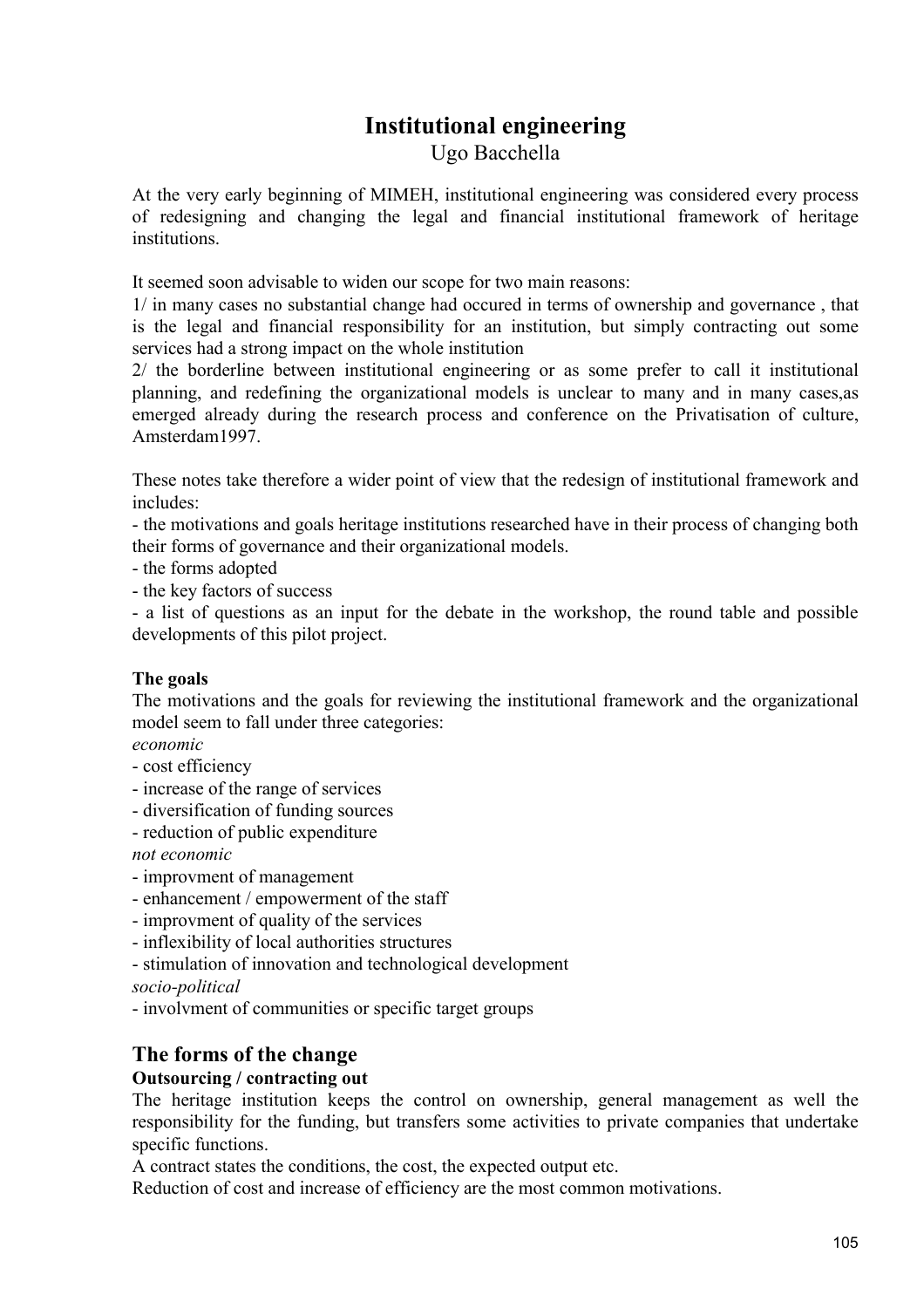The impact on the organizations is of course particularly strong when the concerned functions are close to the core functions of the institutions.

Contracting out concerns a variety of functions such as:

1/ documentation

2/ preservation and maintenance of the buildings

3/ interpretation and display of collections including service to visitors such

as educational and outreach activities as well marketing and communication

4/ activities of commercial exploitation (catering and bookshops as well the management of the whole process including the management of copyrights)

5/ auditing or other functions related to administrative tasks

6/ staff training

What the research shows and can be considered an innovative element is that networks of local / regional heritage institutions are increasingly planning and setting up indipendent organizations whose aim is to provide some of the services usually contracted out by single institutions.

But what makes this really innovative is that those organizations increasingly provides services on a basis of guidelines and standards agreed among the members of the network, and also with the provincial or regional authorities responsible for policies.in the field of heritage.

This kind of agreements refer also not only to the standards for the safeguard and management of the collections and sites but also to standards related to display, educational activities and the other services to visitors.

There are some very interesting examples among the case studies:

The **Società Cooperativa Sistema Museale,** a private company whose setting up was promoted by the Region Umbria, that is now a fully indipendent organization that provides services to a network of 35 museums in Umbria

**Heritage Ireland,** a private company, that manages the marketing and communication activities for the benefit of heritage institutions and centres.

**MUSIS**, an austrian project involving a large number of Styrian museums with the aim of providing services in the fields of marketing, administration, training and more.

A different model - a problematic one - is provided by the French experience of the **Reunion des Museaux Nationaux** that has been operating in the last 10 years as an indipendent for profit company with a public status for the benefit of around 30 museums, including the Louvre and Versailles. It does not seem to have fullfilled neither the economic objectives nor the institutional goals related to its public service mission such as financing acquisitions The difficulty to fullfill the institutionals goals was pinpointed by a French collegue as "a symptom of the limits and contradictions resulting from relaxing regulations with the sole aim of restricting public funding".

The "ultimate" and drastic form of outsourcing is the transfer of the overall responsibility for the management of museums, monuments and sites from public authorities to private entities, sometimes companies, sometimes foundations or associaations.

Usually the public authorities keep the scientific and technical supervision as well the financial responsibility for maintenance, while the range of responsibilities, functions and activities vary according to the nature and the goals as well to the context.

This approach seems to become more and more popular also in European countries with a long and outstandin tradition of managing heritage. Even in France the responsibility of managing some of the most important and apparently profitable monuments and sites has been transferred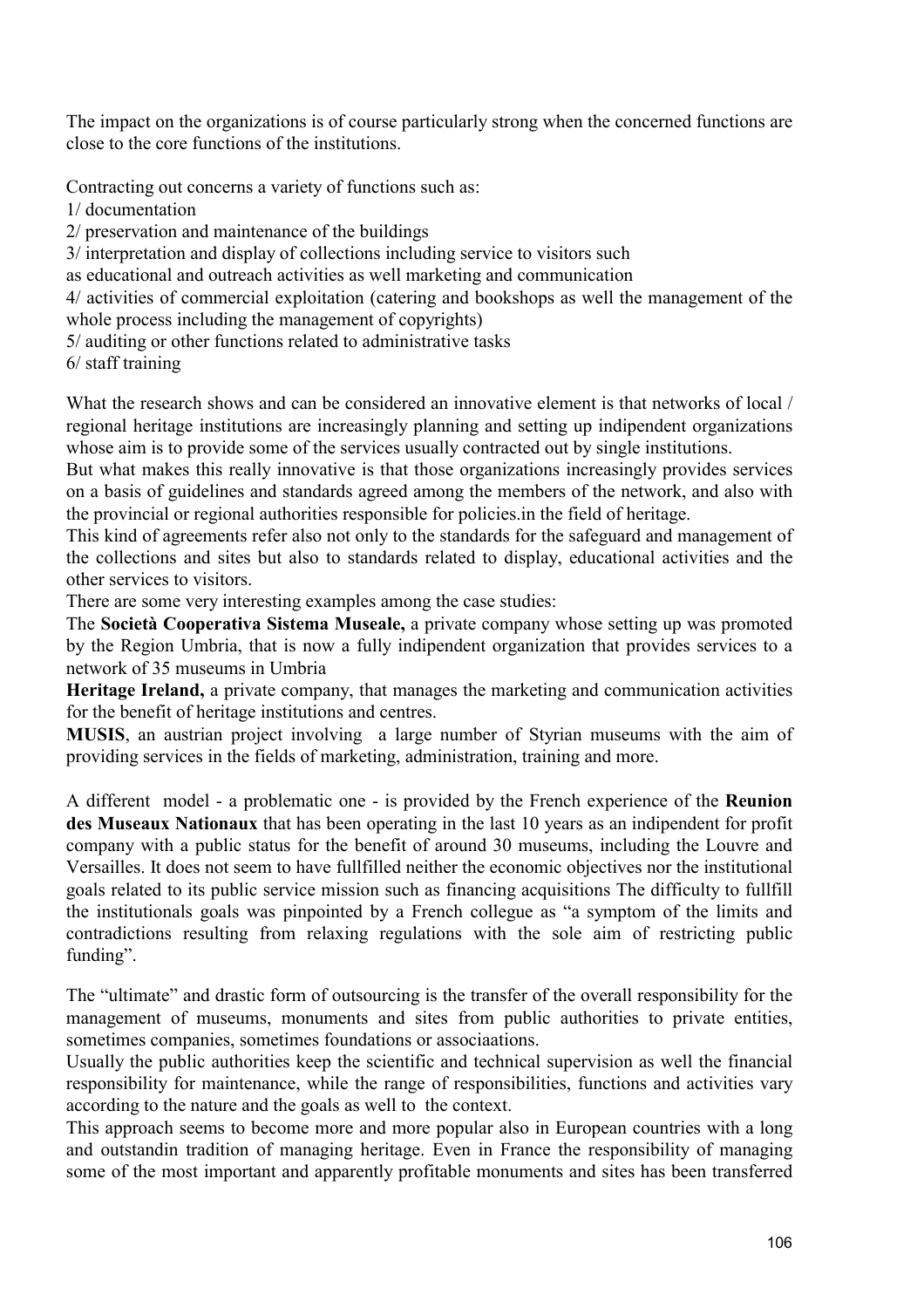to private partners. The list includes Baux en Provence, the Popes' Palace in Avignone, the Blois Castle and others .

The reader includes some cases, that shows clear evidence that the transfer of management to private companies can have a very positive impact in terms of financial outcomes, providing also a new source af additional funding for the long term goal of preserving the monument for the benefit of future generations.

It is this the case of **Schonbrunn Castle** where the fullfillment of the economic targets within a very limited number of years has been accompanied by relevant achievements in terms of improvment of the overal management capacity and in terms of successfull setting up of partnership at territorial as well, as at national and international level.

### **The transformation of public institutions into indipendent organizations**

A further step in the process of changing the management of heritage institution concerns not only the management but also the governance issue.

### It is the case of the **Zeppelin-Museum, the Sheffield Galleries and MuseumsTrust and the Leonardo da Vinci Museum.**

The solutions adopted in the abovementioned case seem to have adopted a similar approach, that is the establishment of new indipendent organizations based on private-public partnership.

The different conditions and context produced different juridical forms (a limited liability company in the first case, a charitable trust status fot the Italian and the english institutions) but the common pattern to this experience seem to be related to the capacity of turning the issue of managing a heritage institution from a problem and a responsibility only for the public authorities to a problem and a responsibility to be shared with the local communities and the different social and economic target groups.

This element seems not by chance the same crucial factor for the success of the so called privatisation of Dutch museums, that was in reality a major redesign of the institutional framework in order to enlarge part al least of the responsibility for managing those institutions to the Dutch citizens.

### **The key factors of success**

Not withstanding the enormous differences in terms of context (political, legal, fiscal, economic, cultural etc) and at this very early stage of the research, it seems possible to identify some patterns common to the best practice experiences:

**A/** A clear definition of the identity, the mission, the mandate,the goals concerning the institution as the prerequisite for planning a new institutional framework effective and tailored to the specific needs.

**B/** A congruity between motivations, goals, means, tools and expected outputs in qualitative and quantitative terms.

(eg if the motivations and the goals are primarily economic and related to the budget ot the institutions such as the increase of self generated income the most effective solution could be be some carefully planned outsourcing, without redefining the institutional framework).

**C/** A process oriented and flexible approach.

It seems that successfull experiences are base on an ongoing process, where most attention is given to planning step by step in every aspect, with openess to change.

First investigate the actual conditions within which to set up the new framework, than identify requisites, check feasibility, then test on a small scale project and so on.

**D/** A full understanding and acceptance on the part of private partners of the specific nature and function of heritage institutions.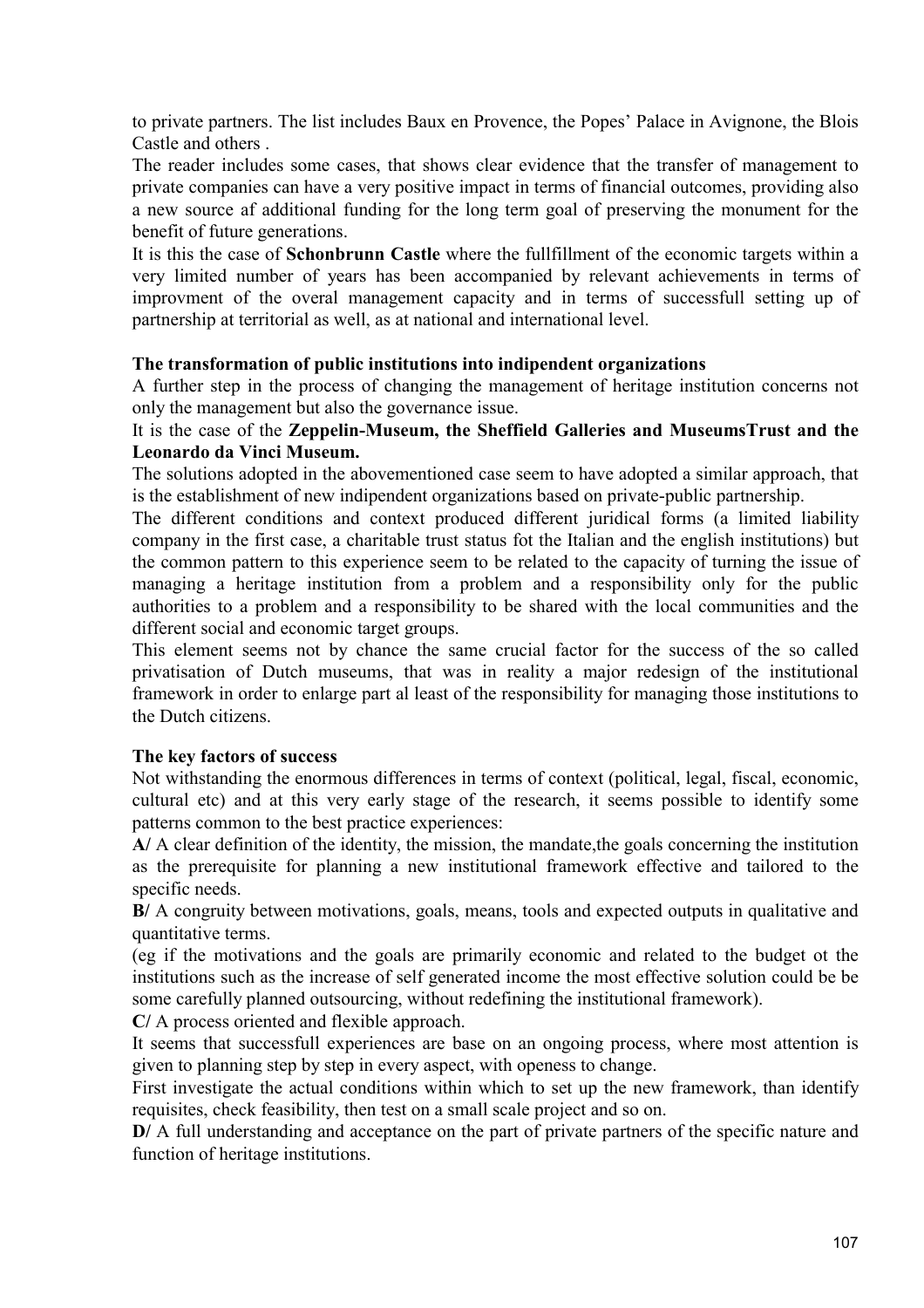#### **Questions for the debate in the workshop (as well as possible directions for future research)**

What are the key factors for successfull redefinition of management of heritage institutions and how they interact (eg: dimension, location, themes, degree of autonomy from public authorities, personal background and skills of managers involved, local business communities' attitudes, economic context etc)

Is it commercial profitability of heritage institutions an illusion but for a few monuments or museums that are or include popular attractions?

Is there any kind of negative impact on public funding (eg on long term financing or on new project) deriving from a major involvment of private partners?

Do also local small and medium size heritage institutions have a chance to involve the business community and other private partners in the funding and management of local heritage? And how?

What are the main areas of contrast with private partners when they are involve in the general management of heritage institutions?

Is there any core responsibility or function that is advisable or imperative to keep out of the influence and control of managerial culture ?

Does the involvment of private partners and their managerial culture in the general management of an heritage institution have a direct impact in the organizational model ? eg Does usually mean to introduce an approach based on matrix organizations or task forces instead of the traditional hierarchical pyramidal structure?

Is it the two fold management model (clear division of responsibilities between the scientific research, the preservation etc and the management & administration) based on the recognition of different objectives under a common framework with an ongoing negotiation the most effective model?

The managerial cultural can provide cost effective solutions to specific problems of heritage institutions and bring in a new approach to many issues. Does the managerial culture contribute also to the general development of culture?

What are the core competences and skills that heritage institutions need in order to face the new challenges? Is there a need of new professional profiles? Do heritage institutions need to bring in managers from the business sector and adapt their skills to the specific context or is it better to employ heritage experts and retrain them?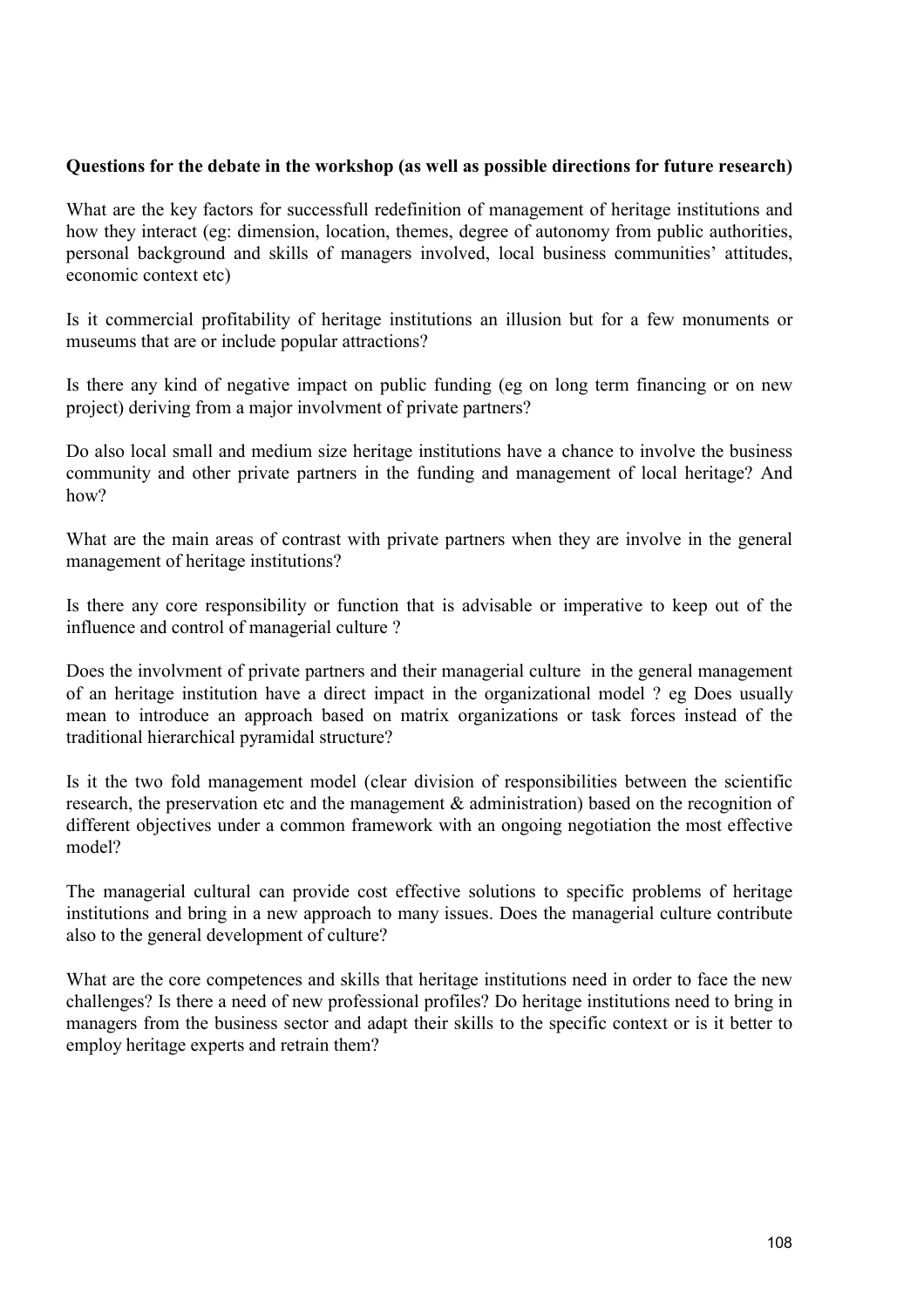# **Policies towards the Public**

Judi Caton

This paper looks primarily at museums and museum audiences for that is my field. But many other cultural institutions from castles to theatres are operating within the same environment and are equally involved in making new relationships with their audiences.

The paper will address three areas;

- Recent changes in Policy
- Academic framework
- Socio-economic issues

and will end with a note about a common European approach to policies towards the public.

### **Recent Changes in Policy**

The role of the museum in society has very obviously moved on from the time when collections were there to instruct and the objects were expected to speak for themselves, labelled only for identification.

 Then the visitor was a passive person, who either came as a member of a knowledgeable elite or to benefit from the opportunity of seeing wonderful and strange things.

Even twenty to thirty years ago, though some information was given, museums saw little need to use objects to convey messages, and even less need to involve the visitor.

Today, by contrast and in many parts of Europe, museums are actively seeking to enable their audiences to interact with the collections, to learn from and enjoy them as they wish.

This change, found in all our case studies, is part of a revolution: a revolution that has occurred in policy towards the public. Quite simply many museums are less object driven and more people driven.

### More people driven, less object driven

The revolution means in practice that every aspect of the institution's work is opened up to involve audiences, and it is useful to look at this here under 4 broad headings.

• *active audiences* 

The people who use the museum are no longer passive visitors, but take an active part in the development of the museum's programme through consultation, through continuous dialogue.

• *segmented audiences* 

Cultural institutions no longer refer to 'the visitor' but to appropriate target audiences, to audience segments for whom appropriate communication techniques must be chosen.

• *new interpretation techniques* 

Collections are interpreted for specific audience segments not for the peer group of the curators or the scientists. The collections are interpreted using multi-media and multi-sensory techniques to enable audiences to experience them, and to stimulate their curiosity through all the senses, not just vision.

• *staff for working with audiences* 

Specialist professional people are now working in museums as interpreters, and audience advocates in the ongoing dialogue with the public.

### **The Academic Framework**

The revolution has not happened by chance. It is accompanied by much academic debate and published theory, and it is instructive to our workshop to see how academic debate and research,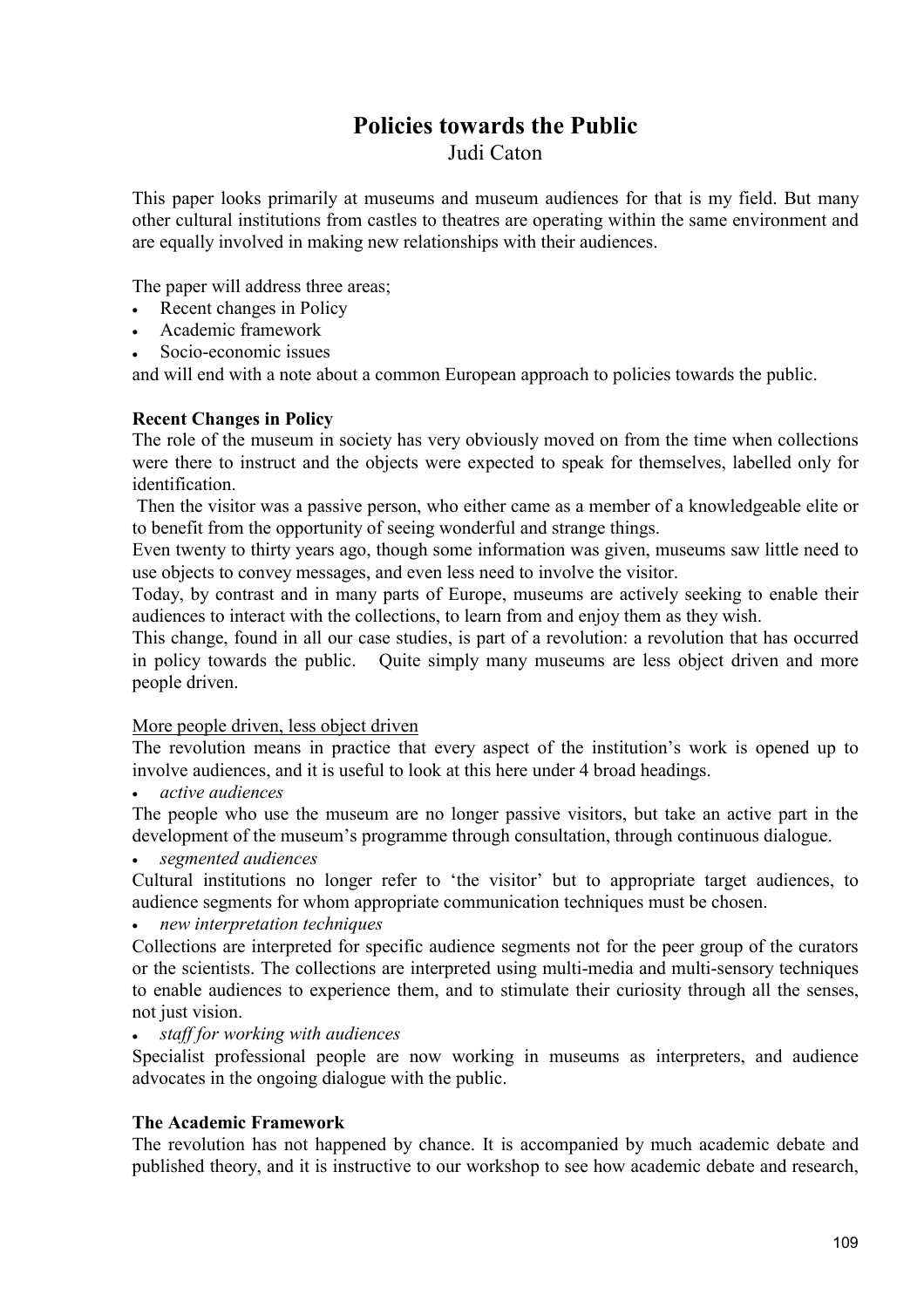much of it external, has been imported into the cultural sector in the area of policy towards the public.

The academic discussions and published theory have been concentrated in the fields of Visitor Studies, Education Theory and Marketing Theory and Practice.

## **Visitor Studies**

The discipline is at least 100 years old but has recently gained ground and respect in the cultural professions, as it provides an arena for the discussion of methods and approaches to visitor survey and programme evaluation. In doing so it affects the way museums and cultural bodies develop and run their programmes.

### **Education theory**

Education Theory has also had important influences. One of these is that it has enabled cultural institutions, previously only interested in cognitive gains (the acquisition of knowledge and facts) to initiate and value programmes for affective gains (stirring curiosity, stimulating learning from objects).

Education theory has effectively underpinned the move from offering formal education to handson experience, part of our revolution.

## **Marketing theory**

Marketing theory and practice has provided many useful tools for understanding and working with audiences. Cultural institutions are now equipped to research and analyse their audiences, to define audience segments, to develop branding and niche marketing, and to refine publicity techniques and targeting. All cultural institutions should now be able to recognise the diversity and complexity of their audiences and to direct programmes towards their very different needs.

### **Socio-economic Issues affecting policy towards the public**

Our revolution in policies towards the public is rooted in academic debate, and it is also running parallel with the socio-economic realities and issues in Europe today. Some of these issues are already having an influence on the cultural sector and their influence is likely to grow in coming years.

### **Identity**

The first issue is that of identity. Cultural bodies must respond to their role in defining, constructing and affirming identity.

There are at least 2 main strands. The first is in the fact that millions of Europeans are not living in their place or country of origin. Europe has an increasingly mobile population, and the cultural institution has a role in providing a sense of place, and an identity not just through a local or regional cultural heritage but also through our huge cultural diversity.

The second strand regards the boundary changes and devolved regional powers across Europe. In Berlin, for example, collections are being brought together to celebrate unified identity, while in Edinburgh a new Museum of Scotland has opened, celebrating a country with a new parliament with devolved powers. As Europe realigns and devolves, so museums have a role to play in defining and celebrating identity.

### **Regeneration**

Closely related to identity is the issue of regeneration, and once again there are local and more regional strands. Cultural institutions at the centre of a community can provide programmes to combat social exclusion among poor populations and in centres of high unemployment.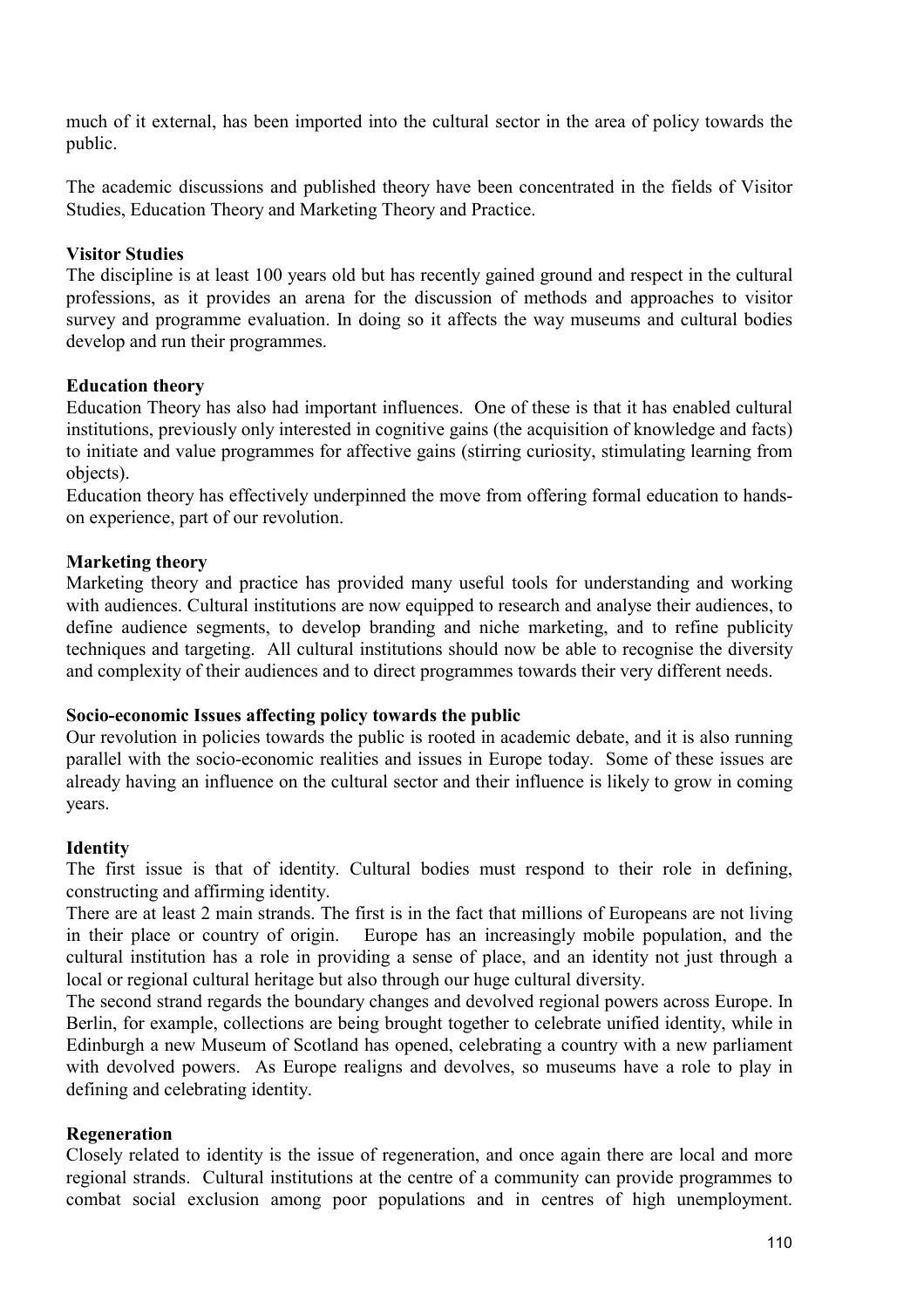Combating social exclusion is increasingly seen by politicians as part of the role of all public bodies. They see audience driven programmes as offering cultural empowerment, and with it a greater sense of self-worth

Moreover, learning from collections is increasingly seen as a useful alternative way of learning, as well as way of supporting the curriculum. Museum education is increasingly being adopted to enable people in disadvantaged situations to develop an appreciation of learning.

More traditionally, the cultural institution is at the forefront of city and regional regeneration across Europe. Investment in flagship cultural institutions, such as the Guggenheim Museum in Bilbao, is seen as a way of increasing regeneration and inward development.

## **Cultural tourism**

Closely linked to regeneration is the increasing emphasis of all European countries on cultural tourism. It affects us all, and our cultural institutions are one of the strongest magnets for travellers.

Cultural tourism is already big business and is set to grow, and the new policy towards the public must provide programmes and services for the international traveller, as well as the local and regional audience.

## **Access**

Another hot issue for museums and cultural institutions is for greater access and equality of access. Most European governments are emphasising the need for museums to widen access to their collections, to their buildings and to their programmes.

## **24 Hour lifestyle**

One pressing access issue for all Europeans is the development of a 24hour life-style. As shops and other facilities remain open for longer and longer there is pressure on all other bodies offering a service to the public to become a 24hour zone. New policies towards the public also mean staff in cultural organisations facing new working patterns.

## **Experience (of real things)**

But greater access alone will not be enough. Museums must sharpen up their interpretative programmes so that they offer audiences the chance to experience the collections for themselves, to be active and creative.

## **Information overload**

Cultural institutions will also have to respond to this modern phenomenon. As the amount of information available to us becomes more and more overwhelming, and as we become ever more skilled at skimming, surfing and zapping, museums that are able to provide selective stimulating exhibitions, will succeed.

If 'sound bite' lives are our reality then cultural institutions must respond with appropriate policies towards the public.

## **A Common European Approach**

I should like to comment briefly on a common European approach among museums towards the public.

The workshop 'European Museums beyond the Millennium' organised by the Museums and Galleries Commission in the UK in 1998 found that there was no common approach. I believe that this is not very surprising. Museums and exhibitions and cultural institutions throughout Europe are rooted in cultural diversity, a diversity that we all celebrate. We have seen too that audiences are diverse and the museum experience is moving from formal learning to individual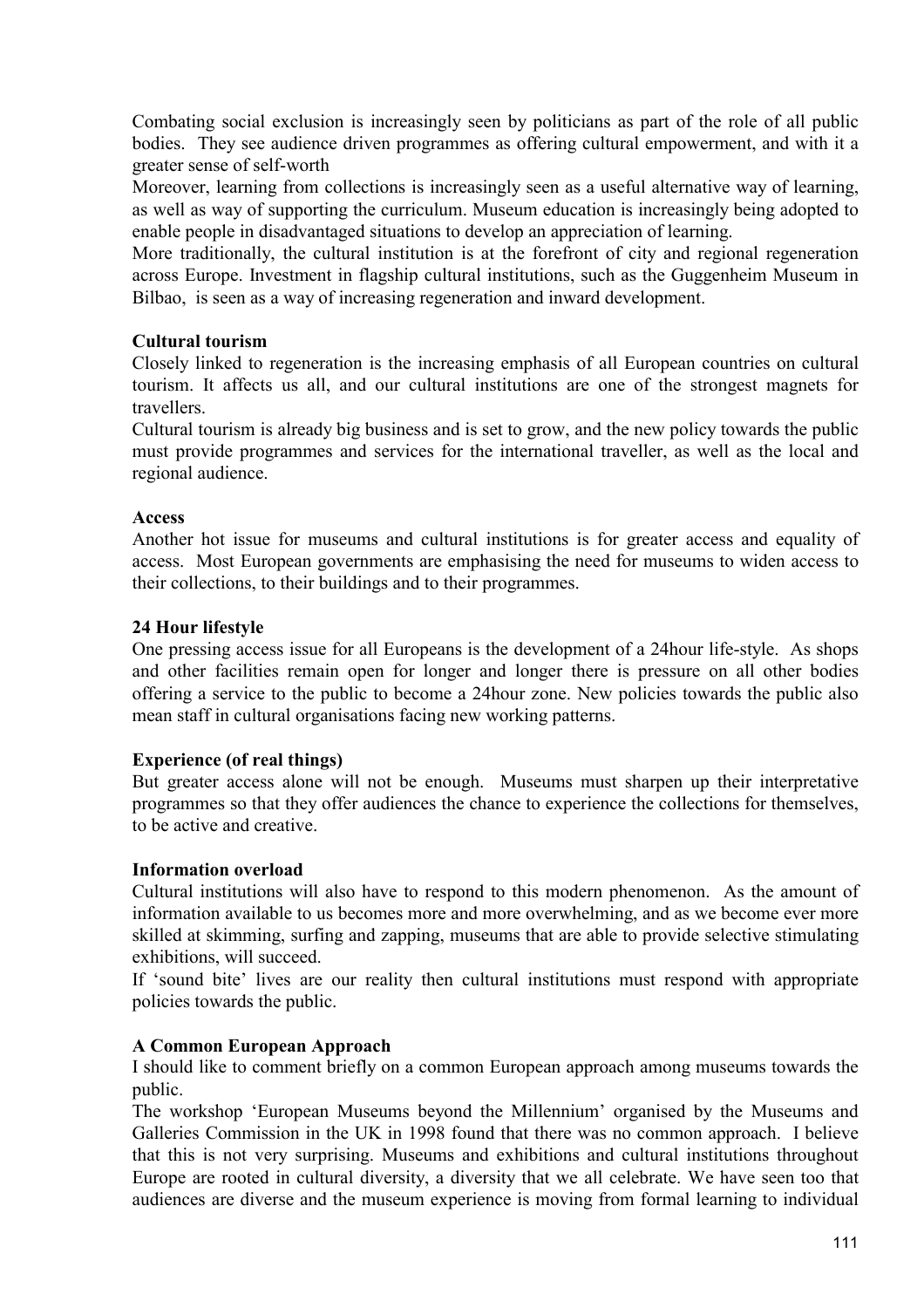hands-on experience. There can be no common approach. Policies towards the public must allow for the differences and preferences among our populations.

I hope though that I have shown that there are some common threads in policies that are to be found in the case studies. The revolution that for many parts of Europe has already taken place in more people driven, less object driven museums is an unstoppable movement, mentioned by everyone. Moreover, the socio-economic issues we have in common; of identity, cultural tourism, access, regeneration and the others I have discussed will, I believe, shape policies towards the public throughout Europe. They will all have at least some effect everywhere but their influence will rightly vary from place to place, with some countries and regions focusing more on some and less on others.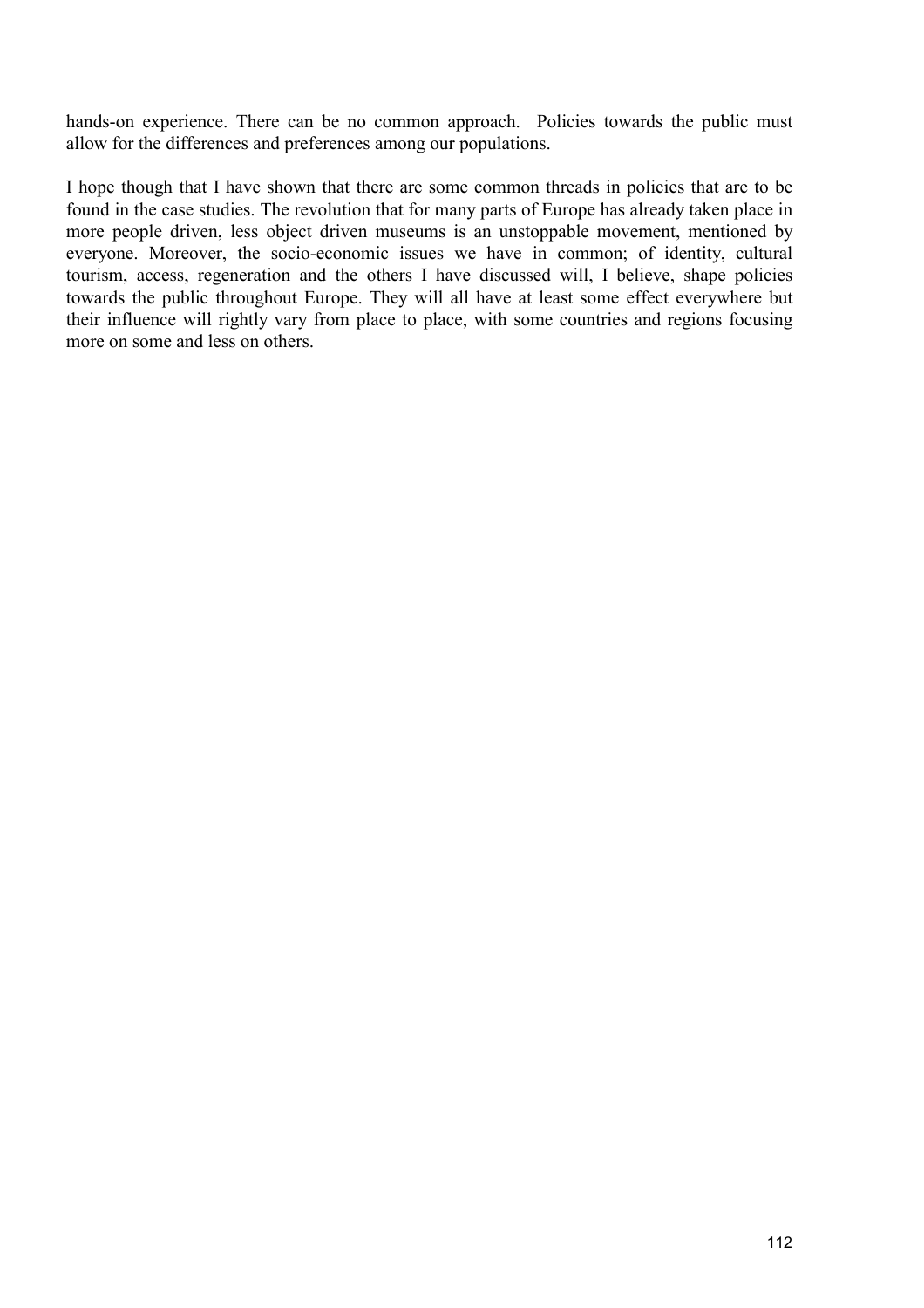## **Policies Towards Staff**  Mark Hilton

I am Mark Hilton, the Finance and Administration Manager of Sheffield Galleries & Museums Trust. The Trust was created to manage the five non-industrial galleries and museums who were formally under the control of Sheffield City Council.

My role as Finance and Administration Manager covers not only financial reporting, but also general administration, including information and communication technology, office equipment, and personnel. It is in this latter role that I have been asked to discuss policies towards staff arising from a re-engineering of a museum operation to day. Policies towards staff are time consuming because you are dealing with individuals who all have a different agenda, hopes and fears.

I have studied the case studies of Carnuntum, Deutsches Museum of Munich and MuSIS, as well as the experience gained at Sheffield to identify what I consider are the main learning points arising from a museum operation being transferred from local or government authority to an independently run organisation. They can be summarised as follows.

- Communication
- Training
- Recruitment and Restructuring
- Team Building/Participation
- **Motivation**

### **Communication**

It is vital that all staff receive as much information about the process as soon as possible. Without clear straightforward communication an organisation will not win the trust of staff and will risk growing cynicism if changes that arise from a move to independence are not explained clearly to staff.

Communication should preferably be face-to-face in regular verbal briefings, supported by a newsletter providing further information about the process. However these may not allow staff their own input into the process. Although at Sheffield we use both regular verbal briefings and a newsletter, staff do not yet feel comfortable in opening up in a forum where management are seen to talk down to staff. Thus some form of informal functional team briefings are used to allow staff to debate the process, and to ensure it is understood and accepted by all.

In addition each individual member of staff should receive a review of their personal development within the old organisation and the likely changes that will happen within the new organisation via informal briefings with their line manager. Such a review should only be given by managers fully briefed on the changes that are taking place. This will enable a full and open debate about the opportunities that may arise for the individuals involved.

## **Training**

As an organisation moves into independence, there is a need for a review of previous training undertaken by staff, and also to take the opportunity of redefining the job descriptions and the job specifications of staff transferring to the new organisation – a Training Needs Analysis.

Without such an analysis job descriptions will no longer be valid because of different responsibilities being undertaken by individuals in the new organisation. Certainly at Sheffield, and it seems to have been repeated at the other organisations included in the case studies, a new organisation has been developed which has new and sometimes different roles and responsibilities for staff transferred as demands arise to generate income from new sources. New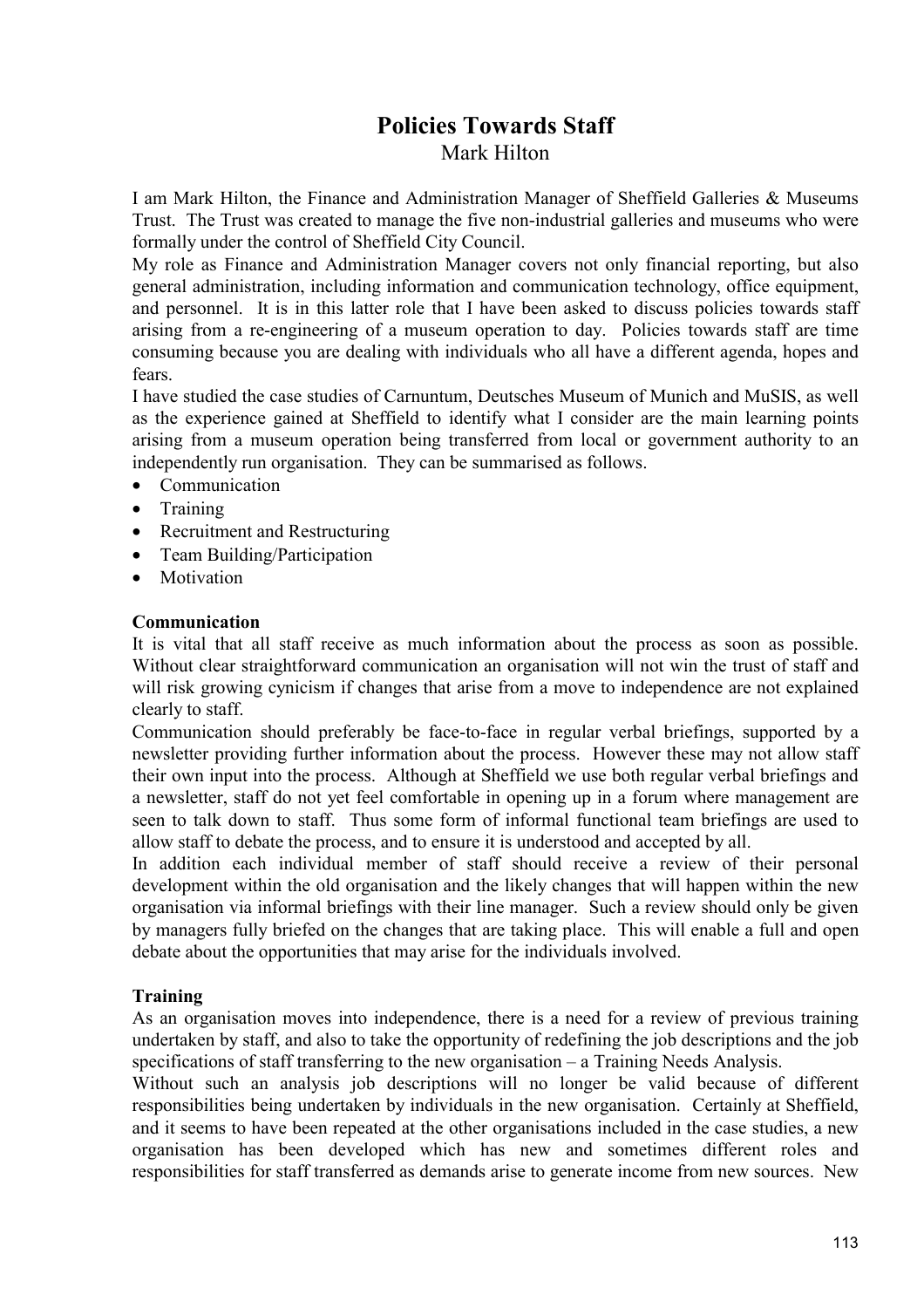job descriptions should be cleared with the employee as soon as possible to avoid misunderstanding and to identify training needs.

A revised organisation structure could also lead to new ways of working, particularly new ways of team working. Complete reappraisal of what teams are actually required in the organisation is certainly one of the key features of what has happened in Sheffield. Whereas previously the focus was mainly on individual sites we have now built up an organisation structure such that the focus is towards functional groups of staff (i.e. all the curatorial team working together on one project for the first time).

IT is a key to the success or failure of an organisation. Certainly in Sheffield the opportunity has been taken to invest quite heavily in a new computer network. Such was the lack of investment in the museums and galleries in Sheffield over the past ten years that there was very little IT available for staff to use in their everyday work. However, as well as investing in hardware and software there is also the need to invest in the training required to operate this new technology.

To reinforce new ways of working and to ensure that individuals have what is required to meet the needs of their future role there are a number of sources of training that can be utilised as follows:

- Where particular skills have already been identified as existing within the organisation then internal shadowing of those people can be used effectively.
- It may be possible to arrange vocational exchanges with similar institutions where those other institutions have been identified as having particular centres of excellence for the skills required. In Sheffield we have good strong links with both the Victoria & Albert Museum and the Tate Gallery, and we are looking to not only utilise vocational exchanges but also to utilise the internal courses that those institutions hold regularly.
- In Sheffield we have found that a number of local colleges and universities offer high class training which can be purchased at relatively low cost through the use of European Community Grants.
- In addition there may be local business support organisations that are able to access grants from the European Community.
- Previously accessing such grants would have been difficult within a local government authority organisation. However as an independent limited company accessing such grants is made more straight forward.

## **Recruitment and Restructuring**

There is bound to be change whenever an organisation moves from the control of local authorities to independent control. Preparation for change is vital. A full review of the strengths and weaknesses of the organisation should be performed before control is passed. At Sheffield this was also a time consuming area for incoming management when they took over.

This change will inevitably lead to some members of staff feeling disenfranchised and others finding that their role in the future becomes redundant or significantly revised. Any such change should be handled sympathetically and as much preparation and communication as possible with the staff involved to ensure a smooth progress free from any legal implications.

New skills will be required by the organisation. It is important to meet the requirements of any equal opportunities policies. Advertisements should be published both internally and externally. This enables existing staff to again participate in the process.

Whole new departments, such as marketing, will probably be created. New people joining the organisation from outside bring with them problems as well as new skills. Existing staff may not quite fully understand how they are to relate to new staff. Preparation in advance of the arrival of new staff is vital to ensure as smooth an introduction as possible. Existing staff may feel vulnerable at a time of such great change.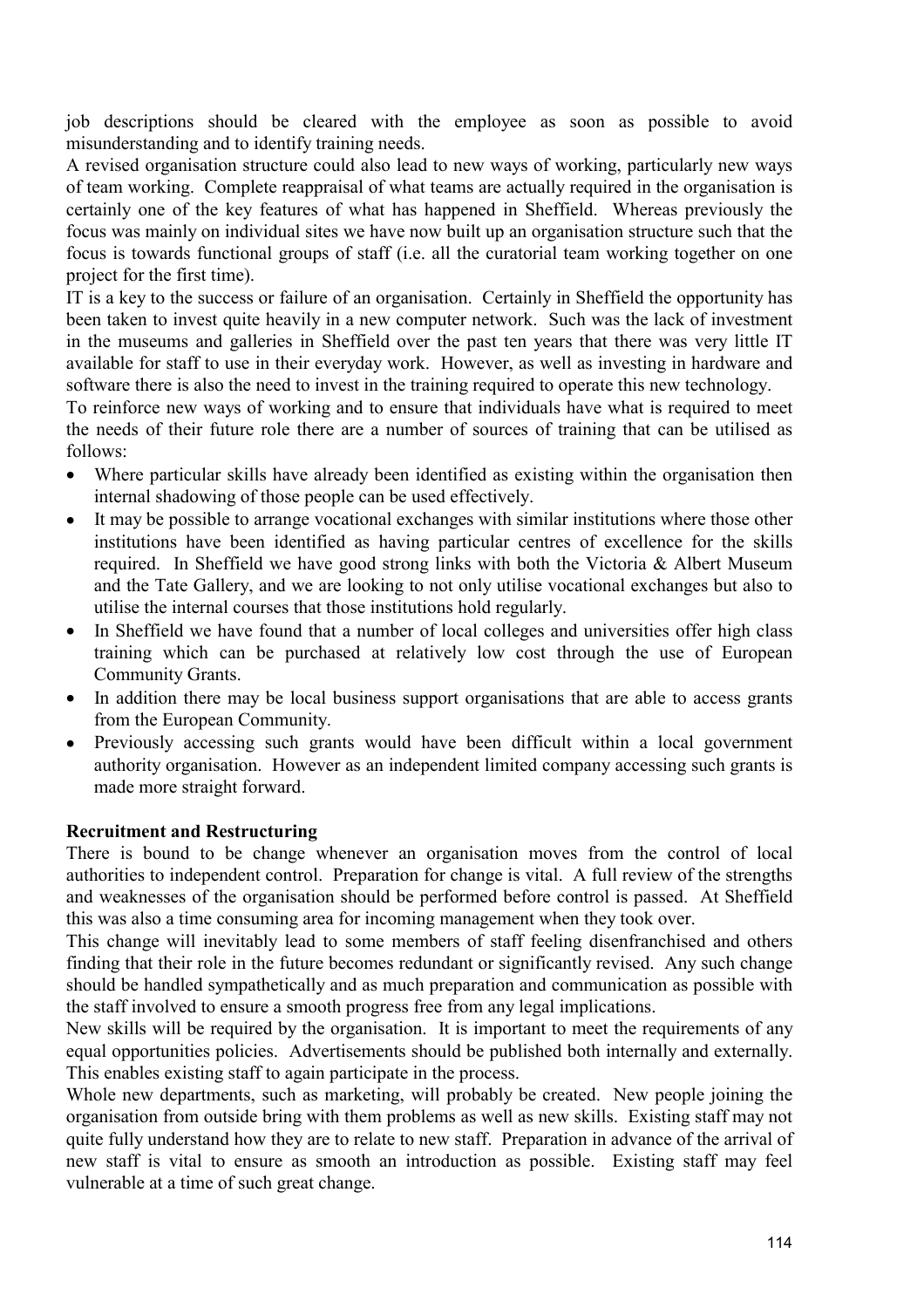Under an independent organisation there may be more scope to facilitate the use of part-time staff rather than full-time staff. As a result the organisation can be more flexible in the way that it provides services to the public. As demonstrated by Deutsches Museums of Munich the use of volunteers, not allowed under the previous organisation, is a way of providing service to the public when finance is tight. However volunteers need training as well!

There are problems associated with recruiting to museums in the independent sector. Certainly local government terms and conditions are seen as more favourable than those in the independent museum sector. In addition staff with appropriate skills in the museum world are hard to come by and there is great competition in local markets to recruit those people. This inevitably will have an impact on the salary structure within the new organisation if the right person is to be recruited, although the flexibility of an independent organisation to ignore past salary scale constraints is available.

## **Team Building and Participation**

A new organisation has an opportunity to introduce new ways of working through setting up project teams. This provides a flexible way of meeting the day-to-day needs of an organisation. Staff in Sheffield were very much site based and have actively been encouraged to be more flexible and to work at other sites. This allows staff to work with different collections and potentially with different audiences, adding to their skill base.

Wherever possible we have sought to use teams from across different disciplines. Again it allows staff to identify common bonds as well as to utilise each others skills more effieciently.

Staff are keen to participate in any new organisation. For this reason Sheffield set up a Consultative Forum to enable staff to have their own say in the way that the organisation is run. Staff representatives from all parts of the Trust are able to meet on a regular basis to discuss key issues facing the Trust.

It is very important that a new organisation builds its own new external parternships as soon as possible. Certainly in Sheffield under previous local authority budgetary control very little networking took place. The Trust has encouraged curatorial staff to travel throughout the UK to make partnerships with other museum organisations.

## **Motivation**

Motivating staff is an issue that needs to be managed on an on-going basis. Although a new organisation offers fresh challenges and new horizons, it is unlikely that any further monetary remuneration will be available.

Staff will need to be motivated more by their jobs than from what the organisation can pay them. This could include the ability to build a personal reputation for themselves in what is seen as a modern innovative museum organisation. Ensuring they have the ability to network across both local, national and international boundaries is a way of motivating staff. Ensuring staff are able to enhance their skills and enjoy the use of modern working practices is a way that staff can be motivated to provide a high quality of service.

## **Summary**

In summary policies towards staff is vital. There must be a significant amount of preparation performed on reviewing the organisation structure before re-engineering takes place. Staff require in-depth communication throughout the process. There can never be too little communication. In Sheffield the one big problem that we face is that staff say there still is not enough communication between management and themselves.

There must be a recognition that new skills will be required and quickly if a new organisation is to survive independently. However it is important to retain as many of the old skills within the previous organisation as possible and reduce the risk of alienating staff.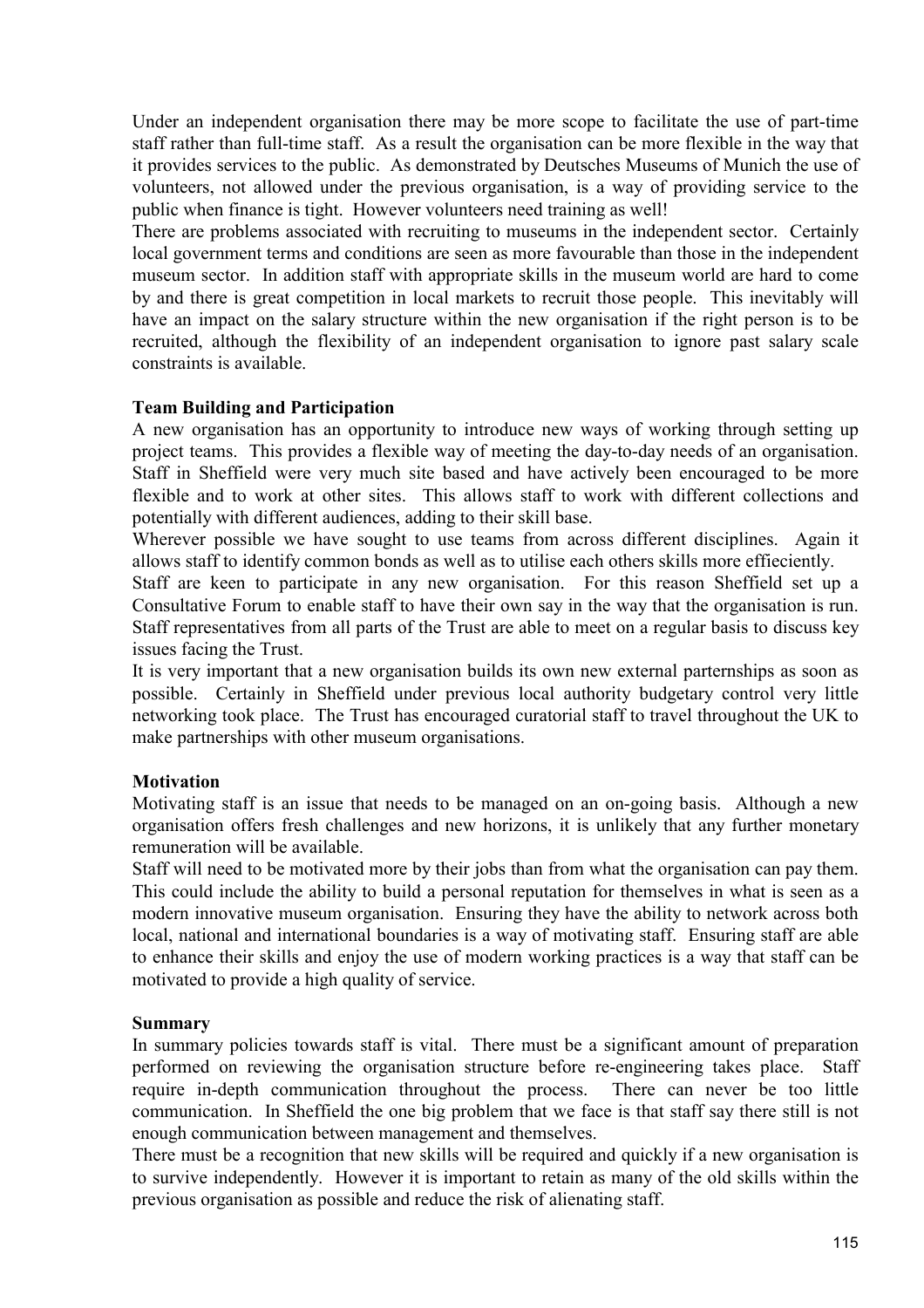A transfer from local government to an independent private company will be viewed with fear by the staff. It will be an unsettling period for all staff. When change is introduced there will inevitably be some losers as well as some who win. This process must be managed as sympathetically as possible. To overcome these fears it is necessary to provide as many positive opportunities for all staff as soon as possible and ensure that staff feel involved throughout the process.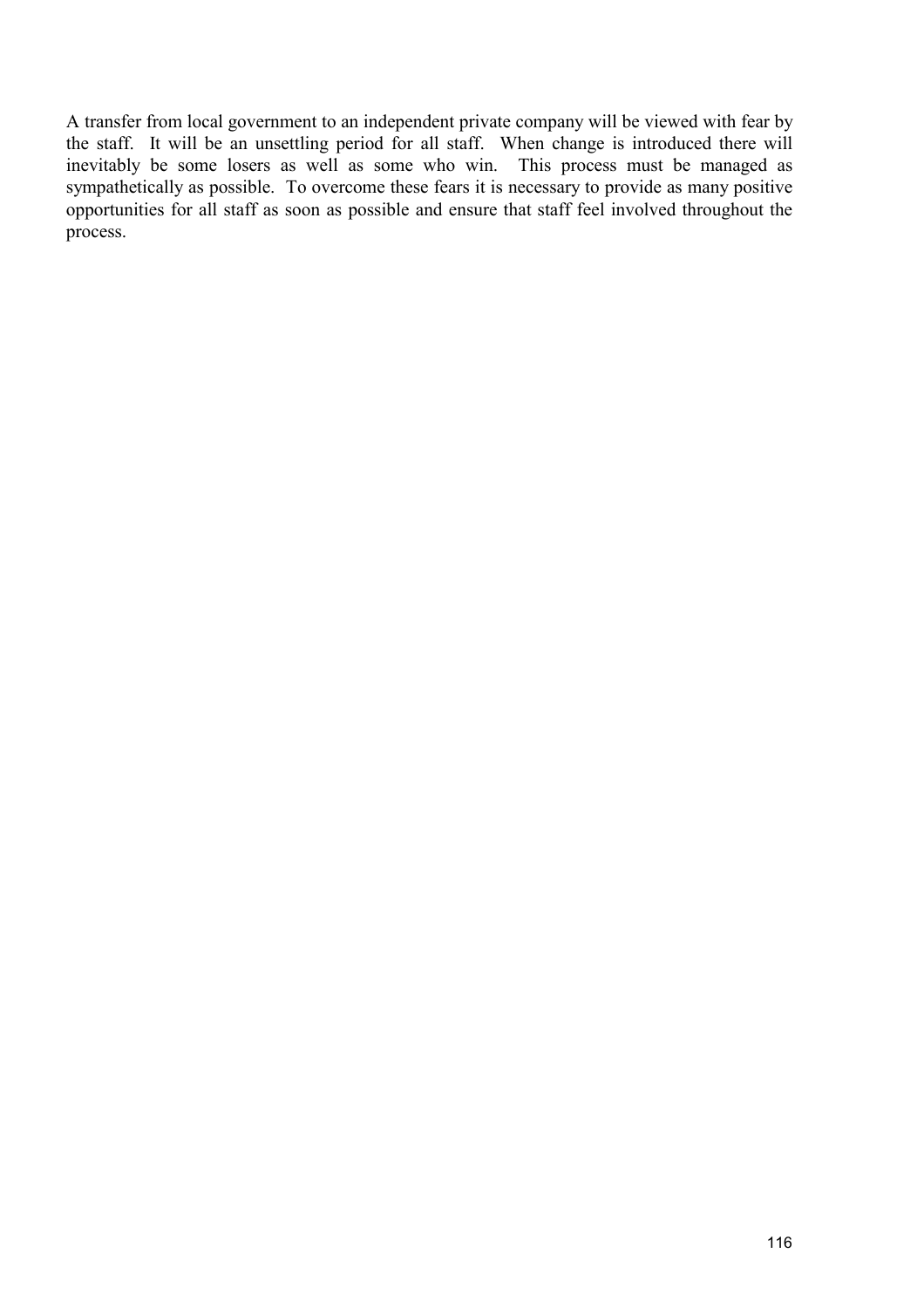**Reports from workshops**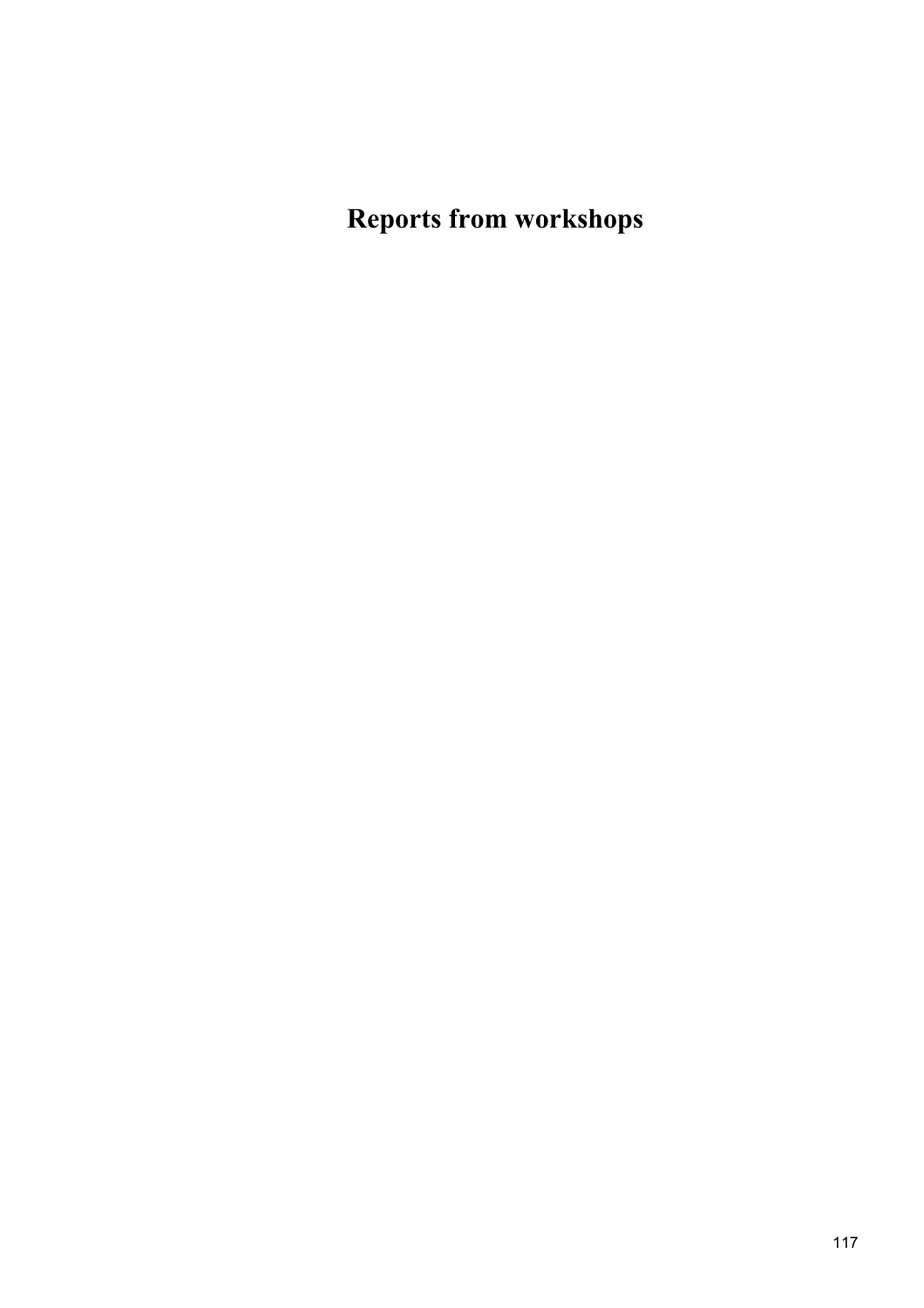# **Interaction, Co-operation, Partnership**

Danielle Cliche

### **About co-operation and partnership**

Co-operation is a well-known, long practised concept among scientists and cultural managers in Europe. Networking among partners in different arts, culture, media or heritage sectors, has led to the creation of new ideas, products and pooling of limited resources. Co-operation is built on mutual trust as well as risk and comes in all shapes, sizes and varying degrees of successes. The latter implying that there is room for improvement and greater awareness of the advantages and disadvantages of different types of co-operation or partnerships developing throughout Europe today. Promoting co-operation between the culture and heritage sectors as independent fields, for example, is one challenge that has been largely left unanswered.

Through the case studies collected in the MIMEH project, we were able to identify several categories of co-operation underway in the field of cultural heritage. These include:

- **European co-operation** organised formally through projects sponsored by the EU (former DG X Raphael programme) or informally via networks such as the Residences Royales en Europe (Schönbrunn Castle is a member)
- **Vertical co-operation** among inter-governmental, national, regional and/or local partners such as the International Cultural Project, Ars Aevi or the Zepplin-Museum Friedrichshafen GmbH.
- **Horizontal co-operation** among cultural institutions in one sector such as the Sistema Museale Umbro (Regional Museum Network).
- **Inter-sectoral co-operation** with eg. vocational institutions but also with services such as transportation or tourism on the one hand (such as Heritage Island in Ireland) and between different cultural institutions such as music or theatre on the other (such as the Deutsches Museum München).
- **Mixed public-private partnerships** (such as the Castello di Rivoli. Museo d'Arte Contemporanea, Turin).
- co-operation between the **museums with the public as its audience** (such as The Ragged School Museum, London or the Deutsches Museum München)

Participants of workshop 1 elaborated on their experiences with these various forms of cooperation and stressed the importance of direct and indirect co-operation between the museums themselves including an exchange of good practices, material and staff sharing, co-operation in the field of basic management, human resources, joint ventures in personal training or collection policies as well as the creation of a pool of freelance workers or experts for museums.

Raymund Kastler, in his introductory paper, set out a step by step approach to co-operation. He underlined the need environmental monitoring to understand the different legislative, administrative, socio-economic, political and cultural contexts in which co-operation can (or in some cases not) take place. Clearly, the use of new technologies is changing the parameters for co-operation as well as socio-political changes such as globalisation, liberalisation, policy questions of territory, identity, social exclusion, equal opportunities, ageing populations and access of the public. These all frame the conditions for a new emphasis on partnership, cooperation and interaction throughout Europe including many "out reach" styled programmes or new strategies towards civil society (eg. via new approaches to volunteer work).

The main bulk of the discussions in workshop 1 focussed on specific aspects of co-operation in the museums sector including:

- Cultural institutions, networking and new partnerships
- Museums networking as a marketing tool or vice versa?
- Co-operation with civil society via volunteer work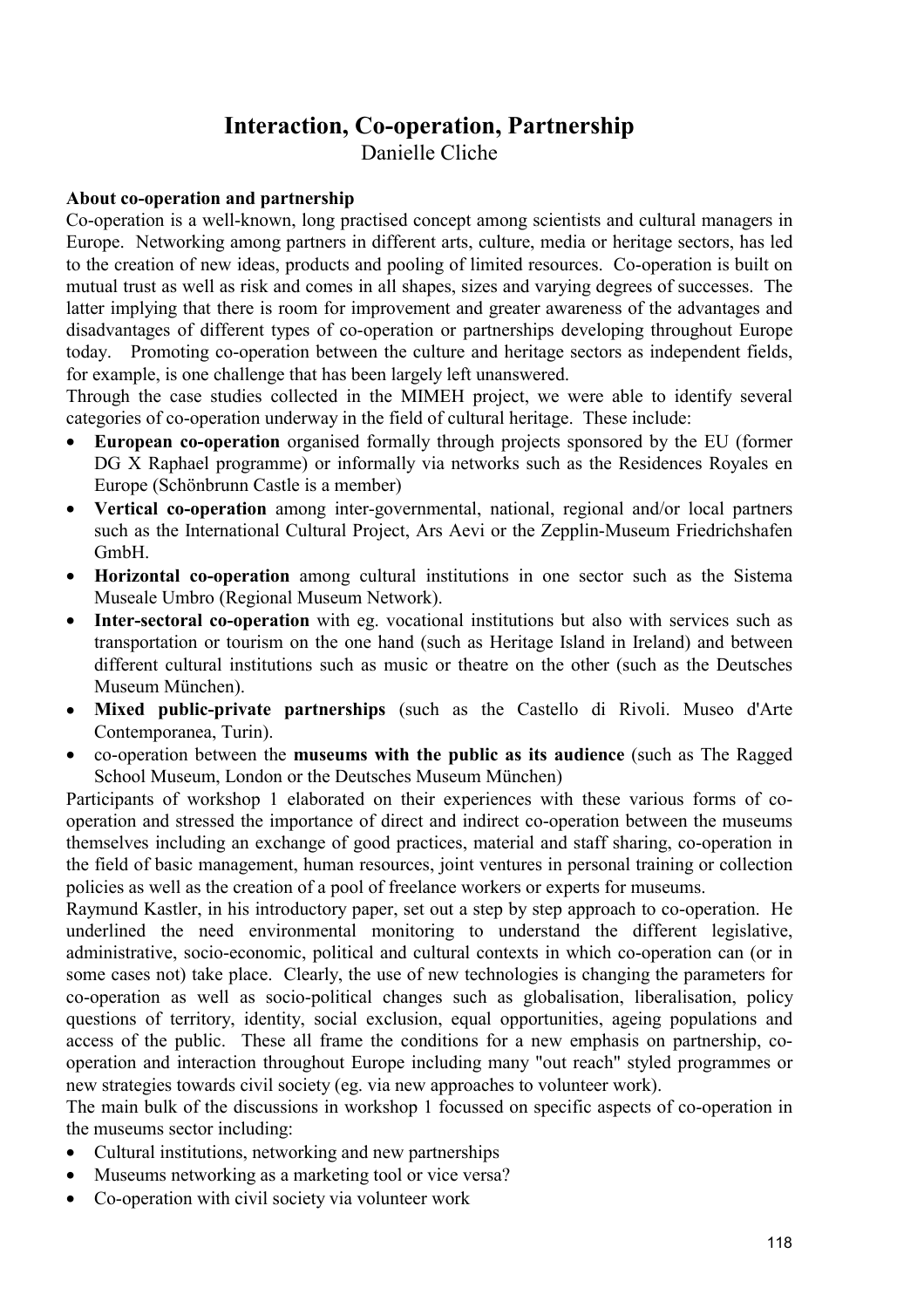### **Cultural Institutions, Networking and New Partnerships**

It is taken for granted in today's "networked" society that everyone is collaborating in one form or another through museums collections, special exhibitions or staff exchanges . Above, we identified several types of partnership arrangements which were illustrated by the MIMEH case studies. Are these "innovative" cases isolated examples? Can networking be considered a fundamental activity of cultural institutions today? Should it be? What is an alternative for museums which find themselves in saturated markets such as in the case of the Deutsche Museum in Munich where it has been determined that networking will not help them achieve their goal of distinction and increased visitor attendance?

Whether it is internal, external or social networking (defined as co-operation between profit and non-profit organisations), participants of workshop 1 agreed that networking is and should become an important element of any museum policy or management strategy. It was acknowledged, however, that the term networking can be somewhat elusive and requires clear parameters defined by the individual institution according to its own needs which could range from financial to garnering exposure abroad via regional co-operation<sup>3</sup>. Larger questions about whether networking is a consortium of partners with "real goals" or a loosely formed process of exchange were posed. Can it begin on a level of information exchange or does it need to be formalised through official agreements?

Cultural policy priorities can influence the degree to which and the type of networking or cooperation between museums. While large-scale cultural institutions continue to receive the bulk of state cultural budgets, real public funding is diminishing. Some institutions have made a 180 degree turn toward the private sector to fill their coffers. Others have taken the "90 degree turn risk" with mixed public and private funding strategies. This latter form of co-operation has been labelled "external networking". For our purposes, it was defined as a group of museums working together with other public or private services as part of an overall management strategy. Examples were presented of museums working together with independent theatre or music groups by providing concert space in the museum itself. Cartan Finegan of Heritage Island Ireland explained the successful co-operation they experienced with tourism agencies, transport groups and services, businesses, community centres, shipping companies etc. The risk involved in the latter form of co-operation, it was noted, is the reconciliation of potentially conflicting missions and objectives of partners strictly oriented toward the marketplace or the public good.

## **Museums networking as a marketing tool or vice versa?**

Scratching beneath the surface of our discussion on the different types of networking brought us closer to the real motives underpinning the impetus to incorporate networking as an important aspect of museum policies or management strategies. Museum representatives around the table shared with us some of the main objectives and goals behind their (formal and informal) networking strategies including:

- to attract additional funding by communicating or collaborating on a regular basis with potential sponsors and donors;
- to bring in more visitors or cultural tourists through interaction or formal partnerships with tour operators and other tourism related services;
- to secure themselves as an important social actor in the community and its economy through partnerships with other major community actors;
- to compete against other attractions and leisure time activities;

 $\overline{a}$ 

<sup>&</sup>lt;sup>3</sup> Such co-operation was illustrated by Andrei Zonin, Institute for Cultural Programmes, St. Petersburg who spoke about the benefits of Petersburg museums collaborating officially with those in Helsinki, Tallin and Stockholm under the aegis of a regional networking banner.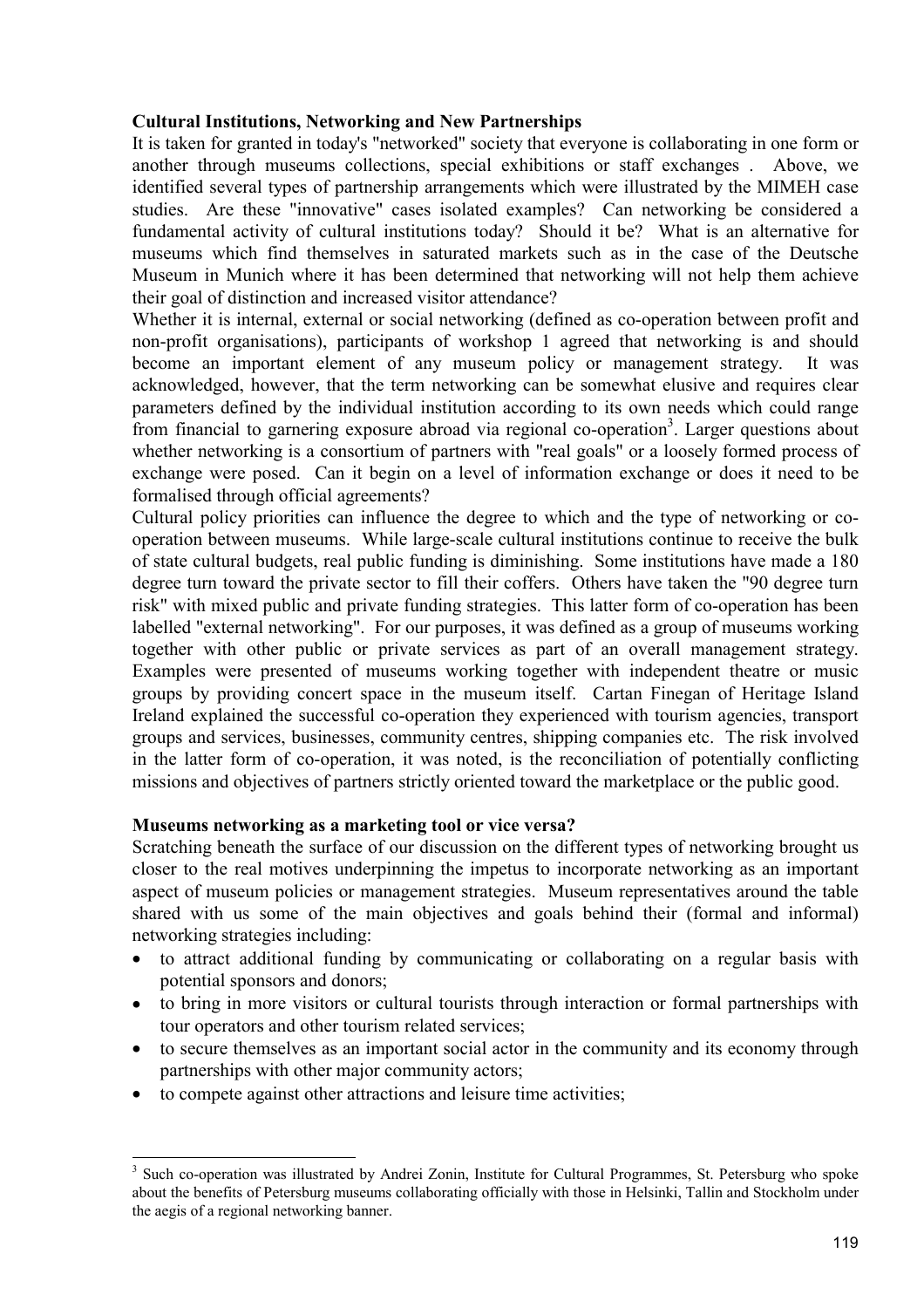• to build systems of collaboration that would help to redistribute scarce resources (referring mostly to human and physical resources rather than financial).

In other words, museums networking, in whatever form it comes, could be construed as a marketing tool and vice versa.

Once the term marketing raised its head into our discussion, there was no turning back. Clearly, there is a strong will and need for museums to engage in marketing activities as they search for private sponsors to fill the funding gap where public sector money used to be. In some cases, such as the Zeppelin museum in Friedrichshafen, management has gone beyond the ABC's of museums marketing (in-house services such as book shops or restaurants, events marketing or visitor card strategies<sup>4</sup>) to the development of their own product line. While one concept of marketing is not applicable across the entire museum landscape, participants complained that if the strategies themselves were not generally handled by a marketing specialist with heritage knowledge or if the marketing concept itself was not culture-oriented or multidimensional, the strategies would not succeed as has been shown in cases where the development of marketing strategies, for instance, are given to curators or graduate students with little or no marketing knowledge. They expressed the need to define the relationship between the two worlds of marketing and culture and gave the example of the Wohl  $\&$  Sein – Being and Wellbeing museums project in Basel.

When the various dimensions of a heritage oriented marketing strategy are spelled out, one of the first conflicts to be addressed at the beginning is over what should be marketed, for example, scientific information, fast tracked specialised tours for target groups or perhaps combined cultural tourism packages. Multidimensional strategies could, for example, be created from the point of view of both the museum and the tourists. Education of tour operators by museum staff was considered a high priority. There was, however, an agreement in the group that while marketing can provide strength to both small (in particular) and larger museums that the long line ups- at the most popular museums will never change and the gap between rich and poor museums is widening. Collective marketing strategies among different attractions within a city or region (including competitions, festivals, museums) was recommended as a potential solution.

Before concluding the discussions on museums marketing, some warning signals were issued. As mentioned above, museums are an important social actor of the community and the economy of that community. Museum managers, therefore, have a responsibility to protect the integrity of the museum and its collection and keep quality as a high priority in the development of its policies and programmes. The public sector, at the same time, also has a public responsibility for culture and its institutions, including museums. The cultural value of museum activities and its collections, should, therefore, be at the heart of any marketing or other strategy and care needs to be taken not to relegate it to marketplace forces or rush tourism tendencies to get as many visitors in and out of the museum as possible.

### **Volunteers – a changing resource**

l

The final debate examined co-operation between museums and civil society, namely volunteers. While a wide and broad field of investigation, with varying approaches in the US, UK and the rest of Europe, questions regarding the identity, needs and contribution of volunteers is becoming more and more important as society ages and runs out of work. One of the first steps to be taken is an official recognition of full and part time volunteer work, especially important in the case of women who make up the majority of volunteer workers.

Recent studies have shown that the number of volunteers is on the rise and the nature of volunteerism has changed dramatically. There is a new demand today on the part of individuals

<sup>&</sup>lt;sup>4</sup> A recent study conducted by NOMISMA in Bologna revealed that visitor card strategies were helpful for smaller museums and that they did not effect the attendance rate of visitors to larger museums.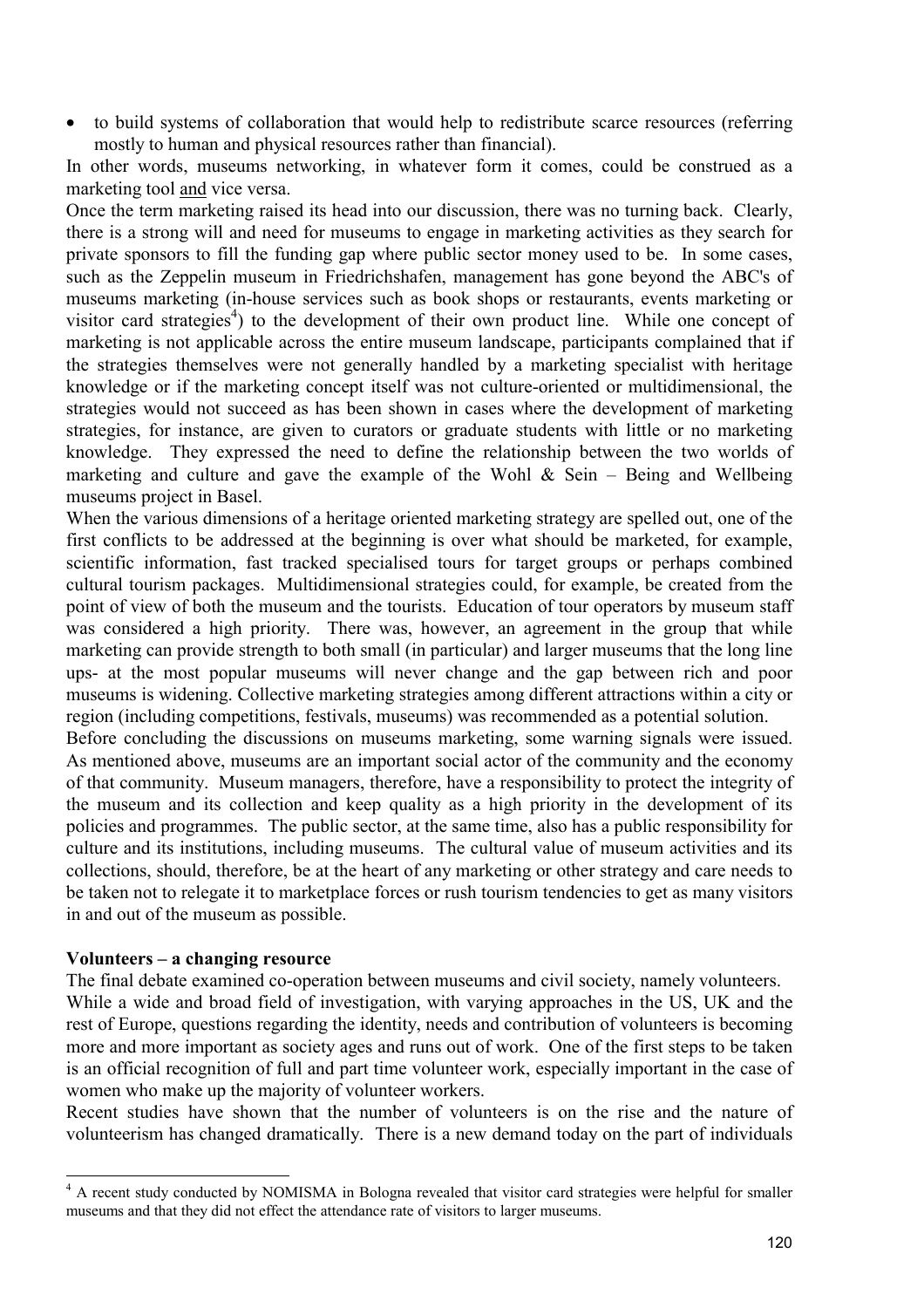to become volunteers as they are highly motivated to involve themselves as social community actors. In fact, there are some cases where people are doing (and more interested in) unpaid than paid work. The Deutsche Museum Munich, for example, has recognised that while they once had to "re-skill" their volunteers coming from the industrial sector never expecting to work in a museum, they are now faced with a work force of highly intelligent and skilled volunteers who are in the prime of their life. Clearly, the mythology of volunteers as "birds unable to scratch the backs of crocodiles" has become redundant and a new challenge for museum managers to try and find ways of successfully integrating them into the overall staff structure. Three main recommendations were made in this direction:

- Internal public relations strategies are required to integrate volunteers into the staff structure and programme of activities. The media can be a helpful tool;
- Officially recognising the work of volunteers by giving them responsibility for managing a project – allowing them to participate in all stages of the project from the beginning to the end and ensuring that their result is placed on public display (thus offering volunteers something they can not buy) and;
- Create bottom up strategies involving volunteers in the museum according to their own life experiences or by developing apprenticeship programmes offering professional experience to young people (warning: this puts responsibility on the shoulders of already strained staff – solution: hire former students).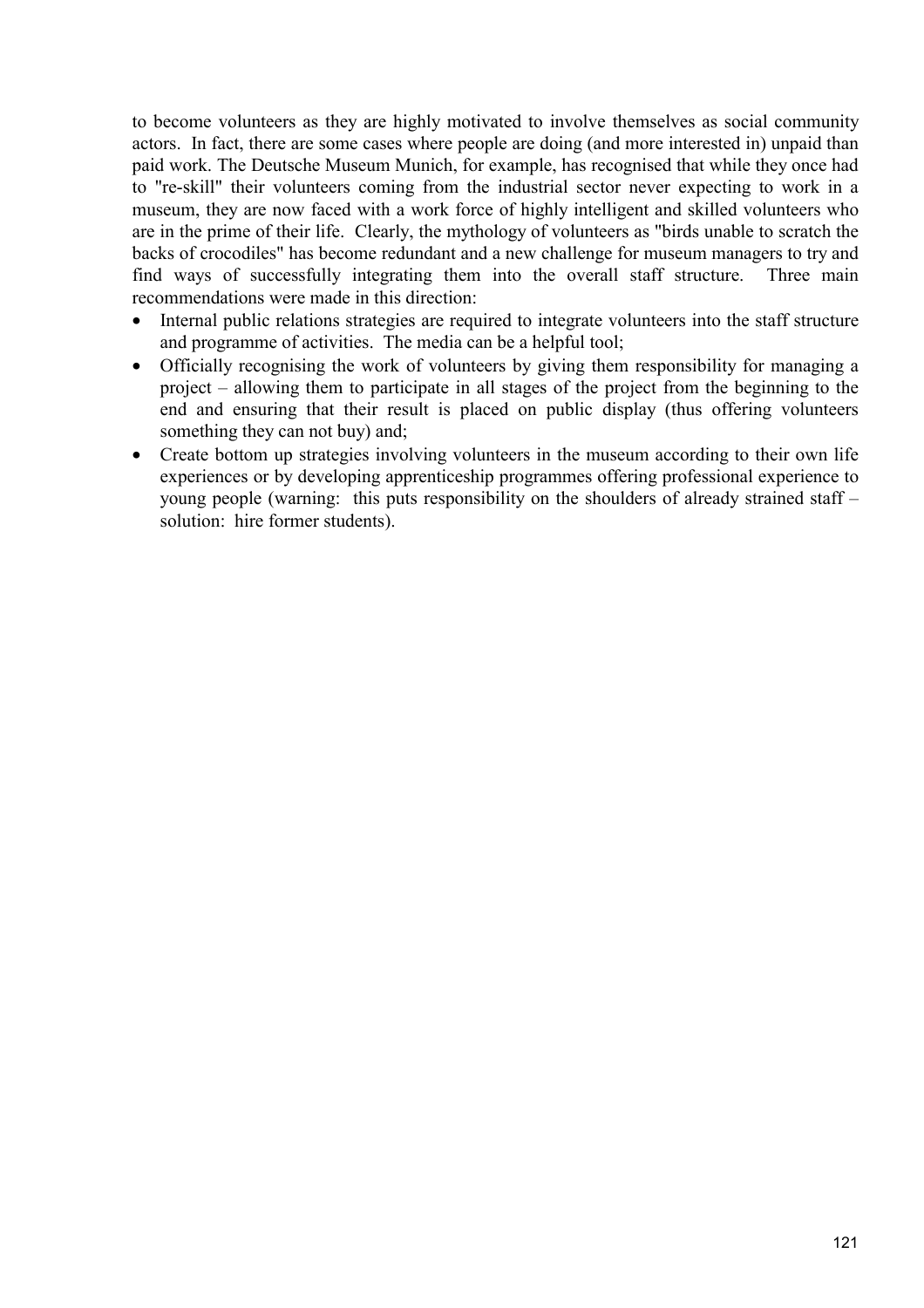# **Institutional Engineering**

Christopher Gordon

An excellent introductory note (by Ugo Bacchella) had been provided for the Workshop. This sets out clearly how some of the original definitions and aims had been modified in the light of circumstances, and from examining examples of organisational development in the field. The scope of the project had been widened since the 1977 Amsterdam 'Privatisation of Culture' conference to reflect this, and it was also felt to be significant that, in many cases, there had been little actual change in terms of *ownership* or *governance*. Nevertheless, the research had demonstrated that the simple act of contracting out certain standard services could have a rather powerful impact on any given institution as a whole.

The case studies which were most relevant to this topic were drawn from Austria, Germany, Italy and the UK, as follows:

Schloss Schonbrunn, Vienna

Deutsches Museum, Munich

Zeppelin Museum, Friedrichshafen

Castello di Rivoli, Museo d'Arte Contemporanea, Turin

Museo Nazionale della Scienza e della Tecnica Leonardo da Vinci, Milan

Sheffield Galleries and Museums Trust.

The Workshop had found it impossible to give equal attention to all the above, not least as a number of the key individuals concerned had switched to other Workshops. Consequently, the focus of discussion was on the UK and Italian examples. Organisational models were indeed in the process of redefinition as they developed. However, it seemed to be true that legal ownership was largely unaffected. Contracting out (or 'outsourcing') did in certain circumstances affect the core operation, but if the main objective of the changes was to improve access to a wider range of financial support, then it did not follow that fundamental structural changes were necessary. To take two examples: the new Sheffield Trust's had been driven by financial and political necessity for reasons of long term survival, whereas the Milan example had instituted major change to assist expansion and changes in the way the collections were disposed and displayed. All the examples seemed to encompass three main classes of motivation, often combined as follows:

(1) requirement to expand the secure financial base;

(2) management and personnel reforms (especially concerning quality of staff, and flexibility of practice);

(3) pursuing niche markets, and developing much stronger local and community contact.

The research as a whole tended to show that growth in the number of independent entities had mostly been beneficial in the provision of opportunity for grouped services (outsourcing) to agreed guidelines and minimum standards of service. It was also noted that there were examples (e.g. in Italy's Umbria region, and under the UK's Museums and Galleries Commission 'Registration Scheme' ) where additional public finance was directly dependent upon collection and display quality thresholds. However, in most cases, the effects of organisational development or institutional engineering on actual museum/gallery collections was only marginal.

In the case of the Sheffield Trust, the key factors were a devastating reduction in available civic financing, coupled with de-industrialisation of the whole region (coal and steel based economy) which meant that commercial sponsorship was not a viable alternative. The fortuitous arrival of the Arts Council's (ACE) Lottery-funded 'Stabilisation Scheme' had allowed for negotiation of a ten-year package deal between the local authority and the ACE and Sheffield City Council, subject to the establishment of an independent Trust. The incentives were built into the 'deal'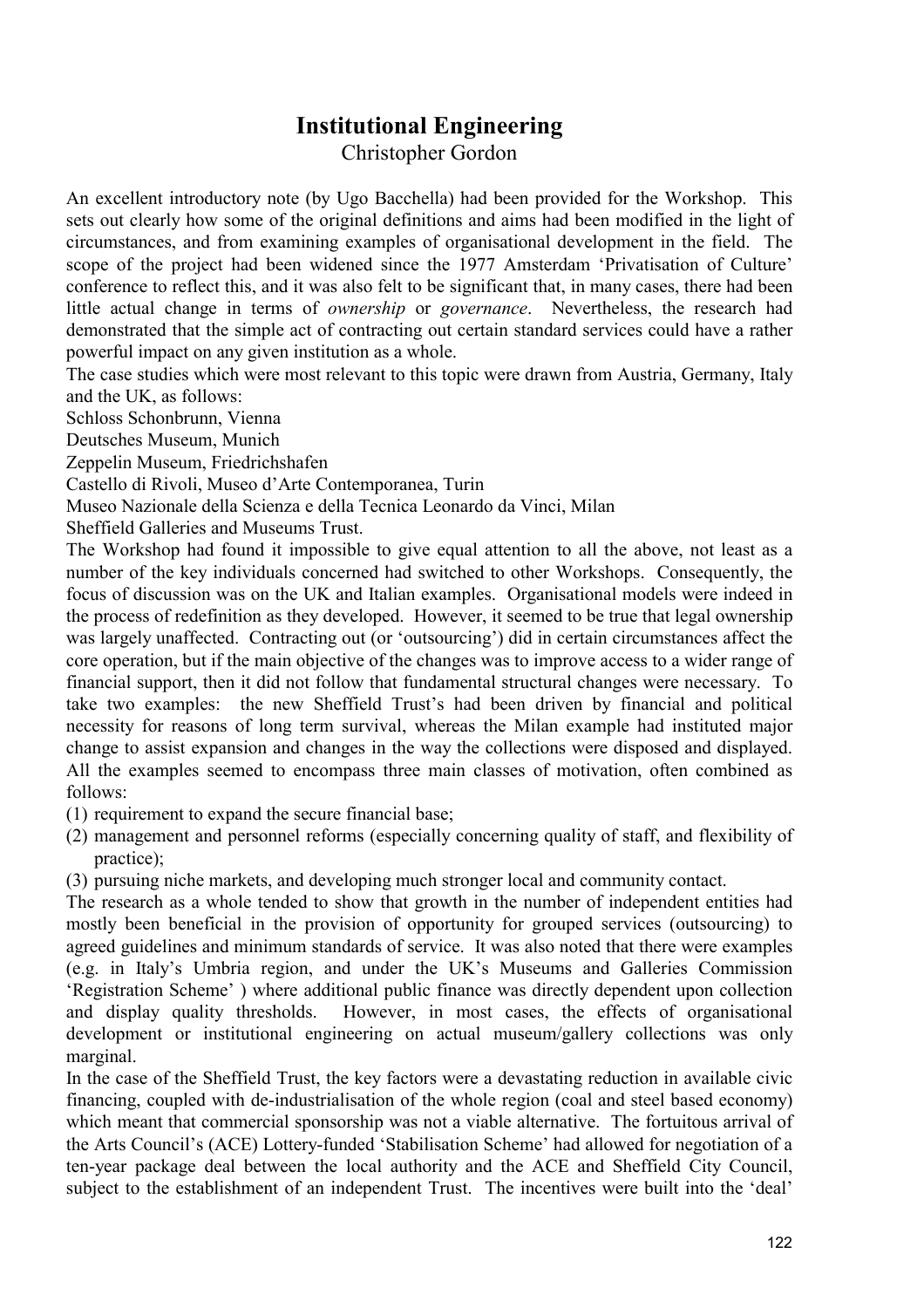and also included qualitative measures. It was extremely unusual for a local authority to commit a basic level of agreed financing over such a long period ahead. The performance of the Trust was being monitored extremely closely by the local authority – which still retained ultimate ownership of the collections and buildings, and would inherit the problem back if the Trust failed. The Stabilisation agreement required the negative financial situation to be reversed, or at least at break-even point after 6 years. The museums' staff (five institutions were involved, with another five industrial museums in a separate trust arrangement) were adamant that there should be no 'dumbing down'. Their assessment was that many of the original intractable problems stemmed from inflexible local government systems, and from the museums' general failure to market themselves dynamically, both locally and further afield.

Reference was made to the highly centralised French model in relation to museum merchandising, not felt to have been entirely successful. There was felt to be a fundamental difference in systems in large nation states and smaller countries, although traditions and practice varied enormously. Sponsorship had been an important factor in Italy, but the success of initiatives relied very largely upon the efforts and contacts of key individuals. Only the Region of Lombardy had made any serious attempt to formalise a more systemic public-private partnership culture in relation to museums and the arts.

Discussion then explored other economically-driven models. Given that parts of the cultural industries successfully followed industrial models – growth, profit, acquisition – was there a parallel which the Milan example partially showed might be successful, if applied to museums and collections? This was inconclusive, although it was generally accepted that competition between institutions and notions of increased productivity were relevant and helpful (cf. the Tate Gallery, and the recent initiative of the Leningrad Hermitage in London). Nevertheless, the general feeling was that the *product* itself (the collections) was of a different order to a commercial one, in that it was more about experience than commodity. It was noted that in the case of film, there was a lively mixed economy with considerable crossover between the commercial and the subsidised. It was noted that fairly recent Swiss research demonstrated that fiscal incentives only made an extremely marginal impact on culture in general. However, it was felt that certain sectors had made significant input directly  $-$  e.g. the reformed banking system in Italy and Spain, the recently created National Lottery in the UK etc.

By general agreement the key factor for cultural institutions going through organisational development was to retain (or create) the maximum degree of flexibility in planning, and to retain the positive involvement of staff members. Imposed, or 'top down' solutions might well risk turning out to be neat looking packages with nothing inside. Where networks of museums had been created to provide specific services on economies of scale (e.g. for staff training purposes) the outputs were on the whole disappointing, nor had they led to a significant amount of radical change or innovation. Interesting innovative practice had tended to come from the examples provided by smaller institutions where there was less of an assumption about financial security because of size or institutional inviolability. An interesting 'lateral' management example was the London International Festival of Theatre (LIFT) partnership with Shell UK, which had seen a rather new and very productive exchange of benefits both ways, as against traditional sponsorship expectations.

In summary there was agreement on four major areas which identified key factors for success over any period of restructuring:

- (1) Clarity in defining objectives, backed up by good strategy and planning;
- (2) Correspondence between the objectives and the means/resources to achieve them (personnel, qualitative and quantitative measures);
- (3) Flexibility, with planning and management regimes as open as possible;
- (4) Private partners engaged, but fully accepting the specific nature and function of the institution(s).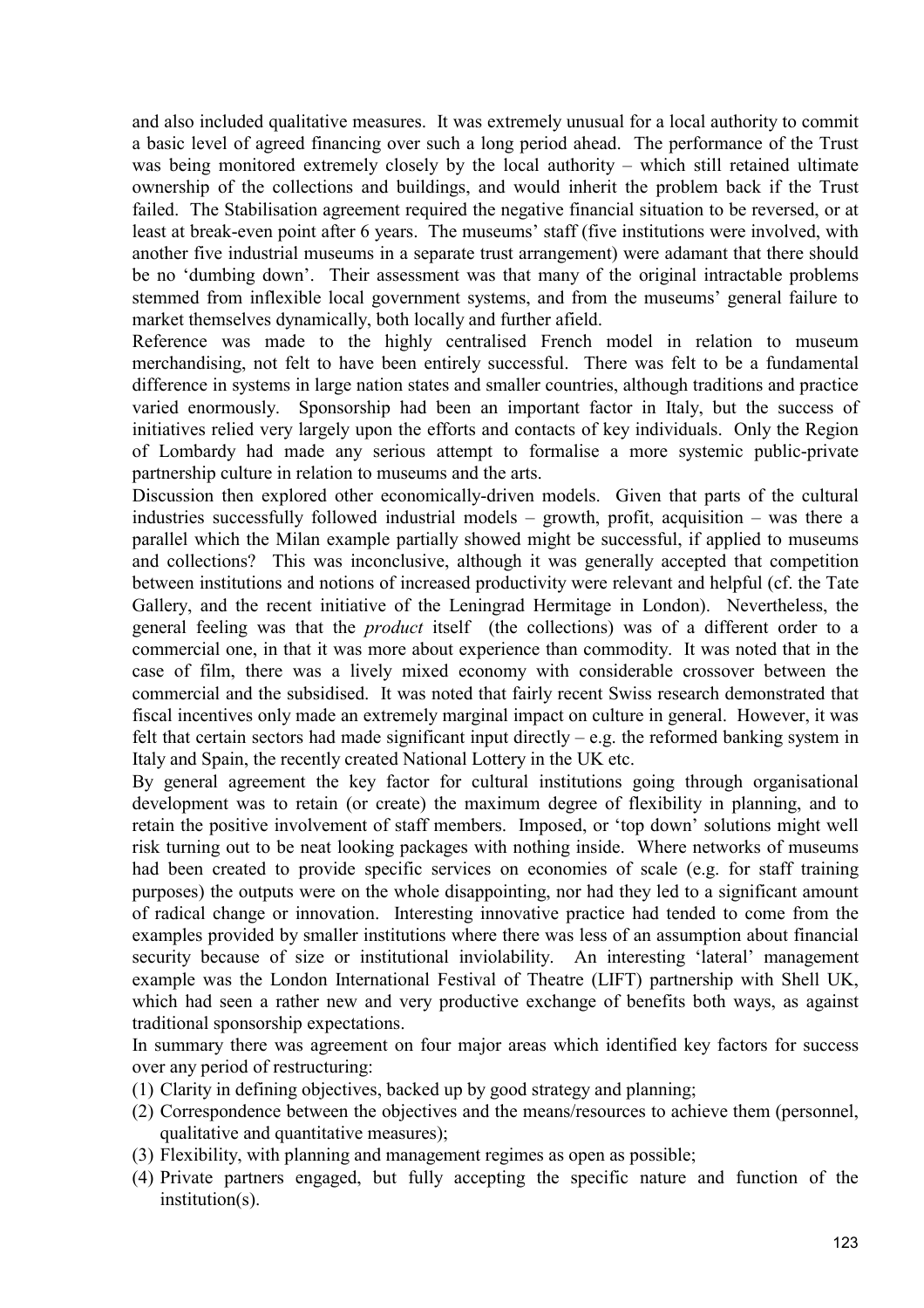# **Policies towards the Public**

Lidia Varbanova

## **Why do museums need policies towards the public?**

The workshop participants agreed that the need for innovative policies towards the public in a museum is provoked because of:

- $\blacksquare$  cutting of government budgets at a national and regional level;
- $\blacksquare$  transforming the museums into open public spaces;
- $\blacksquare$  making better dialogue with the outside environment;
- $\blacksquare$  changing in the needs and expectations of the audiences;
- new competitors who strive for the money and the free time of the consumers today;
- $\blacksquare$  the new era of linking communication and technologies with arts and culture.

### **Policies towards the visitors**

In her introductory speech Judi Caton said that "the policy of museums in society nowadays has very obviously moved to less object-driven but more people-driven". The new museology is very mach linked with public. The audiences today are not just passive visitors but active participants. In our workshop we agreed that it is important for a museum to know and understand the profile, the needs, expectations, the level of satisfaction of its visitors by marketing researches. There are lots of examples in the seminar reader about important target groups for a museum - children, youth, eldery people, museum specialists, tourists. A special department called "Programs" is established in the Deutsces Museum Munichen to meet the diversification of museum public.

The participants in the working group agreed that it is of utmost importance to have high quality services and products for the museum visitors. In some cases the problem is not only the decrease in the museum visitors, but the overcroud and too much attendance which could be dangerous for the historic sites.

## **Policies towards the residents and the museum specialists**

During the discussion we found out that these two groups which are indirect "clients" of a museum, have completely different needs and expecations concerning the marketing policy and programming. The visitors in many cases look for excitement and adventure, they wish to "feel" the ruins, to touch the objects in the museum. Archeologists are striving towards conservation and preservation of the exhibited objects. There are cases when the residents are sometime against the archeological digging because it affects their properties, lands and houses.

The role of the marketing manager is very difficult as an intermediate between these three groups in terms of reaching negotiation and agreements, solving conflicts and misunderstandings.

## **Policies towards the funding institutions**

This topic was discussed during the workshop in the framework of marketing strategies and techniques. We reached the point that museums need to link marketing with fundraising, to bring more long-term sponsors, to organize special events and charity campaign and to attract individual donors; to develop further various membership schemes and to build up new friends and supporters.

A good formula for the financial management of a museum is to find out a reasonable balance for the mixture of funds coming from the government, local authorities, sponsors, foundations and self-generated incomes.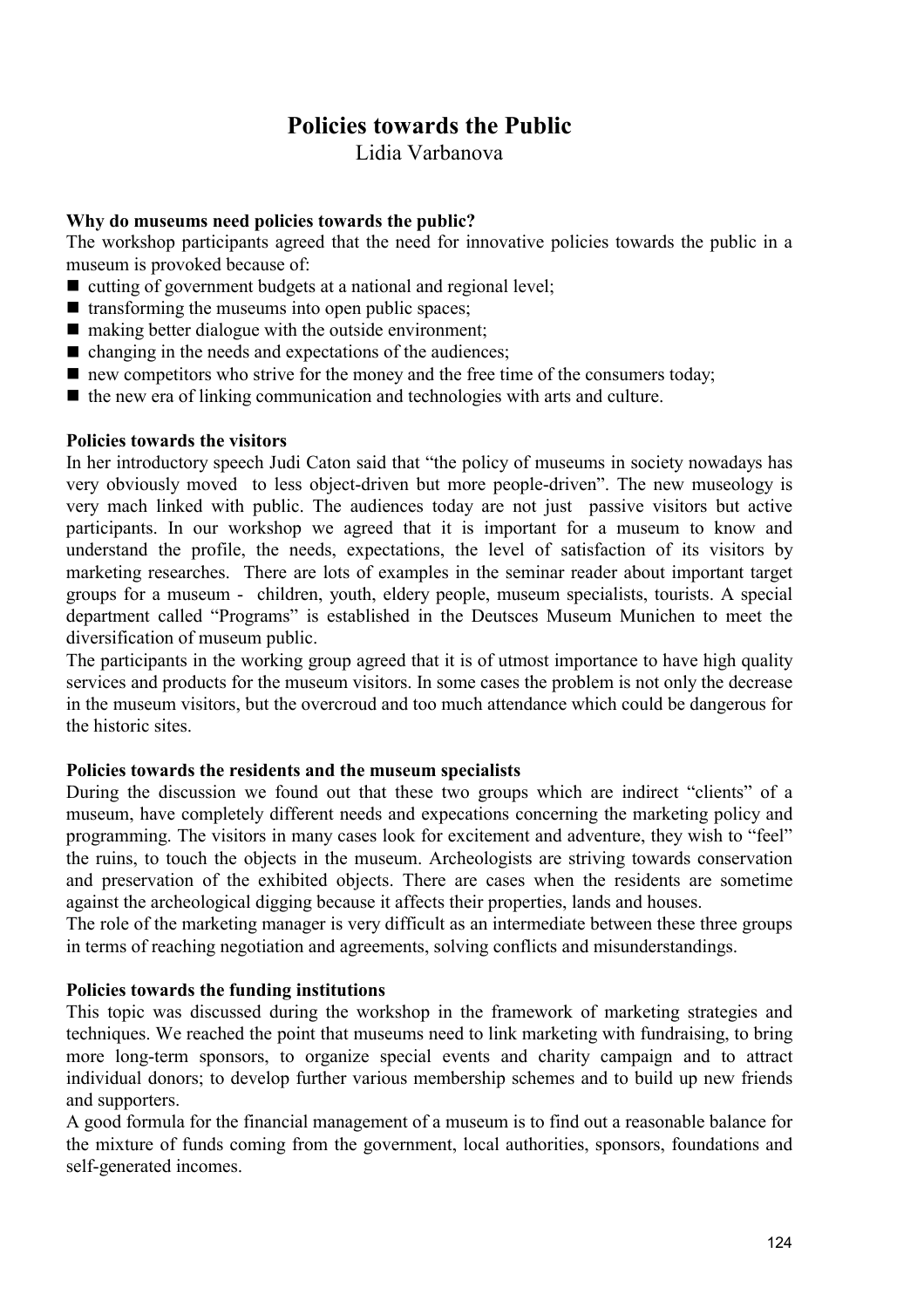### **Policies towards other groups**

Important target groups for the museums today are also politicians, opinion leaders, journalists, associations, networks, clubs, volunteers, steakholders. The government is responsible for the museum policies towards the public in most of the European countries and therefore museums depend on the overall national cultural policy. Government should set up a helpful legislation to facilitate mixture of funding in the museums which will support "the good formula" for bringing together the cultural heritage and the audiences. Government has to take care for the best conservation and preservation of the museum objects and archeological sites. Therefore it is important for the museum managers to target and to communicate with government officials.

### **Communication policies**

The workshop participants shared various methods of communication in the museum practice public relations, advertising, direct marketing, promotion techniques. They agreed that journalists play a key role in this process. The discussion was around two main questions - how to attract them and how to build up long term relations. It is important to find out the right media for promotion of a concrete project with the purpose to reach a specific target group.

Dennis Rich shared the US experience in direct mailing, receiving fficient feedback from the audiences, building up museum friends and supporters, unusual forms of advertising.

Petra Bohuslav explained the positive practice of the Archeological Park Carnutum in Austria where children encourage their parents and friends to visit the museum, excited by the interactive educational programs, provided by the museum. This is a very good example of a "life advertizing".

The workshop participants stressed the importance of using Internet and the new technologies in the museum marketing. There are lots of examples in the seminar reader on this topic. The important question raised was: Will they change the museum into a virtual reality soon? Will they bring new audiences?

## **Cultural tourism**

A good example for linking policies towards the public with cultural tourism is the Ireland Heritage Marketing Group, which provides a Touring Guide aimed at individual travellers, an Explorer Card for special offers and discounted admission, the bi-monthly HI newsletter mailed to tour operators and tourists board officers. The balance between tourists and citizens of the region is important for the museum to build up its own audiences.

### **Open questions for further researches:**

Several important questions for further discussion were formulated as a result of the workshop:

- What is the decision-making process in the museums concerning the balance between programming and audiences/
- How to use innovative marketing tools for our "internal clients" the staff, the Board, the museum curators?
- What is the new profile and functions of the marketing and PR manager of a museum? How to increase the professional recognition of these specialists?
- How to set up a successful innovative pricing policy?
- How to make the museum space interactive, warm, welcoming, sociable, friendly, surprising?
- How to take better care of the audiences?
- What are the community responsibilities of a museum? How to increase the access and distribution of the museum services outside the buildings?
- How to link the policies towards the public with the organizational culture of a museum?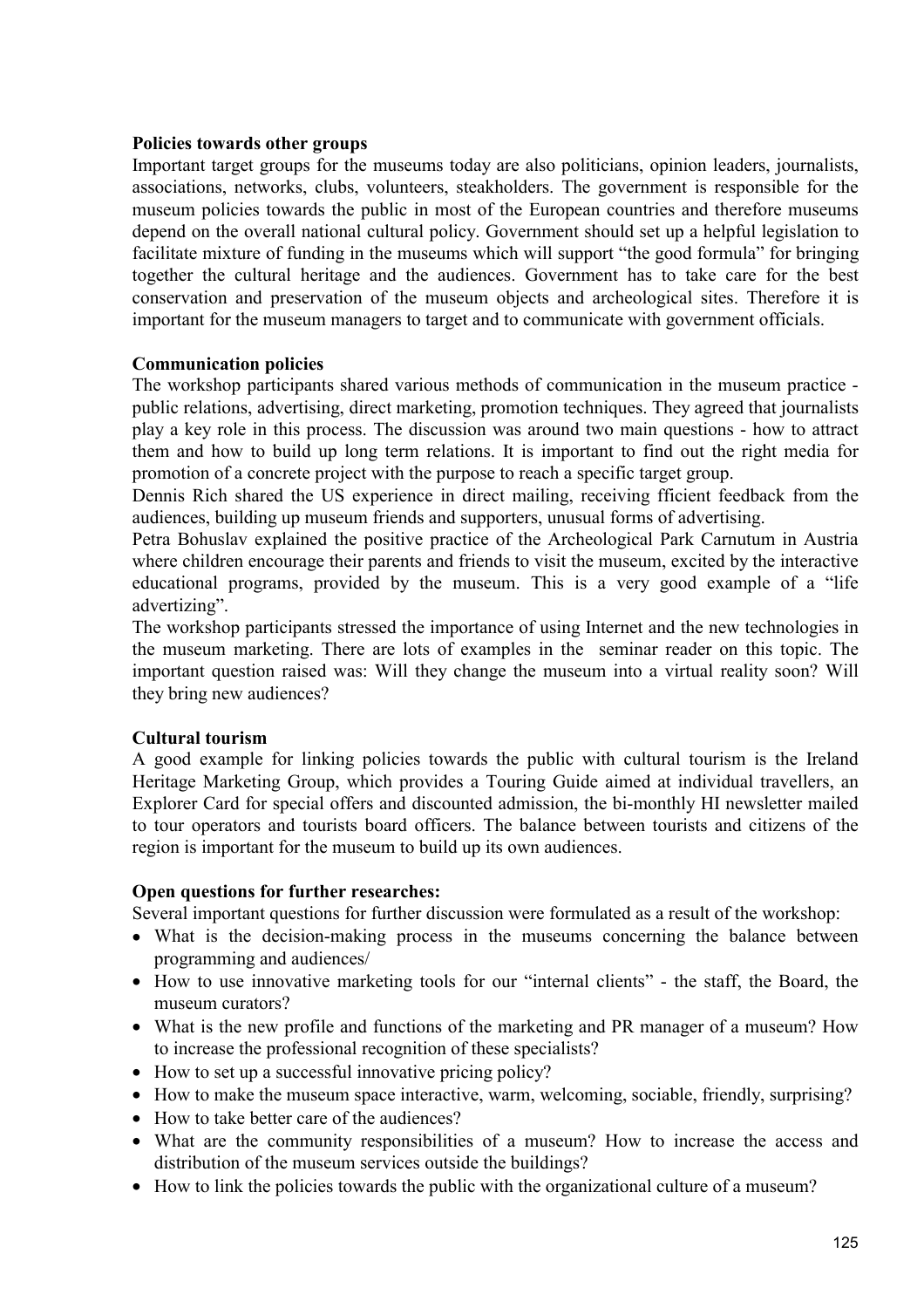• How can we use these successful innovative management models in other museums around Europe?

Museums today are not just buildings and objects, but a bridge between people - a special "meeting space" between people from the past, present and future.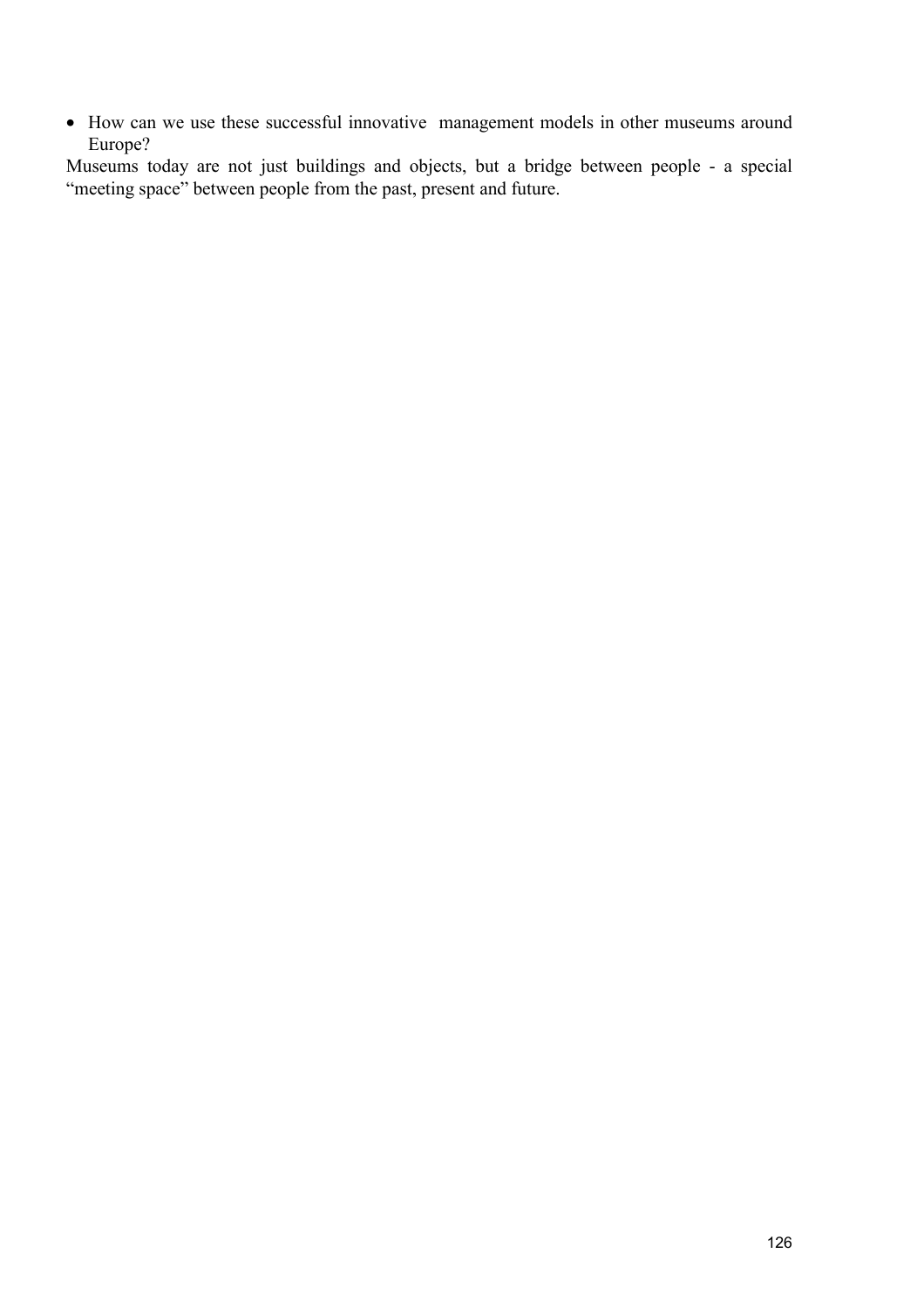# **Round Table: How can training institutions meet the news trends and challenges?**

Isabelle Schwarz

Contributions by:

Herwig Pöschl (Chair), ICCM, Salzburg, Austria Benedetto Benedetti, Scuola Normale Superiore, Pisa, Italy Andrei Zonin, Institute of Cultural Programs, St. Petersburg, Russia Dennis Rich, Columbia College, Chicago, USA Daniele Lupo Jallà, City of Turin, Manager of Museums Department, Italy

## **Introduction**

Following the presentation and discussion of innovative models of heritage management with respect to Interaction, Co-operation Partnership, Institutional Engineering and Policies Towards the Public, this part of the seminar programme focused on training needs and new professional profiles within artistic and cultural heritage management.

The first objective of the Round Table was to identify the gap between the actual training provision in cultural heritage management and the need for new competencies and skills in the sector. Moreover, the Round Table aimed at making concrete proposals and recommendations for training institutions on ways to better meet the challenges and needs in heritage management and to deliver appropriate training and learning opportunities.

Europe's heritage administrators and managers have to face a set of challenges (e.g. process of liberalisation, internationalisation, new forms of partnerships, external and internal pressures, etc.) that require not only financial and managerial skills but creative and visionary thinking. The question of innovation and experimentation is key to the success and sustainable development of heritage institutions.

### **Contributions**

*Herwig Pöschl*: One of the most difficult, as well as interesting issues related to training within the arts, culture and heritage today, is how to train students and professionals to become **Managers of Change**.

As long as museum and heritage sites are managed by individuals with little knowledge of recent developments as regards policies, techniques and tools in heritage management, those institutions will be unable to adapt to the new context in which they are evolving and to define sound development strategies. Also, the change of management of institutions will only be successful if those changes result from concrete constraints or pressures, be they internal or external.

Today's cultural managers have to acquire very diversified competencies and skills in order to fulfil their role as "Manager of Change". Among the list of priority areas to cover are fundraising, public relations, promotion, marketing. Their job description is a combination of capacities such as:

- Comprehension of the heritage/cultural institution as a system
- Social competencies
- Leadership skills
- Management of processes of change
- Management methods and tools

The question is whether the training of the "Managers of Change" is the role of universities or training institutions that provide very specialised courses throughout Europe. Another item of discussion concerns the approach to adopt with respect to training needs. Should the preliminary analysis within a heritage institution focus on its function (development of services, e.g. new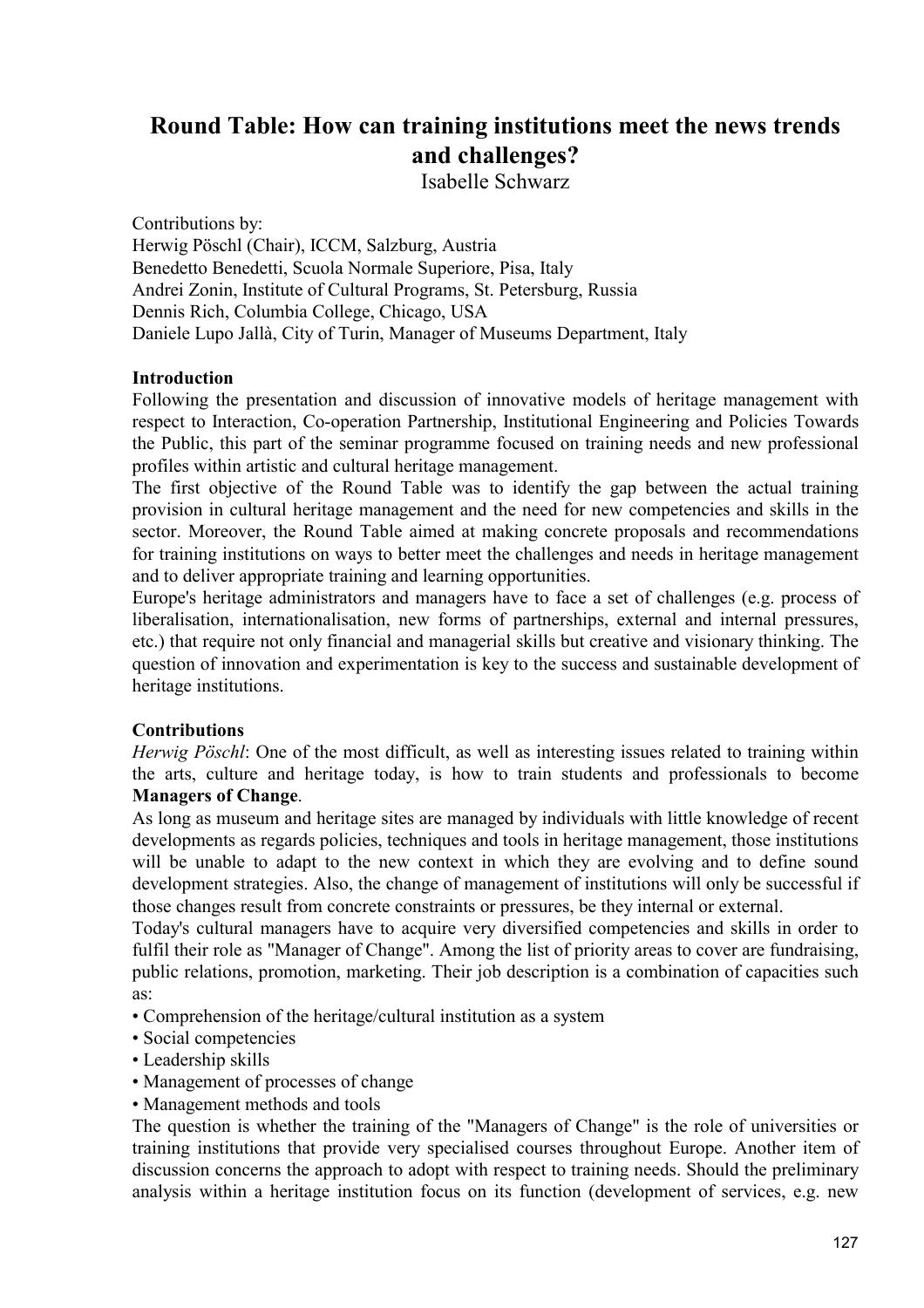information services notably with the support of new technologies, merchandising, security, etc.) or on the particular training needs of its staff (analysis of the newness of the needs)?

*Benedetto Benedetti*: Its cultural heritage and prosperity obsess Italy. This richness can either constitute an extraordinary drive to development if Italy succeeds to use it for supporting change or impede progress and forward-looking.

We witness today in Italy serious gaps in the field of heritage management combined with the reluctance to change. While the country is strong is some areas related to heritage (e.g. preservation, conservation and protection), it also has great weaknesses in others, such as marketing and audience development. The notion of enhanced access to cultural and heritage institutions, as well as of improved and more diversified services, are not considered as priority areas of development.

The Scuola Normale in Pisa provides master courses, specialised programmes, continuing education and learning possibilities, as well as "refreshing" courses.

The key characteristics of the training are the following:

• Most of these courses are addressed to graduates that have a general education in fields such as art history, archaeology, etc.

• Besides very few specialised courses, the training is not suitable for finance and business people, engineers, managers or IT experts.

• The training adopts an inclusive approach ranging from conservation to communication and management. It aims to create a common basis of intervention.

• The subject of the intervention is cultural, e.g. an art work, a heritage piece. The training aims to raise awareness about the relationship between the heritage site/piece and the cultural identity of the local community.

• The courses include an analysis of the historical image of evolution.

• The chosen approach is object driven. Therefore, the training associates communication experts that discuss objects as part of a product system. How to present the image of an art work? How to enhance the identity of a heritage piece or site?

• Essential to the success of the training is the link to research, notably applied research, and development.

• The different levels of training are nourished with concrete case studies and systematically involve practitioners in the training delivery. Best practices at macro-level are discussed.

*Andrei Zonin*: While some countries have put much effort in the provision of heritage and/or cultural management training, others are suffering from a great lack of training and learning opportunities. It is of paramount importance to map out the sector and to identify its specific needs, as well as the needs of those actively involved in heritage management. Equally important is the analysis of the context (e.g. in Russia everything related to heritage management training is now very innovative).

In 1997, St. Petersburg launched its very first Strategic Plan of Development in which culture is given a high priority. This led to the duplication of the city's cultural budget in 1998. St. Petersburg's "Investment Strategy" (i.e. World Bank project concerning the rehabilitation of its historic centre) stresses the contribution of heritage, culture and tourism to local development. However, the added value of including the arts and culture in the Strategic Plan still needs to be better affirmed. Moreover, the obsessive exploitation of the city's history and cultural heritage encompasses the danger to promote images of the past. These images have to be carefully rethought and the stress put on the city's future.

Another danger is the adoption of Western models in the field of heritage/cultural management training without knowledge of the context in which they are applied. There is no universally efficient model but only the design of innovative and tailor-made training modules are pertinent.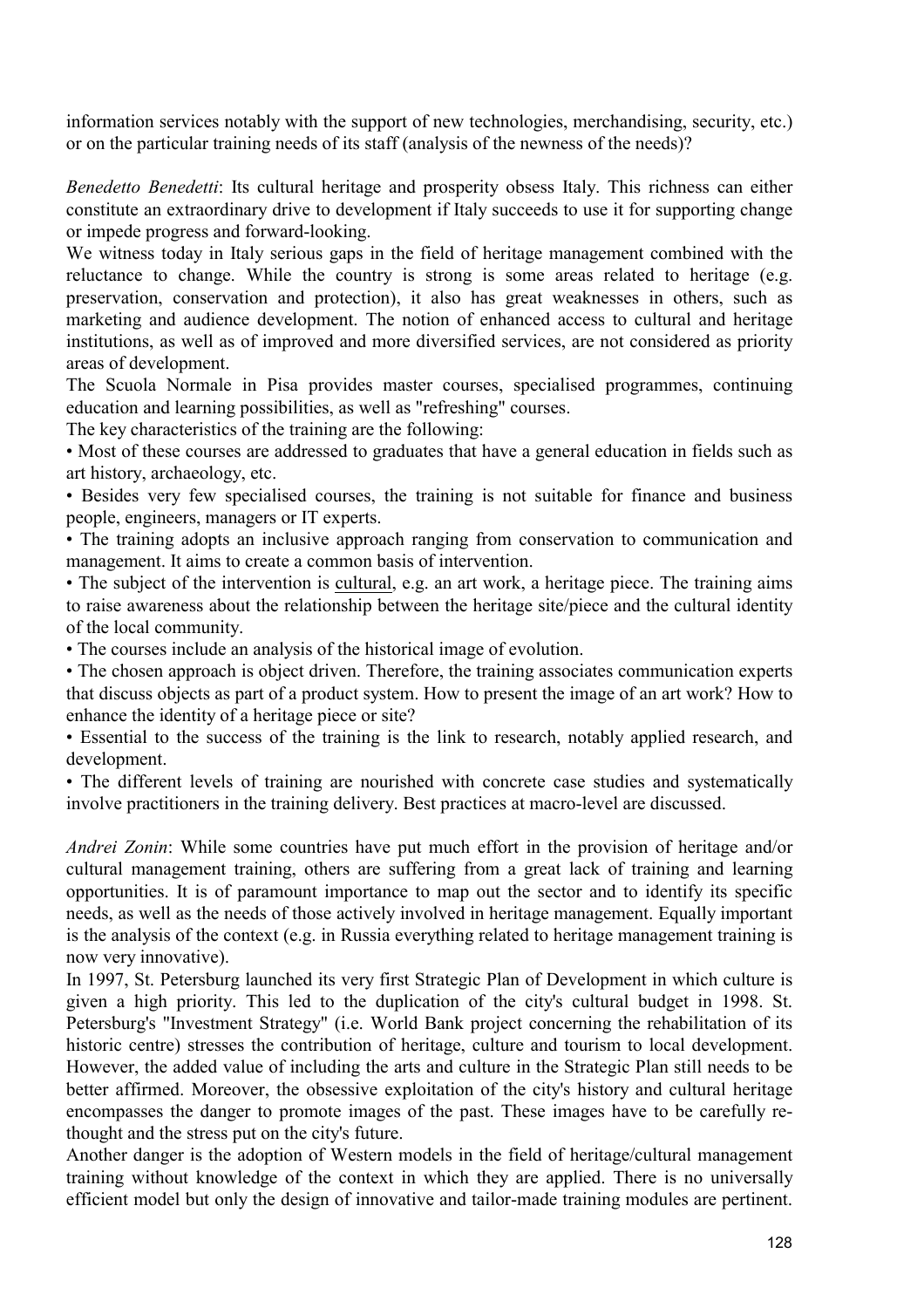Also, the "parachute delivery" of training involving foreign experts with little or no knowledge of the environment is a dangerous reality.

Today, there are many new training initiatives in the Baltic Region, i. e. "Arts management towards the year 2003", a project linking the cities of St. Petersburg and Helsinki. The 1,5-year project, mostly funded through the European Union Tacis programme, provides training for directors of cultural institutions in the St. Petersburg area. Its success is due to the following reasons:

• The project was carefully prepared and based on the results of a feasibility study.

• The selection of the participants was made on the basis of interviews carried out by a team of international experts.

• The working language of the training course is English considered as a pre-requisite to international cultural co-operation.

• The programme is connected to the business sector including financial management, marketing, communication, international legislation, etc.

Another component of the project is the development of cultural tourism in St. Petersburg, as well as the preparation of the city's 300th anniversary in 2003. In this context, it would be useful to envisage a stronger connection between cultural administrators and representatives of the tourism industry, for example through the realisation of a common training programme for arts managers and managers in the tourism industry.

*Dennis Rich*: In contrary to previous presentations, this exposé introduced a non-European perspective in the discussion of training within the arts, culture and heritage.

The academic principle underpinning the Arts & Media Management Programme at Columbia College is how to manage culture in a climate of change. The objective of the programme is to train students in the management of change and to develop their problem-solving abilities. As change is positive but not for the sake of change, the course focuses on the development of a sound understanding of change. Participants are trained to understand when to facilitate change and when to consolidate?

The programme aims in particular on the development of abilities and skills in terms of a critical understanding of contexts and situations, flexibility, leadership and business sense.

The training delivery covers the following areas of responsibility:

• Specific management skills, including fundraising and marketing. The objective is to develop a "fundraising culture".

• Entrepreneurship, the willingness to take risks based on a good understanding of the climate of challenge and change.

• Technology and computer science (technologically literate students).

• Interaction with practitioners and professional managers through their involvement in the training programme.

• Placements, Internships, Stages aiming at a rapid integration and adaptation to the professional reality.

• Applied research piece and development of case studies as part of the curriculum.

• Attention to innovation and outstanding examples within the field, e.g. yearly award of outstanding entrepreneurial projects that is granted to professionals that manage change in a particular innovative way.

Generally speaking, the aim is to train future managers that are innovative and able to manage innovation.

*Daniele Lupo Jallà*: Italy is undergoing positive changes within its legal system but the concerned arts and heritage sectors are not prepared to face these changes. The result is a kind of